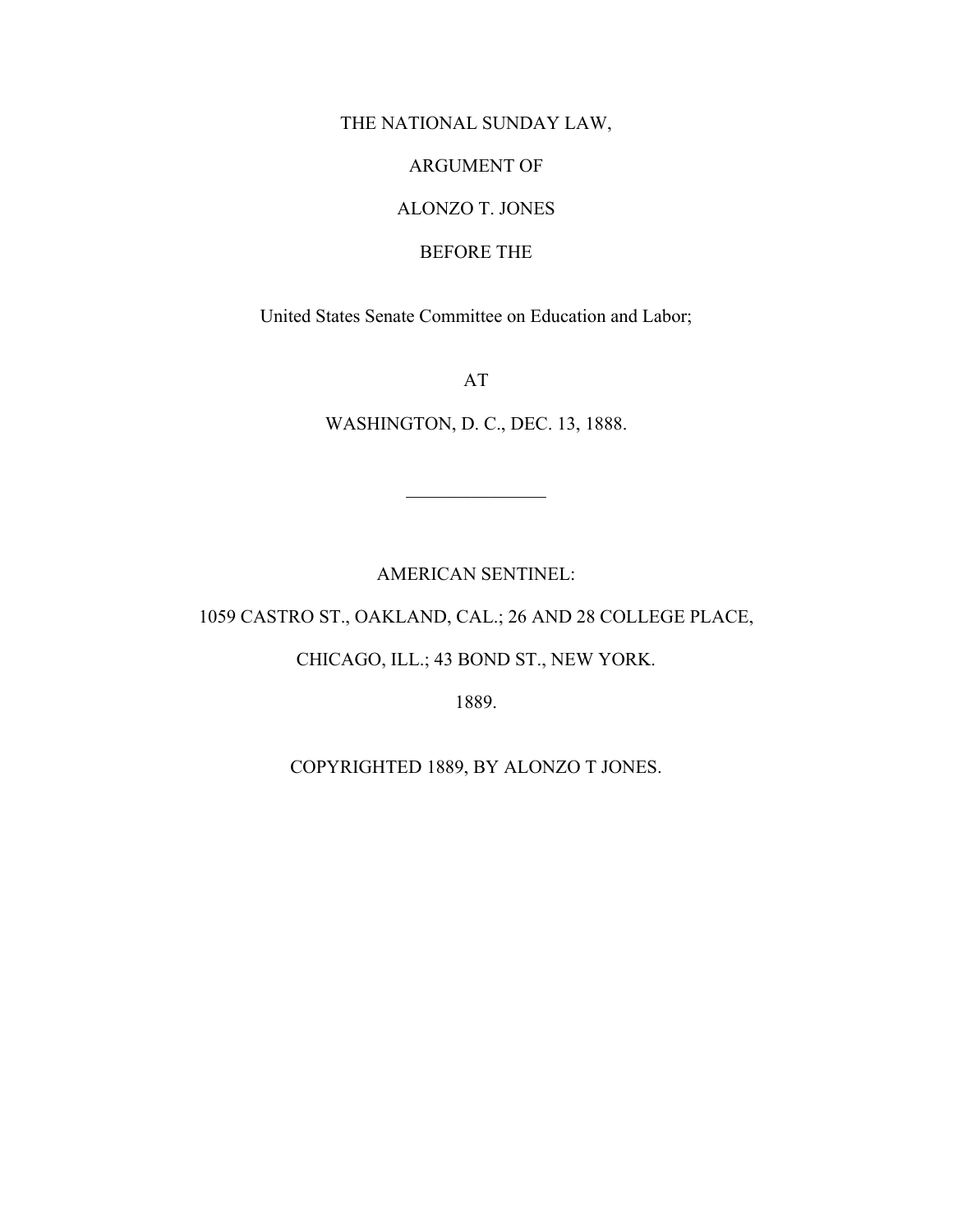# **INTRODUCTION**

 THIS pamphlet is a report of an argument made upon the national Sunday bill introduced by Senator Blair in the fiftieth Congress. It is not, however, exactly the argument that was made before the Senate Committee, as there were so many interruptions in the course of my speech that it was impossible to make a connected argument upon a single point. By these questions, etc., my argument was not only forced to take a wider range than was intended when I began to speak, but I was prevented from making the definite argument that I designed to present. I do not speak of these interruptions and counter-arguments by way of complaint, but only to explain why this pamphlet is issued. Nevertheless it is a fact that while there were eighteen speeches before mine, occupying three hours, in all of which together there were only one hundred and eighty-nine questions and counter-arguments by all the members of the Committee who were present, I was interrupted by the Chairman alone, one hundred and sixty-nine times in ninety minutes, as may be seen by the official report of the hearing. -- Fiftieth Congress, Second Session, Messages and Documents No. 43, pp. 73-102.

 A national Sunday law is a question of national interest. While it is true that the Sunday-rest bill did not become a law, the legislation having died with the expiration of the fiftieth Congress, it is also true that those who worked for the introduction and passage of that bill are now laying plans to have another national

iv

Sunday bill introduced as soon as possible in the fiftyfirst Congress, and will do all in their power to secure its enactment into law. The scope that was given to the subject by the questions asked of me by the Senate Committee, has opened the way for a somewhat exhaustive treatment of the subject. These questions being raised by United States senators, -- men of national affairs, -- show that a wider circulation of this matter is not out of place. The subject is worthy of the careful attention of the whole American people. The principles of the American Constitution, the proper relationship between religion and the State, the distinction between moral and civil law, the inalienable civil and religious rights of men, -- these are questions that never should become secondary in the mind of any American citizen.

 An eminent American jurist has justly observed that in a government of the people "there is no safety except in an enlightened public opinion, based on individual intelligence." Constitutional provisions against the encroachments of the religious upon the civil power are safeguards only so long as the intelligence of the people shall recognize the truth that no man can allow any legislation in behalf of the religion, or the religious observances, in which he himself believes, without forfeiting his own religious freedom.

 In enlarging as I have upon the matter presented in the original hearing, the meaning or intention of any statement has not been changed in the slightest degree. The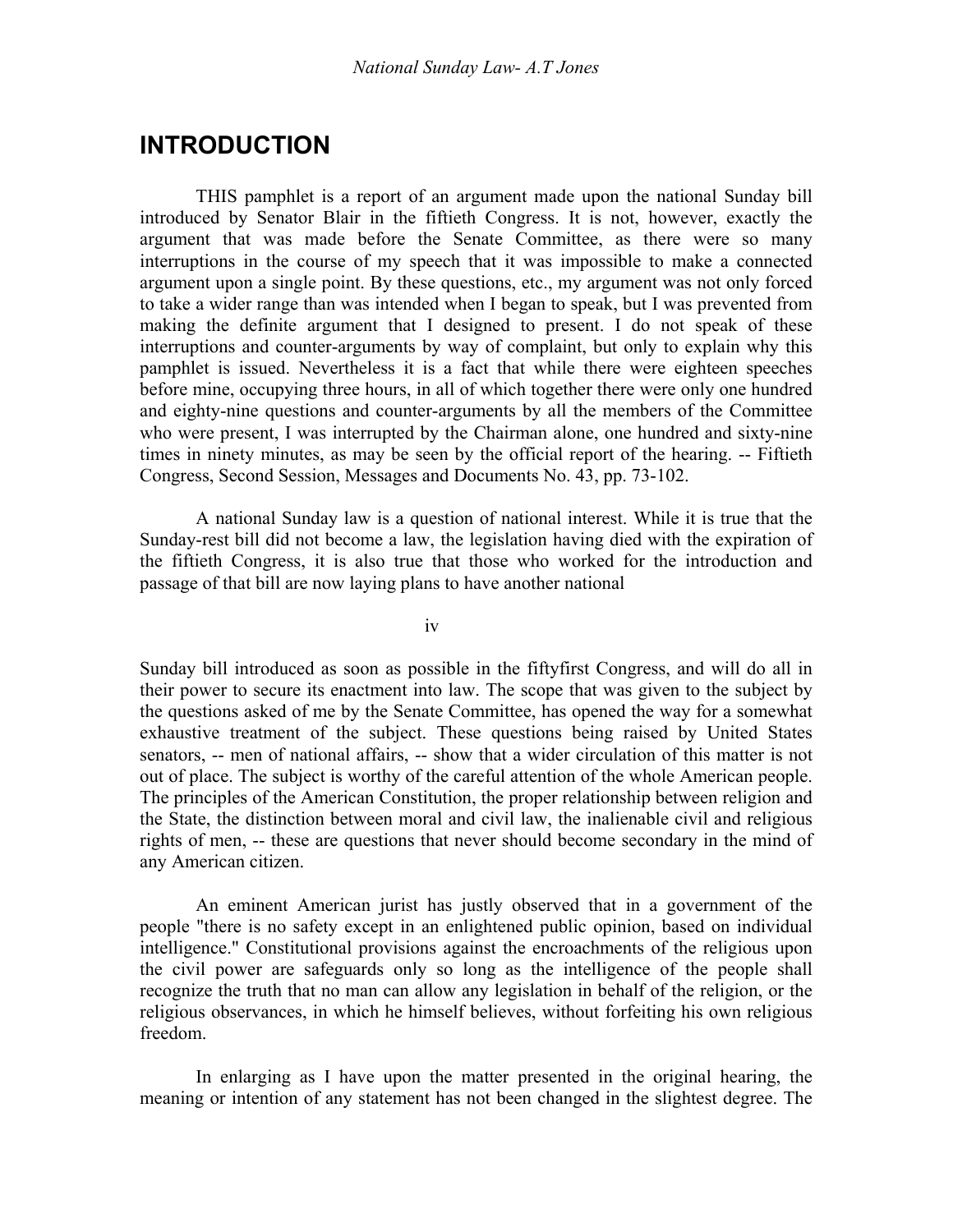argument is submitted to the American people with the earnest hope that they will give thoughtful consideration to the principles involved. The positions taken will bear the severest test of every form of just criticism.

v

The bill proposed by Senator Blair, and upon which the argument was made, is as follows: --

"50th CONGRESS, } S. 2983. 1st SESSION. }

 "IN the Senate of the United States, May 21, 1888, Mr. Blair introduced the following bill, which was read twice, and referred to the Committee on Education and Labor: --

 "A bill to secure to the people the enjoyment of the first day of the week, commonly known as the Lord's day, as a day of rest, and to promote its observance as a day of religious worship.

 "Be it enacted by the Senate and House of Representatives of the United States of America in Congress assembled, That no person, or corporation, or the agent, servant, or employee of any person or corporation, shall perform or authorize to be performed any secular work, labor, or business to the disturbance of others, works of necessity, mercy, and humanity excepted; nor shall any person engage in any play, game, or amusement, or recreation, to the disturbance of others, on the first day of the week, commonly known as the Lord's day, or during any part thereof, in any territory, district, vessel, or place subject to the exclusive jurisdiction of the United States; nor shall it be lawful for any person or corporation to receive pay for labor or service performed or rendered in violation of this section.

 "SEC. 2. That no mails or mail matter shall hereafter be transported in time of peace over any land postal route, nor shall any mail matter be collected, assorted, handled, or delivered during any part of the first day of the week: Provided, That whenever any letter shall relate to a work of necessity or mercy, or shall concern the health, life, or decease of any person, and the fact shall be plainly stated upon the face of the envelope containing the same, the postmaster-general shall provide for the transportation of such letter.

 "SEC. 3. That the prosecution of commerce between the States and with the Indian tribes, the same not

vi

being work of necessity, mercy, or humanity, by the transportation of persons or property by land or water in such way as to interfere with or disturb the people in the enjoyment of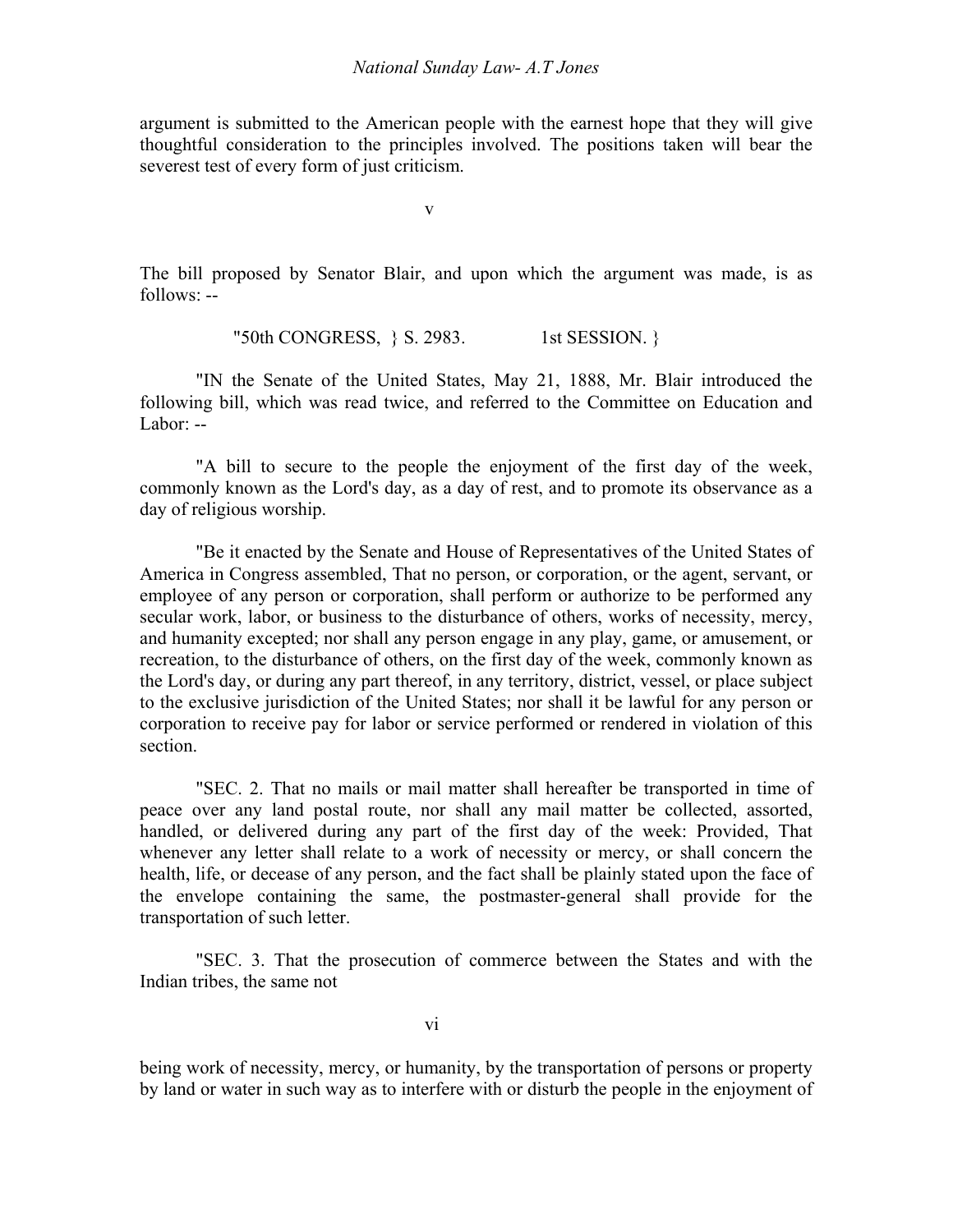the first day of the week, or any portion thereof, as a day of rest from labor, the same not being labor of necessity, mercy, or humanity, or its observance as a day of religious worship, is hereby prohibited; and any person or corporation, or the agent or employee of any person or corporation, who shall willfully violate this section, shall be punished by a fine of not less than ten nor more than one thousand dollars, and no service performed in the prosecution of such prohibited commerce shall be lawful, nor shall any compensation be recoverable or be paid for the same.

 "SEC. 4. That all military and naval drills, musters, and parades, not in time of active service or immediate preparation therefor, of soldiers, sailors, marines, or cadets of the United States, on the first day of the week, except assemblies for the due and orderly observance of religious worship, are hereby prohibited, nor shall any unnecessary labor be performed or permitted in the military or naval service of the United States on the Lord's day.

 "SEC. 5. That it shall be unlawful to pay or to receive payment or wages in any manner for service rendered, or for labor performed, or for the transportation of persons or of property in violation of the provisions of this act, nor shall any action lie for the recovery thereof, and when so paid, whether in advance or otherwise, the same may be recovered back by whoever shall first sue for the same.

 "SEC. 6. That labor or service performed and rendered on the first day of the week in consequence of accident, disaster, or unavoidable delays in making the regular connections upon postal routes and routes of travel and transportation, the preservation of perishable and exposed property, and the regular and necessary transportation and delivery of articles of food in condition for healthy use, and such transportation for short distances from one State, district, or Territory,

vii

into another State, district, or Territory as by local laws shall be declared to be necessary for the public good, shall not be deemed violations of this act, but the same shall be construed, so far as possible, to secure to the whole people rest from toil during the first day of the week, their mental and moral culture, and the religious observance of the Sabbath day."

 Rev. A. H. Lewis, D. D., representative of the Seventh-day Baptists, had spoken, and asked that a section be added to the bill granting exemption to observers of the Seventh day; but in answering the questions that were asked by the Chairman, Mr. Lewis compromised his position, and was followed soon after by Dr. Herrick Johnson, of Chicago, who remarked that Dr. Lewis had "given his whole case away." This is what is referred to in my introductory remarks to the effect that we did not intend to "give our case away." A. T. J.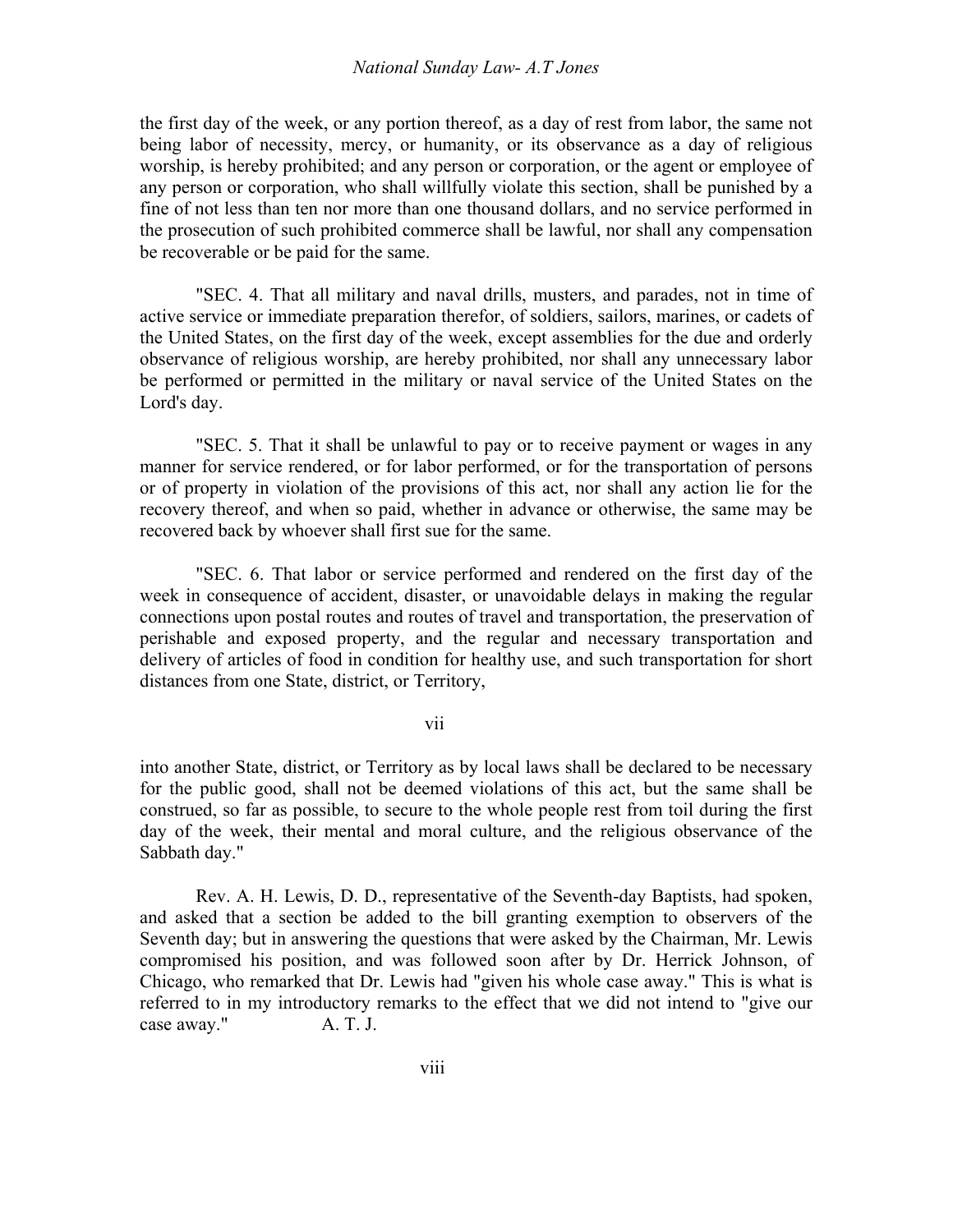# **CONTENTS.**

 $\frac{1}{2}$ 

 SYNOPSIS. -- Introduction, 3-7; Beginning of Mr. Jones's Argument before the Senate Committee, 9, 10; The Words of Christ, 11, 12; Civil Government a Social Compact, 13-16; What to God? -- What to Caesar? 17-20; The Sabbath Not Due to Caesar, 21, 22; Civil Sabbath Laws Antichristian, 23, 24; The Civil Power Enforces Civility, 25, 26; Sunday-Law Inconsistency, 27, 28; Laws against Blasphemy, 29-40; Christianity and Roman Law, 41, 42; The United States Constitution, 43, 44; Sunday Laws Religious Legislation, 45, 46; Sunday Laws Unconstitutional, 47, 48; Sunday-Law Petitions, 49, 50; Sunday Laws Not Good, 51, 52; Religion Necessary to a Rest Day, 53, 54; A Rest Day Belongs Only to God, 55, 56; The History of It, 57, 58; A New Theocracy, 59, 60; The Government of Israel, 61, 62; The New Theocracy, 63-66; The Fourth-Century Theocracy 67, 68; Fourth-Century Sunday Laws, 69, 70; The Union of Church and State, 71, 72; The Foundation of the Inquisition, 73, 74; No Scripture `Authority for Sunday, 75, 76; Sabbath Laws Belong Only with a Theocracy, 77, 78; More! More! More! More! 79, 80; Enforced Church-going on Sunday, 81, 82; The Object of Sunday Laws, 83, 84; Shall the Church Compel the Civil Power? 85, 86; The Cardinal Knows What He is Doing, 87, 88; The Argument Is Logical, 89, 90; Sunday Laws Mean Church and State, 91, 92; Only God Can Enforce the Decalogue, 93, 94; No Earthly Theocracy -- No Sunday Laws, 95, 96; A National Religion Proposed, 97, 98; Worse than Russia, 99, 100; The State Not a Religious Partisan, 101, 102; Shall this Majority Rule? 103, 104; Sunday Laws and the Working-Men, 105-108; Wages for Doing Nothing, 109- 112; Church Members Compel Work on Sunday, 113, 114; The Preachers Desecrate the Day, 115, 116; Will They Compel Themselves? 117, 118; An Exemption Clause, 119, 120; Exemption Is Toleration in Disguise, 121, 122; The Workings of a Sunday Law, 123-128; Subversion of Liberty, 129, 130; The Workings of a Sunday Law, 131-134; Legislative Power not Omnipotent, 135, 136; An Unconstitutional Decision, 137, 138; The Pharisees Justified Themselves, 139, 140; Sunday Laws Invade Inalienable Rights, 141-146; Earthly Governments Civil, Not Moral, 147-152; Is the Objection Imaginary? 153, 154; No Ticket of Leave for Us, 155, 156; W. C. T. U. Legislation, 157, 158; Exemption for the Territories, 159, 160; The New Doctrine of Protection, 161, 162; Two Sundays Instead of One, 163, 164; The Answer to Unanswerable Arguments, 165, 166; The Authority for Sunday Laws, 167-172; No Authority for Sunday Laws, 173-183; Appendix A, 184-191; Appendix B, 192.

9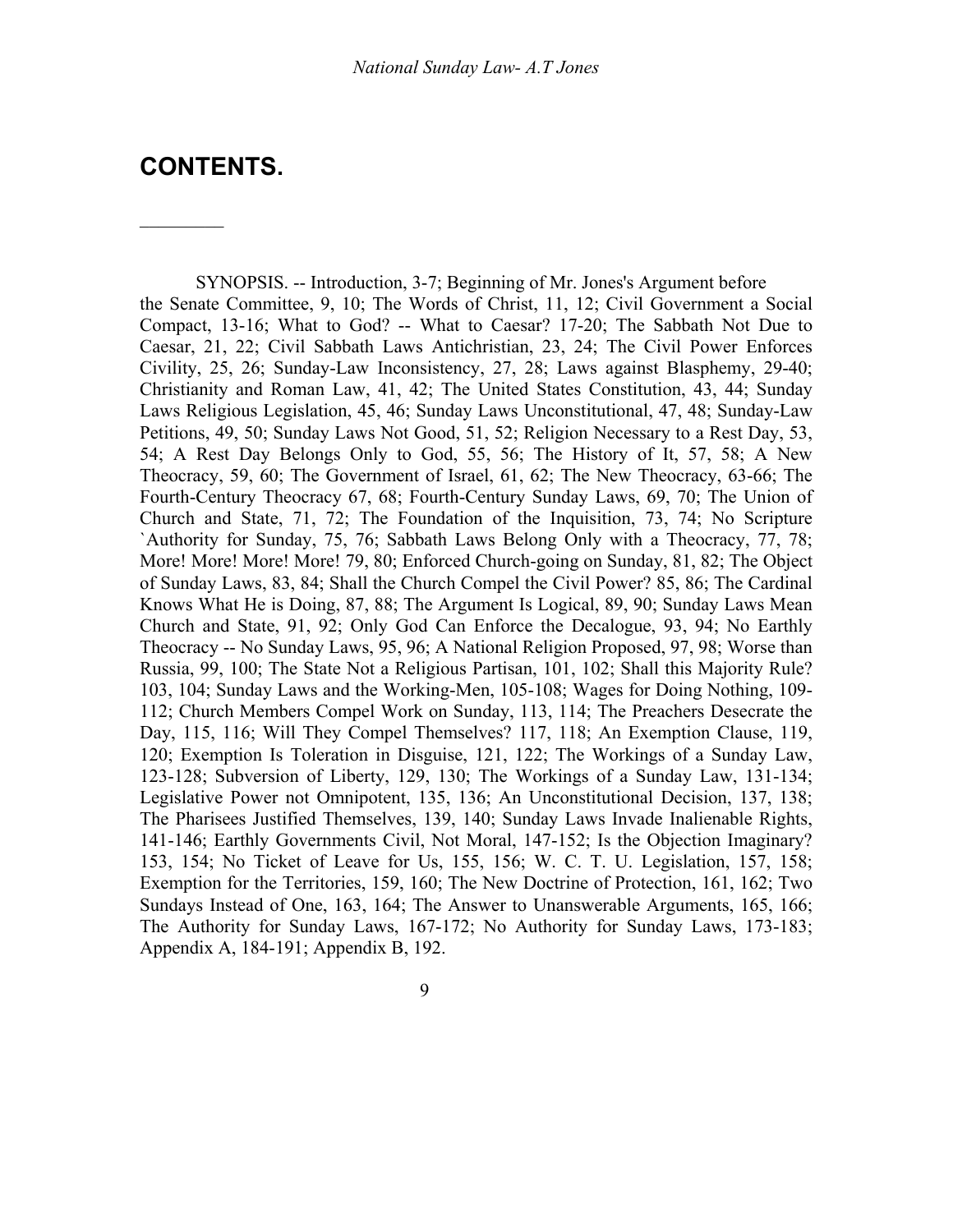# **THE NATIONAL SUNDAY LAW**

ARGUMENT OF ALONZO T. JONES BEFORE THE SENATE

## COMMITTEE, WASHINGTON, D. C.

 $\frac{1}{2}$  ,  $\frac{1}{2}$  ,  $\frac{1}{2}$  ,  $\frac{1}{2}$  ,  $\frac{1}{2}$  ,  $\frac{1}{2}$  ,  $\frac{1}{2}$  ,  $\frac{1}{2}$  ,  $\frac{1}{2}$ 

 Senator Blair. -- There are gentlemen present who wish to be heard in opposition to the bill. Prof. Alonzo T. Jones, of Battle Creek College, Mich., is one of those who have spoken to me in regard to it. Will you not state, Prof. Jones, what your desire is? I have no doubt that we can obtain leave of the Senate to sit during its session to-day. It is exceedingly desirable to go on with this hearing, and complete it now. How would such an arrangement comport with your convenience? First, state, please, whom you represent, and your reasons for desiring to be heard.

 Mr. Jones. -- Mr. Chairman, I represent the people known as Seventh-day Adventists. It is true, we have been entirely ignored by the other side. The very small "sect," as they stated it, of Seventh-day Baptists has been recognized, but we are more than three times their number, and many times their power in the real force of our work. We have organizations in every State and Territory in the Union. We have the largest printing-house in Michigan; the largest printing-house on the Pacific Coast; the largest Sanitarium in the world; a college in California and one in Michigan; an academy in Massachusetts; a printing establishment in Basel, Switzerland; one in Christiana,

10

Norway; and one in Melbourne, Australia. Our mission work has enlarged until, besides embracing the greater part of Europe, it has also extended nearly around the world; and we desire a hearing, with the consent of the Committee.

Senator Blair. -- Where do you reside?

 Mr. Jones. -- At present in Michigan. My home for the past four years has been in California. I am now teaching history in Battle Creek College, Mich.

 I must say in justice to myself, and also in behalf of the body which I represent, that we dissent almost wholly, I might say, wholly, from the position taken by the representative of the Seventh-day Baptists. I knew, the instant that Dr. Lewis stated what he did here, that he had "given his case away." We have not given our case away, Senators, nor do we expect to give it away. We expect to go deeper than any have gone at this hearing, both upon the principles and upon the facts, as well as upon the logic of the facts.

 Senator Blair. -- This matter is all familiar to you. You are a professor of history. Can you not go on this afternoon?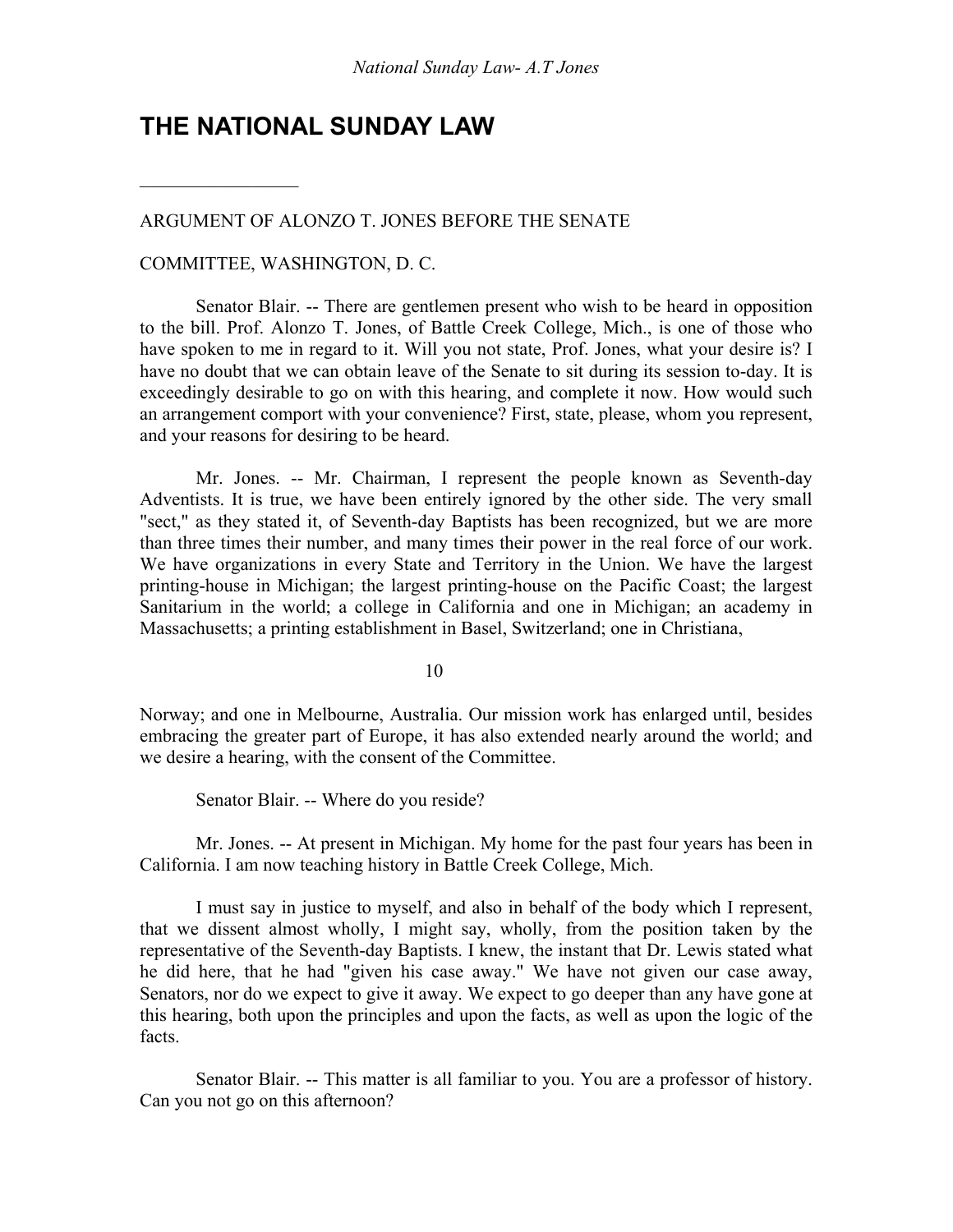Mr. Jones. -- Yes, if I can have a little space between now and this afternoon to get my papers together. I have some references to read that I did not bring with me this morning.

Senator Blair. -- Very well.

ARGUMENT.

Senator Blair. -- You have a full hour, Professor. It is now half past one.

 Mr. Jones. -- There are three particular lines in which I wish to conduct the argument: First, the

11

principles upon which we stand; second, the historical view; and, third, the practical aspect of the question.

 The principle upon which we stand is that civil government is civil, and has nothing to do in the matter of legislation, with religious observances in any way. The basis of this is found in the words of Jesus Christ in Matt. 22:21. When the Pharisees asked whether it was lawful to give tribute to Caesar or not, he replied: "Render therefore unto Caesar the things which are Caesar's; and unto God the things that are God's."

 In this the Saviour certainly separated that which pertains to Caesar from that which pertains to God. We are not to render to Caesar that which pertains to God; we are not to render to God by Caesar that which is God's.

Senator Blair. -- May not the thing due to Caesar be due to God also?

 Mr. Jones. -- No, sir. If that be so, then the Saviour did entangle himself in his talk, the very thing which they wanted him to do. The record says that they sought "how they might entangle him in his talk." Having drawn the distinction which he has, between that which belongs to Caesar and that which belongs to God, if it be true that the same things belong to both, then he did entangle himself in his talk; and where is the force in his words which command us to render to Caesar that which belongs to Caesar, and to God the things that are God's?

 Senator Blair. -- Is it not a requirement of God's that we render to Caesar that which is due to Caesar?

Mr. Jones. -- Yes.

 Senator Blair. -- If Caesar is society, and the Sabbath is required for the good of society, does not God require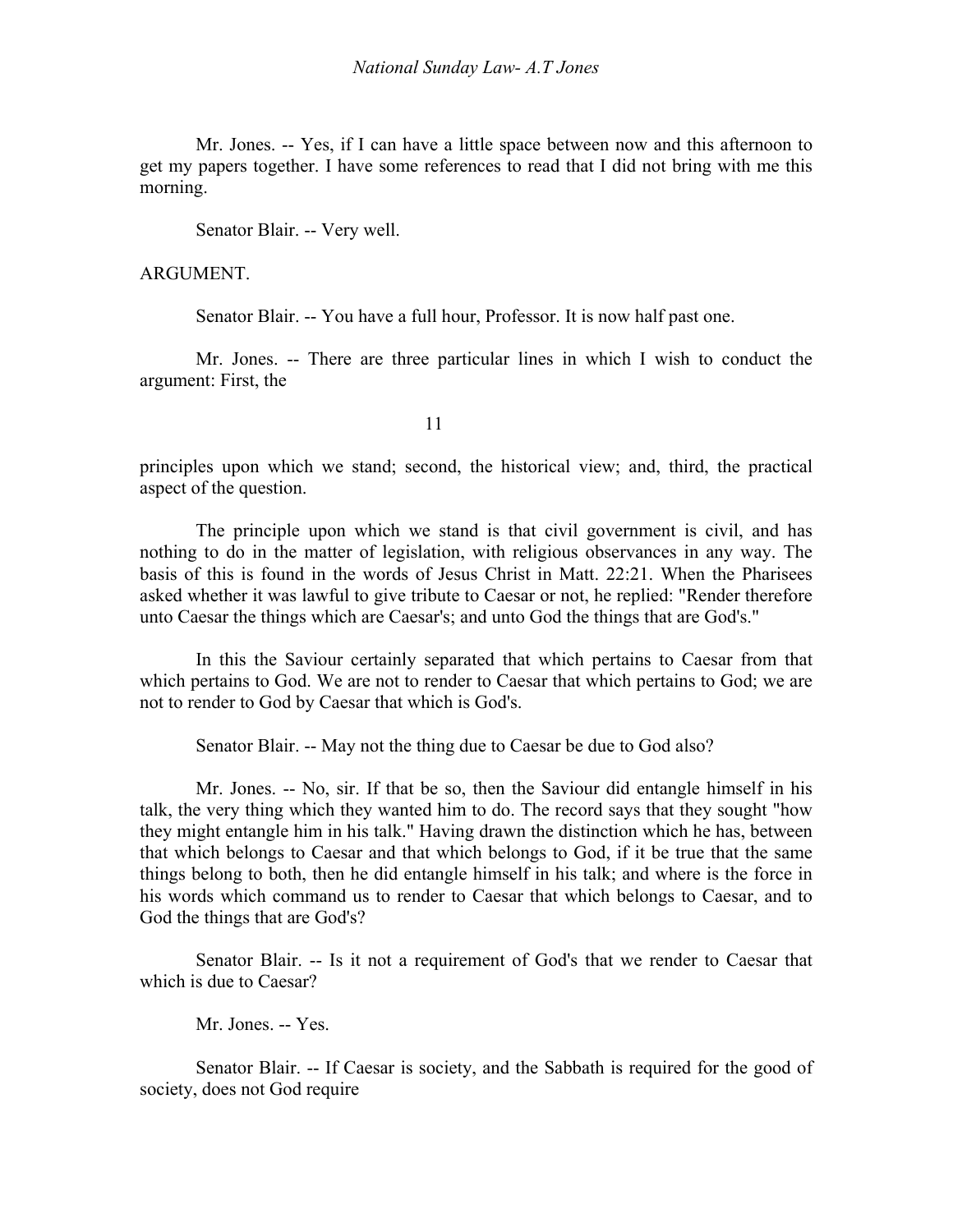us to establish the Sabbath for the good of society? and if society makes a law accordingly, is it not binding?

 Mr. Jones. -- It is for the good of society that men shall be Christians; but it is not in the province of the State to make Christians. For the State to undertake to do so would not be for the benefit of society; it never has been, and it never can be.

 Senator Blair. -- Do you not confuse this matter? A thing may be required for the good of society, and for that very reason be in accordance with the will and the command of God. God issues his commands for the good of society, does he not? God does not give us commands that have no relation to the good of society.

Mr. Jones. -- His commands are for the good of man.

Senator Blair. -- Man is society. It is made up of individual men.

 Mr. Jones. -- But in that which God has issued to man for the good of men he has given those things which pertain solely to man's relationship to his God; and he has also given things which pertain to man's relationship to his fellow-men. With those things in which our duty pertains to our fellow-men, civil government can have something to do.

Senator Blair. -- Man would obey God in obeying civil society.

 Mr. Jones. -- I will come to that point. In the things which pertain to our duty to God, with the individual's right of serving God as one's conscience dictates, society has nothing to do; but in the formation of civil society, there are certain rights surrendered to the society by the individual, without which society could not be organized.

13

Senator Blair. -- That is not conceded. When was this doctrine of a compact in society made? It is the philosophy of an infidel.

Mr. Jones. It is made wherever you find men together.

 Senator Blair. -- Did you and I ever agree to it? Did it bind us before we were compos mentis?

Mr. Jones. -- Certainly. Civil government is an ordinance of God.

Senator Blair. -- Then it is not necessarily an agreement of man?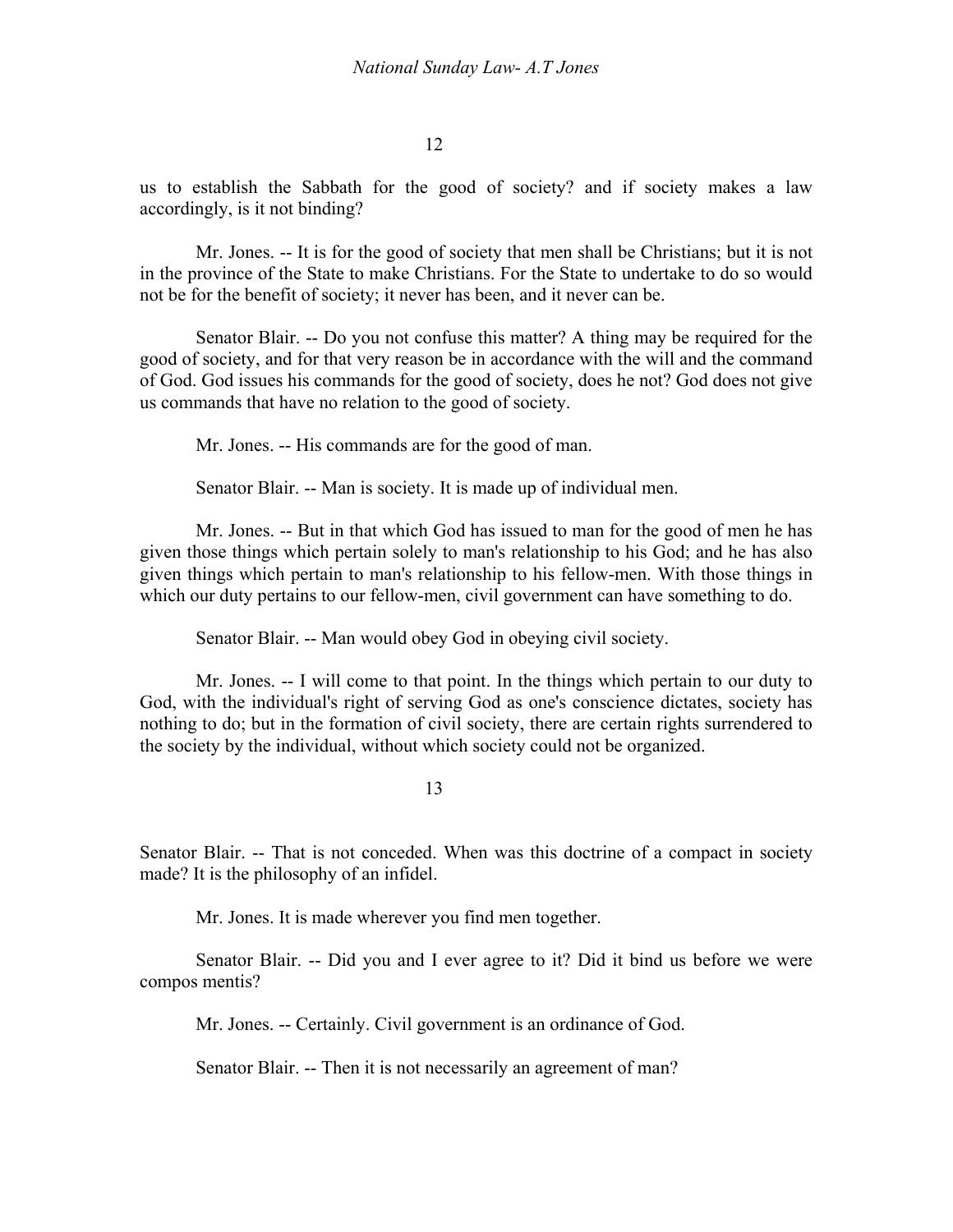Mr. Jones. -- Yes, sir, it springs from the people.

 Senator Blair. -- As to the compact in society that is talked about, it is not conceded that it is a matter of personal and individual agreement. Society exists altogether independent of the volition of those who enter into it. However, I shall not interrupt you further. I only did this because of our private conversation, in which I thought you labored under a fallacy in your fundamental proposition, that would lead all the way through your argument. I suggested that ground, and that is all.

 Mr. Jones. -- I think the statement of the Declaration of Independence is true, that "Governments derive their just powers from the consent of the governed."

Senator Blair. -- I do not controvert that.

 Mr. Jones. -- Of all men in the world, Americans ought to be the last to deny the social compact theory of civil government. On board the "Mayflower," before the Pilgrim Fathers ever set foot on these shores, the following was written: --

 "In the name of God, Amen. We, whose names are underwritten, the loyal subjects of our dread sovereign,

14

Lord King James, by the grace of God, of Great Britain, France, and Ireland, king, defender of the faith, etc., having undertaken for the glory of God, and advancement of the Christian faith, and the honor of our king and country, a voyage to plant the first colony in the northern parts of Virginia; do by these presents, solemnly and mutually, in the presence of God and one another, covenant and combine ourselves together into a civil body politick, for our better ordering and preservation, and furtherance of the ends aforesaid: and by virtue hereof do enact, constitute, and frame such just and equal laws, ordinances, acts, constitutions, and officers, from time to time, as shall be thought most meet and convenient for the general good of the colony; unto which we promise all due submission and obedience. In witness whereof we have hereunto subscribed our names at Cape Cod, the eleventh of November, in the reign of our sovereign, Lord King James, of England, France, and Ireland, the eighteenth, and of Scotland, the fifty-fourth, Anno Domini, 1620."

 The next American record is that of the fundamental orders of Connecticut, 1638- 39, and reads as follows: --

 "Forasmuch as it hath pleased the Allmighty God by the wise disposition of his diuyne pruidence so to order and dispose of things that we, the inhabitants and residents of Windsor, and Harteford, and Wethersfield, are now cohabiting and dwelling in and vppon the river of Conectecotte and the lands thereunto adioyneing; and well knowing where a people are gathered together the word of God requires that to mayntayne the peace and vnion of such a people there should be an orderly and decent gourment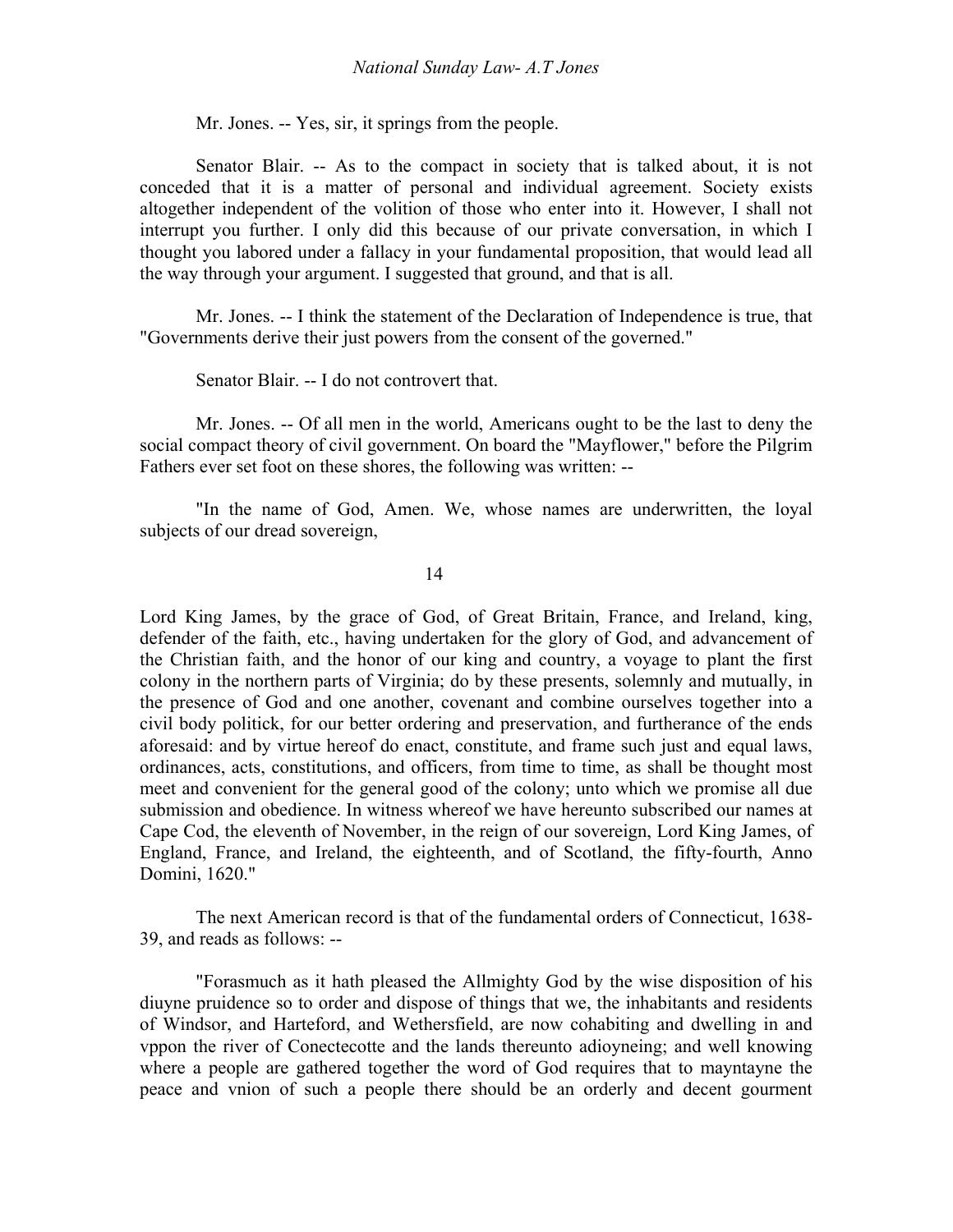established acording to God, to order and dispose of the affayres of the people at all seasons, as occation shall require; doe therefore assotiate and conioyne ourselues to be as one publike State or commonwelth; and doe for ourselues and our successors and such as shall adioyned to vs att any tyme hereafter, enter into combination and confederation together," etc.

15

And, sir, the first Constitution of your own State -- 1784 -- in its bill of rights, declares: --

 "I. All men are born equally free and independent; therefore, all government of right originates from the people, is founded in consent, and instituted for the general good."

 "III. When men enter into a state of society, they surrender some of their natural rights to that society, in order to insure the protection of others; and without such an equivalent, the surrender is void.

 "IV. Among the natural rights, some are in their very nature unalienable, because no equivalent can be received for them. Of this kind are the rights of conscience."

 And in Part 2, of that some Constitution, under the division of the "form of government," are these words: --

 "The people inhabiting the territory formerly called the province of New Hampshire, do hereby solemnly and mutually agree with each other to form themselves into a free, sovereign, and independent body politic, or State, by the name of the State of New Hampshire."

 In the Constitution of New Hampshire of 1792, these articles are repeated word for word. They remain there without alteration in a single letter under the ratification of 1852, and also under the ratification of 1877. Consequently, sir, the very State which sends you to this capitol is founded upon the very theory which you here deny. This is the doctrine of the Declaration of Independence; it is the doctrine of the Scripture; and therefore we hold it to be eternally true.

 These sound and genuine American principles -- civil governments deriving their just powers from the consent of the governed, and the inalienability of the

16

rights of conscience, -- these are the principles asserted and maintained by Seventh-day Adventists.

Senator Blair. -- But society is behind the government which society creates.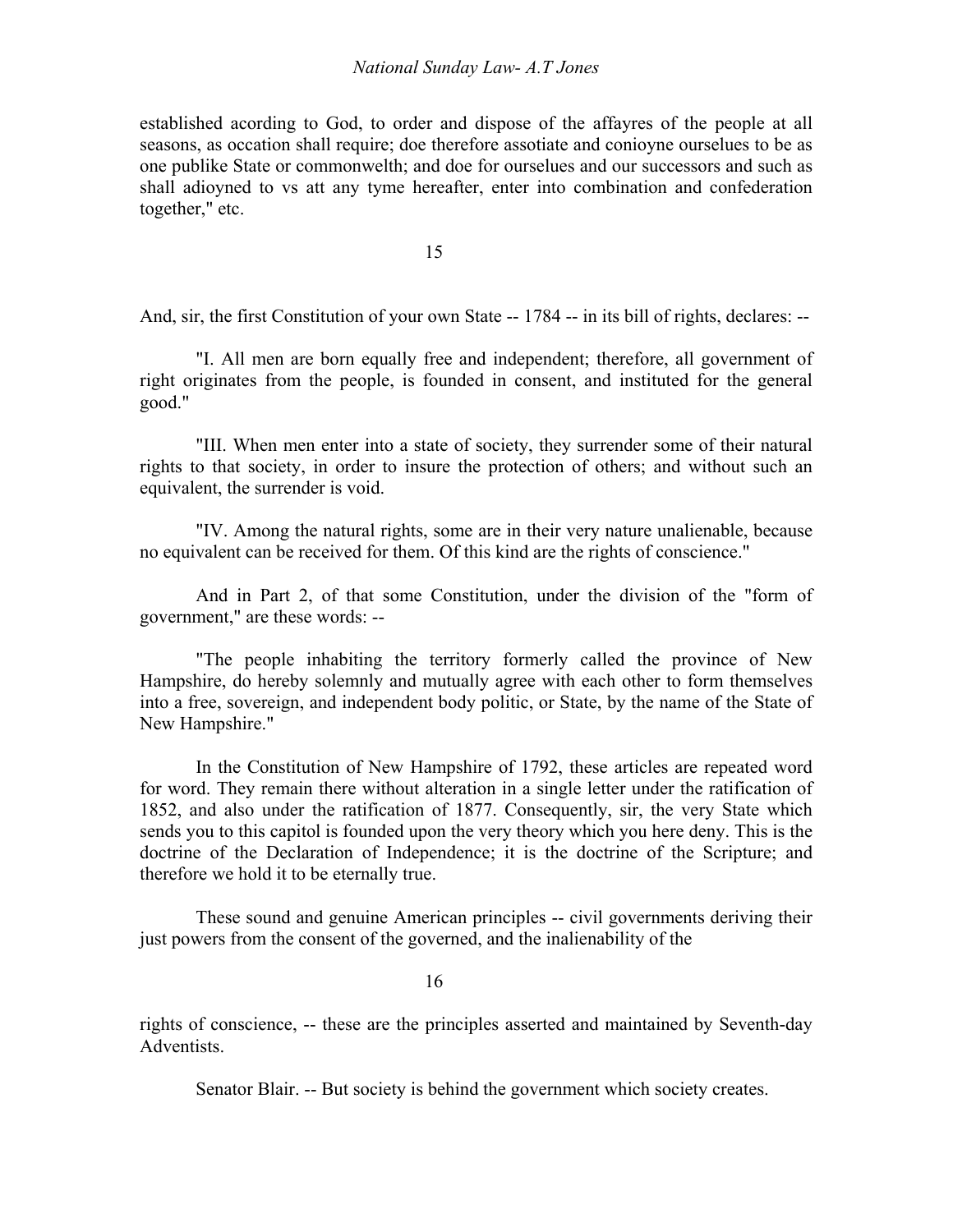Mr. Jones. -- Certainly. All civil government springs from the people, I care not in what form it is.

Senator Blair. -- That is all agreed to.

 Mr. Jones. -- But the people, I care not how many there are, have no right to invade your relationship to God, nor mine. That rests between the individual and God, through faith in Jesus Christ; and as the Saviour has made this distinction between that which pertains to Caesar and that which is God's, when Caesar exacts of men that which pertains to God, then Caesar is out of his place, and in so far as Caesar is obeyed there, God is denied. When Caesar -- civil government -- exacts of men that which is God's, he demands what does not belong to him; in so doing Caesar usurps the place and the prerogative of God, and every man who regards God or his own rights before God, will disregard all such interference on the part of Caesar.

 This argument is confirmed by the apostle's commentary upon Christ's words. In Rom. 13:1-9, is written: --

 "Let every soul be subject unto the higher powers. For there is no power but of God: the powers that be are ordained of God. Whosoever therefore resisteth the power, resisteth the ordinance of God: and they that resist shall receive to themselves damnation. For rulers are not a terror to good works, but to the evil. Wilt thou then not be afraid of the power? do that which is good, and thou shalt have praise of the same: for he is the minister of God to thee for good. But if thou do that which is evil, be afraid; for he beareth not the sword in vain: for he is the minister of God, a revenger to execute wrath upon him that doeth evil. Wherefore ye

17

must needs be subject not only for wrath, but also for conscience' sake. For, for this cause pay ye tribute also: for they are God's ministers, attending continually upon this very thing. Render therefore to all their dues: tribute to whom tribute is due; custom to whom custom; fear to whom fear; honor to whom honor. Owe no man any thing, but to love one another: for he that loveth another hath fulfilled the law. For this, Thou shalt not commit adultery, Thou shalt not kill, Thou shalt not steal, Thou shalt not bear false witness, Thou shalt not covet; and if there be any other commandment, it is briefly comprehended in this saying, namely, Thou shalt love thy neighbor as thyself."

 It is easy to see that this scripture is but an exposition of Christ's words, "Render therefore unto Caesar the things which are Caesar's." In the Saviour's command to render unto Caesar the things that are Caesar's, there is plainly a recognition of the rightfulness of civil government, and that civil government has claims upon us which we are in duty bound to recognize, and that there are things which duty requires us to render to the civil government. This scripture in Romans 13 simply states the same thing in other words: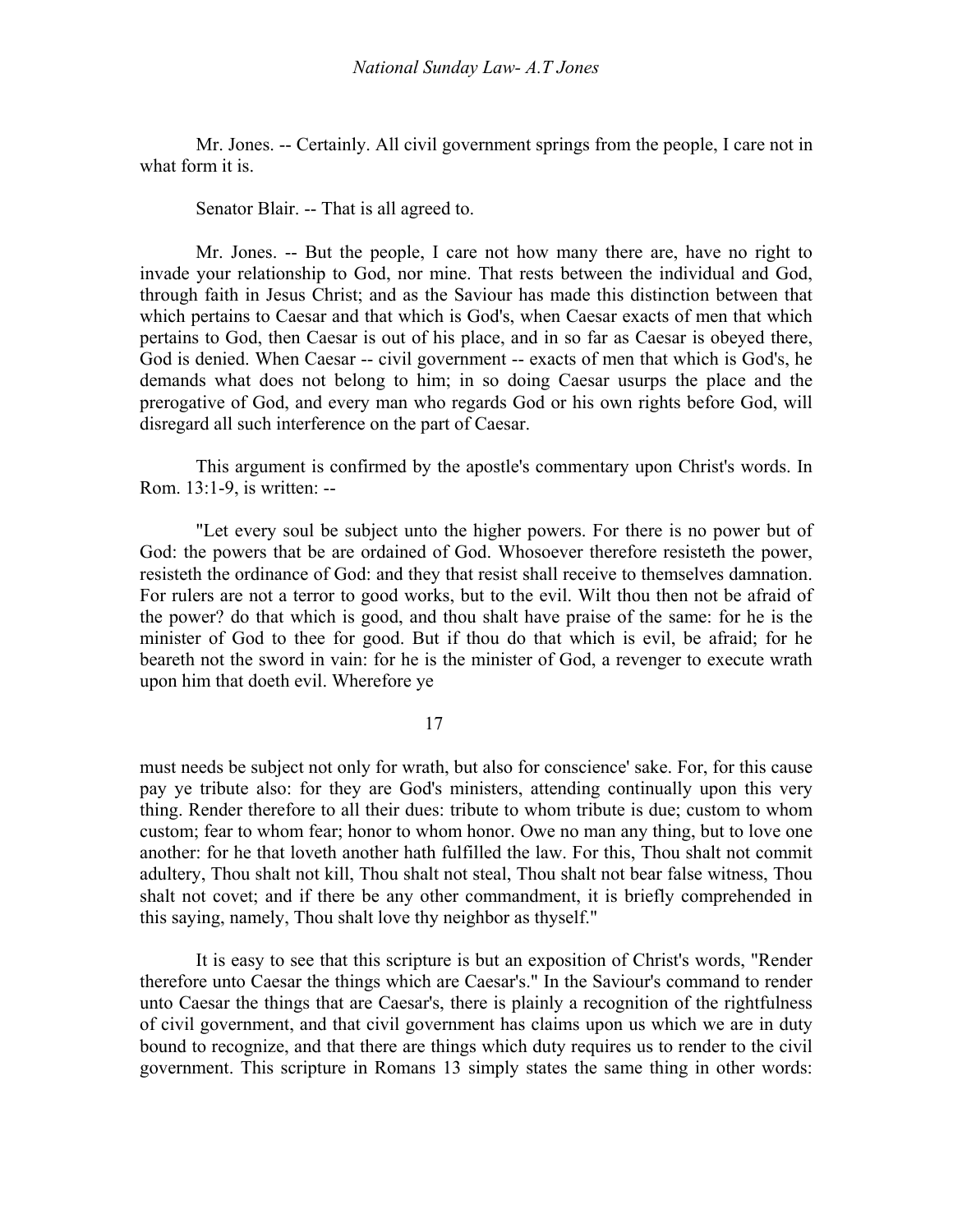"Let every soul be subject unto the higher powers. For there is no power but of God: the powers that be are ordained of God."

 Again: the Saviour's words were in answer to a question concerning tribute. They said to him, "Is it lawful to give tribute unto Caesar, or not?" Rom. 13: 6 refers to the same thing, saying, "For, for this cause pay ye tribute also: for they are God's ministers, attending continually upon this very thing." In answer to the question of the Pharisees about the tribute, Christ said, "Render therefore unto Caesar the things which are Caesar's." Rom. 13:7, taking up the same thought, says, "Render therefore to all their dues:

18

tribute to whom tribute is due; custom to whom custom; fear to whom fear; honor to whom honor." These references make positive that which we have stated, -- that this portion of Scripture (Rom. 13: 1-9) is a divine commentary upon the words of Christ in Matt. 22: 17-21.

 The passage refers first to civil government, the higher powers, -- the powers that be. Next it speaks of rulers, as bearing the sword and attending upon matters of tribute. Then it commands to render tribute to whom tribute is due, and says, "Owe no man any thing; but to love one another: for he that loveth another hath fulfilled the law." Then he refers to the sixth, seventh, eighth, ninth, and tenth commandments, and says, "It there by any other commandment, it is briefly comprehended in this saying, namely, Thou shalt love thy neighbor as thyself."

 There are other commandments of this same law to which Paul refers. There are the four commandments of the first table of the law, -- the commandments which say, "Thou shalt have no other gods before me;" "Thou shalt not make unto thee any graven image or nay likeness of any thing;" "Thou shalt not take the name of the Lord thy God in vain;" "Remember the Sabbath day to keep it holy." Then there is the other commandment in which are briefly comprehended all these, "Thou shalt love the Lord thy God with all thy heart, and with all thy soul, and with all thy mind, and with all thy strength."

 Paul knew full well these commandments. Why, then, did he say, "If there be any other commandment, it is briefly comprehended in this saying, namely, Thou shalt love thy neighbor as thyself"? -- Because he was writing concerning the principles set forth by the Saviour, which relate to our duties to civil government.

19

Our duties under civil government pertain solely to the government and to our fellowmen, because the powers of civil government pertain solely to men in their relations one to another, and to the government. But the Saviour's words in the same connection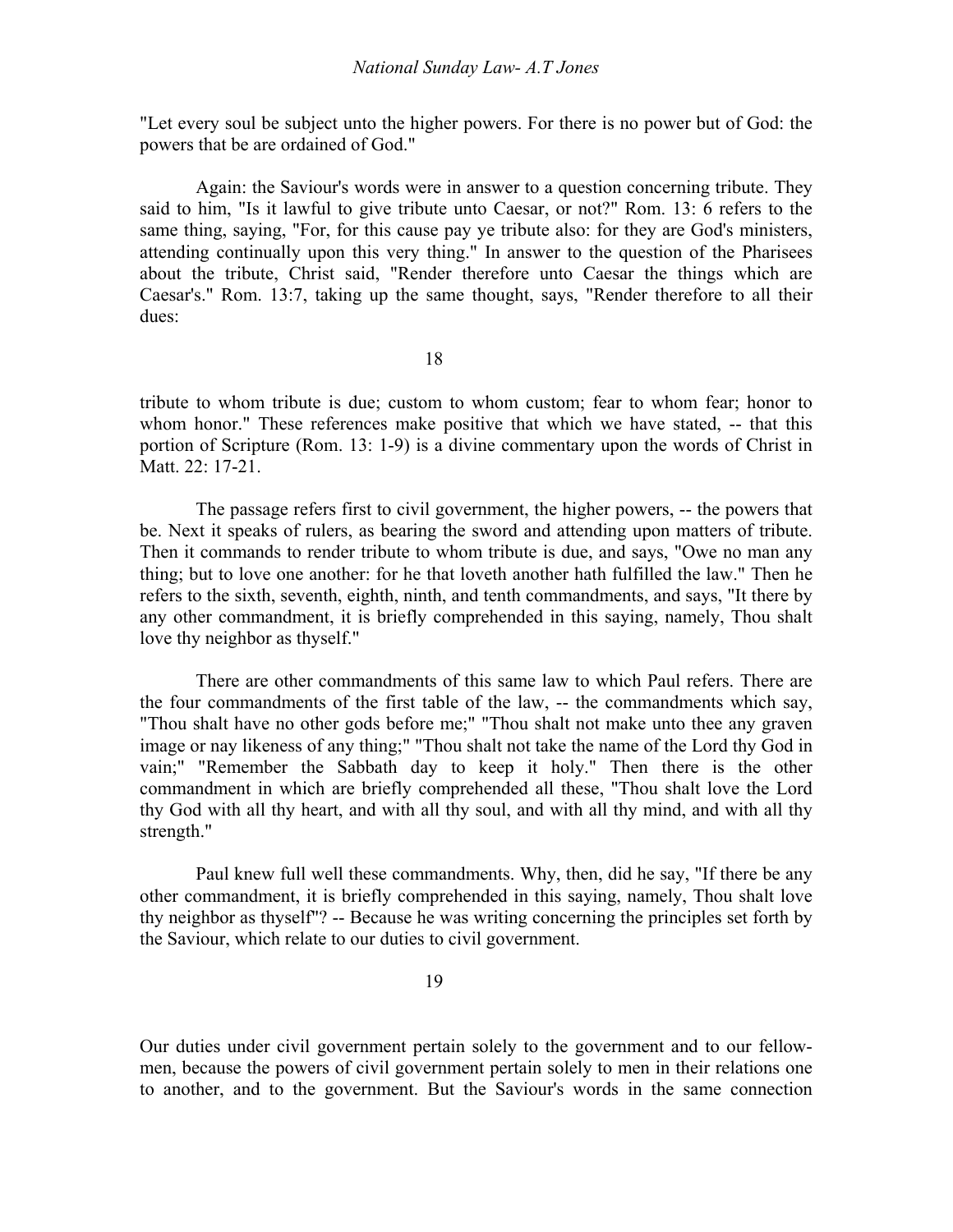entirely separated that which pertains to God from that which pertains to civil government. The things which pertain to God are not to be rendered to civil government - - to the powers that be; therefore Paul, although knowing full well that there were other commandments, said, "If there be any other commandment, it is briefly comprehended in this saying, namely, Thou shalt love thy neighbor as thyself;" that is, if there be any other commandment which comes into the relation between man and civil government, it is comprehended in this saying, that he shall love his neighbor as himself; thus showing conclusively that the powers that be, though ordained of God, are so ordained simply in things pertaining to the relation of man with his fellow-men, and in those things alone.

 Further: as in this divine record of the duties that men over to the powers that be, there is no reference whatever to the first table of the law, it therefore follows that the powers that be, although ordained of God, have nothing whatever to do with the relations which men bear toward God.

 As the ten commandments contain the whole duty of man, and as in the enumeration here given of the duties that men owe to the powers that be, there is no mention of any of the things contained in the first table of the law, it follows that none of the duties enjoined in the first table of the law of God, do men owe to the powers that be; that is to say, again, that the powers that be, although ordained of God, are not ordained of God in anything pertaining to a single duty

20

enjoined in any one of the first four of the ten commandments. These are duties that men owe to God, and with those the powers that be can of right have nothing to do, because Christ has commanded to render unto God -- not to Caesar, nor by Caesar -- that which is God's. Therefore, as in his comment upon the principle which Christ established, Paul has left out of the account the first four commandments, so we deny, forever, the right of any civil government to legislate in anything that pertains to men's duty to God under the first four commandments. This Sunday bill does propose to legislate in regard to the Lord's day. If it is the Lord's day, we are to render it to the Lord, not to Caesar. When Caesar exacts it of us, he is exacting what does not belong to him, and is demanding of us that with which he should have nothing to do.

 Senator Blair. -- Would it answer your objection in that regard, if, instead of saying "the Lord's day", we should say, "Sunday"?

 Mr. Jones. -- No, sir, Because the underlying principle, the sole basis, of Sunday, is ecclesiastical, and legislation in regard to it is ecclesiastical legislation. I shall come more fully to the question you ask, presently.

 Now do not misunderstand us on this point. We are Seventh-day Adventists; but if this bill were in favor of enforcing the observance of the seventh day as the Lord's day, we would oppose it just as much as we oppose it as it is now, for the reason that civil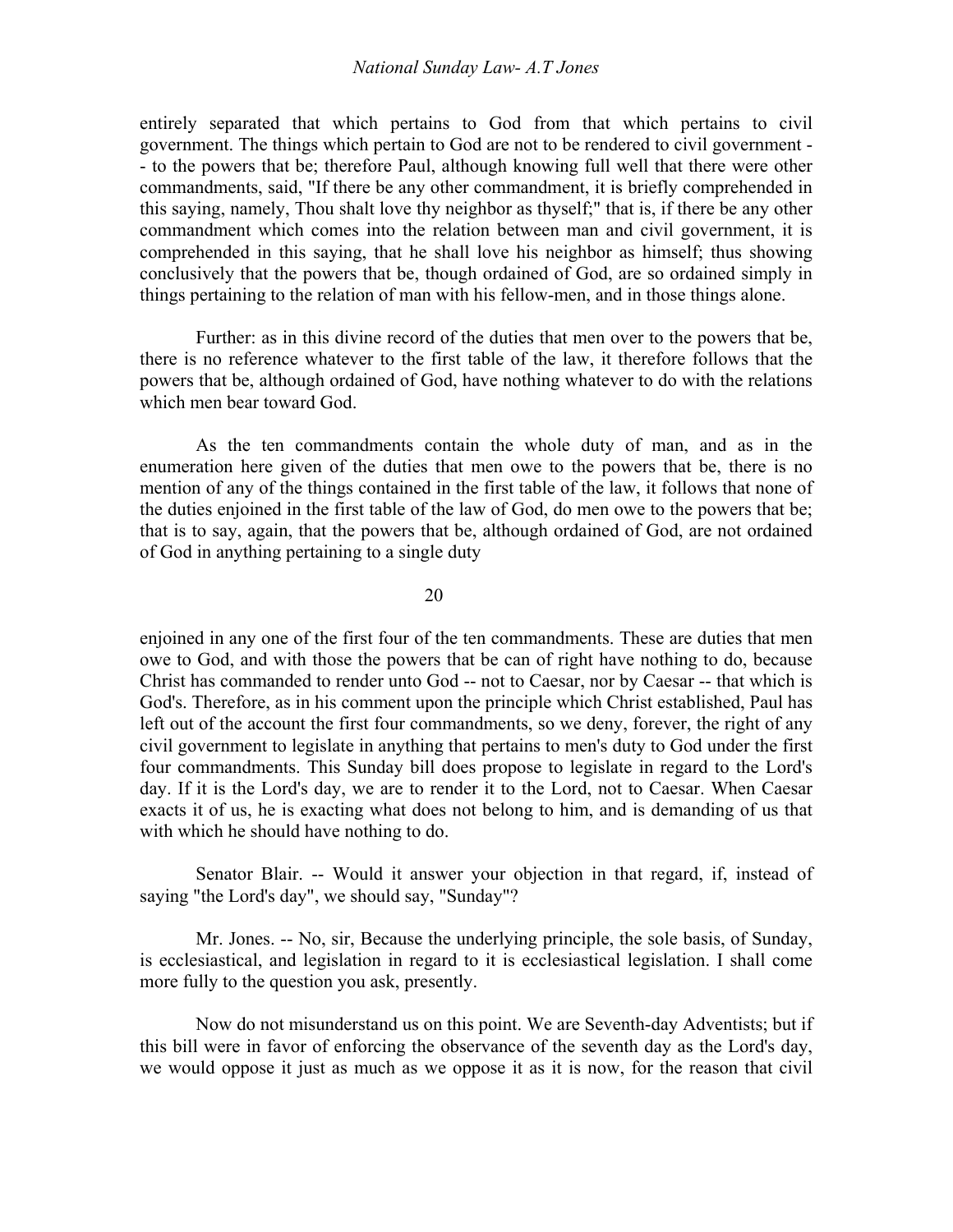government has nothing to do with what we owe to God, or whether we owe anything or not, or whether we pay it or not.

 Allow me again to refer to the words of Christ to emphasize this point. At that time the question was

21

upon the subject of tribute, whether it was lawful to give tribute to Caesar or not. In answering the question, Christ established this principle: "Render therefore unto Caesar the things which are Caesar's, and unto God the things that are God's." That tribute money was Caesar's; it bore his image and superscription; it was to be rendered to him. Now, it is a question of rendering Sabbath observance, and it is a perfectly legitimate and indeed a necessary question to ask right here: Is it lawful to render Lord's day observance to Caesar? The reply may be in His own words: Show me the Lord's day; whose image and superscription does it bear? -- The Lord's, to be sure. This very bill which is under discussion here to-day declares it to be the Lord's day. Then the words of Christ apply to this. Bearing the image and superscription of the Lord, Render therefore to the Lord the things that are the Lord's, and to Caesar the things that are Caesar's. It does not bear the image and superscription of Caesar; it does not belong to him; it is not to be rendered to him.

 Again: take the institution under the word Sabbath: Is it lawful to render Sabbath observance to Caesar or not? Show us the Sabbath; whose image and superscription does it bear? The commandment of God says, it "is the Sabbath of the Lord thy God." It bears his image and superscription, and his only; it belongs wholly to him; Caesar can have nothing to do with it. It does not belong to Caesar; its observance cannot be rendered to Caesar, but only to God; for the commandment is, "Remember the Sabbath day, to keep it holy." If it is not kept holy, it is not kept at all. Therefore, belonging to God, bearing his superscription, and not that of Caesar, according to Christ's commandment,

22

it is to be rendered only to God; because we are to render to God that which is God's, and the Sabbath is the Sabbath of the Lord thy God. Sabbath observance, therefore, or Lord's day observance, whichever you may choose to call it, never can be rendered to Caesar. And Caesar never can demand it without demanding that which belongs to God, or without putting himself in the place of God, and usurping the prerogative of God.

 Therefore, we say that if this bill were framed in behalf of the real Sabbath of the Lord, the seventh day, the day which we observe; if this bill proposed to promote its observance, or to compel men to do no work upon that day we would oppose it just as strongly as we oppose it now, and I would stand here at this table and argue precisely as I am arguing against this, and upon the same principle, -- the principle established by Jesus Christ, -- that with that which is God's the civil government never can of right have anything to do. That duty rests solely between man and God; and if any man does not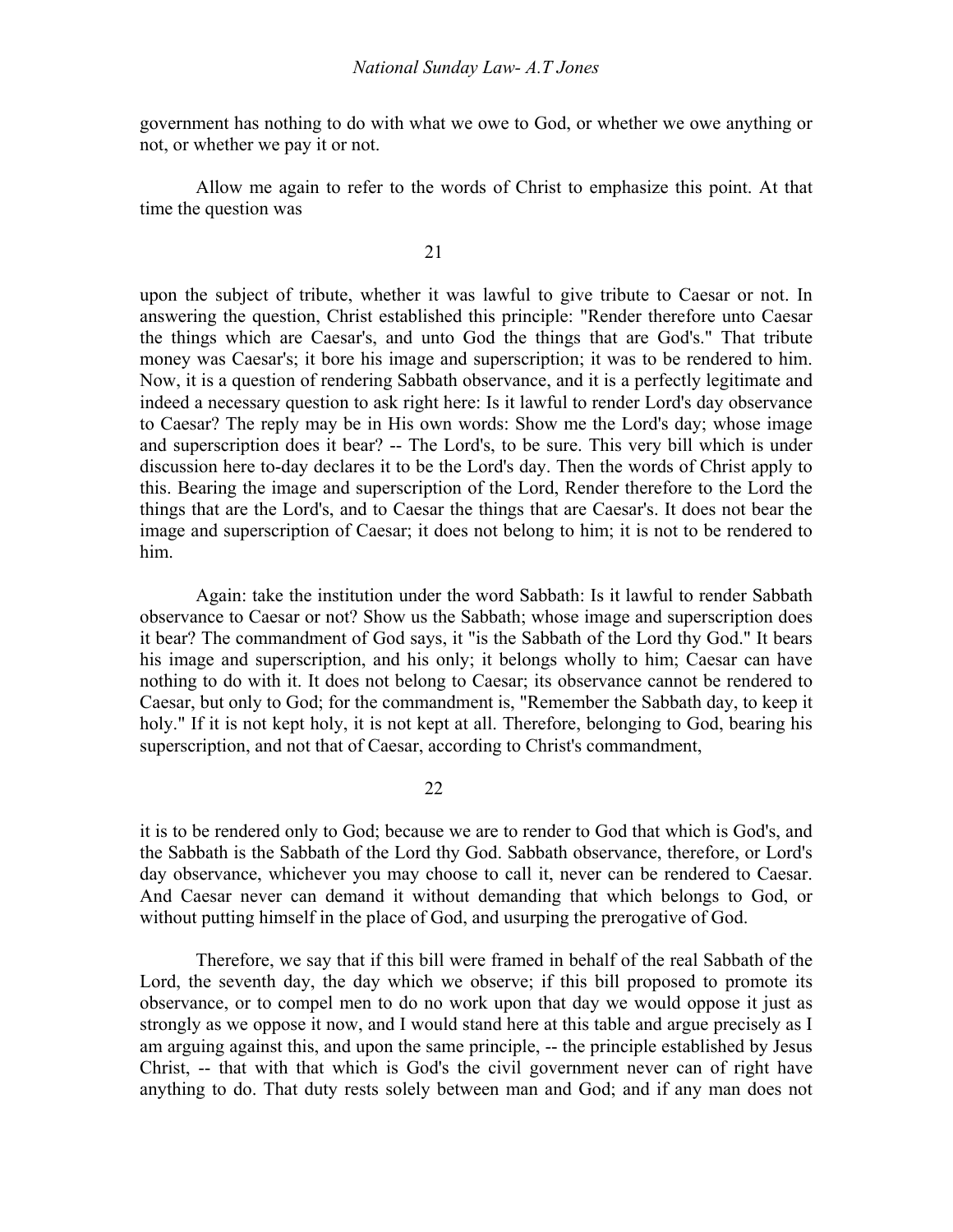render it to God, he is responsible only to God, and not to any man, nor to any assembly or organization of men, for his failure or refusal to render it to God; and any power that undertakes to punish that man for his failure or refusal to render to God what is God's, puts itself in the place of God. Any government which attempts it, sets itself against the word of Christ, and is therefore antichristian. This Sunday bill proposes to have this Government do just that thing, and therefore I say, without any reflection upon the author of the bill, this national Sunday bill which is under discussion here to-day is antichristian. But in saying this I am not singling out this contemplated law as worse than all other Sunday

## 23

laws in the world. There never was a Sunday law that was not antichristian. and there never can be one that will not be antichristian.

Senator Blair. -- You oppose all the Sunday laws of the country, then?

Mr. Jones. -- Yes, sir.

Senator Blair. -- You are against all Sunday laws?

 Mr. Jones. -- Yes, sir; we are against every Sunday law that was ever made in this world, from the first enacted by Constantine to this one now proposed; and we would be equally against a Sabbath law if it were proposed, for that would be antichristian, too.

Senator Blair. -- State and national, alike?

 Mr. Jones. -- State and national, sir. I shall give you historical reasons presently, and the facts upon which these things stand, and I hope they will receive consideration.

 George Washington, I believe, is yet held in some respectful consideration -- he is by the Seventh-day Adventists at least -- and he said, "Every man who conducts himself as a good citizen is accountable alone to God for his religious faith, and is to be protected in worshiping God according to the dictates of his own conscience." And so should we be protected, so long as we are law-abiding citizens. There are no saloon keepers among us. We are as a body for prohibition; and as for the principles of Christian temperance, we conscientiously practice them. In short, you will find no people in this country or in the world, more peaceable and law-abiding than we endeavor to be. We teach the people according to the Scripture, to be subject to the powers that be; we teach them that the highest duty of the Christian citizen is strictly to obey the law, -- to obey it not from fear of punishment, but out of respect

24

for governmental authority, and out of respect for God, and conscience towards him.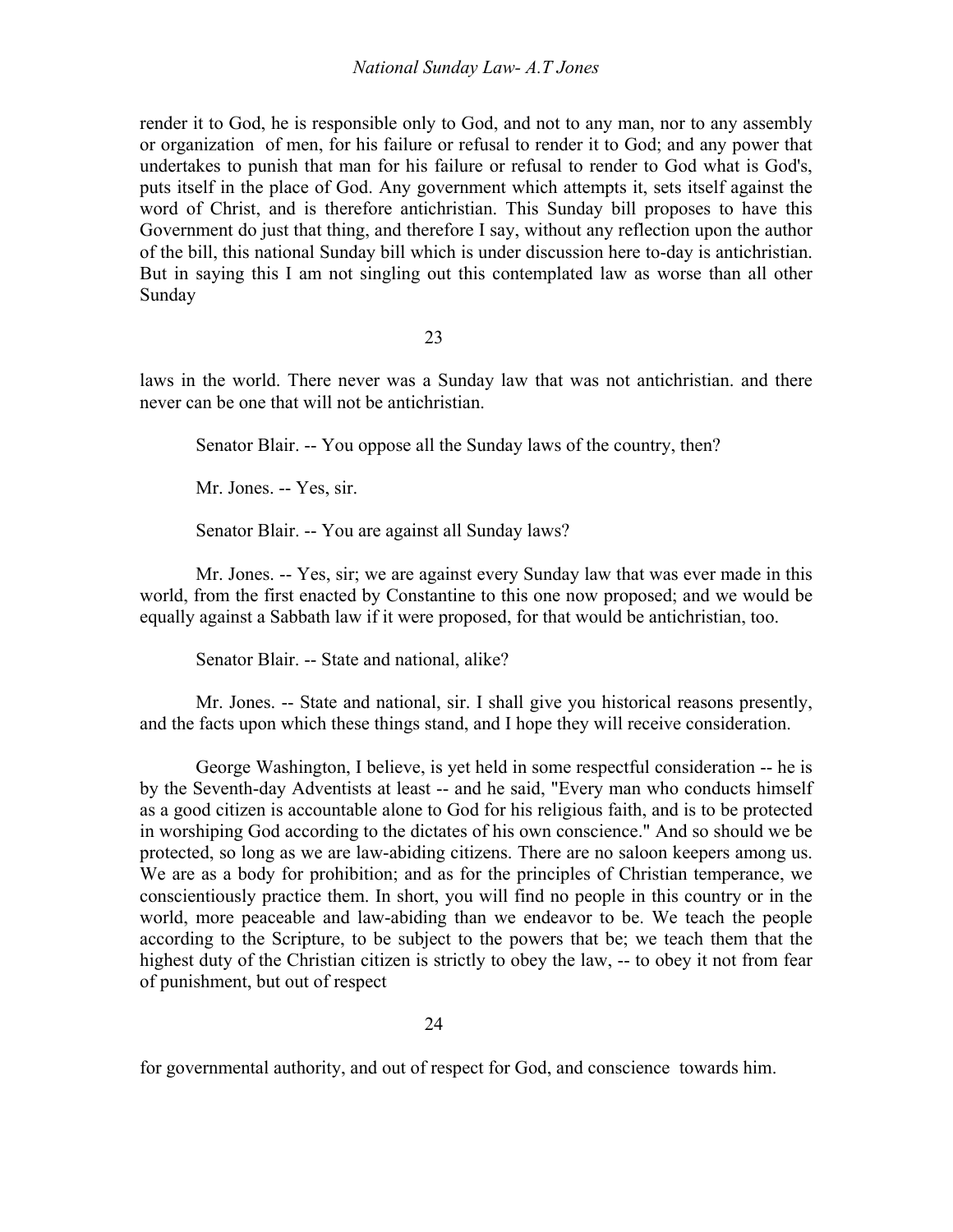Senator Blair. -- That is the common Mormon argument. The Mormons say their institution is a matter of religious belief. Everybody concedes their right to believe in Mormonism, but when they come to the point of practicing it, will it not be to the disturbance of others?

 Mr. Jones. -- I should have come to that, even though you had not asked the question. But as you have introduced it, I will notice it now. My argument throughout is that the civil government can never have anything to do with men's duties under the first four of the ten commandments; and this is the argument embodied in Washington's words. These duties pertain solely to God. Now polygamy is adultery. But adultery is not a duty that men owe to God, in any way, much less does it come under any of the first four commandments. This comes within the inhibitions of the second table of the law of God -- the commandments embracing duty to our neighbor. How men should conduct themselves toward their fellow-men, civil government must decide; that is the very purpose of its existence. Consequently, the practice of polygamy lying wholly within this realm, is properly subject to the jurisdiction of civil government. My argument does not in the least degree countenance the principles of Mormonism, nor can it fairly be made to do so. I know that it is offered as a very ready objection; but those who offer it as an objection and as an argument against the principles upon which we stand, thereby make adultery a religious practice. But against all such objection and argument, I maintain that adultery is not in any sense a religious practice. It is not only highly irreligious,

25

but it is essentially uncivil; and because it is uncivil, the civil power has as much right to blot it out as it has to punish murder, or thieving, or perjury, or any other uncivil thing. Moreover, we deny that honest occupations on any day of the week, or at any time whatever, can ever properly be classed with adultery.

 There are also people who believe in community of property in this world. Suppose they base their principles of having all things in common upon the apostolic example. Very good. They have the right to do that. Every one who sells his property and puts it into a common fund, has a right to do that if he chooses; but suppose these men in carrying out that principle, and in claiming that it is a religious ordinance, were to take without consent your property or mine into their community. Then what? -- The State forbids it. It does not forbid the exercise of their religion; but it protects your property and mine, and in exercising its prerogative of protection, it forbids theft. And in forbidding theft, the State never asks any questions as to whether thieving is a religious practice. So also as to polygamy, which is practiced among the Mormons. But let us consider this in another view.

 It is every man's right in this country, or anywhere else, to worship an idol if he chooses. That idol embodies his conviction of what God is. He can worship only according to his convictions. It matters not what form his idol may have, he has the right to worship it anywhere in all the world, therefore in the United States. But suppose that in the worship of that god he attempts to take the life of one of his fellow-men, and offer it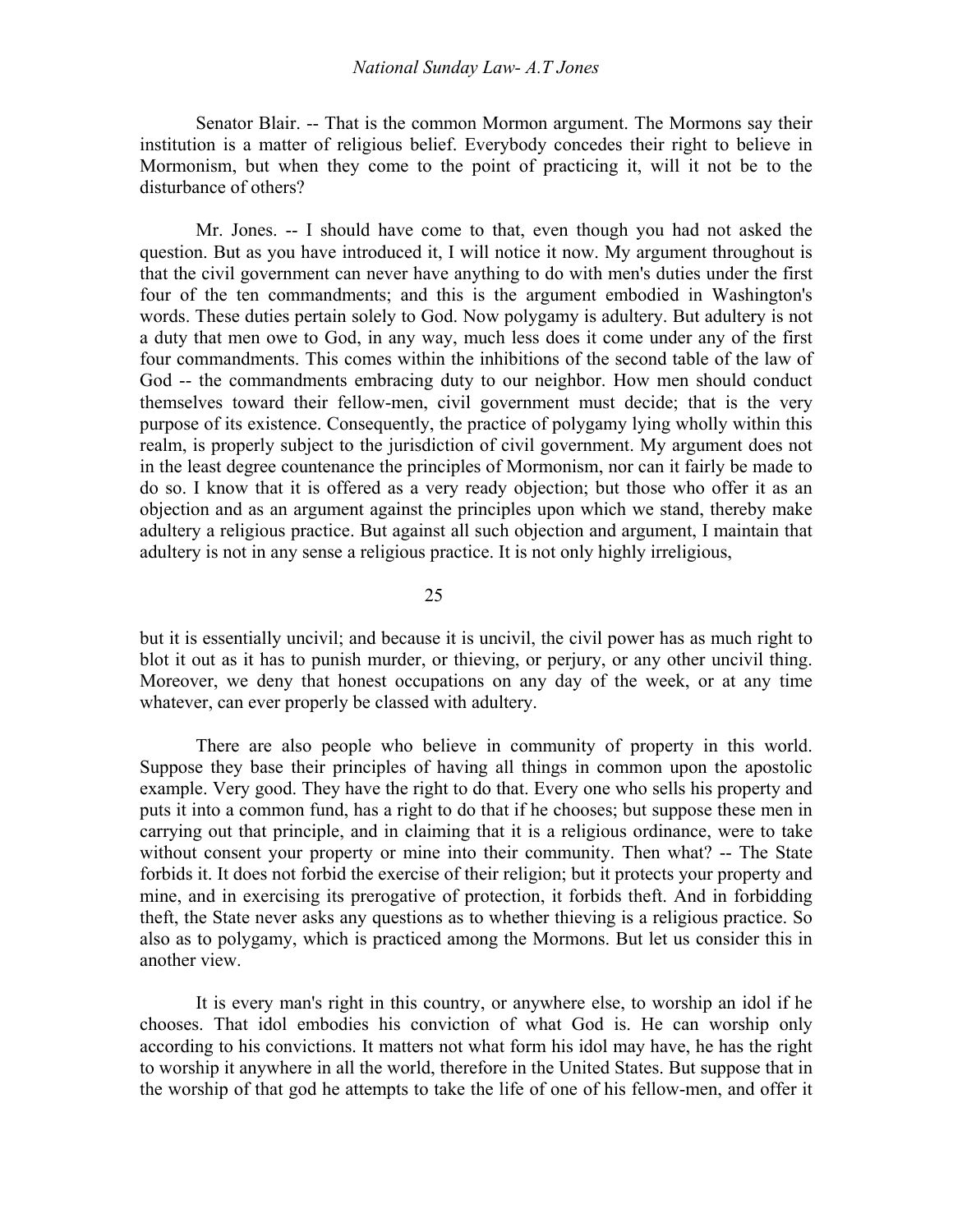as a human sacrifice. The civil government exists for the protection of life, liberty, property, etc., and it must punish that man for his attempt upon the life of

26

his fellow-man. The civil law protects man's life from such exercise of any one's religion, but in punishing the offender, the State does not consider the question of his religion at all. It would punish him just the same if he made no pretensions to worship or to religion. It punishes him for his incivility, for his attempt at murder, not for his irreligion. I repeat, the question of religion is not considered by the State; the sole question is, Did he threaten the life of his fellow-man? Civil government must protect its citizens. This is strictly within Caesar's jurisdiction; it comes within the line of duties which the Scripture shows to pertain to our neighbor, and with it Caesar has to do.

 Therefore it is true that the State can never of right legislate in regard to any man's religious faith, or in relation to anything in the first four commandments of the decalogue. But if in the exercise of his religious convictions under the first four commandments, a man invades the rights of his neighbor, as to life, family, property, or character, then the civil government says that it is unlawful. Why? Because it is irreligious or immoral? -- Not at all; but because it is uncivil, and for that reason only. It never can be proper for the State to ask any question as to whether any man is religious or not, or whether his actions are religious or not. The sole question must ever be, Is the action civil or uncivil.

 Senator Blair. -- Now apply that right to this case -- to the institution of the Sabbath among men for the good of men.

 Mr. Jones. -- Very good, we will consider that. Here are persons who are keeping Sunday. It is their right to work on every other day of the week. It is their right to work on that day, if they desire; but they

27

are keeping that day, recognizing it as the Sabbath. Now while they are doing that which is their right, here are other people who are keeping Saturday, and others who are keeping Friday. The Mohammedans recognize Friday. But we will confine ourselves to those who keep Saturday, the seventh day, as the Sabbath. Those who keep Sunday, and who want legislation for that day, ask that other people shall be forbidden to work on Sunday, because they say it disturbs their rest, it disturbs their worship, etc.; and they claim that their rights are not properly protected. Do they really believe that in principle? Let us see. They will never admit (at any rate, I have never yet found one of them who would) that their work on Saturday disturbs the rest, or the worship, of the man who rests on Saturday. If their work on Saturday does not disturb the Sabbath rest, or the worship, of the man who keeps Saturday, then upon what principle is it that our work on Sunday disturbs the rest of those who keep Sunday? I have never found one on that side yet who would admit the principle. If their work does not disturb our rest and our worship, our work cannot disturb their rest or their worship. More than this: In a general Sunday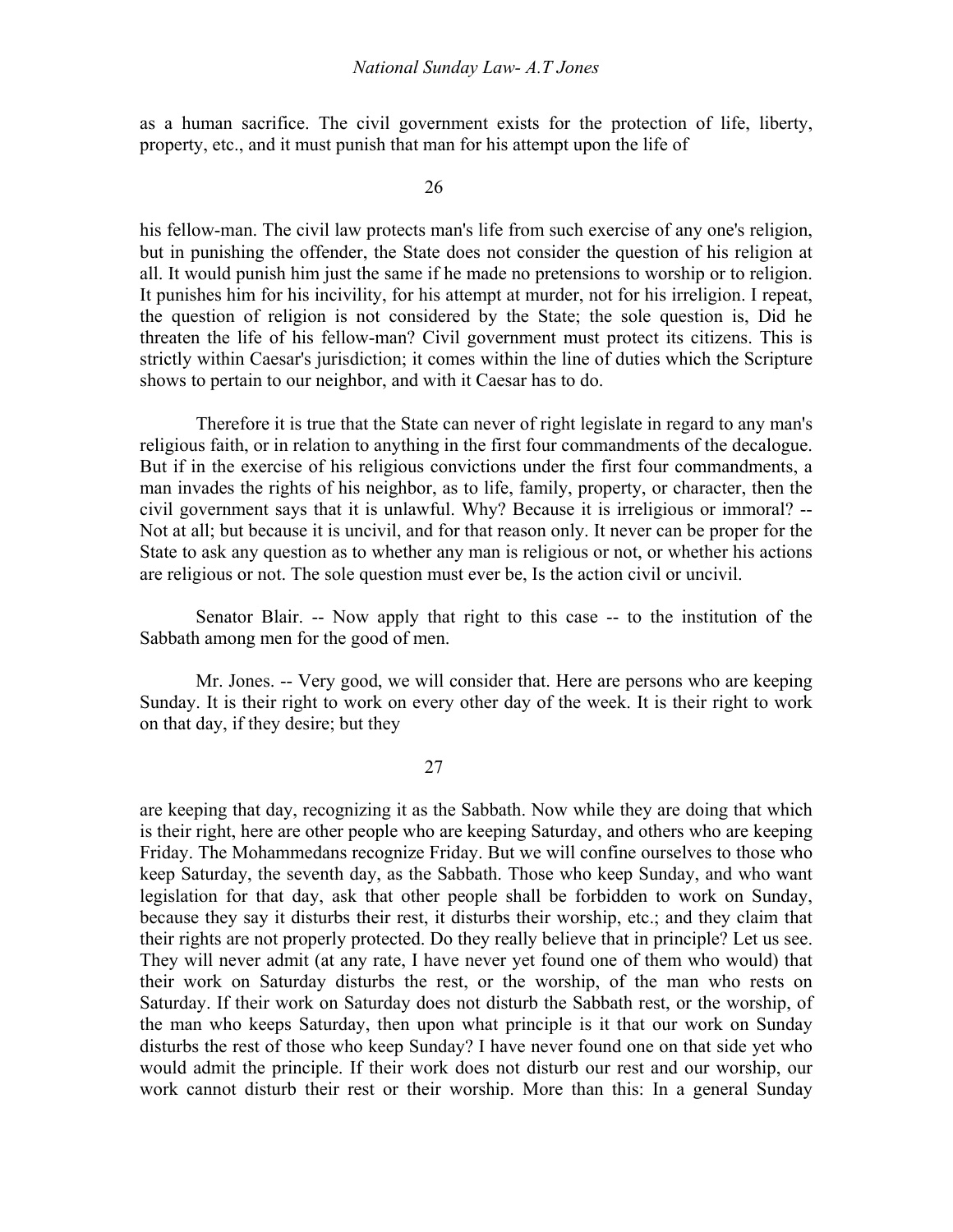convention held in San Francisco, at which I was present, there was a person who spoke on this very question. Said he: "There are some people, and a good many of them in this State, who do not believe in Sunday laws, and who keep Saturday as the Sabbath; but," said he, "the majority must rule. The vast majority of the people do keep Sunday; their rights must be respected, and they have a right to enact it into law." I arose and said, "Suppose the Seventh-day people were in the majority, and they should go to the legislature and ask for a law to compel you to keep

## 28

Saturday out of respect to their rights. Would you consider it right?" There was a murmur all over the house, "No."

Senator Blair. -- Upon what ground did they say, No?

 Mr. Jones. -- That is what I should like to know. They were not logical. Their answer shows that there is no ground in justice nor in right for their claim that the majority should rule in matters of conscience.

 Senator Blair. -- That does not follow. At least it does not strike me that it follows. The majority has a right to rule in what pertains to the regulation of society, and if Caesar regulates society, then the majority has a right in this country to say what we shall render to Caesar.

 Mr. Jones. -- Very good, but the majority has no right to say what we shall render to God; nor has it any right to say that we shall render to Caesar that which is God's. If nine hundred and ninety-nine out of every one thousand people in the United States kept the seventh day, that is, Saturday, and I deemed it my right, and made it my choice, to keep Sunday, they would have not right to compel me to rest on Saturday.

 Senator Blair. -- In other words, you take the ground that for the good of society, irrespective of the religious aspect of the question, society may not require abstinence from labor on Sabbath, if it disturbs others?

 Mr. Jones. -- As to its disturbing others, I have proved that it does not. They body of your question states my position exactly.

 Senator Blair. -- You are logical all the way through that there shall be no Sabbath. This question was passed me to ask: "Is the speaker also opposed to all laws against blasphemy?"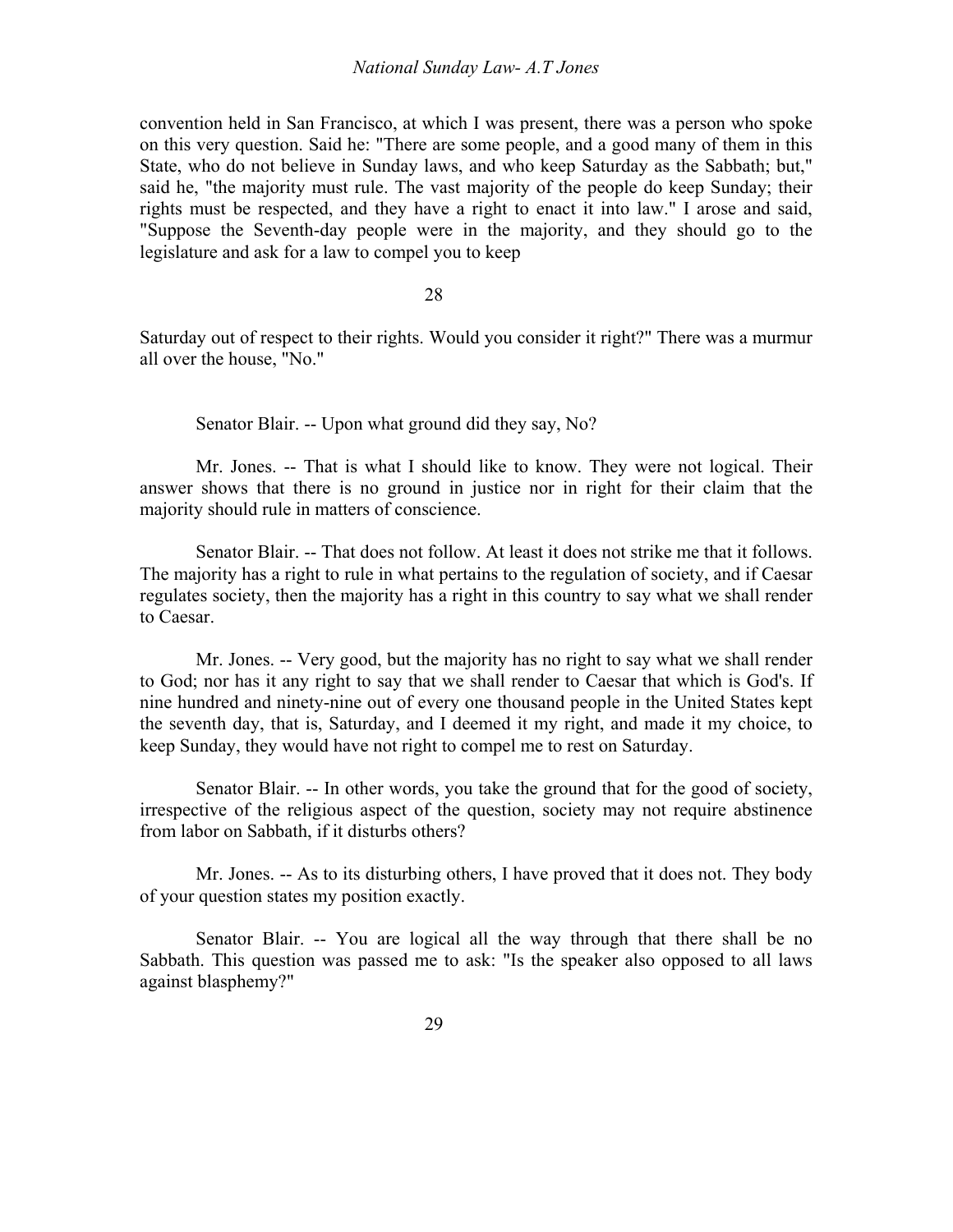Mr. Jones. -- Yes, sir. But not because blasphemy is not wrong, but because civil government cannot define blasphemy, nor punish it. Blasphemy pertains to God, it is an offense against him, it is a sin against him.

Senator Blair. -- Suppose the practice of it in society at large is hurtful to society?

Mr. Jones. -- That will have to be explained. How is it hurtful to society?

 Senator Blair. -- Suppose it be hurtful to society in this way: A belief in the existence of God, and reverence for the Creator, and a cultivation of that sentiment in society, is for the good of society; is, in fact, the basis of all law and restraint. If the Almighty, who knows everything, or is supposed to, and has all power, has no right to restrain us, it is difficult to see how we can restrain each other.

Mr. Jones. -- He has the right to restrain us. He does restrain us.

 Senator Blair. -- To commonly blaspheme and deride and ridicule the Almighty, would, of course, have a tendency to bring up the children who are soon to be the State, in an absolute disregard of him and his authority. Blasphemy, as I understand it, is that practice which brings the Creator into contempt and ridicule among his creatures.

 Mr. Jones. -- What is blasphemy here, would not be blasphemy in China, and many other countries.

 Senator Blair. -- We are not dealing with pagan communities. A regulation that may be appropriate in a pagan community, would not answer men in a Christian community. Do you mean that there is no such thing as blasphemy?

Mr. Jones. -- No; I do not mean that.

0 Senator Blair. -- The Chinaman hardly believes in

30

any god whatever; at least in no such God as we do. Taking our God and these Christian institutions of ours, what do you understand blasphemy to be?

Mr. Jones. -- There are many things that the Scriptures show to be blasphemy.

 Senator Blair. -- The power of the law has undertaken in various States to say that certain things are blasphemy.

 Mr. Jones. -- Precisely; but if the law proposes to define blasphemy and punish it, why does it not go to the depth of it, and define all and punish all?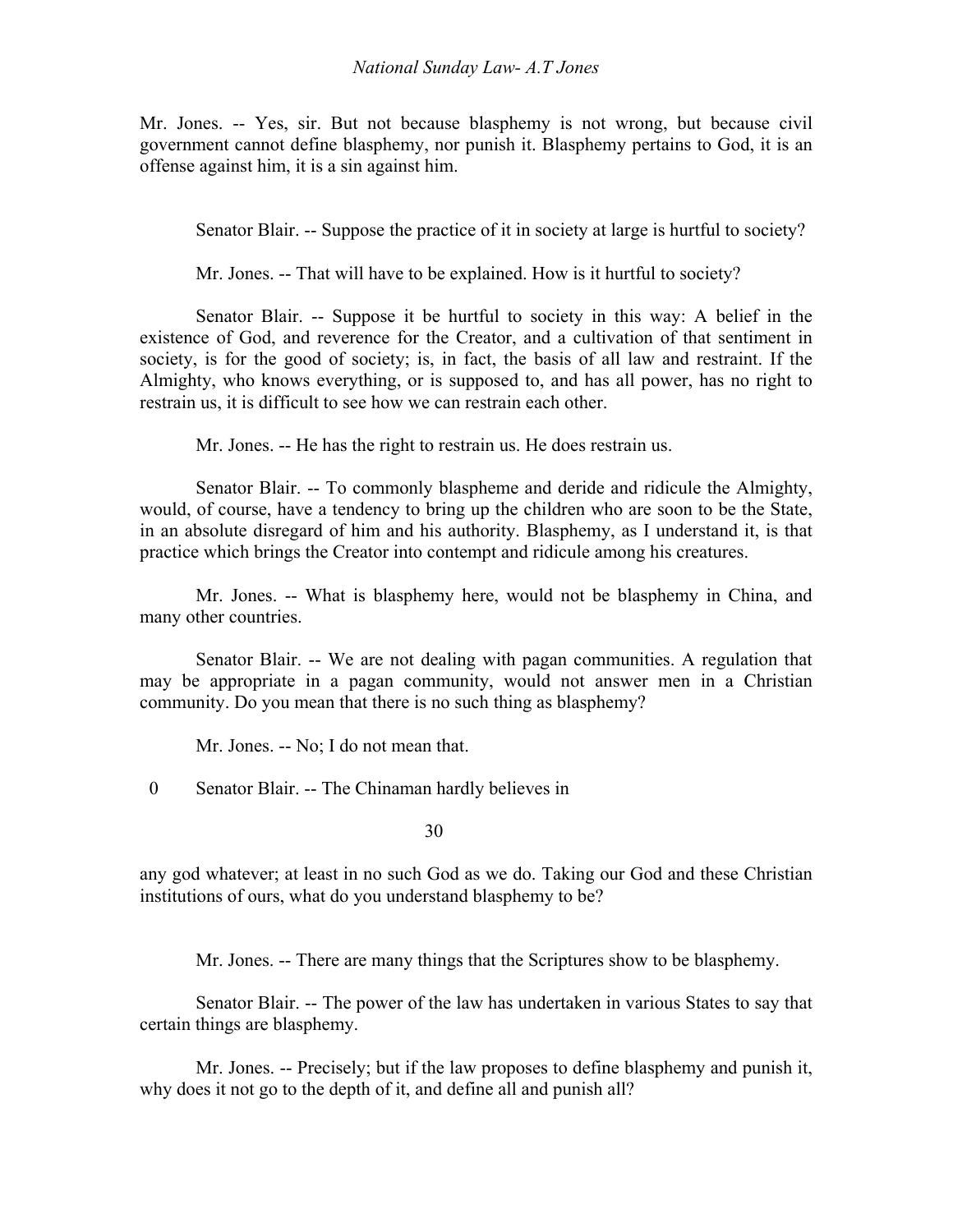Senator Blair. -- Perhaps it may not go as far as it ought. You say you are opposed to all laws against blasphemy, cursing, and swearing?

Mr. Jones. -- In relation to any one of the first four commandments.

 Senator Palmer. -- Suppose that what is defined as blasphemy in the statutes of the several States, should detract from the observance of the law and regard for it, would you regard laws against it as being improper?

 Mr. Jones. -- Under the principle that the Scripture lays down, no legislation in any way can be proper in regard to the first four commandments. There may be many ways in which it would appear very appropriate for civil government to do this or to do that; but when you have entered upon such legislation, where will you stop?

 Senator Palmer. -- Abstaining from blasphemy is a part of the education of the youth of the country.

 Mr. Jones. -- That is true. If youth are properly educated, they will never blaspheme.

 0 Senator Palmer. -- We pass laws for the education of the youth. The question is whether abstention from blasphemy could not be included in the scope of education. Take it on that ground.

## 31

Mr. Jones. -- Idolatry (and covetousness is idolatry) is no more than a violation of the first commandment: "Thou shalt have no other Gods before me;" and if the State can forbid the violation of the third commandment and the fourth, why may it not forbid the violation of the first and the second, and in that case supplant God at once, and establish an earthly theocracy? That is the only logical outcome.

 Senator Blair. -- Covetousness is a state of mind; but when it becomes practice by stealing -- taking from another without consideration -- the law interferes.

Mr. Jones. -- Certainly.

 Senator Palmer. -- There is an infection in blasphemy or in covetousness. For instance, if one covetous man in a neighborhood should infuse the whole neighborhood with covetousness to such an extent that all would become thieves, then covetousness would be a proper subject of legislation.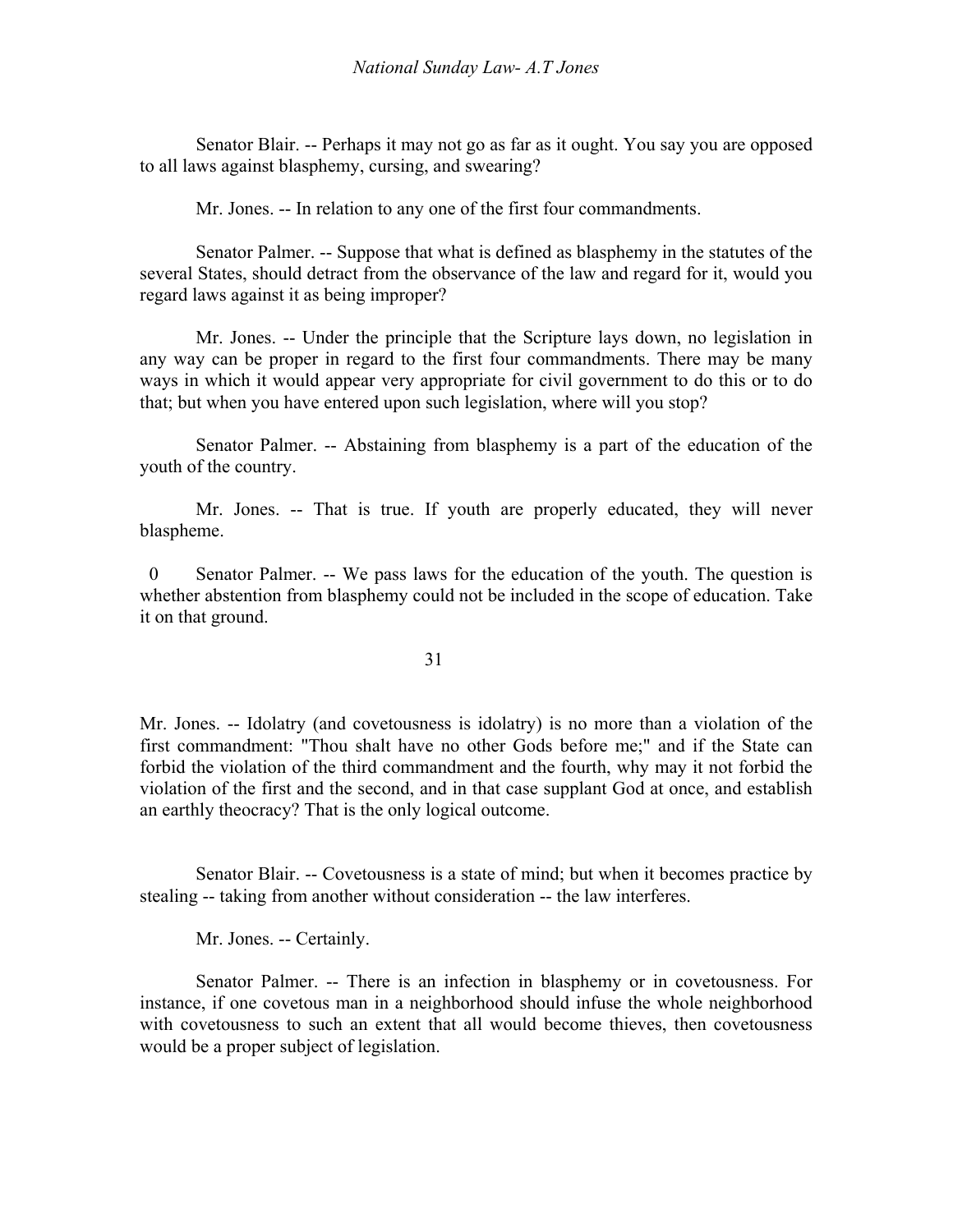Mr. Jones. -- Never! You forbid the theft, not the covetousness. You cannot invade the condition of mind in which lies the covetousness.

 Senator Blair. -- We do not say that we must invade the condition of mind; but society has a right to make regulations, because those regulations are essential to the good of society. Society by a major vote establishes a regulations, and we have to obey what is settled by the majority.

 Mr. Jones. -- How shall it be discovered what is blasphemy, as it is only an offense against God? In the Puritan Theocracy of New England, our historian, Bancroft, says that "the highest offense in the catalogue of crimes was blasphemy, or what a jury should call blasphemy."

 Senator Blair. -- But the law was behind the jury, and said that the practice should be punished. If a

32

jury of twelve men said that one had committed the overt act, then it could be punished. It was the majority who made the law, and the jury only found the question of fact after the law had been violated. The jury did not make the law. This is a question as to making the law.

 Mr. Jones. -- It is not wholly a question only of making the law. The question is whether the law is right when it is made. There is a limit to the lawmaking power; and that limit is the line which Jesus Christ has drawn. The government has no right to make any law relating to the things that pertain to God, or offenses against God, or religion. It has nothing to do with religion.

 Blasphemy, according to Judge Cooley, in his "Constitutional Limitations," "is purposely using words concerning the Supreme Being, calculated and designed to impair and destroy the reverence, respect, and confidence due to him, as the intelligent Creator, Governor, and Judge of the world; . . . a bad motive must exist; there must be a willful, malicious attempt to lessen men's reverence for the Deity, or for the accepted religion."

 It is seen at a glance that this comes from the old English system of statutes regulating "offenses against God and religion." That is where this statute is placed in every system of civil law; it could not be placed anywhere else. But offenses against God are to be answered for only at his tribunal; and with religion, or offenses against it, the civil power has nothing to do. It is a perversion of the functions of civil government to have it made a party to religious controversies. It will have ample exercise for its power and jurisdiction to keep religious disputants as well as other people civil,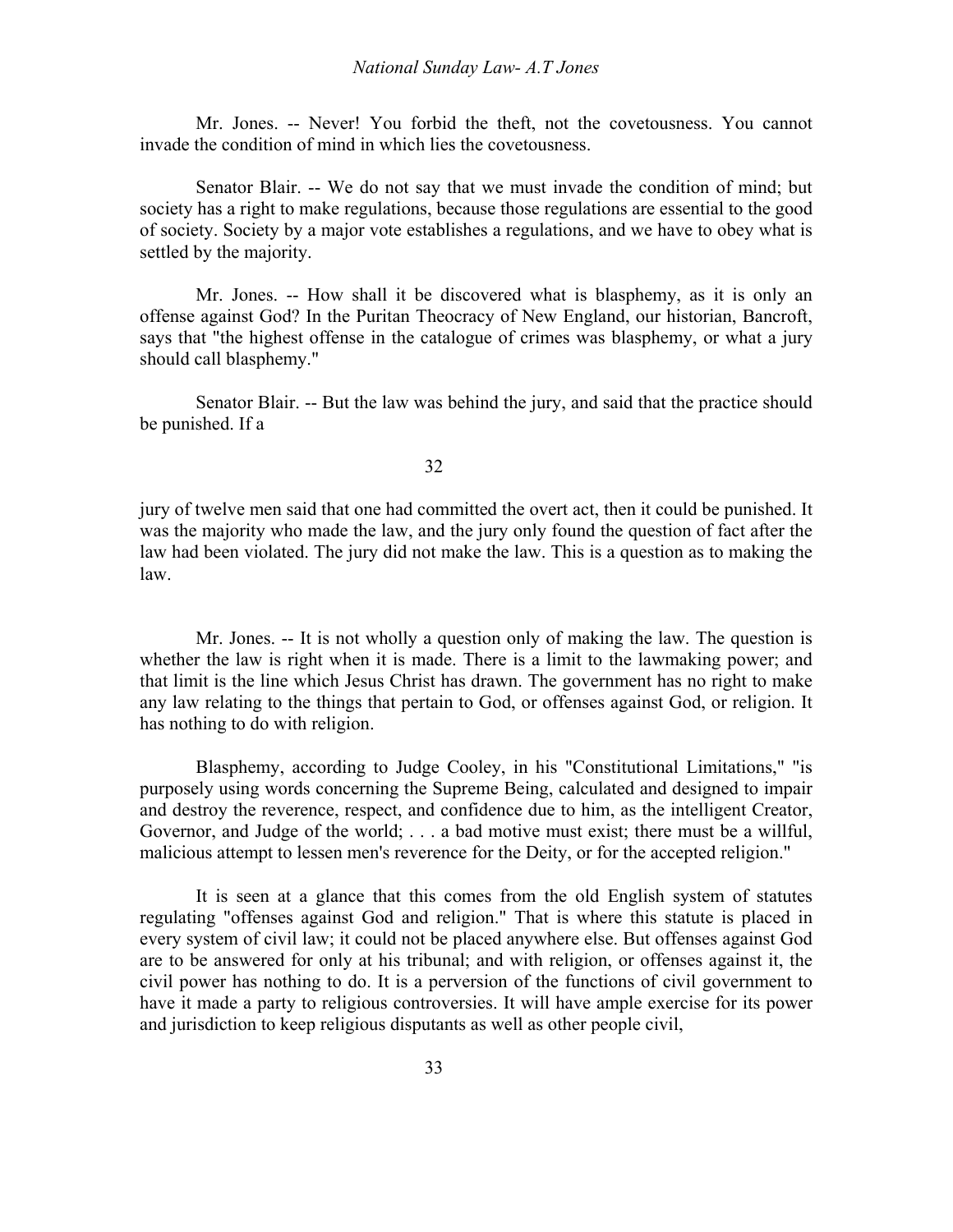without allowing itself ever to become a partisan in religious disputes and the conservator of religious dogmas.

 But according to Judge Cooley's definition, blasphemy is an attempt to lessen men's reverence, not only for the Deity, but for "the accepted religion' as well. But any man in this wide world has the right to lessen men's reverence for the accepted religion, if he thinks that religion to be wrong. Consequently, as I said a moment ago, that which would be counted blasphemy here would not be counted blasphemy in China; and that which is in the strictest accordance with the word of God and the faith of Jesus Christ here, is necessarily blasphemy in China, or in Turkey, or in Russia. A man who preaches the gospel of Jesus Christ in China commits blasphemy under this definition. He does make a willful attempt to lesson men's reverence for their accepted religion, and for the deities recognized in their religion. He had to do so, if he is ever to get them to believe in Christ and the religion of Christ. He has to bring them to the place where they will have no reverence for their deities or for their accepted religion, before they ever can accept the religion of Jesus Christ. It is the same way in Turkey, or any other Mohammedan country, or any heathen country. Wherever the gospel of Jesus Christ is preached in any Mohammedan or heathen country, it is blasphemy under this definition, because its sole object is not only to lesson men's reverence for their deities and for their accepted religion, but to turn them wholly from it, and if possible to obliterate it from their minds.

 It is so likewise in Russia. Anybody there who speaks against the accepted religion, or against the saints, or their images, is subject to the penalty of blasphemy, which is banishment for life to Siberia.

34

But if blasphemy be a proper subject of legislation by civil government, if it be right for a government to make itself the "defender of the faith," then it is perfectly proper for the laws of China to prohibit under whatever penalty it pleases, the preaching of the gospel of Jesus Christ within the Chinese dominions; because its effect is to lesson men's reverence for the deities recognized by China, and for the accepted religion of the county. It is the same way in any of the other countries named. And in that case there is no such thing as persecution on account of religion. The only persecutions that have ever been, were because of men's speaking against the accepted religion. If this principle be correct, then the Roman empire did perfectly right in prohibiting under penalty of death the preaching of the religion of Jesus Christ. Whenever Paul, or any of his brethren, spoke in the Roman empire, they blasphemed according to the Roman law. They were held as blasphemers, and were put to death under the very principle of this definition, which is the principle of the American statutes on the subject of blasphemy. The Christians had to tell the Roman empire that the Roman gods were no gods. They had to tell the Roman empire that the genius of Rome itself, which the Roman system held to be the supreme deity, was not such; but that it was subordinate, and that there was a higher idea of God and of right than the Roman empire or the Roman law knew anything of. They did speak deliberately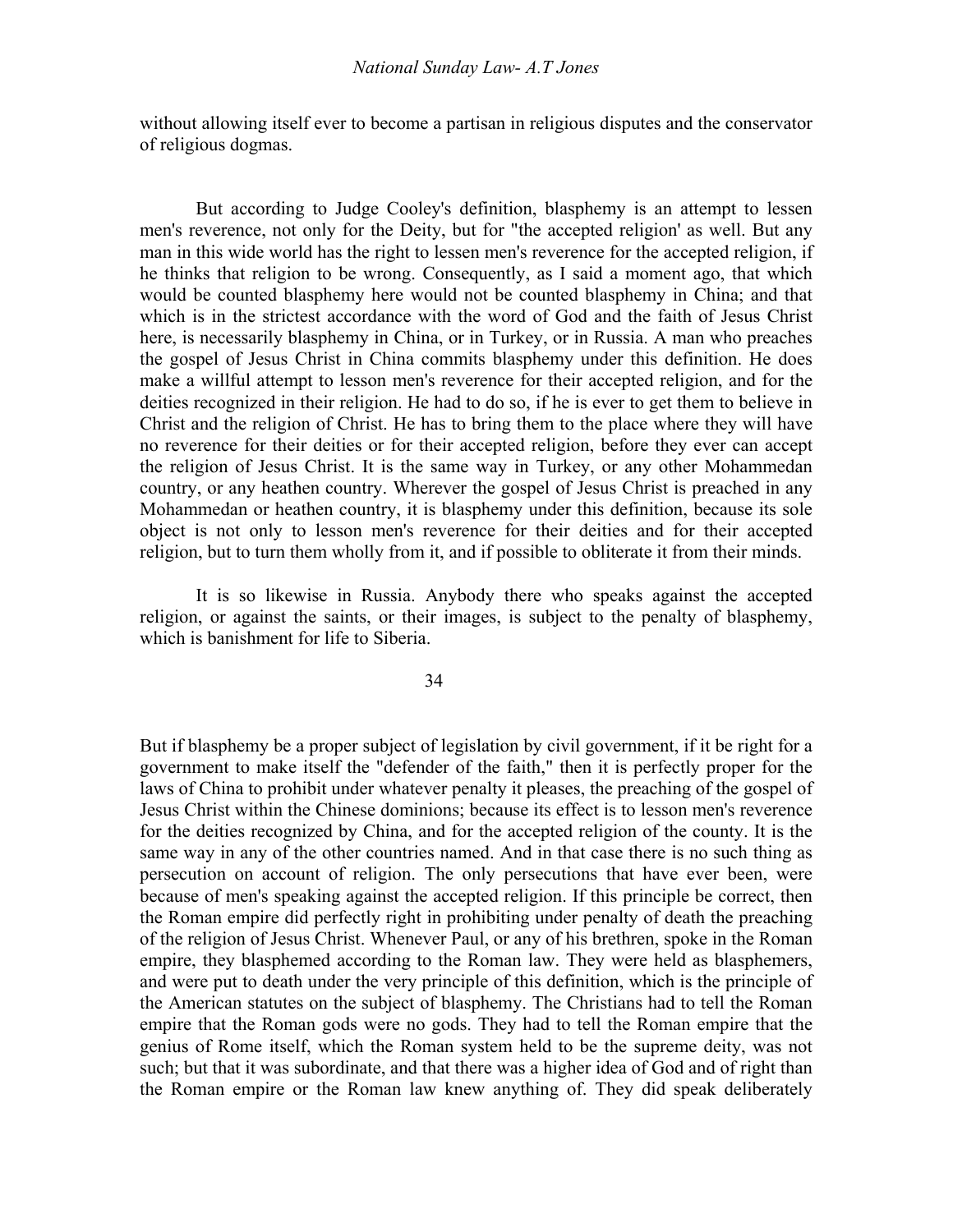against the chief deity of Rome, and all the gods of Rome. They did it with the express purpose of destroying reverence for them and for the accepted religion. Rome put them to death. And I repeat, if the principle of the American statutes against blasphemy is correct, then Rome did right.

35

To make this clearer, I quote a passage from the Supreme Court of Pennsylvania in defense of this principle, in a decision upon this very subject, which says: "To prohibit the open, public, and explicit denial of the popular religion of a country, is a necessary measure to preserve the tranquillity of a government." That is precisely what the Roman empire did. Christianity did openly, publicly, and explicitly deny the popular religion of the country. It did it with intent to destroy men's reverence for the deities and the religion of that country. Rome prohibited it; and upon the principle of the decision of the Supreme Court of Pennsylvania, which is the principle of American law on blasphemy, Rome did right, and Christianity was a blaspheming religion. The principle of this decision seems to be that those who represent the popular religion of a country have so little of the real virtue of the religion which they profess, that if anybody speaks against it, it is sure to rouse their combativeness to such a degree as to endanger the public tranquillity. Therefore, in order to keep civil those who represent the popular religion, the State must forbid anybody to deny that religion.

 This decision of the Supreme Court of Pennsylvania is one of the grand precedents that have been followed in all the later decisions upon this subject in the younger States; but this decision itself followed one by Chief Justice Kent of the Supreme Court of New York in 1811, in which the embodies the same principles. He defends the right of the State to punish such offenses against what he calls a Christian people, and not equally to punish like offenses against the religion of other people in this country, by the following argument: --

36

"Nor are we bound by any expressions in the Constitution, as some have strangely supposed, either not to punish at all, or to punish indiscriminately the like attacks upon the religion of Mohammed, or of the Grand Llama, and for this plain reason: that the case assumes that we are a Christian people, and the morality of the country is deeply engrafted upon Christianity, and not upon the doctrines or worship of those impostors."

 This is only to argue that if the morality of the country were engrafted upon the religion of Mohammed or the Grand Llama, and Christians were to speak against and deny that accepted religion, it would be proper that the State should punish those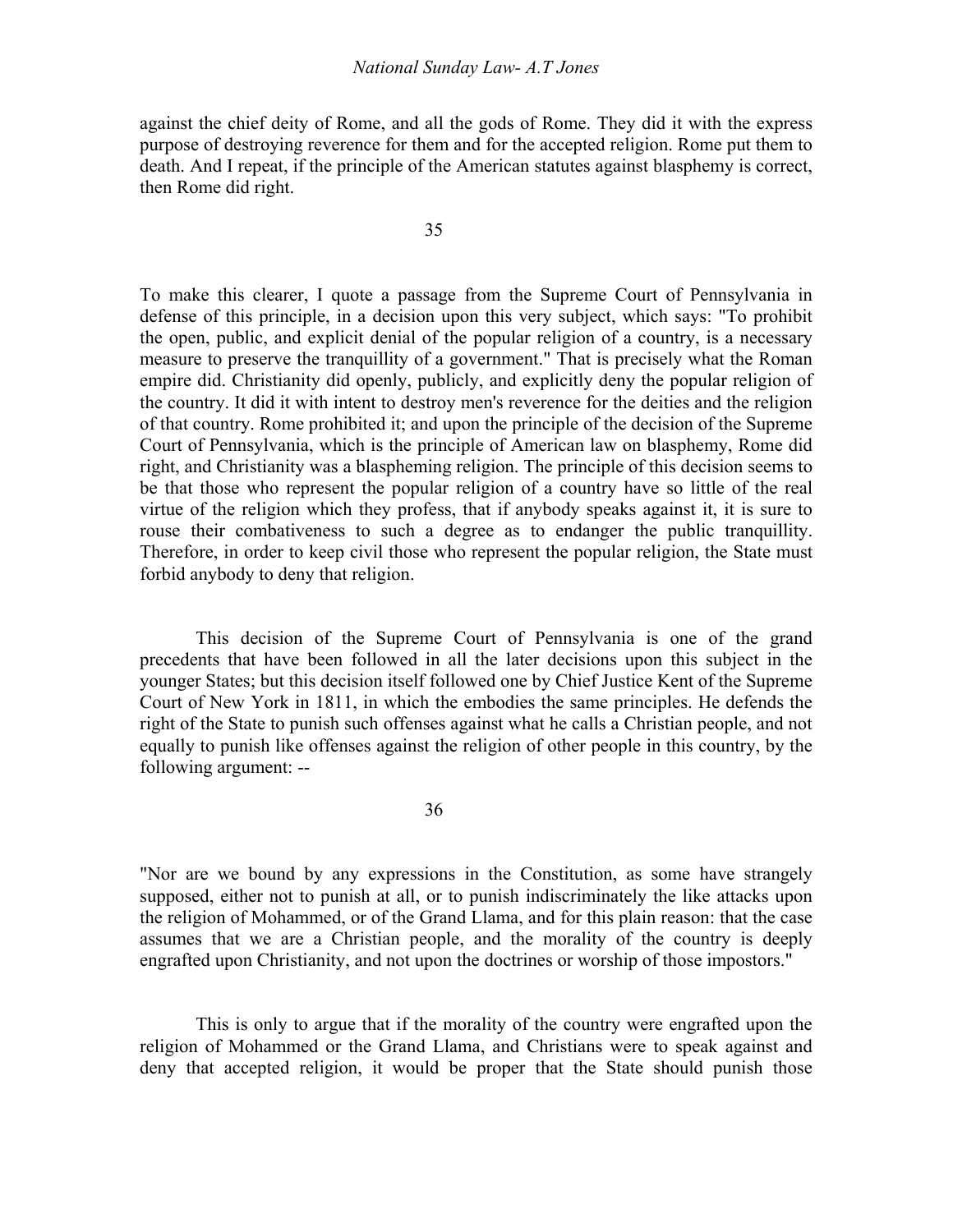Christians for so doing. If that principle be correct, then a Mohammedan country has the right to prohibit the preaching of the gospel of Jesus Christ within its limits.

 According to these decisions, Luther and the reformers of his day were blasphemers. The penalty was death, in many cases at the stake, yet under this principle the State did right to put them to death in whatever way the law prescribed; because they did certainly make an open, public, and explicit denial of the popular religion of every country in which they lived, and of all Europe; and if the words of Luther were used today in any Catholic country, they would be counted as blasphemous, as a willful and malicious reviling of the accepted religion. The reformers did hold up to ridicule and contempt the popular religion of all Europe. They did right, too; and when the State punished them, it was but carrying out the principles upheld by Chancellor Kent and the Supreme Court of Pennsylvania, and all the other States that have legislated on the subject of religion.

 As I have already stated, it was upon this principle precisely that the Roman empire forbade the preaching

37

of the gospel the Christ. It only forbade an open, public, and explicit denial of the popular religion of the country, yet in forbidding that, it forbade the preaching of the gospel of Christ. But Christ sent forth his disciples to preach the gospel to every creature, and they did it in the face of the Roman law, and in opposition to the whole power of the Roman empire; and everybody in all the world has an undeniable right to make an open, public, and explicit denial of the popular religion of this country, or any other, if he thinks that religion to be wrong.

 The principle of these decisions and of the civil statutes against blasphemy, is essentially a pagan principle, and not a Christian principle. It is peculiarly appropriate, therefore, that Chief Justice Kent not only cited the precedents of the church-and-state principles of the colonies and of the British government, but appealed to the pagan governments of antiquity and the papal institutions of modern Europe, as the basis of his decision. It is true that all these nations have set themselves up as the special guardians of their deities, and have prohibited the denial of the popular religion; and it is equally true that all these nations have resisted every step in enlightenment and progress that has ever been made in the march of time. Every step forward in religion and in enlightenment has of necessity been taken in the face of all the opposition which these States and empires could bring to bear. But the principles of American institutions are neither pagan nor papal. The principles of the American Constitution which forbids legislation on the subject of religion, are Christian principles. And it is strictly in order for Supreme Courts in making decisions in behalf of what they boast of as the Christian religion, to base their decision upon something else than the course of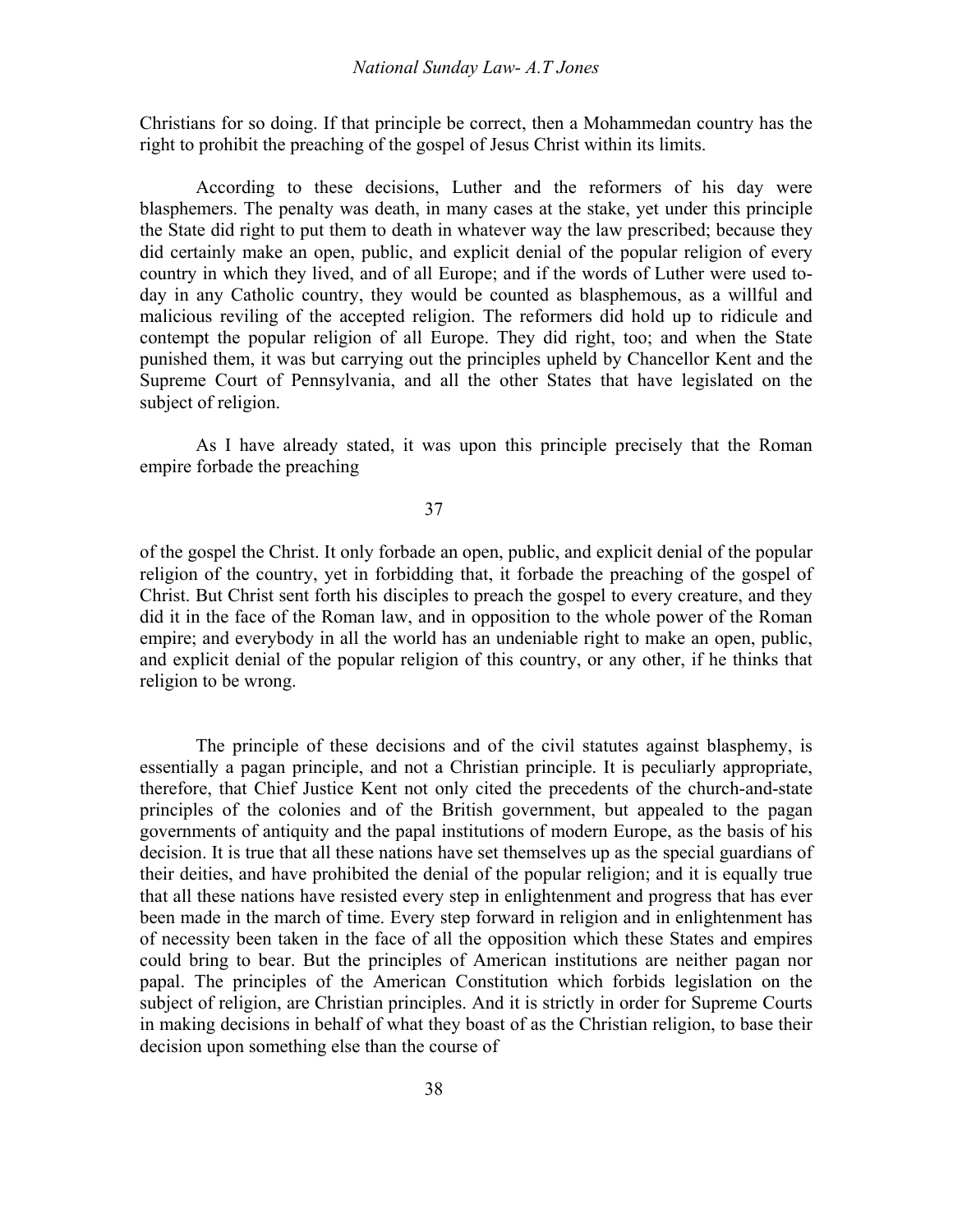the pagan governments of antiquity, and the papal institutions of modern Europe. Upon such a subject it would seem to be proper for them to refer to the teachings and the principles of the Author of Christianity, but singularly enough, it has never been done, and doubtless for the very good reason that it never can be done; for the teachings of Jesus Christ are directly against it. His word forbids civil government to have anything to do with what pertains to God. And instead of teaching his disciples to prosecute, to fine, and to punish by civil law those who speak against them or their religion, he says, "Love your enemies, do good to them that hate you, pray for them that despitefully use you and persecute you; that ye may be the children of your Father which is in heaven." How can men be brought to respect God or Jesus Christ by civil penalties upon their bodies and goods? How can they respect the religion of men who are ready to prosecute and imprison them? Every principle of the thing is contrary both to the spirit and the letter of Christianity. The religion of Jesus Christ properly exemplified in the daily lives of those who profess it, is the best argument and the strongest defense against blasphemy, both as defined by the Scriptures and by the civil statutes.

 Laws, therefore, prohibiting "what a jury may call blasphemy," are pagan, and not Christian. The decisions of the Supreme Courts of New York and Pennsylvania upon this subject are pagan decisions, and not Christian; they are based upon pagan precedents, not Christian. The deadly persecutions of all history, pagan, papal, and so-called Protestant, are justified in these decisions. Michael Servetus was burnt for "blasphemy." The only use that ever has been, or ever is, made of any such laws in any country, is to give some

39

religious bigots who profess the popular religion, an opportunity to vent their wrath upon persons who disagree with them. Any man who really possesses the religion of Christ will have enough of the grace of God to keep him from endangering the public tranquillity when his religion is spoken against.

 Therefore, I say that we are opposed to all laws of civil government against blasphemy, not because blasphemy is not wrong, but because it is a wrong of that kind with which civil government has nothing to do; and in this we stand wholly upon Christian principle. We stand exactly where the early Christians stood; for, I say again, when Paul spoke in the Roman empire, he was blaspheming, according to the law, was held as a blasphemer and an atheist, and was put to death as such, under the very principle upon which the American laws of blasphemy are sustained.

Senator Blair. -- The law was wrong, you say?

 Mr. Jones. -- Certainly the law was wrong. The Roman law was that no man should have particular gods of his own, -- gods not recognized by the Roman law.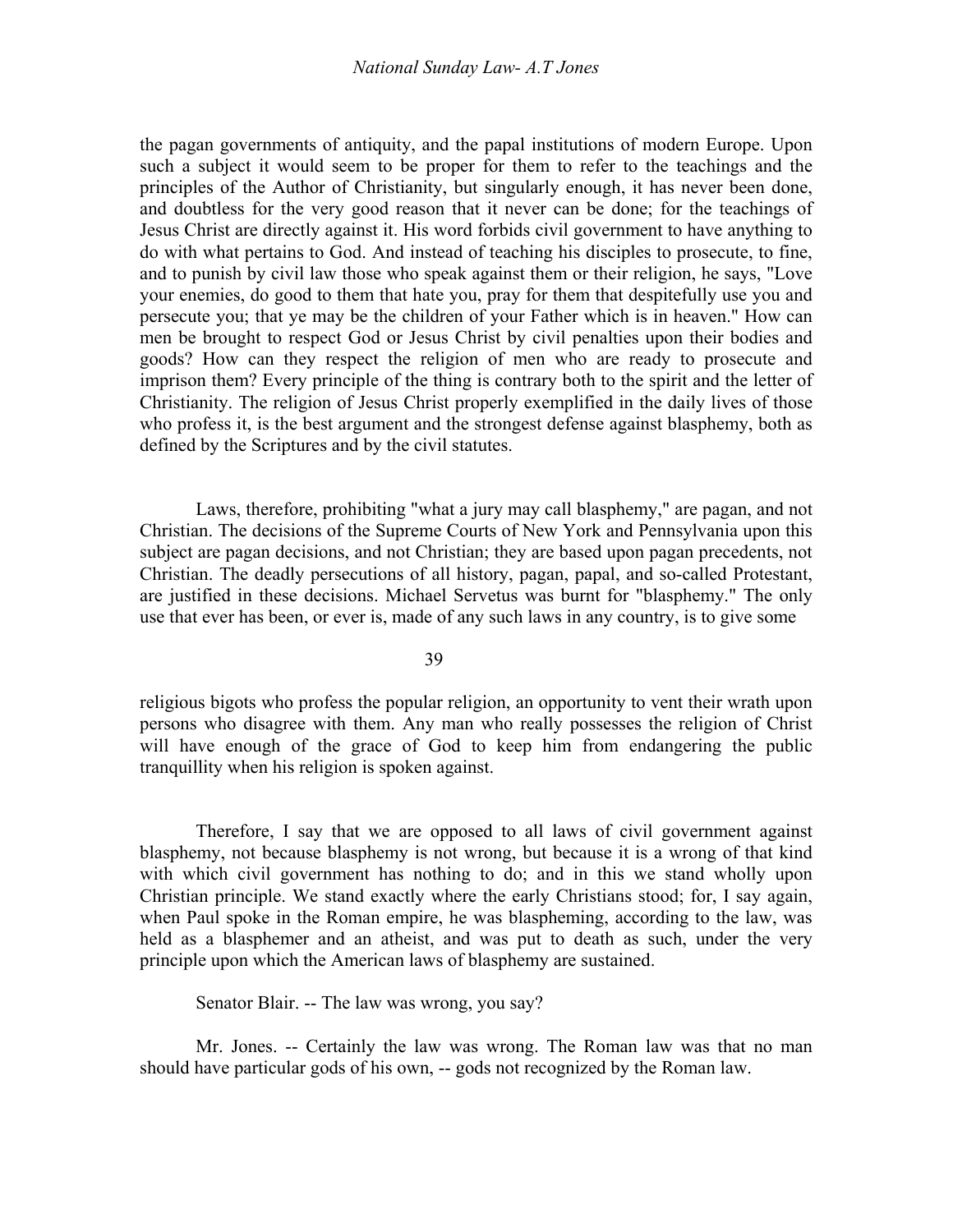Senator Blair. -- That law was not for the good of society?

Mr. Jones. -- No, sir.

Senator Blair. -- Certainly it was not. Then you have to repeal the law or obey it.

Mr. Jones. -- It ought to be repealed.

 Senator Blair. -- During these eighteen hundred years we have contrived to repeal that law; but here comes an intelligent people who have evolved among themselves, as the result of a thousand or fifteen hundred years of history, among other things, the institution of the Christian Sabbath, by writing it in the

40

laws of every State in this country, so that the whole American people made up of communities or States, have enacted the principle of this law.

 Mr. Jones. -- The same principle is under the bill before the Committee. There is the same principle under it all. If you can legislate in regard to the Sabbath, you can legislate in regard to blasphemy; you can legislate in regard to idolatry, and every other offense against God, as did both the Puritan and the papal theocracy.

 Senator Blair. -- You deny the right of the majority, in other words, to make a law in conformity with which the whole shall practice in society?

 Mr. Jones. -- I deny the right of any civil government to make any law respecting anything that pertains to man's relationship to his God, under the first four of the ten commandments. I wish right here to show further that this is not only the principle of the word of Jesus Christ, but also of the American Constitution.

 Before Christianity was preached in the world, the Roman empire had among its laws these statutes: --

 "1. No man shall have for himself particular gods of his own; no man shall worship by himself any new or foreign gods, unless they are recognized by the public laws.

 "2. Worship the gods in all respects according to the laws of your country, and compel all others to do the same. But hate and punish those who would introduce anything whatever alien to our customs in this particular.

 "3. Whoever introduces new religions, the tendency and character of which are unknown, whereby the minds of men may be disturbed, shall, if belonging to the higher rank, be banished; if to the lower, punished with death."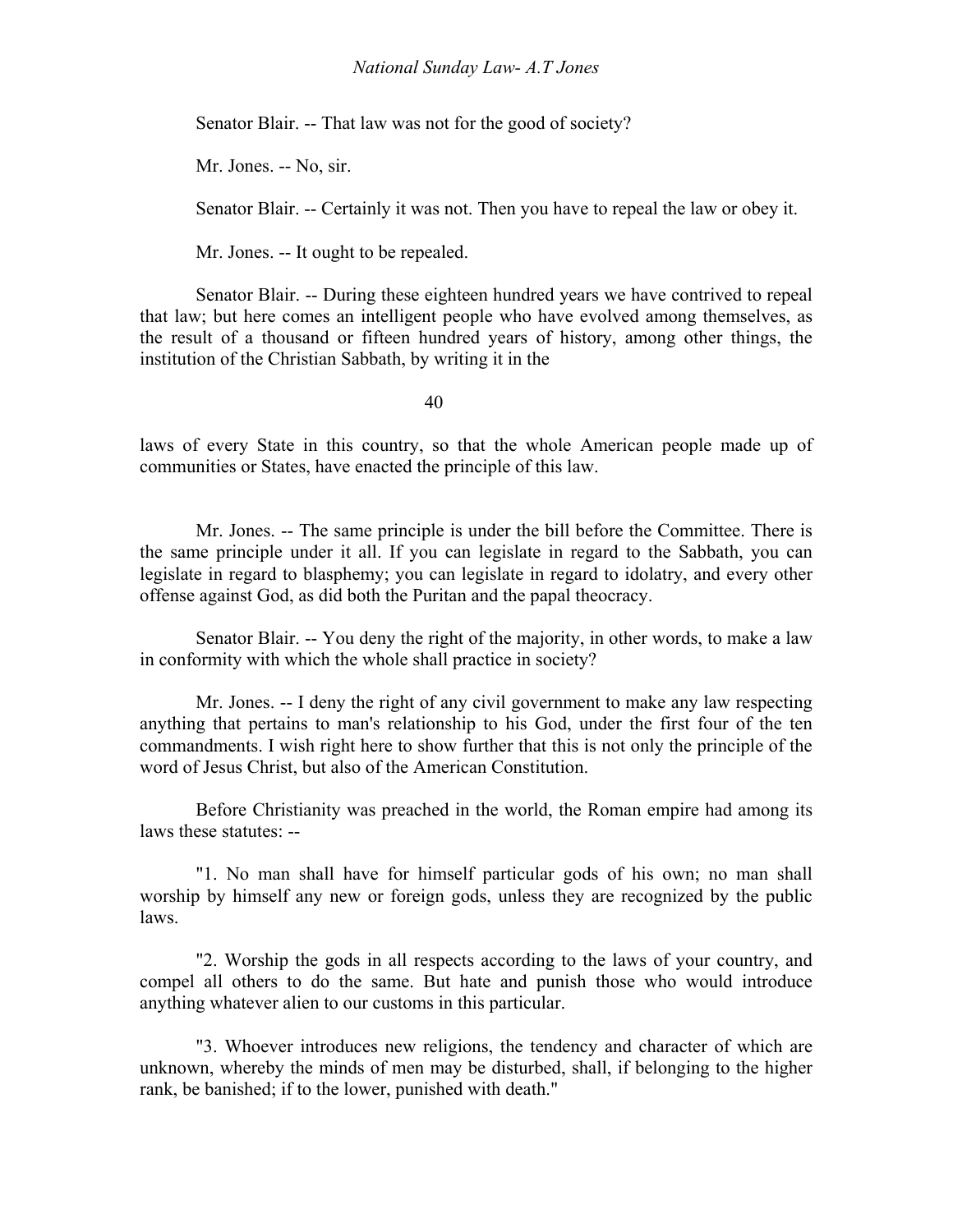## 41

The Christians did have a particular God of their own, not recognized by the Roman law. They did introduce a new religion. The Roman empire enforced the law, and that is why the Christians were put to death. If things pertaining to God be a proper subject of legislation by civil government, then no Christian was ever persecuted, and there has never been persecution in this world. All the Roman empire did in killing Christians was to enforce the law. Then the question was with the Christians, at that time, and the question is with us, Is not the law wrong? and did not the Christians have the right to attack the law? That is what they did. When a Christian was brought before the magistrate, a dialogue followed something like this: --

 Magistrate. -- "Have you a particular God of your own, -- a god not recognized by the Roman law?"

Christian. -- "Yes."

M. -- "Did you not know that the law is against it?"

C. -- "Yes."

M. -- "Have you not introduced a new religion?"

C. -- "Yes."

M. -- "Did you not know that the law is against it?"

C. -- "Yes."

0 M. -- " Did you not know that the penalty is death, for those of the lower ranks?"

$$
1 \qquad C. - "Yes." \qquad \qquad
$$

2 M. -- "You are of the lower ranks?"

$$
3 \qquad C. - "Yes." \qquad \qquad
$$

4 M. -- "You have introduced a new religion?"

5 C. -- "Yes."

6 M. -- "You have a God of your own?"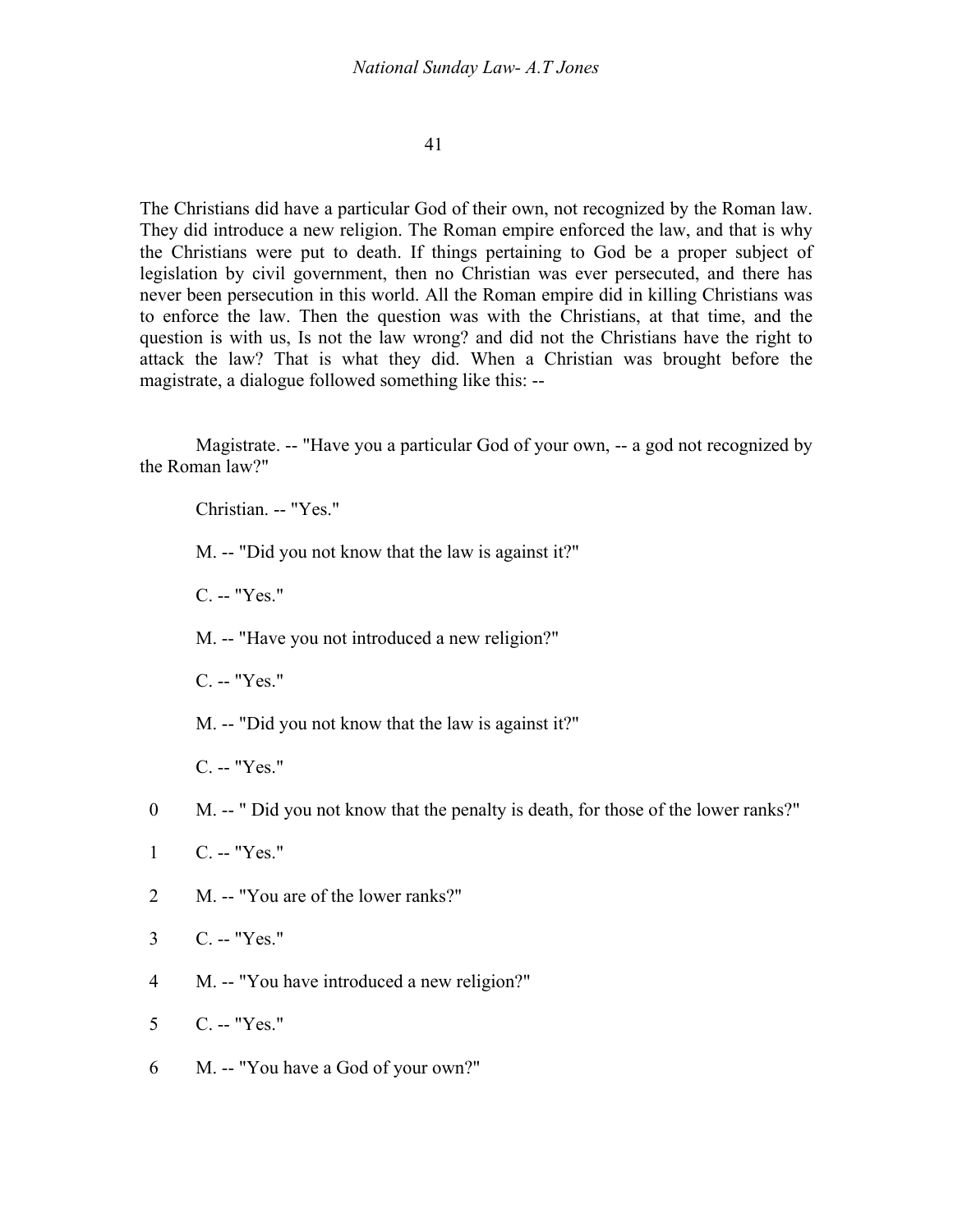7 C. -- "Yes."

8 M. -- "What is the penalty?"

9 C. -- "Death."

 0 That was all. The Romans enforced the law upon the Christians in the first days of Christianity; and there was no persecution in it, if the principle be recognized

## 42

that civil government has a right to legislate in religious things. The empire had this apparent advantage, too, that the law existed before Christianity was known in the world. Christianity appeared to Rome as nothing else than an uprising against the imperial power. Laws are made to be enforced; and to enforce the law is all that the Roman empire ever did, whether up to the time of Constantine, or at any other time. In fact, all the papacy did in the Middle Ages was to have the emperors enforce the law. We stand today just where the Christians did at that time; we come to the root of the whole matter, and deny the right of the civil government to legislate on anything that pertains to our duties to God under the first four commandments, and assert the Christian and American principle that every man has the right to worship God according to the dictates of his own conscience.

 The principle that the Christians asserted was to render to Caesar that which is Caesar's, and to deny the right of Caesar to demand anything that pertains to God. They gave their lives in support of that principle, against the law of the Roman empire, and against the very existence of the Roman empire. This principle was asserted and maintained until it forced the Roman empire, with all its power, to recognize the right of every man to have a particular god of his own, and to worship that god as he chose. The Roman empire did come in the days of Constantine and Licinius to that point. At the death of Galerius, it was decreed in the Roman law, by the emperors Constantine and Licinius in the Edict of Milan, that every man should be at liberty to have any god he pleased, and worship him as he pleased. But it was the Christian principle that forced the Roman empire to that point in the face of all its laws and institutions of ages.

## 43

Our national Constitution embodies the very principle announced by Jesus Christ, that the civil government shall have nothing to do with religion, or with what pertains to God; but shall leave that to every man's conscience and his God. As long as he is a good citizen, the nation will protect him and leave him perfectly free to worship whom he pleases, when he pleases, as he pleases, or not to worship at all, if he pleases.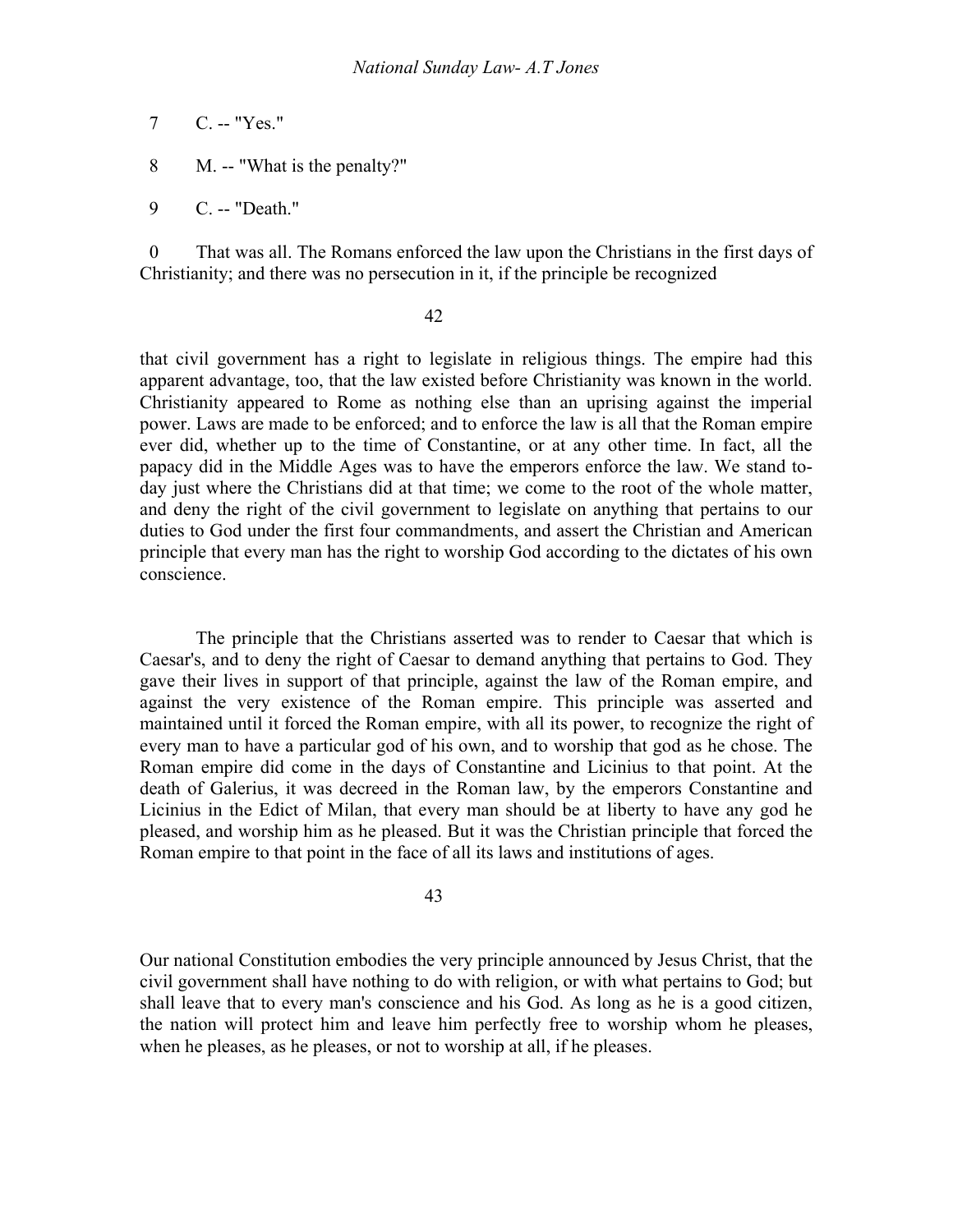In Article VI. of the Constitution of the United States, this nation says that "no religious test shall ever be required as a qualification to any office or public trust under the United States." By an amendment making more certain the adoption of the principle, it declares in the first amendment to the Constitution, "Congress shall make no law respecting an establishment of religion, or prohibiting the free exercise thereof." This first amendment was adopted in 1789, by the first Congress that ever met under the Constitution. In 1796 a treaty was made with Tripoli, in which it was declared (Article II.) that "the Government of the United States of America is not in any sense founded on the Christian religion." This treaty was framed by an ex-Congregationalist clergyman, and was signed by President Washington. It was not out of disrespect to religion or Christianity that these clauses were placed in the Constitution, and that this one was inserted in that treaty. On the contrary, it was entirely on account of their respect for religion, and the Christian religion in particular, as being beyond the province of civil government, pertaining solely to the conscience, and resting entirely between the individual and God. This fact is so well stated by Mr. Bancroft in his "History of the Constitution of the United States," that I will here insert it: --

44

"In the earliest States known to history, government and religion were one and indivisible. Each State had its special deity, and often these protectors, one after another, might be overthrown in battle, never to rise again. The Peloponnesian War grew out of a strife about an oracle. Rome, as it sometimes adopted into citizenship those whom it vanquished, introduced in like manner, and with good logic for that day, the worship of their gods. No one thought of vindicating religion for the conscience of the individual, till a voice in Judea, breaking day for the greatest epoch in the life of humanity, by establishing a pure, spiritual, and universal religion for all mankind, enjoined to render to Caesar only that which is Caesar's. The rule was upheld during the infancy of the gospel for all men. No sooner was this religion adopted by the chief of the Roman empire, than it was shorn of its character of universality, and enthralled by an unholy connection with the unholy State; and so it continued till the new nation, -- the least defiled with the barren scoffings of the eighteenth century, the most general believer in Christianity of any people of that age, the chief heir of the Reformation in its purest forms, -- when it came to establish a government for the United States, refused to treat faith as a matter to be regulated by a corporate body, or having a headship in a monarch or a State.

 "Vindicating the right of individuality even in religion, and in religion above all, the new nation dared to set the example of accepting in its relations to God the principle first divinely ordained of God in Judea. It left the management of temporal things to the temporal power; but the American Constitution, in harmony with the people of the several States, withheld from the Federal Government the power to invade the home of reason, the citadel of conscience, the sanctuary of the soul; and not from indifference, but that the infinite Spirit of eternal truth might move in its freedom and purity and power." -- Last chapter.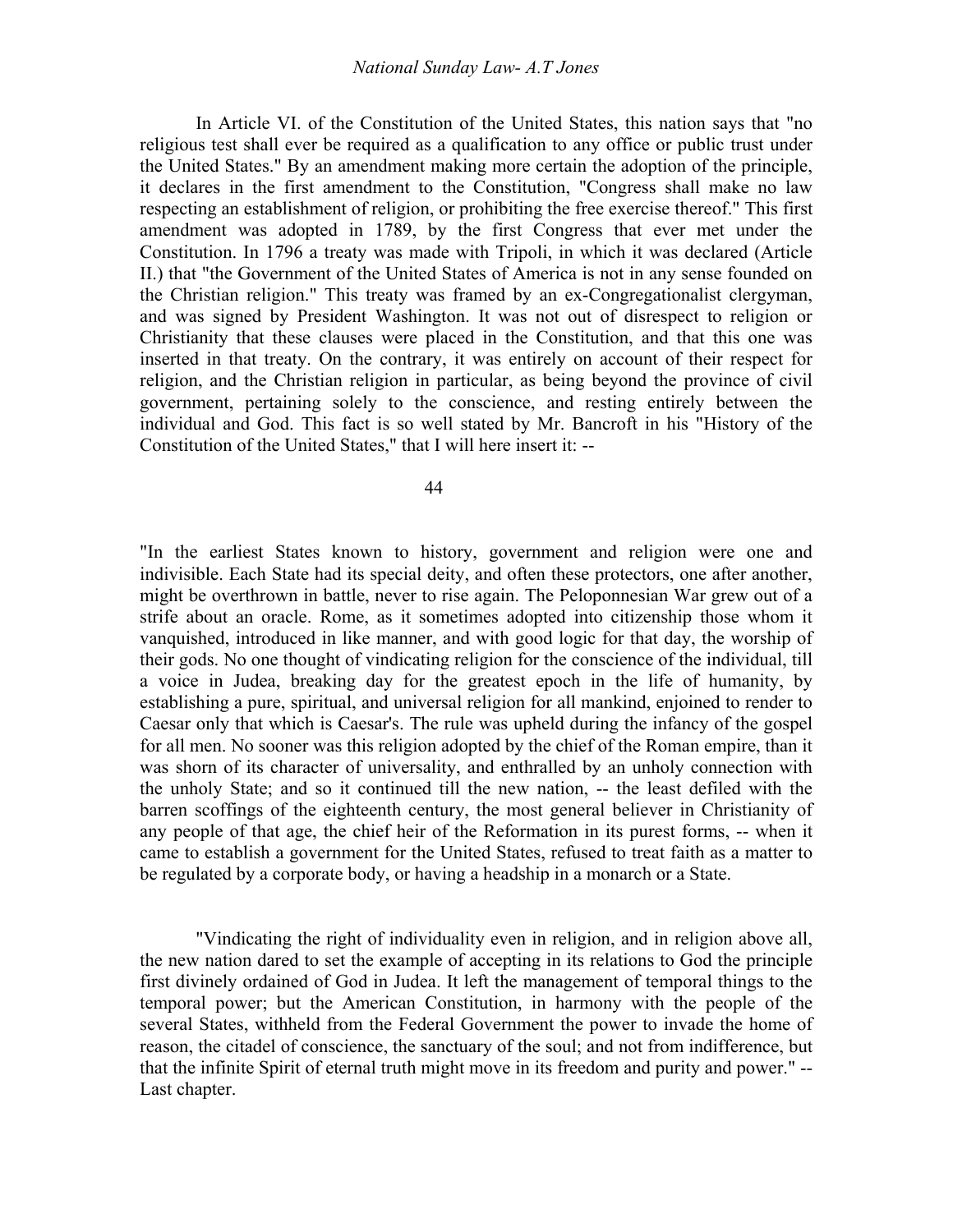At this point I am brought to the assertion of the second of the principles upon which we stand in our

45

opposition to Sunday laws, or any other form of religious legislation: that is, the principle of the Constitution of the United States; and upon this principle I maintain that this proposed Sunday law is unconstitutional.

 The object of this Sunday bill is wholly religious. The last section shows the object of the entire bill; and that is, "to secure to the whole people rest, . . . and the religious observance of the Sabbath day." No one, therefore, need attempt to evade the force of objections against this bill by saying that it is not the religious, but the civil, observance of the day that is required; because it is plainly declared in the bill itself, that it is not only to secure rest to all the people, but that it is also to secure the religious observance of the Sabbath day. There is not a single reference in the bill to any such thing as the civil observance of the day. The word civil is not used in the bill. It is a religious bill wholly. The title of the bill declares that its object is to secure to the people the enjoyment of the Lord's day as a day of rest, "and to promote its observance as a day of religious worship." The first section defines the Lord's day; the second section refers to the day as one of worship and rest; the third section refers to it as a day of religious worship; the fourth section refers to its observance as that of religious worship; and the sixth section plainly declares, what is apparent throughout, that the object of the bill is "to secure to the whole people rest, . . . and the religious observance of the Sabbath day," on the first day of the week.

 It is the religious observance of the day that its promoters, from one end of the land to the other, have in view. In the convention, now in session in this city,

46

working in behalf of this bill, only yesterday Dr. Crafts said: --

"Taking religion out of the day, takes the rest out."

 In the "Boston Monday Lectures," 1887, Joseph Cook, lecturing on the subject of Sunday laws, said: --

 "The experience of centuries shows, however, that you will in vain endeavor to preserve Sunday as a day of rest, unless you preserve it as a day of worship. Unless Sabbath observance be founded upon religious reasons, you will not long maintain it at a high standard on the basis of economic and physiological and political considerations only."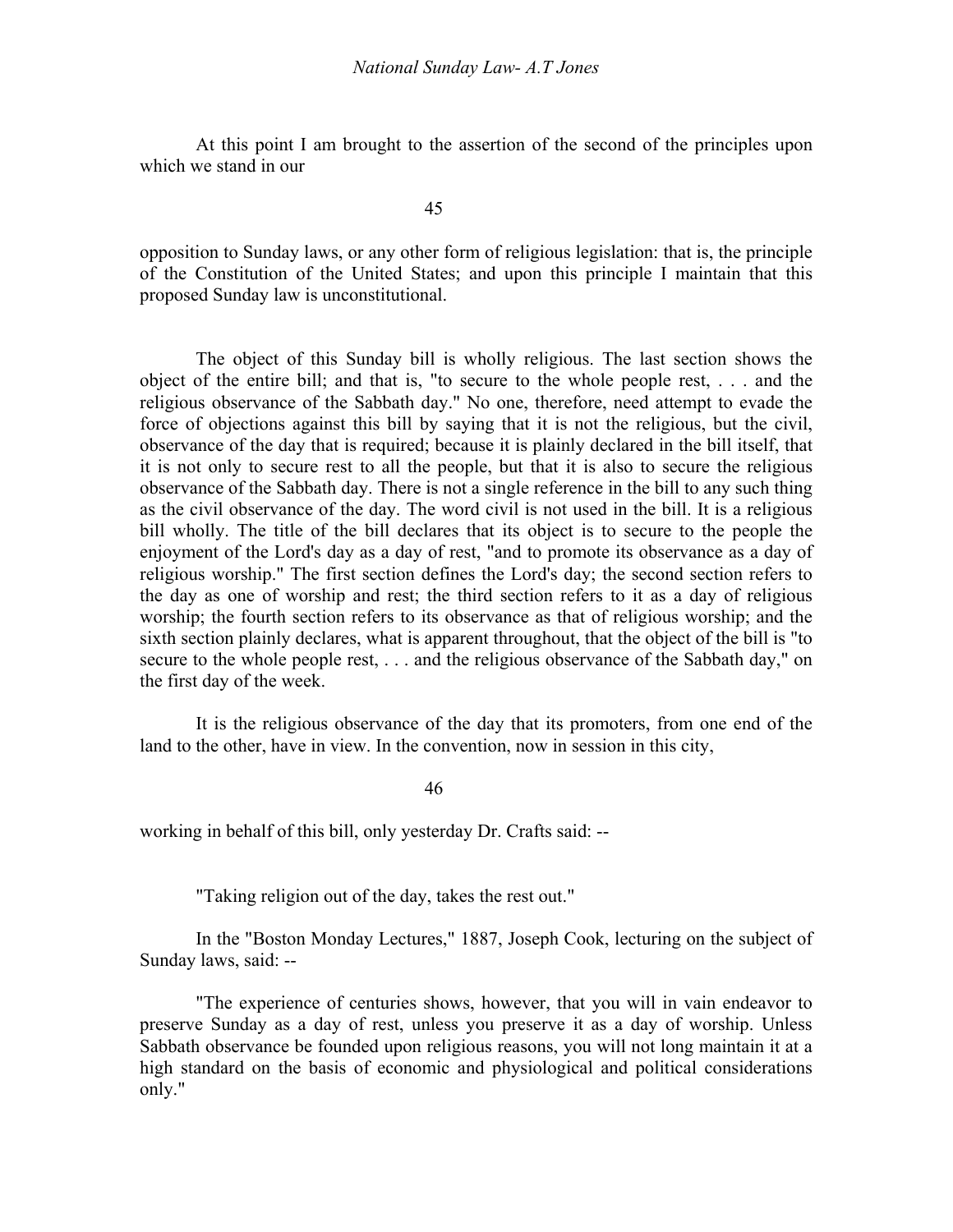And in the Illinois State Sunday convention held in Elgin, Nov. 8. 1887, Dr. W. W. Everts declared Sunday to be "the test of all religion."

 Sunday is a religious institution wholly; Sunday legislation, wherever found, is religious legislation solely; and this bill does not in its terms pretend to be anything else than religious. Being therefore as it is, religious legislation, it is clearly unconstitutional. In proof of this, I submit the following considerations: --

 All the powers of Congress are delegated powers. It has no other power; it cannot exercise any other. Article X. of Amendments of the Constitution expressly declares that --

 "The powers not delegated to the United States by the Constitution, or prohibited by it to the States, are reserved to the States respectively, or to the people."

 In all the powers thus delegated to Congress, there is no hint of any power to legislate upon any religious question, or in regard to the observance of any religious institution or rite. Therefore, this Sunday bill, being a religious bill, is unconstitutional; and any legislation with regard to it will be unconstitutional. Sunday being

47

a religious institution, any legislation by Congress in regard to its observance, will be unconstitutional as long as the United States Constitution shall remain as it now is.

 Nor is this all. The nation has not been left in doubt as to whether the failure to delegate this power was or was not intentional. The first amendment to the Constitution, in declaring that "Congress shall make no law respecting an establishment of religion, or prohibiting the free exercise thereof," shows that the failure to delegate such power was intentional, and makes the intention emphatic by absolutely prohibiting Congress from exercising any power with regard to religion. It is impossible to frame a law on the subject of religion that will not prohibit the free exercise of religion. Therefore the first amendment to the Constitution absolutely prohibits Congress from ever making any law with regard to any religious subject, or the observance of any religious rite or institution.

 More than this, the National Reform Association knows, and has been contending for twenty-five years, that for Congress to make any Sunday laws would be unconstitutional. Yet the National Reform Association is one of the most prominent agencies in urging forward this bill; and the Secretary of that Association stood at this table to-day to plead for its passage. And this only shows that they are willing knowingly to resort to unconstitutional means to secure their coveted power, and to accomplish their purposes. As for Dr. Crafts and his fellow-workers, whether or not they know it to be unconstitutional, we do not know. In the announcements of the national Sunday-law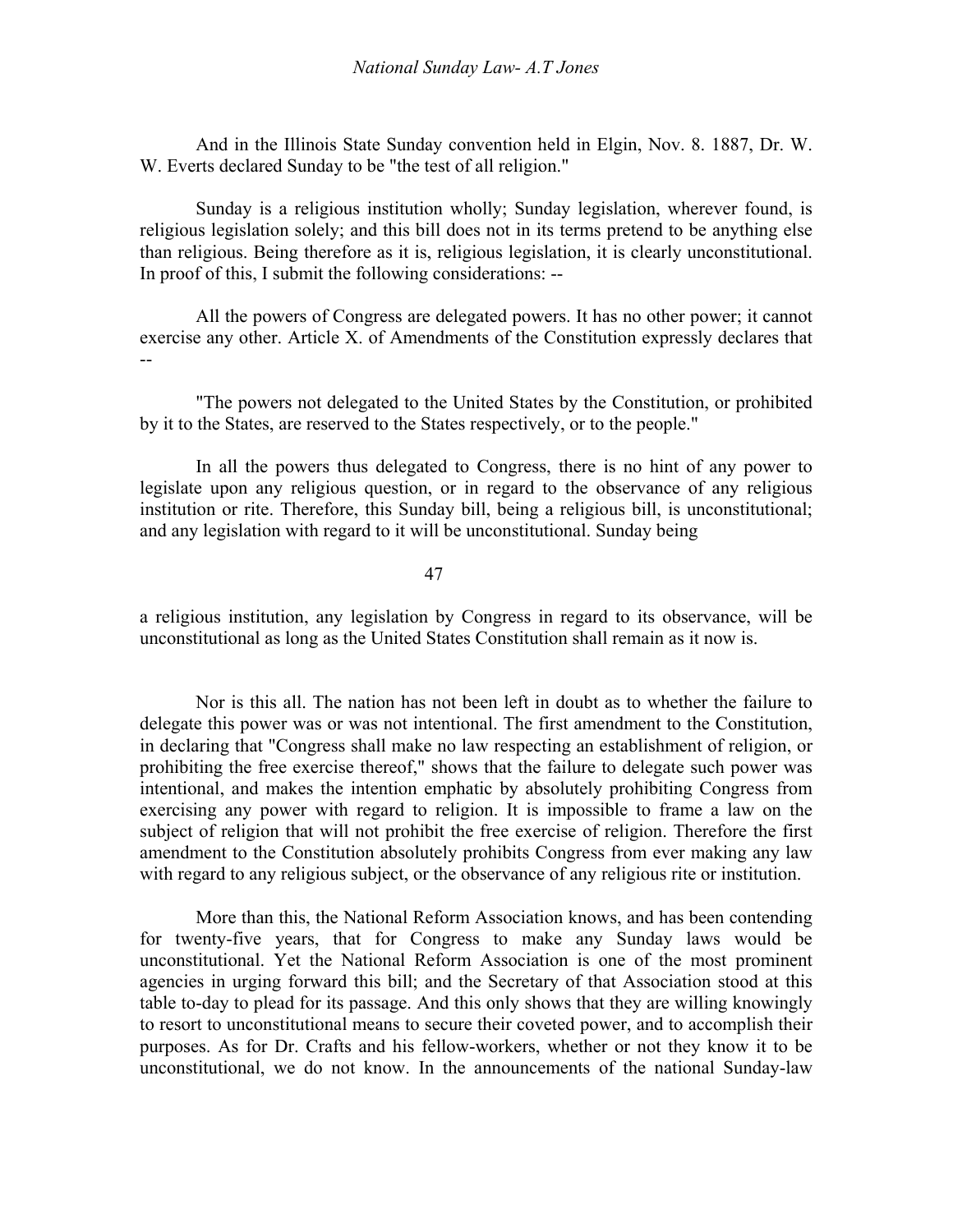convention now (Dec. 11-13, 1888) being held in this city, it was stated that the church in which the convention was to meet would

48

be festooned with the names of six millions of petitioners; but at the beginning of the first meeting it was stated that there were fourteen millions of them. A question was sent up asking how the number could have grown so much larger so suddenly. Mrs. Bateham was recalled to the platform to answer the question, and when she answered it, the cause of such a sudden and enormous growth was explained by the fact that Cardinal Gibbons had written a letter indorsing the bill, and solely upon the strength of his name, seven million two hundred thousand Catholics were counted as petitioners.

 This was not a complete answer to the question, because the Cardinal's letter does not authorize any such use of it as they have made, at least so much of it as was made public does not. The whole of the letter was not made public there, because, Dr. Crafts said, it was for the Senate Committee. It was laid on the table here to-day. But so much of it as was read merely referred to the action of the Baltimore Council in commanding a stricter observance of Sunday, and said: --

 "I am most happy to add my name to those of the millions of others who are laudably contending against the violation of the Christian Sabbath by unnecessary labor, and who are endeavoring to promote its decent and proper observance by judicious legislation."

 This was all. He said, "I am happy to add my name," etc. He did not say that he added, or that he wished to add, seven million two hundred thousand others with his name, or in his name; yet this was done. But it was not so much to be wondered at, because the same principle had been acted upon before throughout the country, and when five hundred petitioners could be made out of one hundred, and two hundred

49

and forty thousand out of two hundred and forty, it was perfectly easy and entirely consistent to make seven million two hundred thousand and one out of one.

 This thing was perfectly consistent also with the principle in another point. The petition reads: "We, the undersigned, adult residents of the United States, twenty-one years of age or more, hereby petition," etc. In counting these seven million two hundred thousand petitioners in behalf of the Sunday law, they thereby certified that all these were Catholics "twenty-one years of age or more." But there was not a man in that convention, and there is not a woman in the Woman's Christian Temperance Union, who does not know that there are not that many Catholics in the United States "twenty-one years of age or more." They virtually certified that all the Catholics in the United States are "twenty-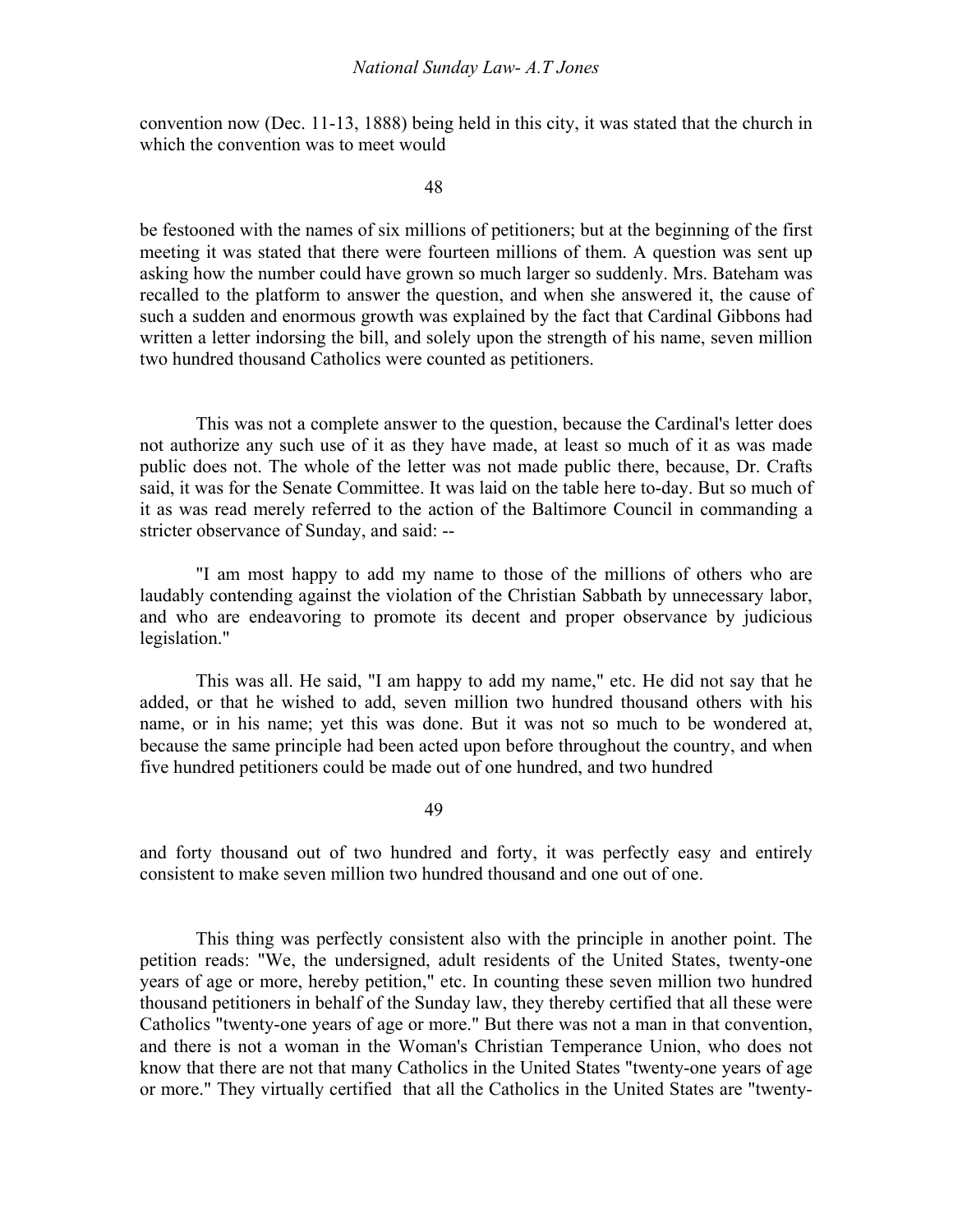one years of age or more," for they distinctly announced that "all the Roman Catholics" were petitioning for the Sunday law. But as they had virtually certified the same thing of the Protestant churches throughout the country, why should they not go on and swing in "all the Roman Catholics" in the same way? They could do the one just as honestly as they could do the other. When men and women professing themselves to be Protestant Christians will do such things as that to carry the Catholic Church with them, it is not to be wondered at if they should be willing to resort to unconstitutional means to make their religious zeal effective in national law.

 Senator Blair. -- Then you assume that this bill and all Sunday laws concern only the relation of man to God, and not the relation of men to each other?

Mr. Jones. -- Yes, sir, that is the principle upon which we stand.

50

Senator Blair. -- Right there I find fault with your original proposition. You have got to establish, before you can defeat the ground of Sunday laws, that Sunday laws are not for the good of Caesar; that is, not for the good of society.

 Mr. Jones. -- I have not had time to prove that yet. I will prove fully that Sunday laws are not for the good of anybody.

 Senator Blair. -- Come to the point as soon as you can. That is the point in this case, as between you and the law proposed to be enacted.

 Mr. Jones. -- Very good. For the State to compel men to do no work is to enforce idleness. Idleness is the root of unlimited evil. It is a true proverb that we learned in our boyhood, "Satan always finds something for idle hands to do." In this world, to compel men to be idle is to force them into a line of influences and temptations which in the very nature of things can end only in evil. It is well known, and it is one of the principal grounds of the complaints of those who are working for Sunday laws, that Sunday is, of all the week, the day of the most wickedness; that the record of crime and violence on Sunday exceeds that of any other day of the week, especially in large cities.

 Dr. Crafts refers constantly to London as an exemplary city in the matter of enforced Sunday laws, but the fact was brought out last spring by a member of this Committee -- Senator Payne -- that the statement had lately been "made on authority, that London on Sunday is the most immoral and dissipated city in the world." Now why is this? They argue that it is because the saloons are open on Sunday. But the saloons are open every other day of the week. Then the saloons being open no more on Sunday than on any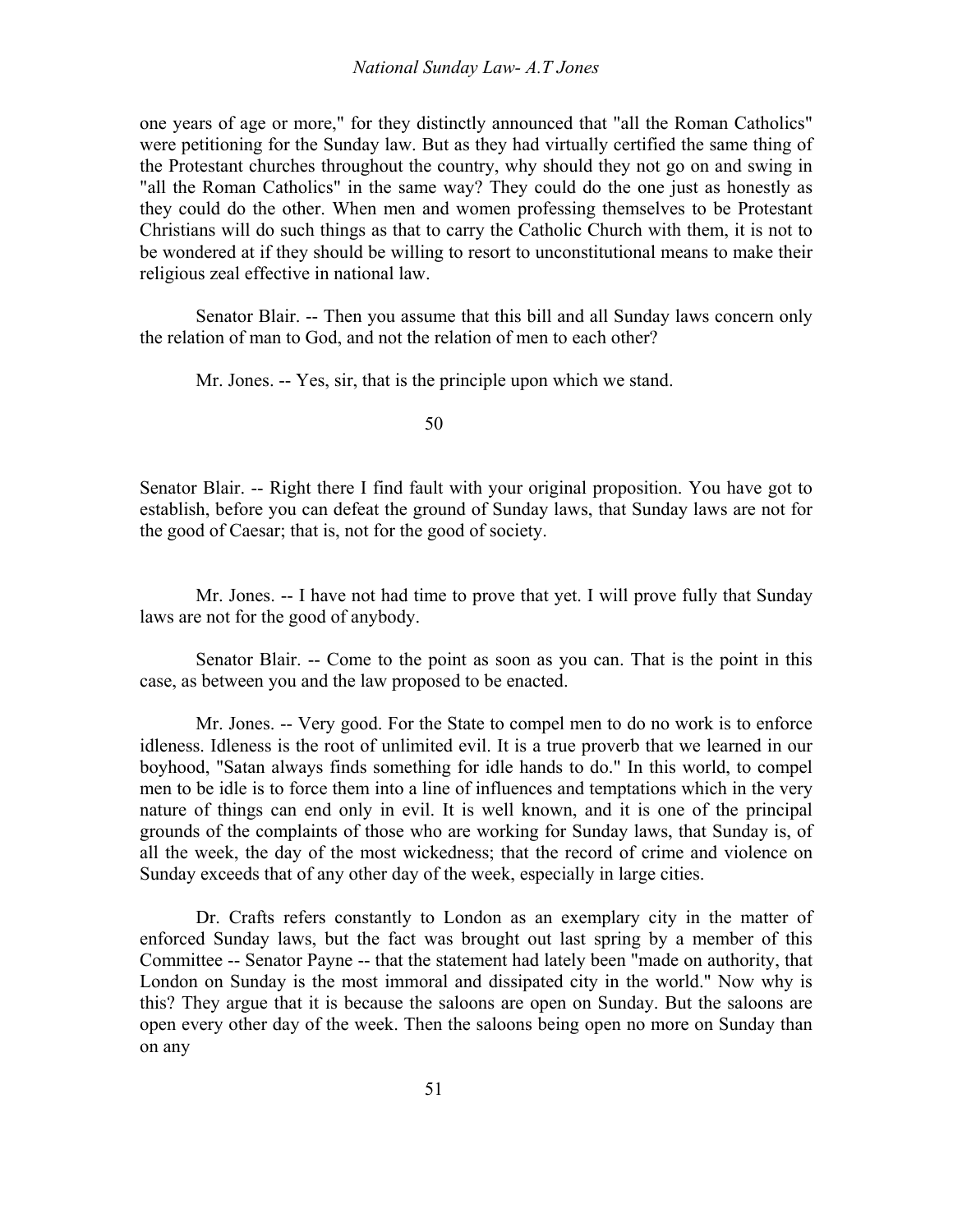other day, why is it that there is so much more violence done on Sunday than on other days of the week? -- It is because more men are idle on Sunday than on any other day of the week. Upon this point I quote an extract from the Cincinnati Commercial Gazette of March 10, 1888.

 "They declare Sunday the moral ruin of the people. They prove it by alleged statistics of criminal prosecutions to show that more crimes of violence are committed on Sunday than on all other days of the week. Why is this? Because the saloons are open? -- They are open on other days. This reduces them to the sole reason that it is because it is a day of idleness.

 "Their argument is absolutely destructive to the beneficence of the custom of a rest day. They continually affirm that a Sabbath day is the very foundation of religion, morals, and society, and they as incessantly declare that the custom of Sunday cessation from work in the cities had made it a day of moral ruin. What is their recourse from the destruction which they charge upon the day of idleness? -- To make statutes more stringent to enforce idleness. Arguing that idleness on that day leads mankind to moral ruin, they call for a more rigid enforcement of idleness, to lead mankind to the ways of salvation.

 "Surely there is need to revise their basis in season before they can proceed rationally in legislation. Selling beer is no more a sin on Sunday than on other days. The reason why more crimes of violence are done on Sunday than on other days -- if that is a fact -- is not that the saloons are open, but that the men are idle. The good of a day of rest for the toilers has to be taken with the drawback of this unavoidable evil from idleness and indulgences of appetites. The cause is the cessation of vocations."

 This argument is entirely sound. We submit to the consideration of any candid mind that it would be far better to allow men to follow their honest occupations

52

on Sunday as they do on other days of the week, than to compel them to be idle, and thus forcibly throw them into the way of all the temptations and evil that beset men in this world. No State, therefore, can ever afford for its own good to enact laws making idleness compulsory, as Sunday laws do.

 More than this, to prohibit men from following their honest occupations at any time, under penalties of fine or imprisonment, or perhaps both, is for the State to relegate honest occupations to the realm of crime and put a premium upon idleness and recklessness. It is well known that in many localities if a man will only be idle on Sunday, he can run into all sorts of dissipation and wickedness to any extent, except that of down-right violence, without any fear of prosecution or penalty of any kind. But if any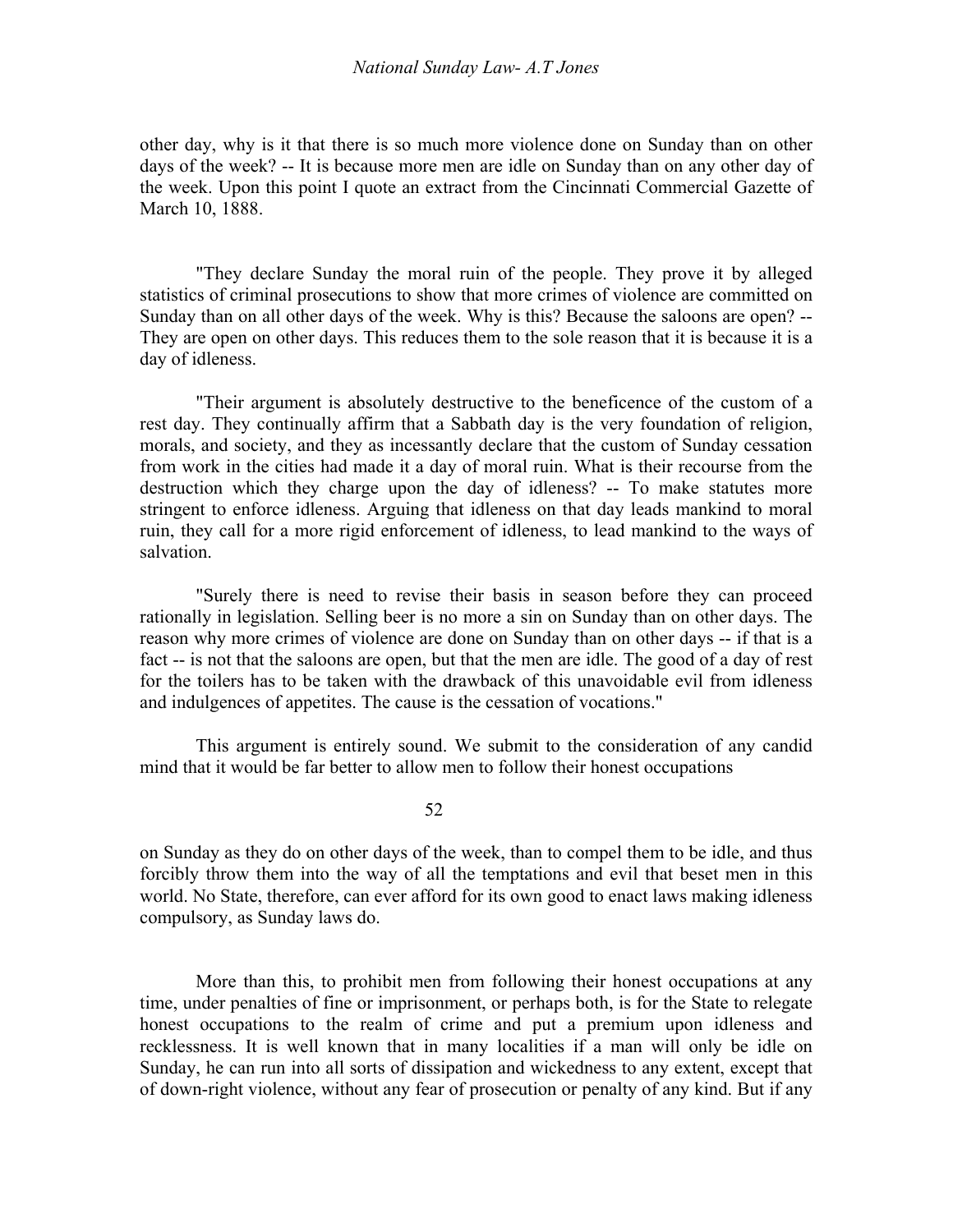quiet, industrious citizen chooses to engage in his honest occupation, -- going quietly about his own business on his own premises on Sunday, -- he is subjected to prosecution, to a penalty of a heavy fine, and perhaps imprisonment. This is nothing else than to put a premium upon wickedness. No State can afford to make crimes of honest occupations. No State can afford to put such a premium upon idleness and all its attendant wickedness.

 All these complaints of evil and violence and wickedness on Sunday, so enlarged upon by the people who are working for Sunday laws, is an open confession that wickedness is the effect of enforced idleness, and this in itself is the strongest argument that can be offered against the very things for which they plead. The States of the Union have all these years been sowing the wind in this very thing, and now they are reaping the whirlwind. And, worse than all, they propose to

53

cure the evils of all this enforced idleness by more stringently enforcing more idleness throughout the whole nation, and by the national power.

 It may be answered that this reflects upon the wisdom of God in appointing a day of rest; but it does not. God appointed the Sabbath for a purpose; and that purpose is that men should remember him in his works of creation, and worship him as Creator.

 The intention of the commandment enjoining the observance of the Sabbath day, is the honor of God, and his worship as Creator. This worship and the religious sanctions which God has associated with the Sabbath, are considerations which will ever prevent the day from becoming a day of idleness of those who keep the Sabbath in obedience to him; and the worship of God and the religious sanctions which he has put upon the Sabbath, are the only things that ever can prevent the Sabbath from becoming a day of idleness. Those who advocate this Sunday bill well know this. This whole principle is embodied in that statement Dr. Crafts made to the Knights of Labor, that "if you take religion out of the day, you take the rest out." The same principle is also apparent in the words of Joseph Cook, before referred to, that you will in vain endeavor to secure the enforcement of a day of rest unless you enforce it as a day of worship; and unless it be founded on religious reasons, it cannot be long maintained.

 Thus these men themselves confess the point which I here make: that it is only the religious sanctions and worship that can ever keep a day of rest from being a day of idleness, and of consequent wickedness. But it is only God who can furnish those sanctions; the State never can. Therefore, next step in the

54

proceeding on the part of those who are calling for this law is to have the State attempt to supply the religious sanctions which belong with the day of rest, and which only can keep it from being a day of idleness and a day of evil. But they know that the State has none of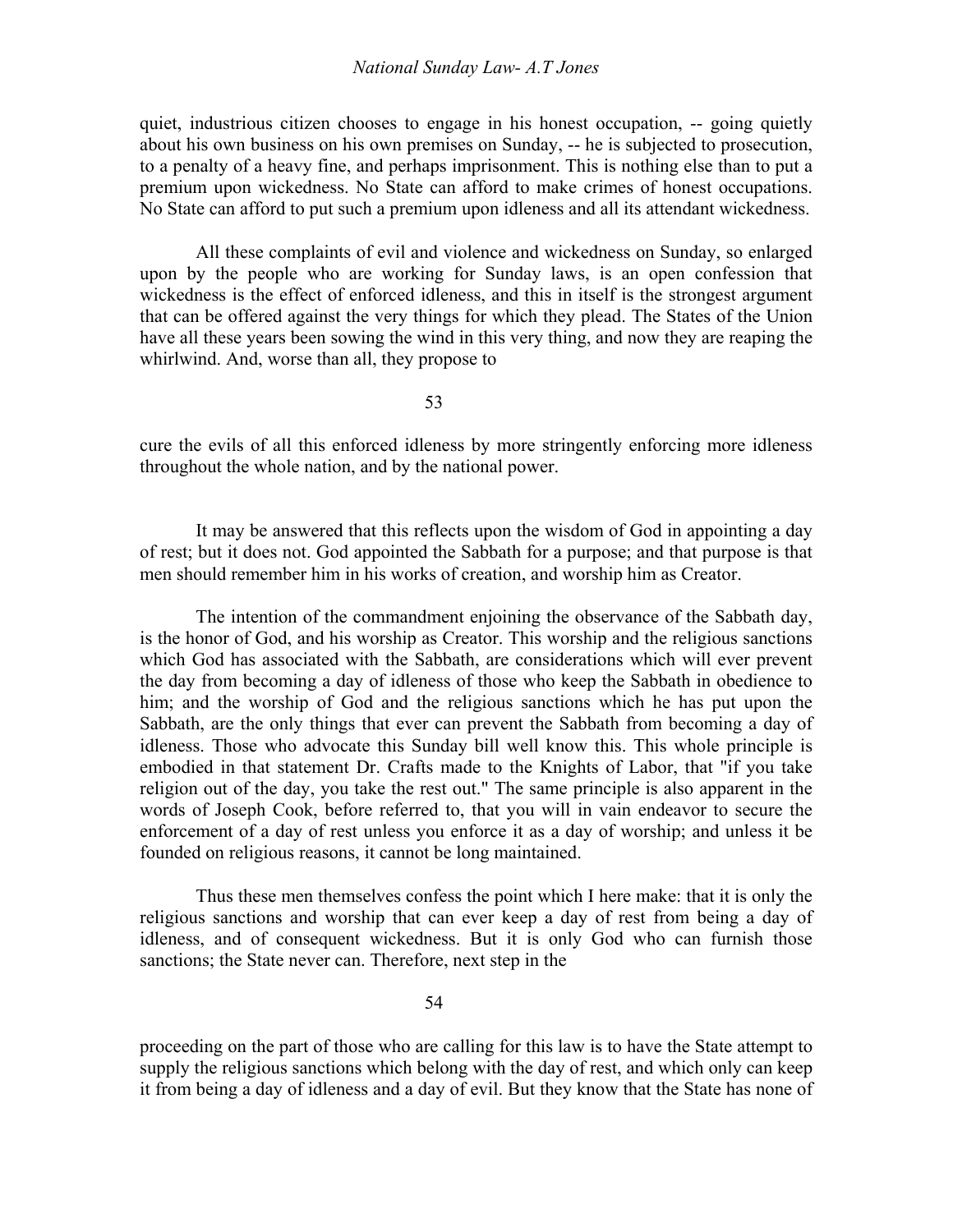those religious sanctions; and they know that these will have to be supplied to the State by the church, and then the church will call upon the State, by its power, to force them upon the citizen.

 This is precisely what is proposed. Rev. Sam Small, in a sermon in Kansas City last winter, expressed the views of many more than himself, when he said: --

 "I want to see the day come when the church shall be the arbiter of all legislation, State, national, and municipal; when the great churches of the country can come together harmoniously, and issue their edict, and the legislative powers will respect it, and enact it into laws."

 But any attempt to enforce religious observances only enforces hypocrisy and multiplies sin, because love for God is essential to every act of religious duty. For a man to tender obedience or homage to God when he has no love for God in his heart, only dishonors God, and does violence to his own nature. For anybody to obey God, or perform religious observances from interested motives, is sin; and for the State to exert its power in compelling men to act religiously, and pretend to honor God when they have in the heart no love for God, is only to force them into hypocrisy, and to compel them to commit sin, which, increased and multiplied by the exertion of national power, can end only in ruin, and that speedily.

For as Mr. Buckle has most forcibly expressed it: --

55

"In this way, men being constrained to mask their thoughts, there arises a habit of securing safety by falsehood, and of purchasing impunity with deceit. In this way, fraud becomes a necessity of life; insincerity is made a daily custom; the whole tone of public feeling is vitiated; and the gross amount of vice and of error fearfully increased."

 Consequently, it is only at its own peril that the State can ever enforce the observance of a day of rest.

 More than this, for the State to allow itself to be dictated to by the church as is here proposed by Mr. Small, is to render the church superior to the civil power, which can end in nothing but a religious despotism, which is the worst of all despotisms. Thus by every line of reasoning that can spring from the subject, it is demonstrated that for the State to fix a day of compulsory rest can only end in evil. Therefore, my proposition is proved, that Sunday laws are not for the good of anybody.

 Further: as it is only the religious sanctions which surround a day of rest, that can prevent it from being a day of idleness, and consequently of evil; and as God only can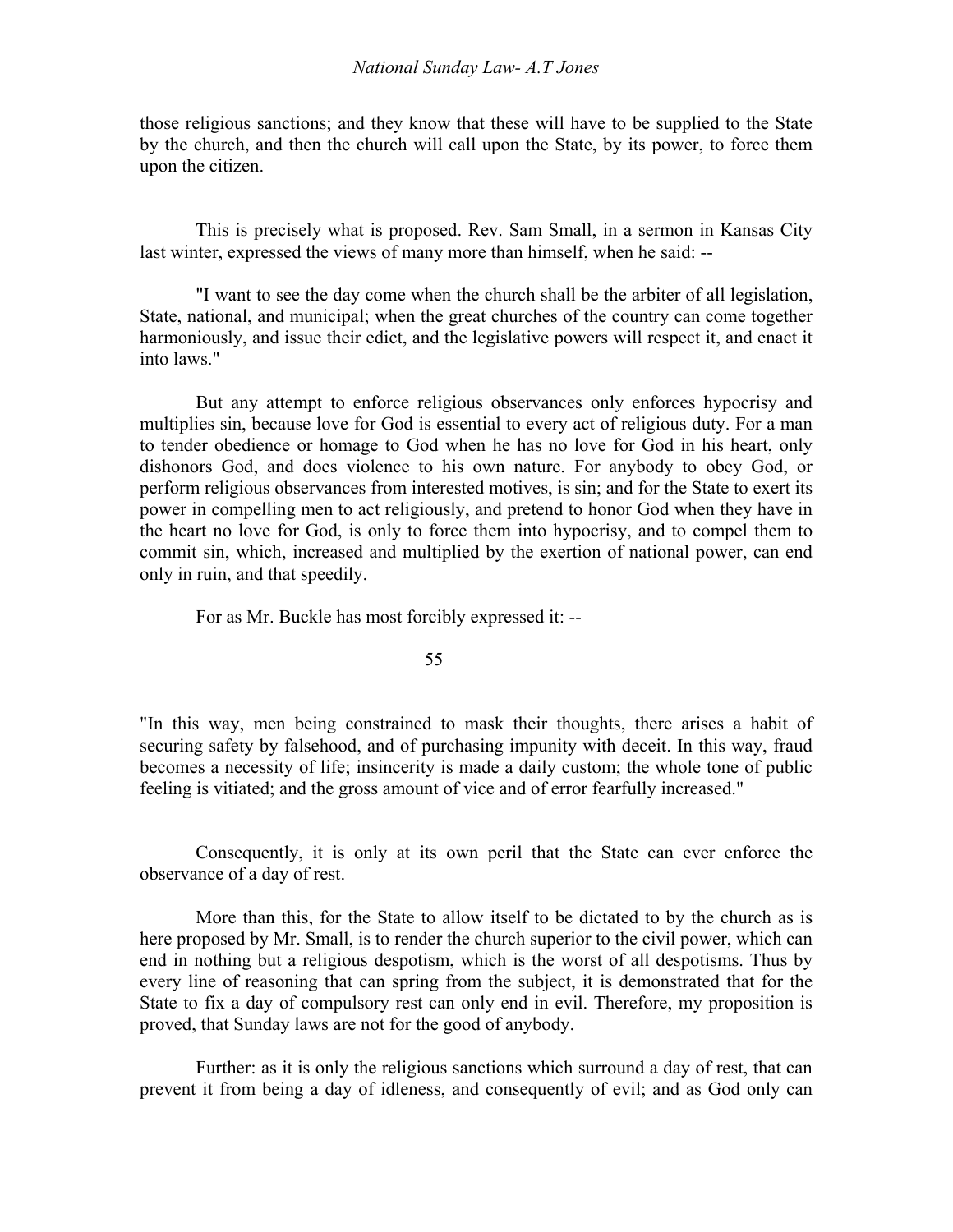supply these sanctions, it follows that to God only, can Sabbath observance be rendered. He only can command it; he only can secure it; and being a duty which can be rendered only to God, we are brought again directly to the command of Jesus Christ, to render unto God, not to Caesar, that which is God's, which clearly forbids the State to have anything to do with Sabbath observance.

 This whole line of argument is fully sustained by the Sabbath commandment itself. That commandment says: "Remember the Sabbath day, to keep it holy. Six days shalt thou labor, and do all thy work: but the seventh day is the Sabbath of the Lord thy God; in it

56

thou shalt not do any work, thou, nor thy son, nor thy daughter, thy man-servant nor thy maid-servant, nor thy cattle, nor thy stranger that is within thy gates: for in six days the Lord made heaven and earth, the sea, and all that in them is, and rested the seventh day: wherefore the Lord blessed the Sabbath day, and hallowed it."

 Here are the reasons: first, he rested on the seventh day; second, he blessed it and made it holy. That you may become tired is not given as a reason for doing no work on the seventh day. God does not say that on the seventh day you shall do no work, because if you should, you would overdo or break down your physical system. Nothing of the kind. Man's physical wants are not referred to in the commandment. It say, Work six days, because the Lord worked six days; rest on the seventh day, because the Lord rested on the seventh day; keep that day holy, because the Lord blessed it and made it holy. It is the Lord who is to be held in view. It is the Lord who is to be exalted. Therefore the fourth commandment and its obligations have solely to do with man's relationship to God. It is not man's physical, but his spiritual, needs that are held in view in the Sabbath commandment. It is intended to be a day in which to worship God, -- a day of holy remembrance of him, and of meditation upon his works. The day is to be kept holy. If it is not kept holy, it is not kept at all. When the State undertakes to demand the observance of the Sabbath, or Lord's day, it demands of men that which does not belong to it, but which belongs only to God. When the State undertakes to secure the observance of the Sabbath, it undertakes that which, to it, is an impossible task, because holiness is not an attribute of civil government, nor has it either the power or the credentials

## 57

to promote holiness; and as has been already demonstrated, all that it ever can do in any such effort is to enforce idleness and put a premium upon recklessness, which, for its own welfare, the State can never afford to do. If the State undertakes to supply, from whatever source, the religious sanctions which alone can keep the day from being one of idleness, generating evil, it only enforces hypocrisy, and increases sin.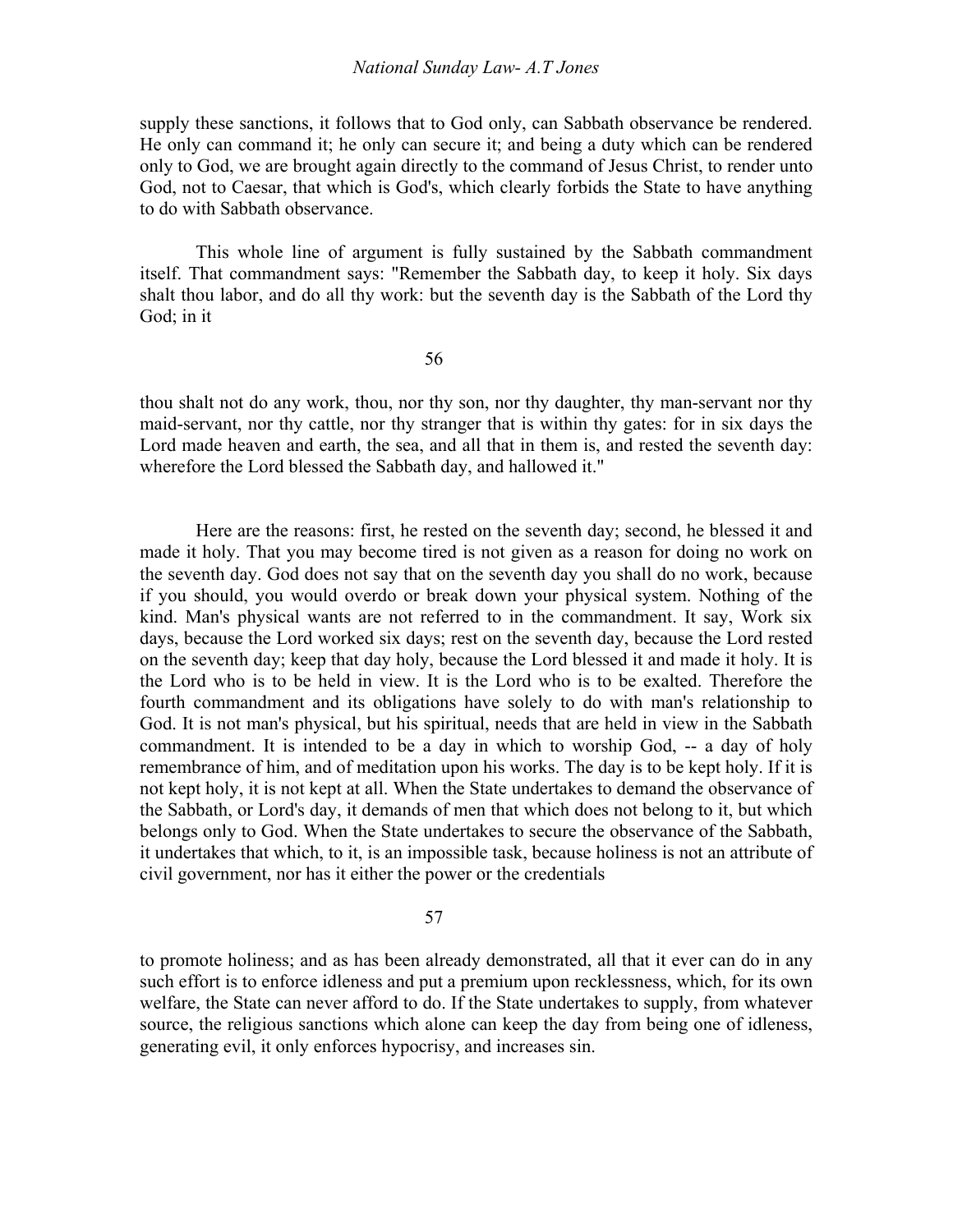Therefore I repeat, that by every logical consideration of the subject, I have sustained my proposition that Sunday laws are not for the good of anybody or anything in this world.

 Senator Blair. -- Do you understand that this bill undertakes to make anybody worship God?

 Mr. Jones. -- Yes, sir, I affirm that it does; and I will prove it by statements made by those who stood here to-day. But I have some other points to make first; and here I propose to introduce my historical argument. I want you all to see that in this way the papacy was made in the fourth century. I shall read all that I do read, perhaps, on this point, from Neander's Church History, vol. 2, Prof. Torrey's edition, Boston, 1852. I can only refer to it by the page. As I have related, the Roman empire was forced by the principles of Christ, to recognize the right of every man to worship as he chose. This right was recognized in the Edict of Milan, A. D. 312. But liberty of conscience trembled in the balance but a moment, and then the bishopric, with that ambitious spirit that developed the papacy, took up the strain, and carried forward that line of work which ended in the imperious despotism of the Middle Ages. I want you to see just how that was done, and you will then have no difficulty in seeing the tendency of the present movement.

58

Neander says: --

 "There had in fact arisen in the church a false theocratical theory, originating not in the essence of the gospel, but in the confusion of the religious constitutions of the Old and New Testaments, which . . . brought along with it an unchristian opposition of the spiritual to the secular power, and which might easily result in the formation of a sacerdotal State, subordinating the secular to itself in a false and outward way." -- p. 132.

 A theocratical theory of government tending to subordinate the secular to itself, was the scheme. In other words, the church aimed to make the ecclesiastical power superior to the civil power. These theocratical bishops made themselves and their power a necessity to Constantine, who, in order to make sure of their support, became a political convert to the form of Christianity, and made it the recognized religion of the empire; for says Neander further: --

 "This theocratical theory was already the prevailing one in the time of Constantine; and . . . the bishops voluntarily made themselves dependent on him by their disputes, and by their determination to make use of the power of the State for the furtherance of their aims." -- Idem.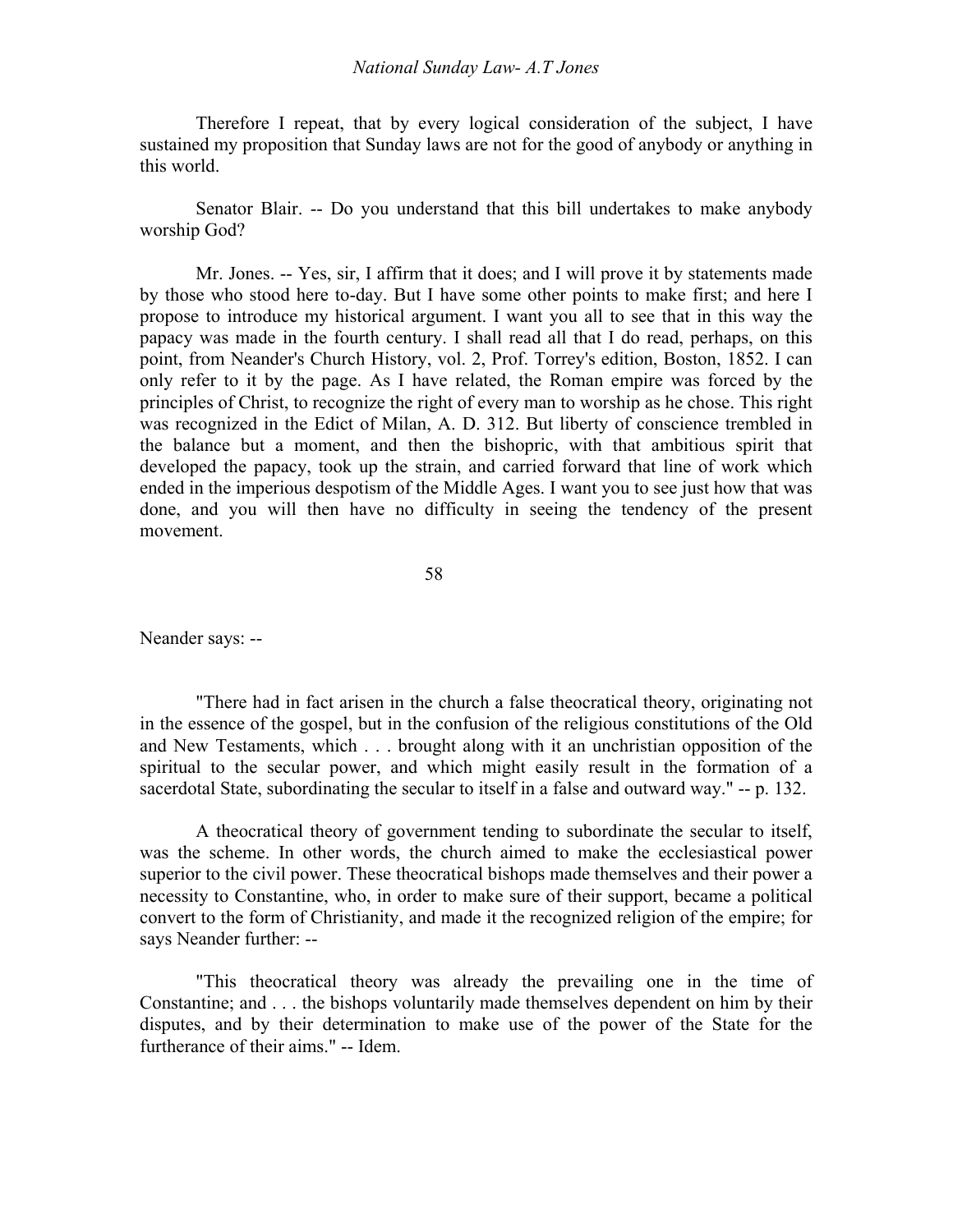Out if that theocratical theory of government came the papacy, which did subordinate the civil to the ecclesiastical power, and that same spirit is to be guarded against to-day in the United States as much as in any other country.

 I want you to see that there is a theocratical theory underlying this whole scheme. Mr. Bateham has said that the Woman's Christian Temperance Union started this movement a short time ago, and that they had worked it up. What is their aim in civil

59

government? I quote from the monthly reading of the Woman's Christian Temperance Union of September, 1886, -- a monthly reading for all the local Unions throughout the country -- the following: --

 "A true theocracy is yet to come, and the enthronement of Christ in law and lawmakers; hence I pray devoutly, as a Christian patriot, for the ballot in the hands of women, and rejoice that the National Woman's Christian Temperance Union has so long championed this cause."

 A theocratical theory, you see, is behind this movement, and is again coming in to interfere in civil things, to establish a theocracy, and to subordinate the civil power at last, to the ecclesiastical.

 Senator Blair. -- Do you think the question of giving the ballot to women is a religious question?

 Mr. Jones. -- No. I only read this for the purpose of giving the proof that there is a theocratical theory underlying this, as there was that in the fourth century, so as to show the parallel.

 Senator Blair. -- But the parallel seems to imply that the extension of the suffrage to woman is by divine appointment, and is the introduction of a theocratic form of government?

Mr. Jones. -- Yes, they want the ballot so as to make a theocracy successful.

Senator Blair. -- Therefore you would be against woman's suffrage?

 Mr. Jones. -- I would be against woman's suffrage, or any other kind of suffrage, to establish a theocracy.

 Senator Blair. -- But that is not the question. It is possible these women have misstated their own idea there.

0 Mr. Jones. -- No, because I have other proofs. Let me read them.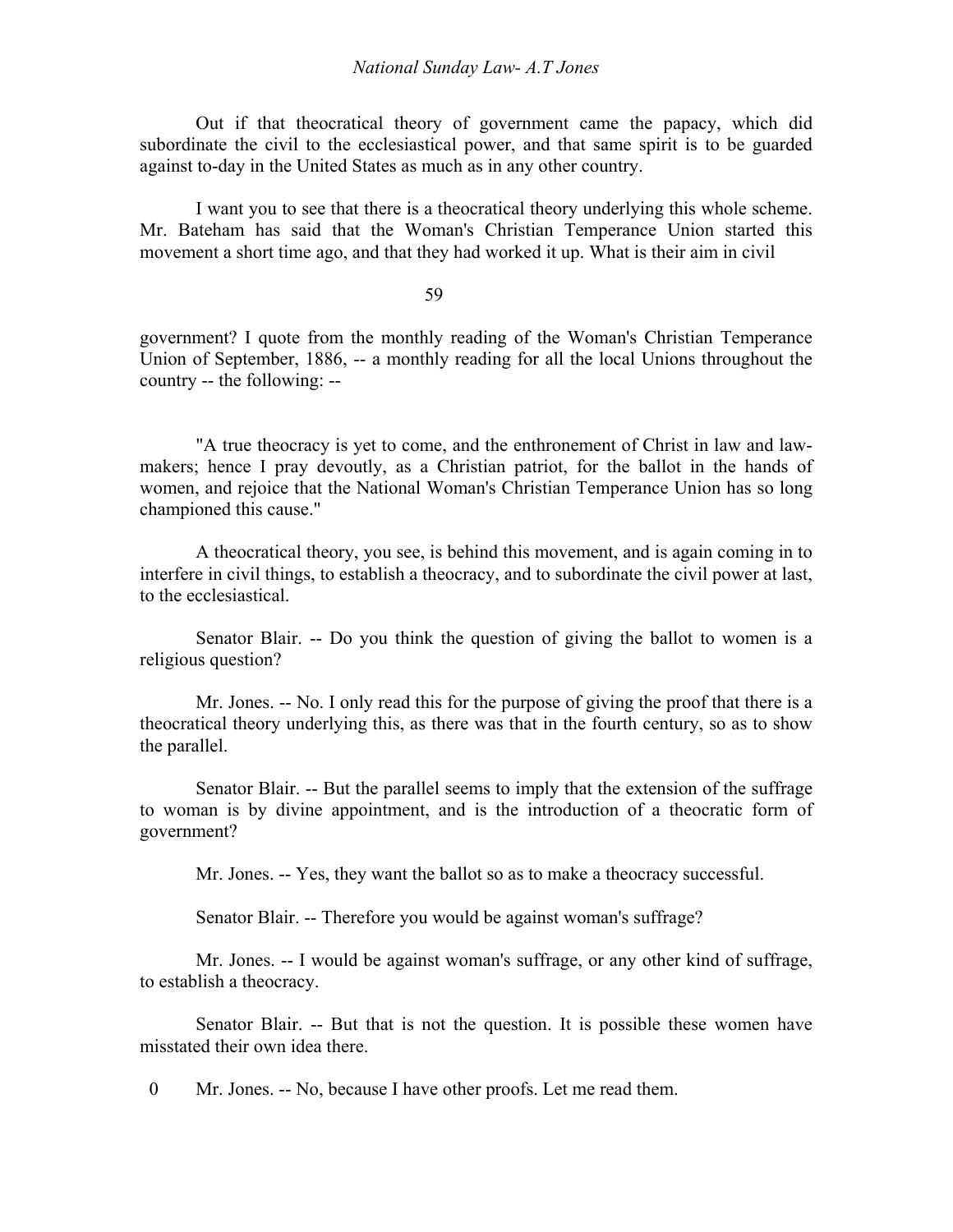60

Senator Palmer. -- Do you suppose they intended there a practical theocracy?

Mr. Jones. -- I do, sir; but let me read further, and you will get their own words.

 Senator Blair. -- If these women are trying to overthrow the institutions of the country, and are about to establish a sacerdotal State, we ought to know it.

 Mr. Jones. -- That is true, and that is why I am speaking here; we want the nation to know it.

Senator Blair. -- These women need looking after, I admit.

 Mr. Jones. -- They do in that respect, and there are many men concerned in the same business.

Senator Blair. -- Otherwise it would not be dangerous.

 Mr. Jones. -- It would be dangerous anyway. A theocratical theory of government is dangerous any where. It is antichristian, as well as contrary to right and the principles of justice.

Senator Blair. -- Do you suppose that the government of heaven is a theocracy?

0 Mr. Jones. -- Yes, sir; but a civil government -- a government of earth -- is not.

1 Senator Blair. -- Then why is it dangerous?

2 Mr. Jones. -- Governments of earth are not dangerous when properly controlled.

 3 Senator Blair. -- They only say that a true theocracy is yet to come. A millennium is supposed to be coming; perhaps they have reference to a millennium that we have not yet got, so that they will wait some years before they get it.

 4 Mr. Jones. -- But I am going to read what kind of laws they propose to make to bring in the millennium.

 5 Senator Blair. -- So far as you have read, you have not touched the question; for they say a true theocracy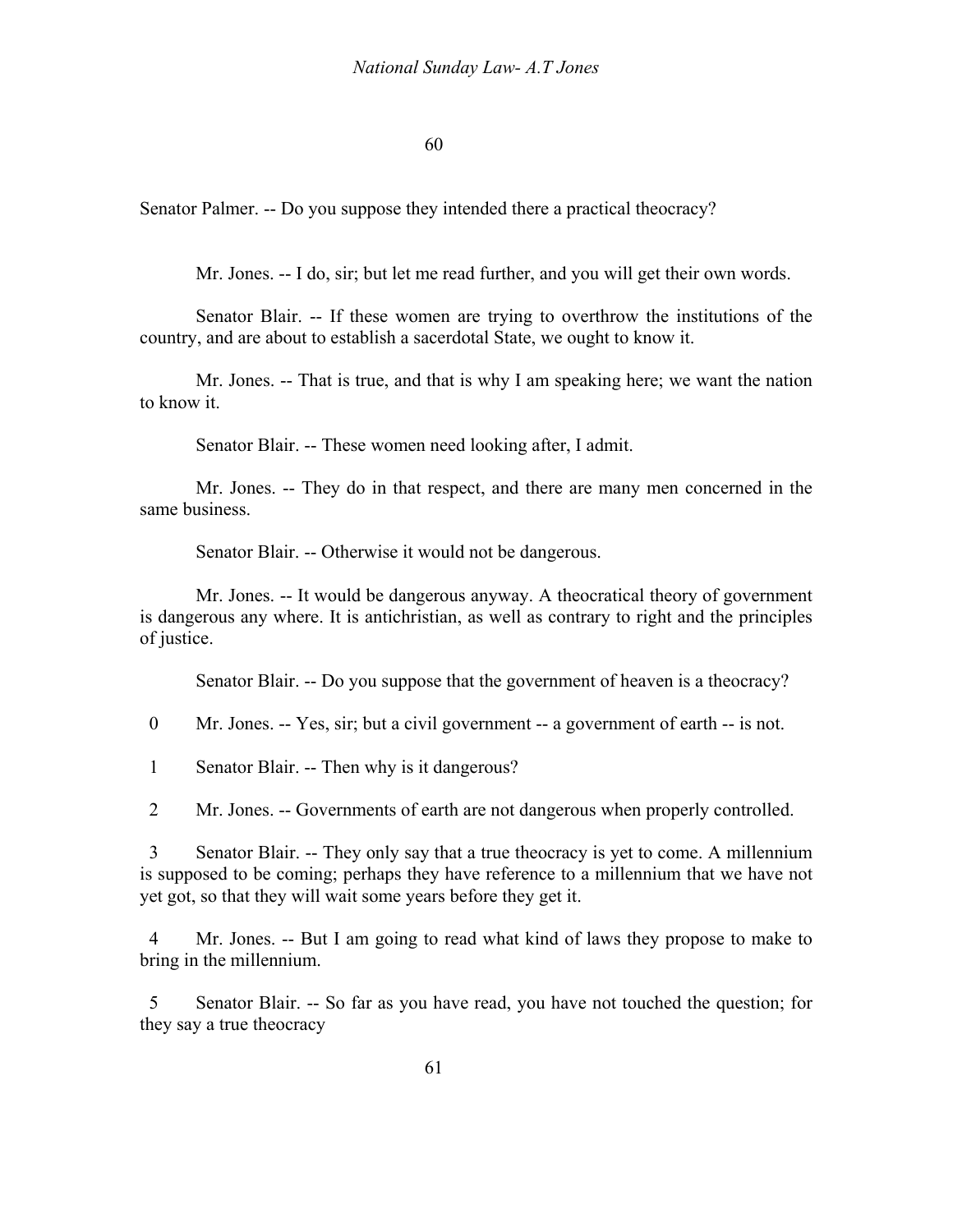is yet to come, and it may be they are looking to the coming down of the New Jerusalem, for the time of the new theocracy.

 Mr. Jones. -- No, because no true theocracy can ever come through civil laws, or through politics, or through the ballot.

Senator Blair. -- That is not sure at all.

Mr. Jones. -- It is by the Scriptures.

Senator Blair. -- I do not know; I have read the Bible several times. But go on.

 Mr. Jones. -- The government of Israel was a true theocracy. That was really a government of God. At the burning bush, God commissioned Moses to lead his people out of Egypt. By signs and wonders and mighty miracles multiplied, God delivered Israel from Egypt, and led them through the wilderness, and finally into the promised land. There he ruled them by judges "until Samuel the prophet," to whom, when he was a child, God spoke, and by whom he made known his will. In the days of Samuel, the people asked that they might have a king. This was allowed, and God chose Saul, and Samuel anointed him king of Israel. Saul failed to do the will of God, and as he rejected the word of the Lord, the Lord rejected him from being king, and sent Samuel to anoint David king of Israel; and David's throne God established forevermore. When Solomon succeeded to the kingdom in the place of David his father, the record is: "Then Solomon sat on the throne of the Lord as king instead of David his father." 1 Chron. 29 : 23. David's throne was the throne of the Lord, and Solomon sat on the throne of the Lord as king over the earthly kingdom of God. The succession to the throne descended in David's line to Zedekiah, who was made subject to the king of Babylon, and who entered into a solemn covenant before God that he

## 62

would loyally render allegiance to the king of Babylon. But Zedekiah broke his covenant; and then God said to him: --

 "Thou profane, wicked prince of Israel, whose day is come, when iniquity shall have an end, thus saith the Lord God; Remove the diadem, and take off the crown: this shall not be the same: exalt him that is low, and abase him that is high. I will overturn, overturn, overturn it, and it shall be no more, until he come whose right it is; and I will give it him." Eze. 21:25-27; see chap. 17:1-21.

 The kingdom was then subject to Babylon. When Babylon fell, and Medo-Persia succeeded, it was overturned the first time. When Medo-Persia fell, and was succeeded by Grecia, it was overturned the second time. When the Greek empire gave way to Rome, it was overturned the third time. And then says the word, "It shall be no more, until he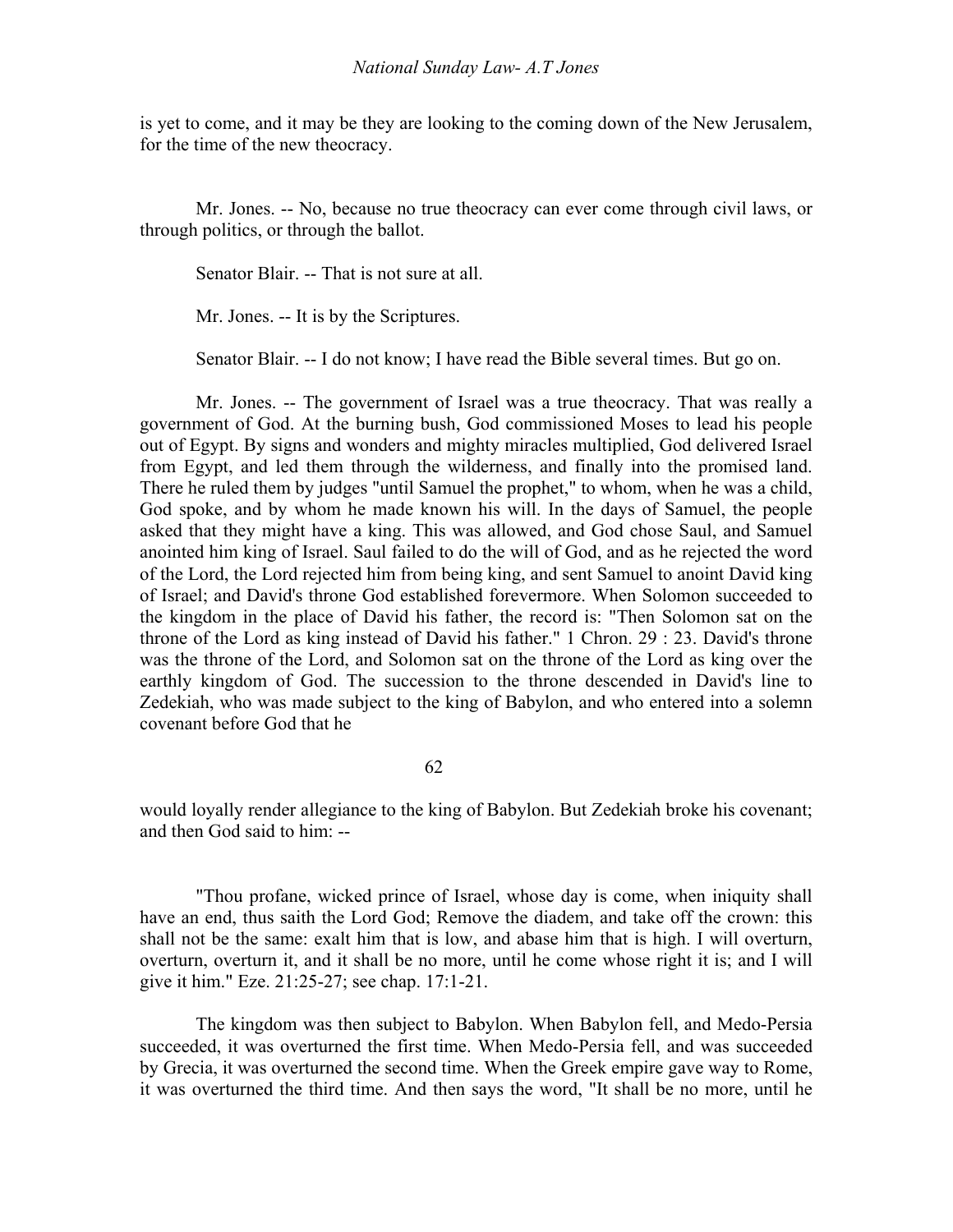come whose right it is; and I will give it him." Who is he whose right it is? -- "Thou . . . shalt call his name Jesus. He shall be great, and shall be called the Son of the Highest; and the Lord God shall give unto him the throne of his father David; and he shall reign over the house of Jacob forever; and of his kingdom there shall be no end." Luke 1:31-33. And while he was here as "that prophet," a man of sorrows and acquainted with grief, the night in which he was betrayed he himself declared, "My kingdom is not of this world." Thus the throne of the Lord has been removed from this world, and will "be no more, until he come whose right it is," and then it will be given him. And that time is the end of this world, and the beginning of "the world to come." Therefore while this world stands, a true theocracy can never be in it again. Consequently, from

# 63

the death of the Christ till the end of this world, every theory of an earthly theocracy is a false theory; every pretension to it is a false pretension; and wherever any such theory is proposed or advocated, whether in Rome in the fourth century, or here in the nineteenth century, it bears in it all that the papacy is or that it ever pretended to be, -- it puts a man in the place of God.

 Now I will read another statement as to the purpose of the Woman's Christian Temperance Union. It is from the annual address of the President of the National Union, at the Nashville convention, 1887. It is as follows; --

 "The Woman's Christian Temperance Union, local, State, national, and worldwide, has one vital, organic thought, one all-absorbing purpose, one undying enthusiasm, and that is that Christ shall be this world's king; -- "

Senator Blair. -- "Shall be."

Mr. Jones. -- "Shall be this world's king."

Senator Blair. -- But you are a clergyman, and you read the Bible to us.

Mr. Jones. -- I am going to read a passage presently right on this point.

 Senator Blair. -- Is it not in the same Bible that the time when Christ is to be the king, is the present?

 Mr. Jones. -- I am going to read a passage from the Bible in connection with this subject. Allow me to finish this extract: --

 "The Woman's Christian Temperance Union, local, State, national, and worldwide, has one vital, organic thought, one all-absorbing purpose, one undying enthusiasm, and that is that Christ shall be this world's king; -- yea, verily, THIS WORLD'S KING in its realm of cause and effect, -- king of its courts, its camps, its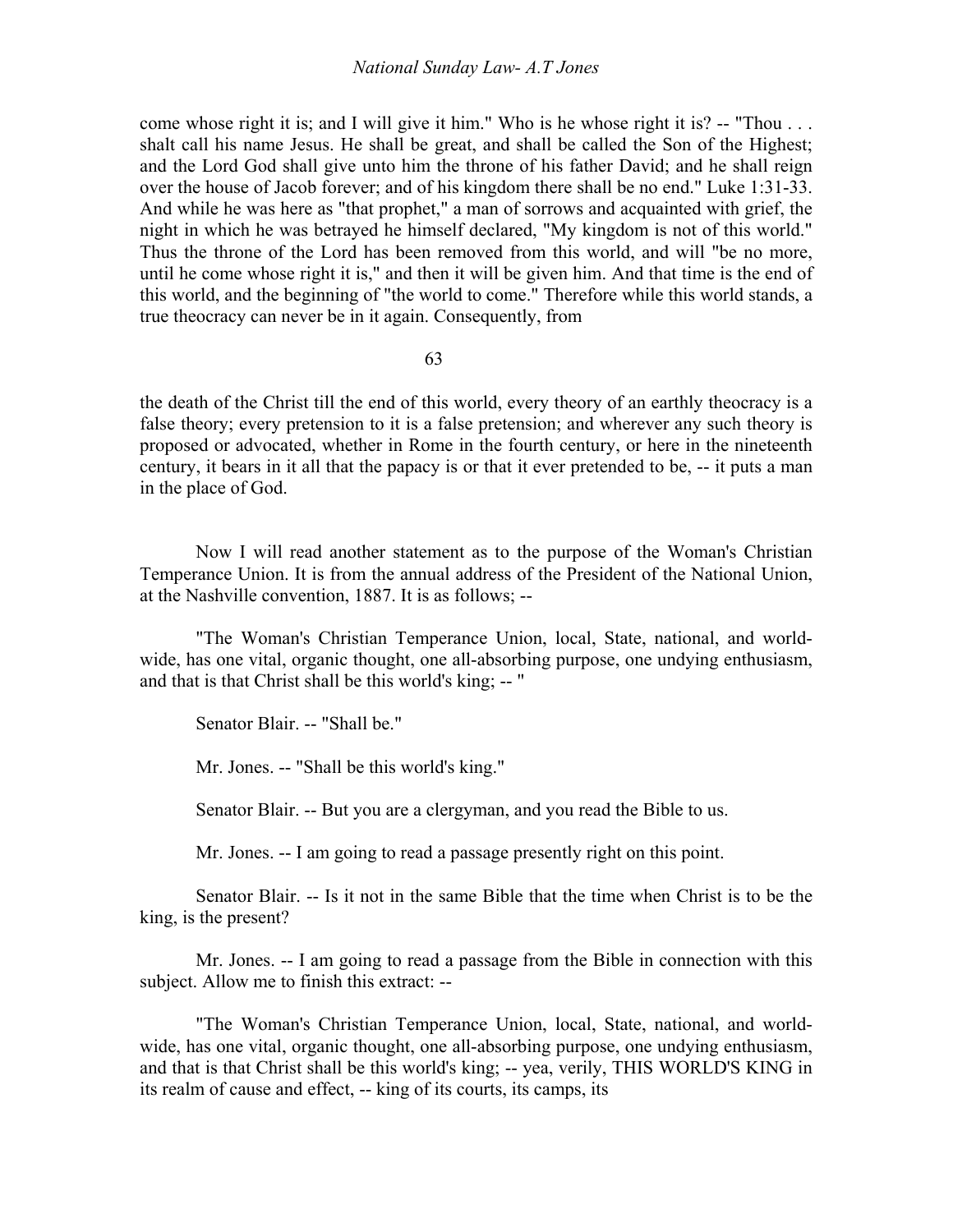# 64

commerce, -- king of its colleges and cloisters, -- king of its customs and constitutions. . . . The kingdom of Christ must enter the realm of law through the gateway of politics."

 That emphasizes "this world's king." Jesus Christ himself said, "My kingdom is not of this world." Then assuredly the Woman's Christian Temperance Union stands against the words of Jesus Christ, in saying that he shall be this world's king; and that that kingdom is to enter the realm of the law through the gate-way of politics. Jesus Christ has his entrance through the gate-way of the gospel, and not through politics.

 Nor did this purpose end with the Nashville National Woman's Christian Temperance Union convention. The proposition was repeated by the New York national convention last summer, in the following resolution: --

 "Resolved, That Christ and his gospel, as universal king and code, should be sovereign in our Government and political affairs."

 Well, let us apply the resolution. Suppose the gospel were adopted as the code of this Government. It is the duty of every court to act in accordance with the code. There is a statute in that code which says, --

 "If thy brother trespass against thee, rebuke him; and if he repent, forgive him. And if the trespass against thee seven times in a day, and seven times in a day turn again to thee, saying, I repent; thou shalt forgive him."

 Suppose, then, a man steals a horse. He is arrested, tried, and found guilty. He says, "I repent." "Thou shalt forgive him," says the code, and the Government must conform to the code. He is released, and repeats the act; is again arrested and found guilty. He says, "I repent." "Thou shalt forgive him," says the code.

## 65

And if he repeats the offense seven times in a day, and seven times in a day turns to the court, saying, : I repent," the Government must forgive him, for so says that which the Woman's Christian Temperance Union has resolved should be the governmental code.

 Any such system as that would destroy civil government in twenty-four hours. This is not saying anything against the Bible, nor against its principles. It is only illustrating the absurd perversion of its principles by these people who want to establish a system of religious legislation here. God's government is moral, and he has made provision for maintaining his government with the forgiveness of transgression. But he has made no such provision for civil government. No such provision can be made, and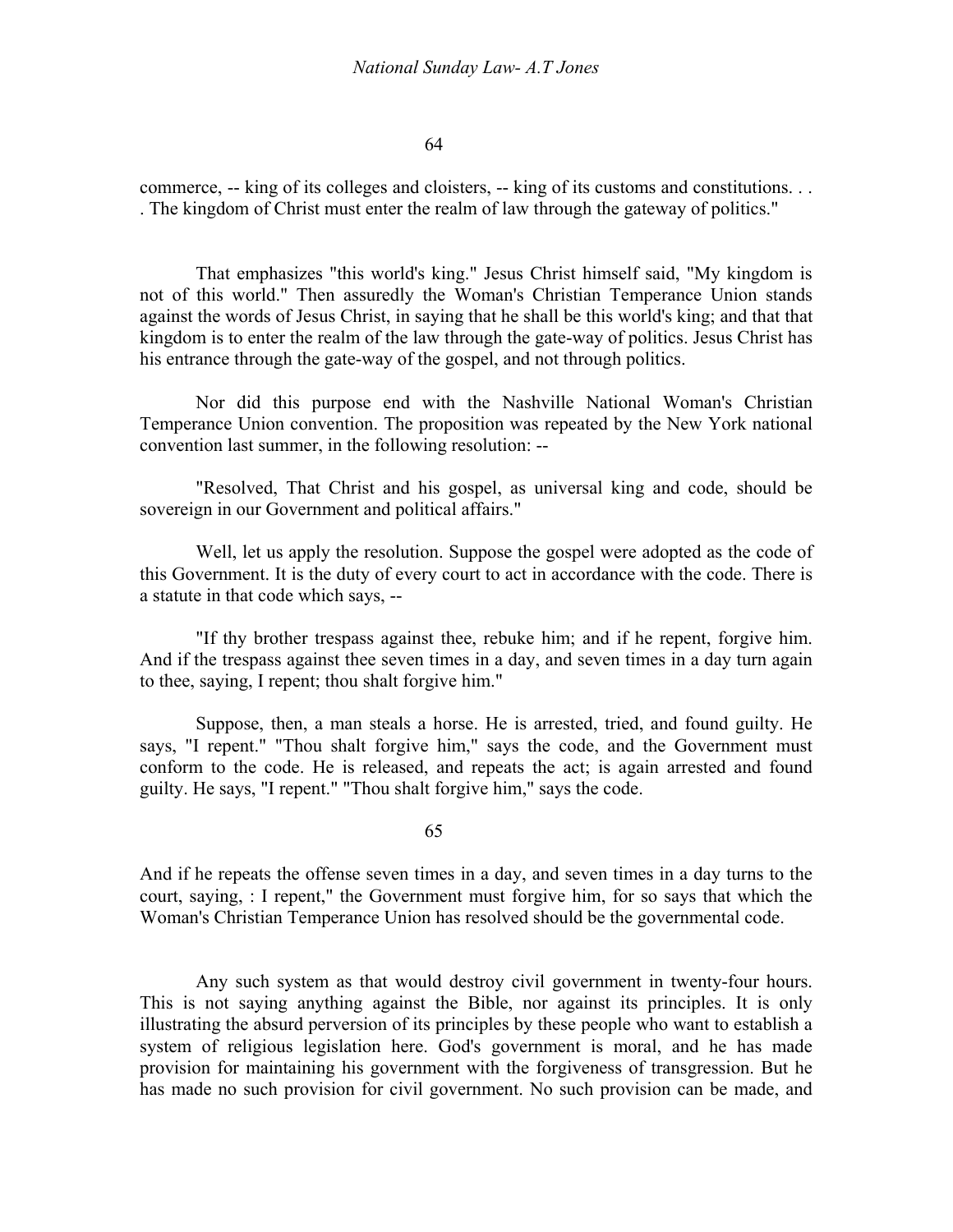civil government be maintained. The Bible reveals God's method of saving those who sin against his moral government; civil government is man's method of preserving order, and has nothing to do with sin, nor the salvation of sinners. If civil government arrests a thief or a murderer and finds him guilty, the penalty must be executed, though the Lord does forgive him.

 The theocratical theory referred to seems to pervade the whole body, for the eighth district of the Woman's Christian Temperance Union, at Augusta, Wis., Oct. 2-4, 1888, representing fifteen counties, passed this resolution: --

 "Whereas, God would have all men honor the Son, even as they honor the Father; and, --

 "Whereas, The civil law which Christ gave from Sinai is the only perfect law, and the only law that will secure the rights of all classes; therefore, --

 "Resolved, That civil government should recognize Christ as the moral Governor, and his law as the standard of legislation."

66

The law which Christ gave from Sinai is not a civil law; it is the moral law. But if that be a civil law, and this a civil government, what in the world does a civil government want with a moral Governor? These excellent women should be informed that civil government is based upon civil law, and has civil governors only. Moral government is founded in moral law, and has a moral Governor only. Any governmental theory that confounds these is a theocratical theory, which is precisely the governmental theory of the Woman's Christian Temperance Union, as is demonstrated by these proofs. And any theocratical theory of government since Christ died, is the theory of the papacy.

 These extracts prove that the purpose of the Woman's Christian Temperance Union is the establishment of "a practical theocracy." Please do not misunderstand me here. There are none who have more respect or more good wishes for the Woman's Christian Temperance Union, in the line of its legitimate work, than have we. We are heartily in favor of union, of temperance union, of Christian temperance union, and of woman's Christian temperance union; but we are not in favor of any kind of political Christian temperance union, nor of theocratical temperance union. We sincerely wish that the Woman's Christian Temperance Union would stick to its text, and work for Christian temperance by Christian means; and not for Christian temperance by political means, nor for political temperance by theocratical means. I believe in Christian temperance. Not only do I believe in it, but I practice it. I practice Christian Temperance more strictly than the Woman's Christian Temperance Union even preaches it. But believing in it as thoroughly as I do, and endeavoring to practice it as strictly as I believe in it, I would never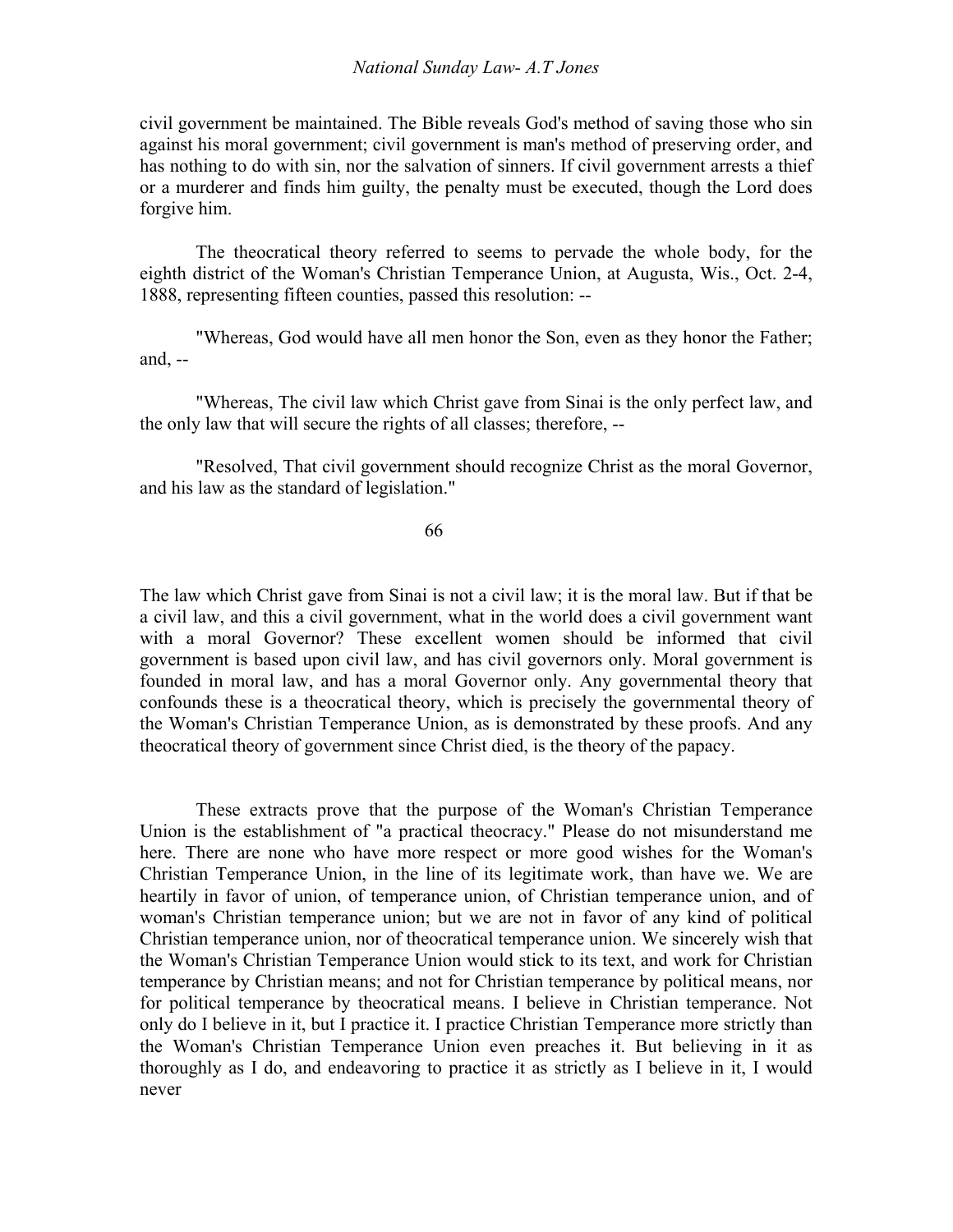# 67

lift my hand nor open my lips in any effort to compel men to practice the Christian temperance in which I believe and which I practice. Christianity persuades men, instead of trying to compel them. By the purity and love of Christ, Christianity draws men instead of trying to drive them. It is not by the power of civil government, but by the power of the Holy Spirit, that Christianity secures the obedience of men and the practice of Christian temperance.

 The establishment of a theocracy is the aim of the prime movers in this Sundaylaw movement, as it was also the aim of the church leaders of the fourth century. And what came of that movement at that time? I read again: --

 "This theocratical theory was already the prevailing one in the time of Constantine; and. . . the bishops voluntarily made themselves dependent on him by their disputes, and by their determination to make use of the power of the State for the furtherance of their aims." -- Neander, p. 132.

 This being their theory, which resulted in the determination "to make use of the power of the State for the furtherance of their aims," the question arises, What means did they employ to secure control of this power? The answer is, They did it by means of Sunday laws.

 The first and greatest aim of the political church managers of that time was the exaltation of themselves; and second only to that was the exaltation of Sunday. These two things had been the principal aim of the bishops of Rome for more than a hundred years, when Constantine gave them a chance to make their schemes effectual by the power of the State. The arrogant pretensions of the bishop of Rome to secure power over the whole church, was first asserted in behalf

## 68

of Sunday by Victor, who was bishop of Rome from A. D. 193 to 202.

 "He wrote an imperious letter to the Asiatic prelates commanding them to imitate the example of the Western Christians with respect to the time of celebrating the festival of Easter [that is, commanding them to celebrate it on Sunday]. The Asiatics answered this lordly requisition. . . with great spirit and resolution, that they would by no means depart in this manner from the custom handed down to them by their ancestors. Upon this the thunder of excommunication began to roar. Victor, exasperated by this resolute answer of the Asiatic bishops, broke communion with them, pronounced them unworthy of the name of his brethren, and excluded them from all fellowship with the church of Rome." -- Mosheim, chap. 4, par. 11.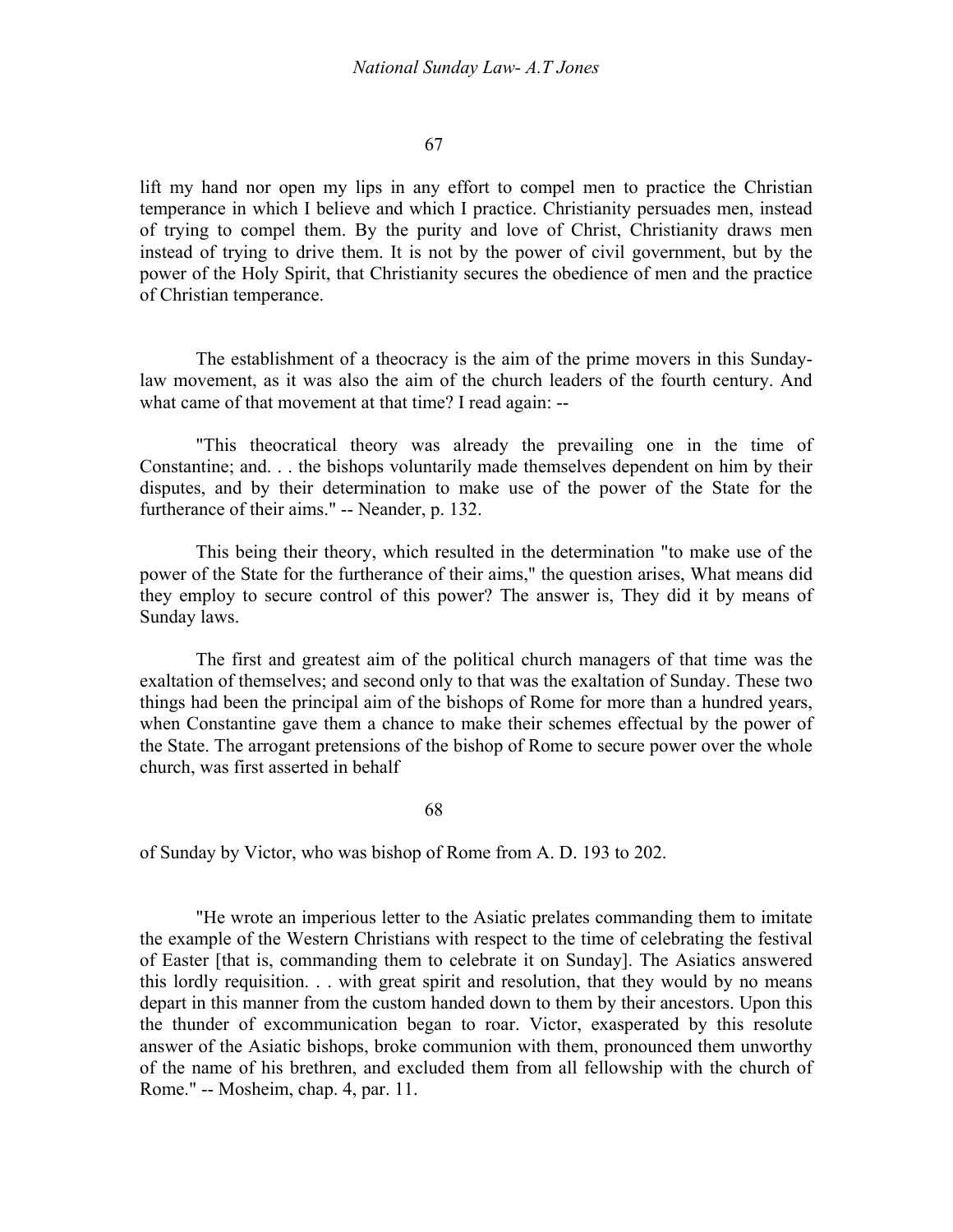The one means by which these church managers secured from Constantine the use of the power of the State, was the famous edict prohibiting certain kinds of work on "the venerable day of the sun." That edict runs thus: --

 "Let all the judges and towns-people and the occupation of all trades rest on the venerable day of the sun; but let those who are situated in the country, freely and at full liberty attend to the business of agriculture, because it often happens that no other day is so fit for sowing corn and planting vines, lest the critical moment being let slip, men should lose the commodities granted by Heaven."

 This edict was issued March 7, A. D. 321. Only judges and towns-people and mechanics were to rest on Sunday; people in the country were at full liberty to work. But this did not satisfy the political managers of the churches for any great length of time. "The object of the first Sunday law," says Sozomen, "was that the day might be devoted with less interruption

69

to the purposes of devotion." And as the government was now a theocracy, it was only consistent that all should be required to be religious. Consequently, an additional Sunday law was secured, which commanded all people to do no work on Sunday.

 "By a law of the year 386, those older changes effected by the Emperor Constantine were more rigorously enforced, and, in general, civil transactions of every kind on Sunday were strictly forbidden. Whoever transgressed was to be considered in fact as guilty of sacrilege." -- Neander, p. 300.

 Then as the people were not allowed to do any manner of work, they would play, and as the natural consequence, the circuses and the theaters throughout the empire were crowded every Sunday. But the object of the law, from the first one that was issued, was that the day might be used for the purposes of devotion, and that the people might go to church. Consequently, that this object might be met, there was another step to take, and it was taken. At a church convention held at Carthage in 401, the bishops passed a resolution to send up a petition to the emperor, praying --

 "That the public shows might be transferred from the Christian Sunday, and from feast-days, to some other days of the week." -- Idem.

 History does not say whether or not this petition represented the names of fourteen million petitioners, the greater part of whom never signed it at all. History is also silent as to whether the petition was indorsed by any one man who could be counted for seven million two hundred thousand men. But history is not silent as to the reason why it was necessary to send up the petition. The petitioners themselves gave the reason, and it was this; --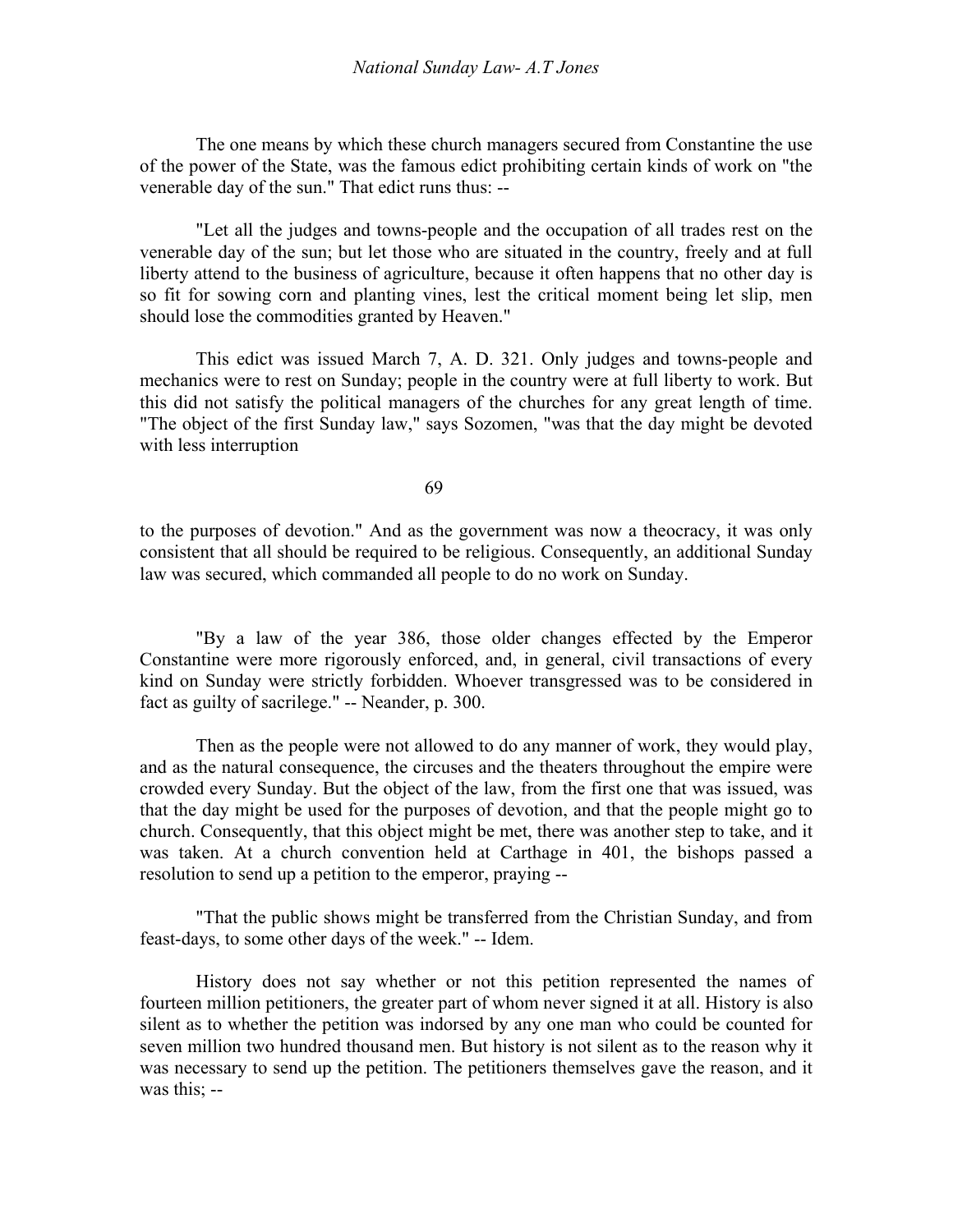# 70

"The people congregate more to the circus than to the church." -- Idem, note 5.

 In the circuses and the theaters large numbers of men were employed, among whom many were church-members. But rather than to give up their jobs, they would work on Sunday. The bishops complained that these were compelled to work: they pronounced it persecution, and asked for a law to protect those persons from such "persecution." The church had become filled with a mass of people, unconverted, who cared vastly more for worldly interests and pleasures than they did for religion. And as the government was now a government of God, it was considered proper that the civil power should be used to cause all to show respect for God, whether or not they belonged to a church, or whether they had any respect for God.

 The people, not being allowed to work, crowded the circus and the theater. They had no wish to be devoted; and as they were forced to be idle, a flood of dissipation was the inevitable consequence. Neander says of it: --

 "Owing to the prevailing passion at that time, especially in the large cities, to run after the various public shows, it so happened that when these spectacles fell on the same days which had been consecrated by the church to some religious festival, they proved a great hinderance to the devotion of Christians, though chiefly, it must be allowed, to those whose Christianity was the least an affair of the life and of the heart." -- Idem.

And further: --

 "Church teachers. . . were in truth often forced to complain that in such competitions the theater was vastly more frequented than the church." -- Idem.

 And the church could not then stand competition; she wanted a monopoly. She got it, at last.

# 71

This petition of the Carthage Convention could not be granted at once, but in the year 425, the desired law was secured; and to this also there was attached the reason that was given for the first Sunday law that ever was made; namely, --

 In order that the devotion of the faithful might be free from all disturbance." -- Idem, p. 301.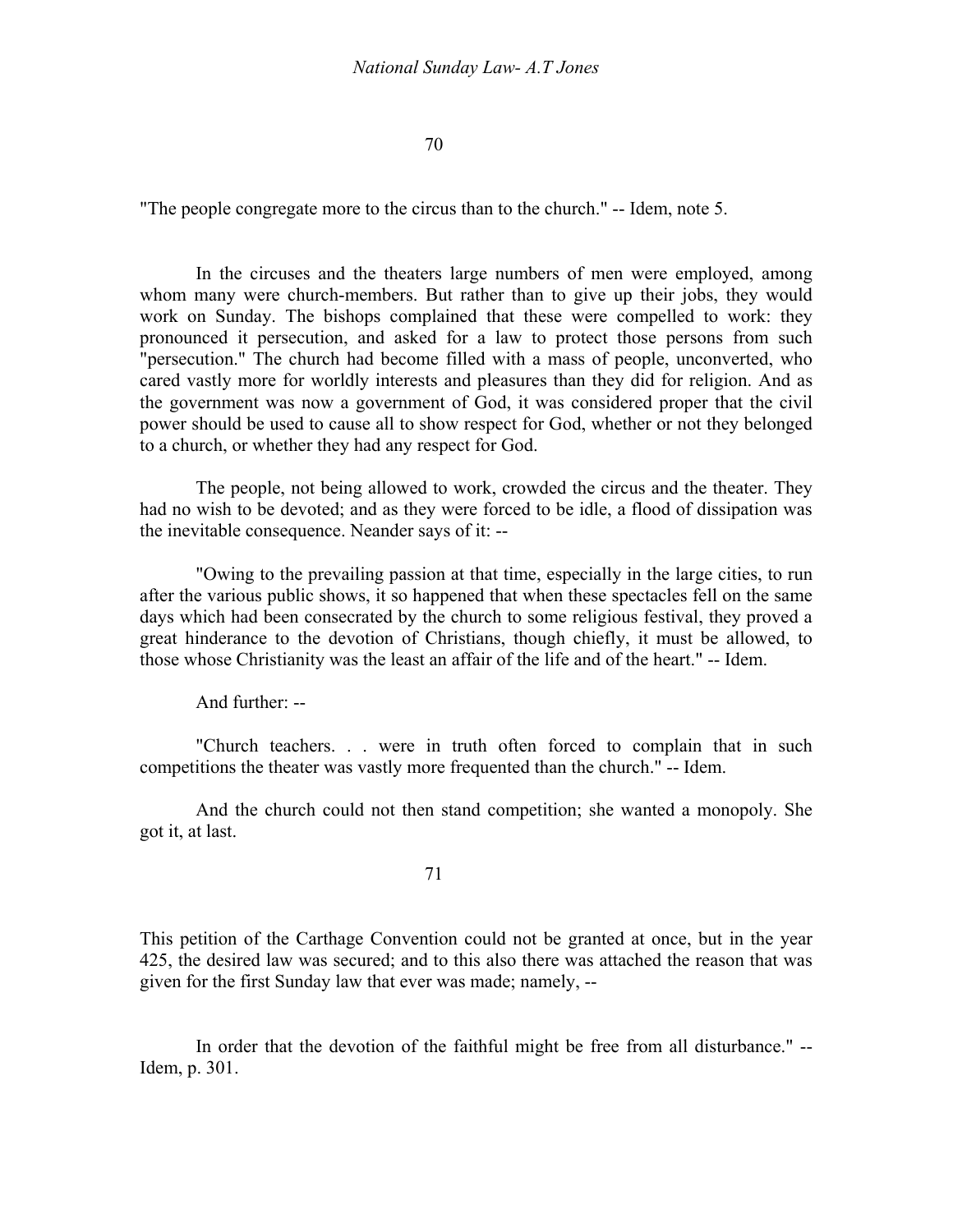It must constantly be borne in mind, however, that the only way in which "the devotion of the faithful" was "disturbed" by these things, was that when the circus or the theater was open at the same time that the church was open, the "faithful" would go to the circus or the theater instead of to church, and therefore their "devotion" was "disturbed." And of course the only way in which the "devotion" of such "faithful" ones could be freed from all disturbance, was to close the circuses and the theaters at church time. Thus, and by this means, every reason for not being devoted was taken away from all the people. Then in the very next sentence Neander says: --

 "In this way the church received help from the State for the furtherance of her ends."

 This statement is correct. Constantine did many things to favor the bishops. He gave them money and political preference. He made their decisions in disputed cases as final as the decision of Jesus Christ. But in nothing that he did for them did he give them power over those who did not belong to the church, to compel them to act as though they did, except in that one thing of the Sunday law. Their decisions, which he decreed to be final, were binding only on those who voluntarily chose that tribunal, and affected none others. Before this time, if any who had repaired to the tribunal of the

72

bishops were dissatisfied with the decision, they could appeal to the civil magistrate. This edict cut off that source of appeal, yet affected none but those who voluntarily chose the arbitration of the bishops. But in the Sunday law, power was given to the church to compel those who did not belong to the church, and who were not subject to the jurisdiction of the church, to obey the commands of the church. In the Sunday law there was given to the church control of the civil power, that by it she could compel those who did not belong to the church to act as if they did. The history of Constantine's time may be searched through and through, and it will be found that in nothing did he give to the church any such power, except in this one thing -- the Sunday law. Neander's statement is literally correct, that it was "in this way the church received help from the State for the furtherance of her ends."

 The work, however, was not done yet. True, the bishops had secured the power of the State to take away from the people all excuse for not being religious; but from the beginning of the whole scheme, the people had no real wish to be religious. They had none of the spirit of devotion in their hearts; and although the State had forbidden them to work, and had shut the Sunday circuses and theaters, still the people would not be religious. The next step to be taken, therefore, in the logic of the situation, was to compel them; and the theocratical bishops were equal to the occasion. They were ready with a theory that exactly met the demands of the case; and the great Catholic Church Father and Catholic saint, Augustine, was the father of this Catholic saintly theory. He wrote: --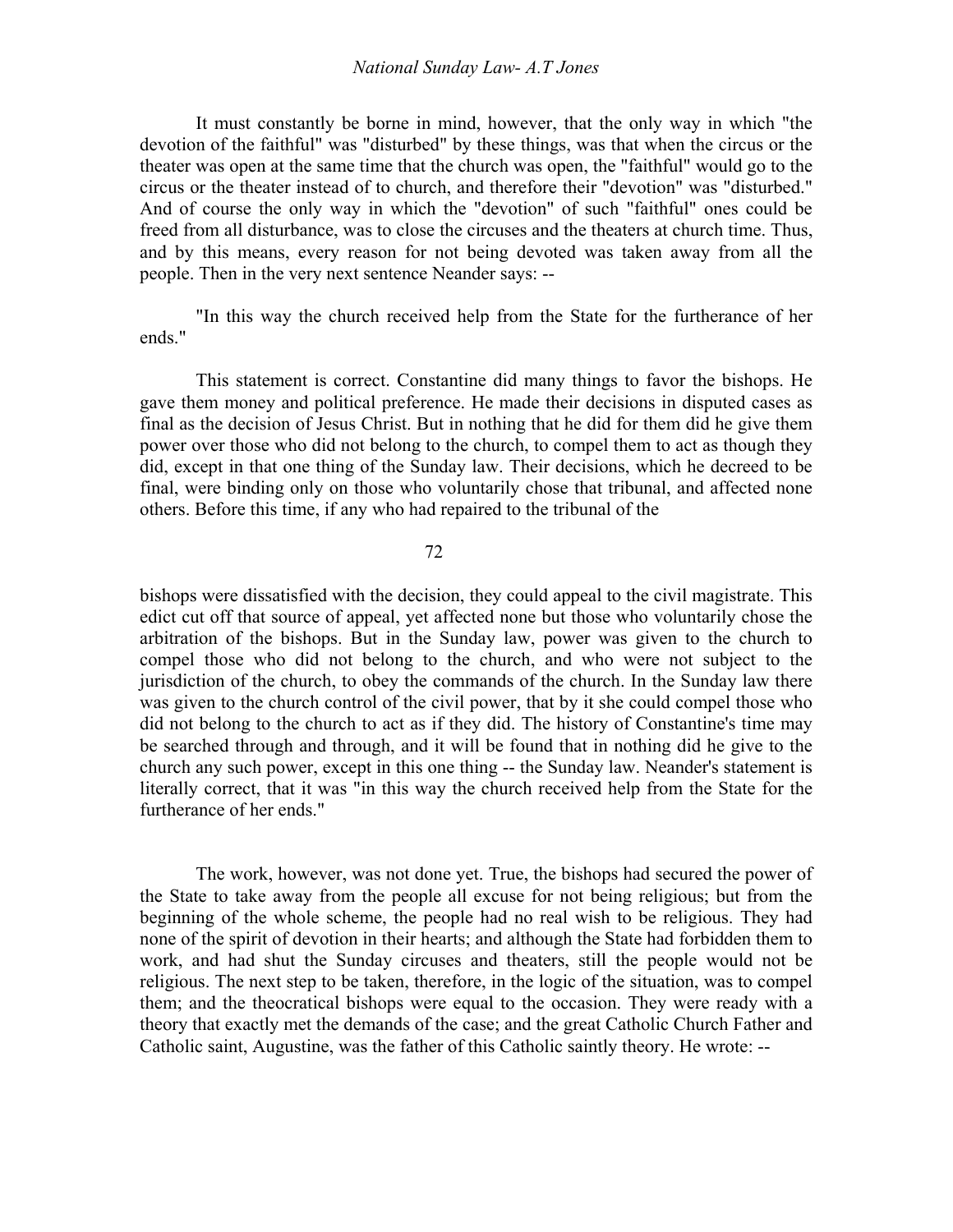"It is indeed better that men should be brought to serve God by instruction than by fear of punishment, or

## 73

by pain. But because the former means are better, the latter must not therefore be neglected. . . . Many must often be brought back to their Lord, like wicked servants, by the rod of temporal suffering, before they attain to the highest grade of religious development." -- Schaff's Church History, vol. 2, sec. 27.

Of this theory Neander remarks: --

 "It was by Augustine, then, that a theory was proposed and founded, which. . . contained the germ of that whole system of spiritual despotism, of intolerance and persecution, which ended in the tribunals of the Inquisition." -- Church History, p. 217.

 The history of the Inquisition is only the history of the carrying out of this infamous theory of Augustine's. But this theory is only the logical sequence of the theory upon which the whole series of Sunday laws was founded. The church induced the State to compel all to be idle for their own good. Then it was found that they all were more inclined to wickedness. Then to save them from all going to the Devil, they tried to compel all to go to heaven. The work of the Inquisition was always for love of men's souls, and to save them from hell!.

 Allow me to summarize these statements from Neander: He says of the carrying into effect of the theocratical theory of those bishops, that they made themselves dependent upon Constantine by their disputes, and "by their determination to use the power of the State for the furtherance of their aims." Then he mentions the first and second Sunday laws of Constantine; the Sunday law of 386; the Carthage Convention, resolution, and petition of 401; and the law of 425 in response to this petition; and then, without a break, and with direct reference to these Sunday laws, he says: "In this way the church received help from the State for

# 74

the furtherance of her ends." She started out with the determination to do it; she did it; and "in this way" she did it. And when she had secured the control of the power of the State, she used it for the furtherance of her own aims, and in her own despotic way, as announced in Augustine's Inquisitorial theory. The first step logically and inevitably led to the last; and the theocratical leaders in the movement had the cruel courage to follow the first step unto the last, as framed in the words of Augustine, and illustrated in the history of the Inquisition.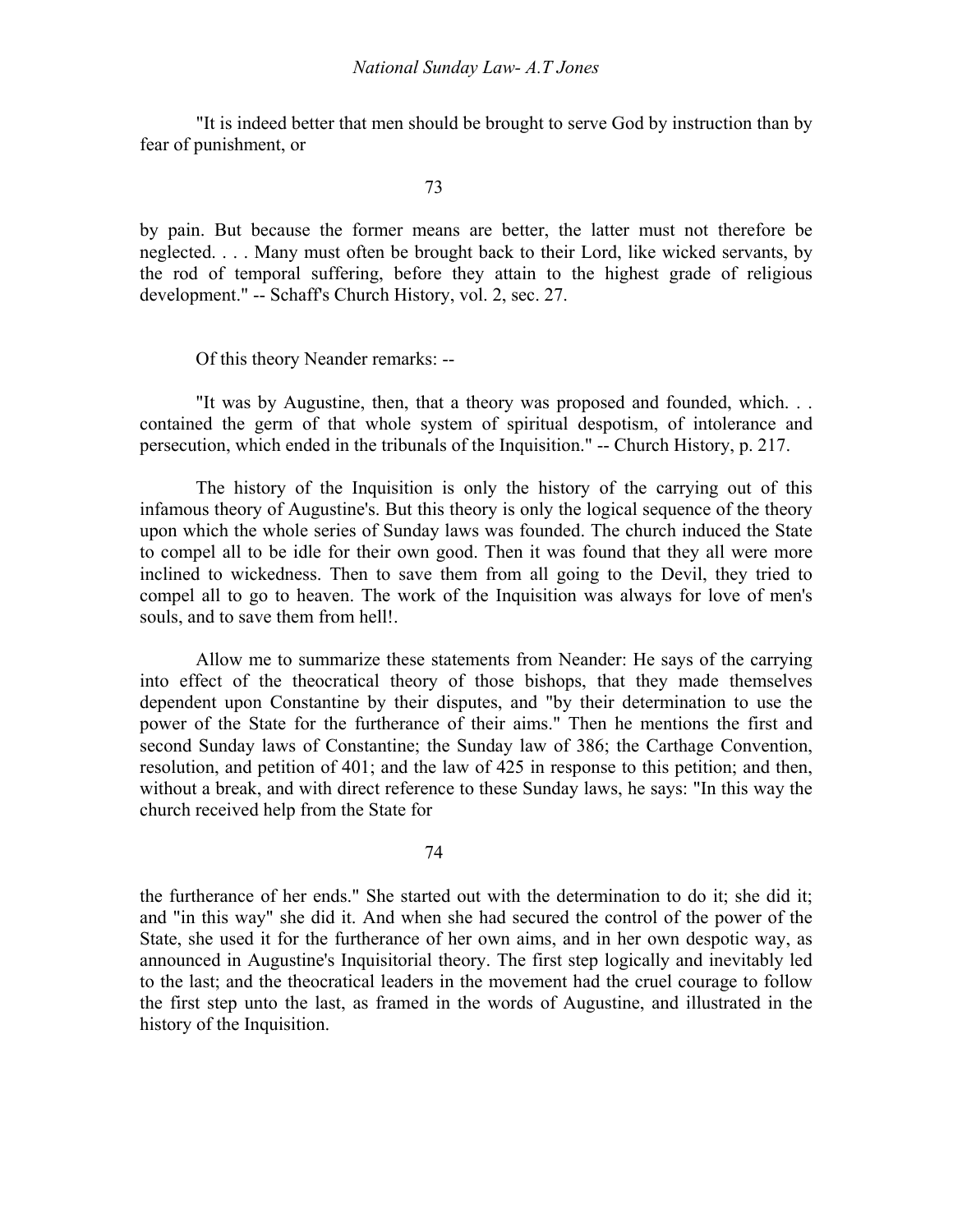That is the system with which Sunday laws belong. That is the theory upon which they are based. They have no other foundation. Mr. Elliott, who has spoken here in behalf of this bill, knows that there is no law in the Bible for keeping the first day of the week. I could read a passage from his own book, "The Abiding Sabbath," page 184, in which he confesses "the complete silence of the New Testament, so far as any explicit command for the Sabbath, or definite rules for its observance, are concerned." And everybody knows that the Old Testament does not say anything about the observance of the first day of the week as Sabbath. Everybody likewise knows that the Old Testament does not say anything about keeping the first day of the week as the day of the resurrection of the Saviour, or for any other reason. Dr. Johnson and others here this morning have said that the first day of the week was chosen because it was a memorial of the resurrection of the Saviour. It is the New Testament that tells about the resurrection of the Saviour. That is granted. Dr. Elliott confesses, and the American Tract Society publishes it, that there is "complete silence of the New Testament" in regard to it. Then what right have they

75

to put it into law, and try to compel by civil law all people to keep as the Lord's day that for which there is no scriptural authority? Let me read another passage from another book, printed by the American Sunday-school Union. On page 186 of "The Lord's Day," written by Mr. A. E. Waffle, are these words: --

 "Up to the time of Christ's death, no change had been made in the day. The authority must be sought in the words or in the example of the inspired apostles."

Then on the very next page he says: --

 "So far as the record shows, they [the apostles] did not, however, give any explicit command enjoining the abandonment of the seventh-day Sabbath, and its observance on the first day of the week."

Dr. Schaff, in the Schaff Herzog Cyclopedia, says: --

 "No regulations for its observance are laid down in the New Testament, nor, indeed, is its observance even enjoined."-- Article Sunday.

 If, then, they confess that Christ gave no law for its observance, why do they want to compel people to observe it? What right have they to compel anybody to observe it? I deny their right to compel me or anybody else to do what Christ never commanded any man to do.

Senator Blair. -- You admit there was a Sabbath before Christ came?

Mr. Jones. -- Certainly.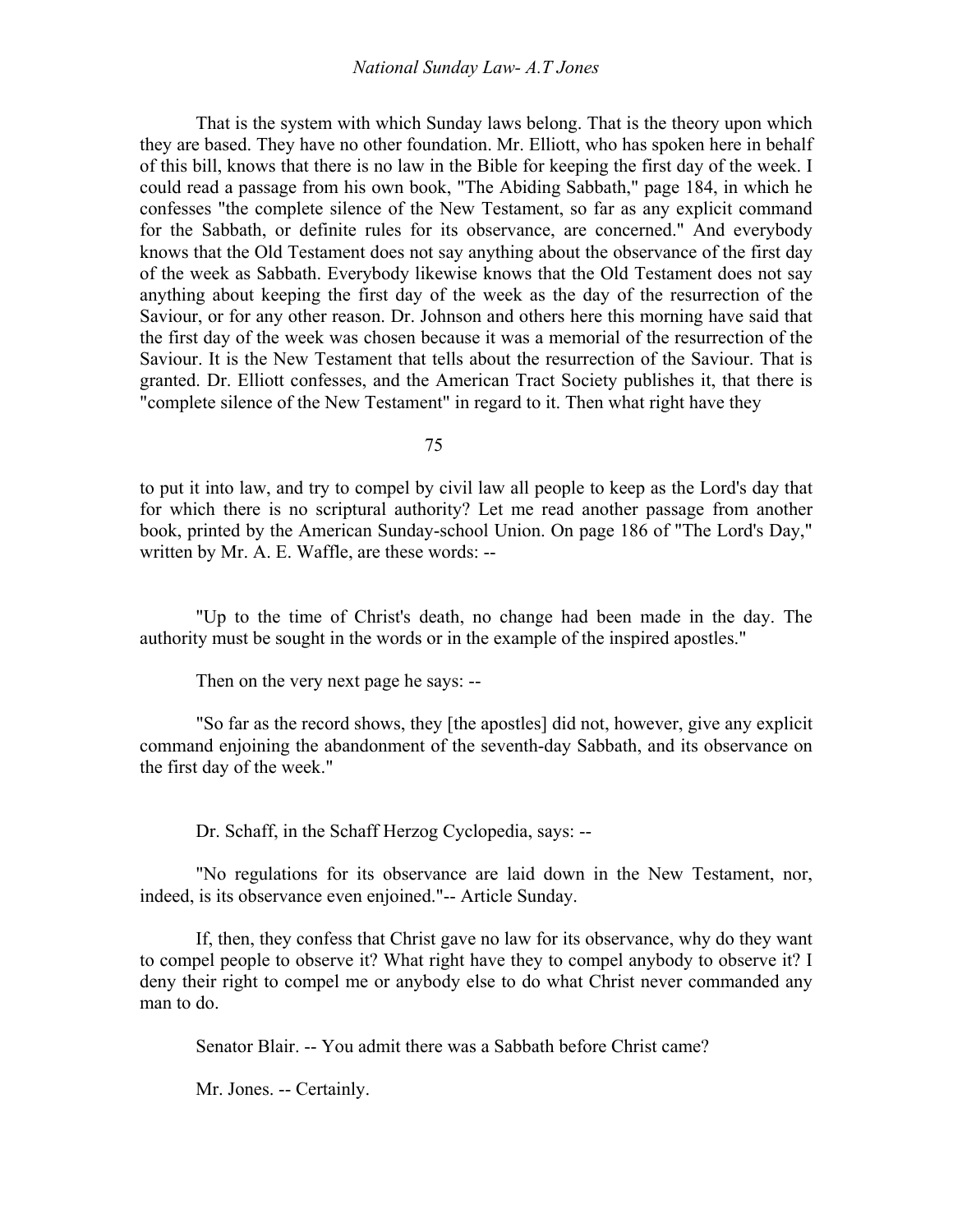Senator Blair. -- And he said came not to destroy, but to fulfill?

0 Mr. Jones. -- Certainly.

 1 Senator Blair. -- Is there anything in the New Testament which destroyed the Sabbath already existing?

2 Mr. Jones. -- No, sir.

76

Senator Blair. -- Then why does it not continue to exist?

 Mr. Jones. -- It does exist, and we keep the commandment which provides for the Sabbath.

 Senator Blair. -- Then you say there is a Sabbath recognized, and that is equivalent to its re-affirmation by Christ?

Mr. Jones. -- Certainly.

 Senator Blair. -- I do not see from what you are stating, but that Christ recognized an existing law, and that it is continuing at the present time. You say that it is one day, and they say that it is another.

 Mr. Jones. -- But they are after a law to enforce the observance of the first day of the week as the Lord's day, when they confess that the Lord never gave any command in regard to it. The commandment which God gave says that the "seventh day is the Sabbath."

Senator Blair. -- Is it still the Sabbath?

 Mr. Jones. -- Certainly, and we keep it; but we deny the right of any civil government to compel any man either to keep it or not to keep it.

Senator Blair. -- The civil government of the Jews compelled its observance?

0 Mr. Jones. -- That was a theocracy.

 1 Senator Blair. -- Does it follow that when the only form of government is a theocracy and that embraces all that appertains to government, another form of government which is not a theocracy necessarily, cannot embrace the same subject-matter as the theocracy? If the subject-matter of a theocratical, a monarchial, or a republican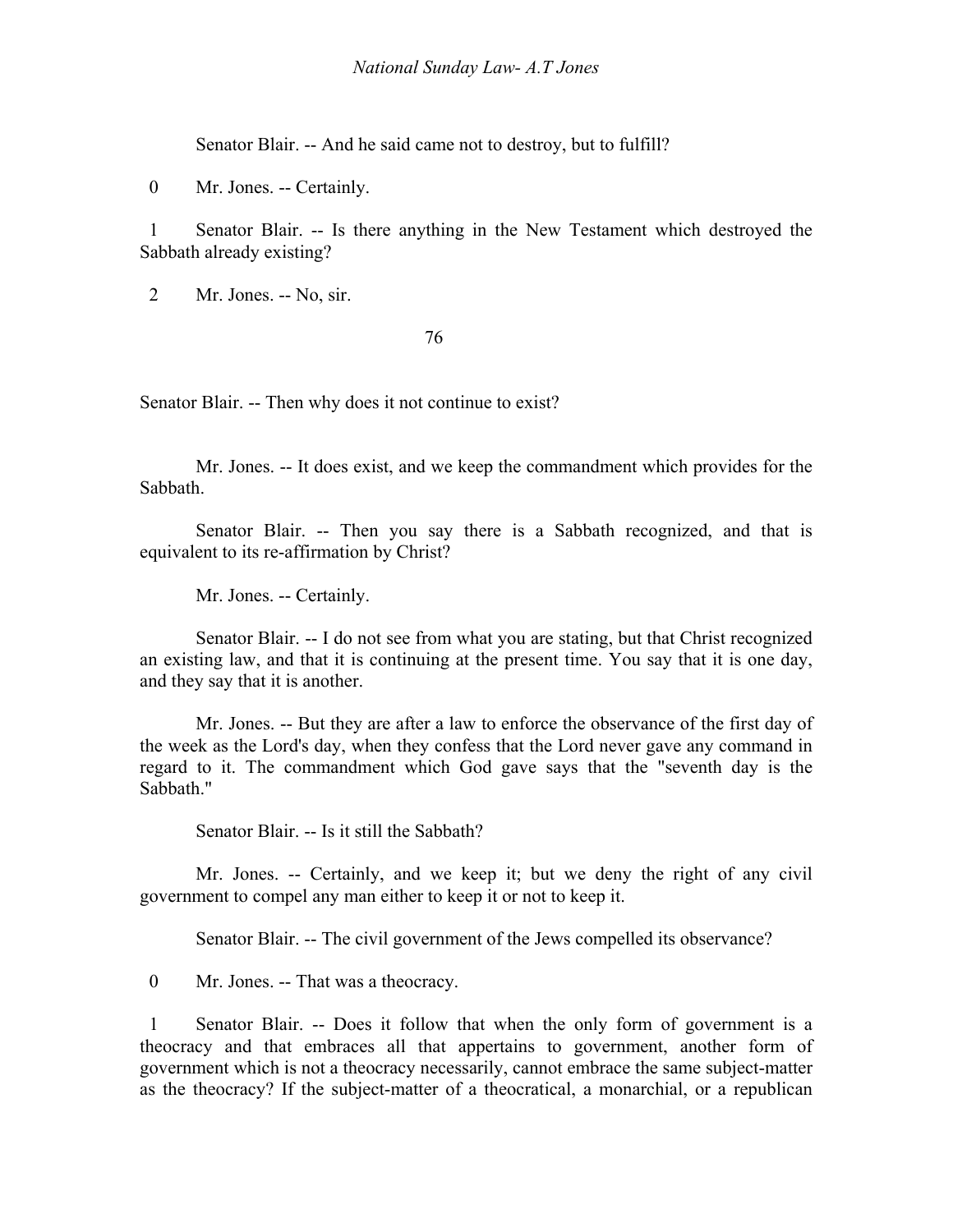form of government is not the same, to control the establishment of good order in society, pray what is it? We say, and it our form of government, that the people shall legislate, shall construe the law,

77

and execute the law. Under the old theocratic form, God made the law, God construed it, and God executed it through his instrumentalities; but we do just the same thing by the will of the people, that under the theocratic form of government was done in the other way. Now if the Sabbath is necessarily for the general good of society, a republican form of government must make and enforce the observance of the Sabbath just as the theocracy did. You seem to be laboring, as it strikes me, under the impression that a civil government for the good of the people carried on by us under the republican form, cannot do anything that the theocratic form of government does when the theocratic is the only form. They necessarily cover the same subject-matter, -- the control, the development, the good, and the health of society, it makes no difference which one it may be.

Mr. Jones -- A theocratic government is a government of God.

Senator Blair. -- So are the powers that be ordained of God.

Mr. Jones. -- This Government is not a government of God.

 Senator Blair. -- Do you not consider the Government of the United States as existing in accordance with the will of God?

 Mr. Jones. -- Yes, but it is not a government of God. The government of God is a moral government. This is a civil government.

 Senator Blair. -- A theocracy is a civil government, and governs in civil affairs, as well as in the region of spirituality and morality and religion.

 Mr. Jones. -- Certainly, and God governs it, and nothing but a theocracy can enforce those things which

78

pertain to man's relation to God under the first four commandments.

Senator Blair. -- But this proposed legislation is outside of the theocratic part of it.

 Mr. Jones. -- Not at all; for it purposes by penalties to "promote" the religious observance of the Lord's day, while nothing but the government of God can do that. That is the point I am making here, that if you allow this legislation, you lead to the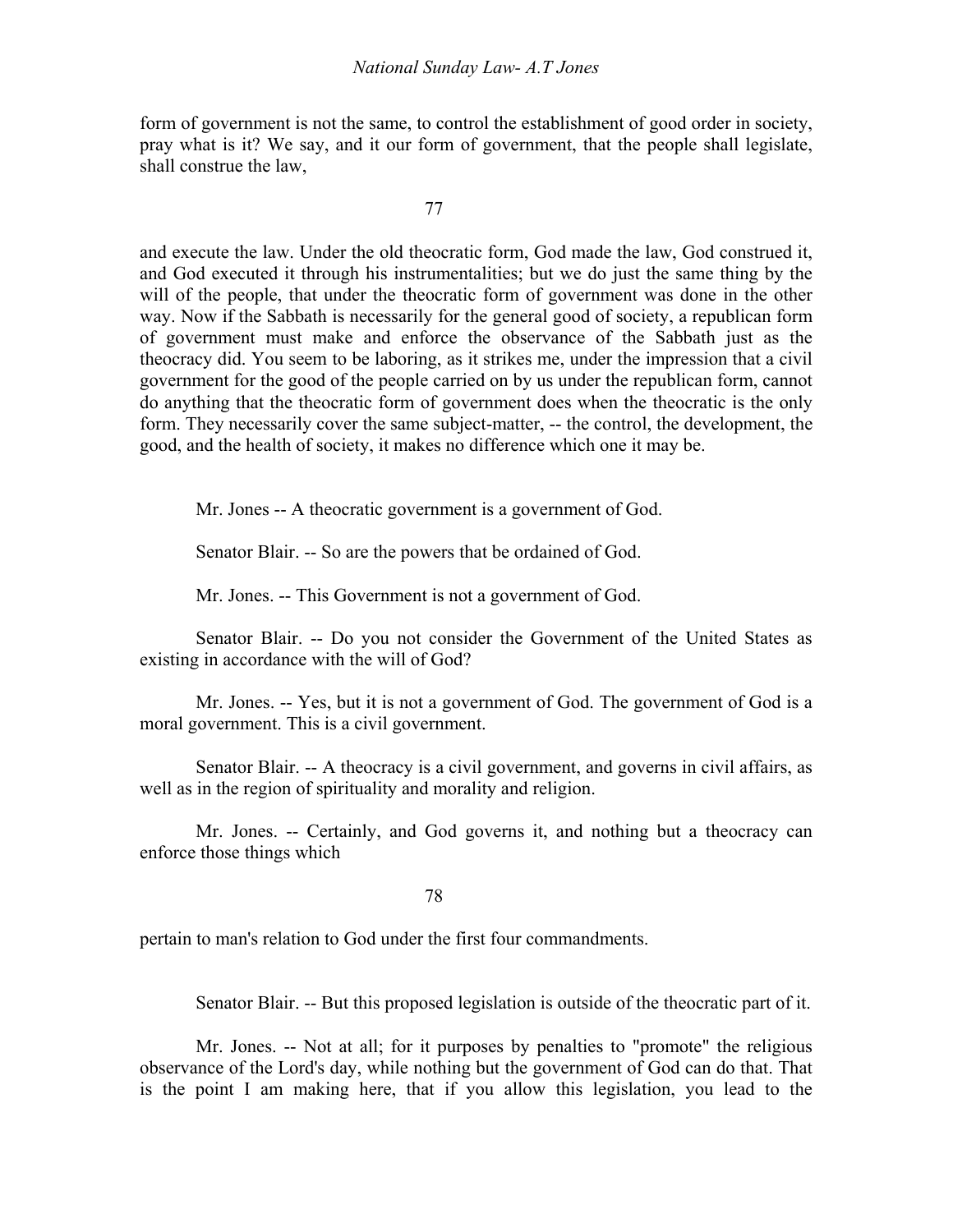establishment of a new theocracy after the model of the papacy, and civil government has nothing to do with religious things. This bill is wholly religious; and if you begin this course of religious legislation, you will end only in a theocracy, -- a man-made theocracy, -- and that will be the papacy repeated.

 Senator Blair. -- We have had the Sunday laws in this country for three hundred years. They have constantly become more and more liberalized. Have you ever known an instance, though the sentiment in favor of the Sabbath seems to be growing constantly stronger, where any State in this Union undertook to enact a law that anybody should go to church, which is the danger you seem to apprehend?

 Mr. Jones. -- Not yet. They are now after the first law. This will lead to that. The law of Constantine was enacted in 321, and it commanded at first only that towns-people and mechanics should do no work, that they might be religious. They did not ask for too much at first. As was said in a ministers' meeting in San Diego, Cal., about two months ago, "In this thing you must not ask for too much at first. Ask just what public sentiment will bear, and when you get that, ask for more." And as was said upon this bill by Dr. Crafts in this Capitol, --

79

"We will take a quarter of a loaf, half a loaf, or a whole loaf. If the Government should do nothing more than forbid the opening of the post-offices at church hours, it would be a national tribute to the value of religion, and would lead to something more satisfactory."

Then in telling what would be more satisfactory, he said: --

 "The law allows the local postmaster, if he chooses (and some of them do choose), to open the mails at the very hour of church, and so make the post-office the competitor of the churches."

 At another point in the same speech, Mr. Crafts referred to the proposed law as one for "protecting the church services from post-office competition." And in explaining how this could be done, he said: --

 "A law forbidding the opening between ten and twelve, would accomplish this, and would be better than nothing; but we want more."

And, --

 "A law forbidding any handling of Sunday mail at such hours as would interfere with church attendance on the part of the employees, would be better than nothing; but we want more than this."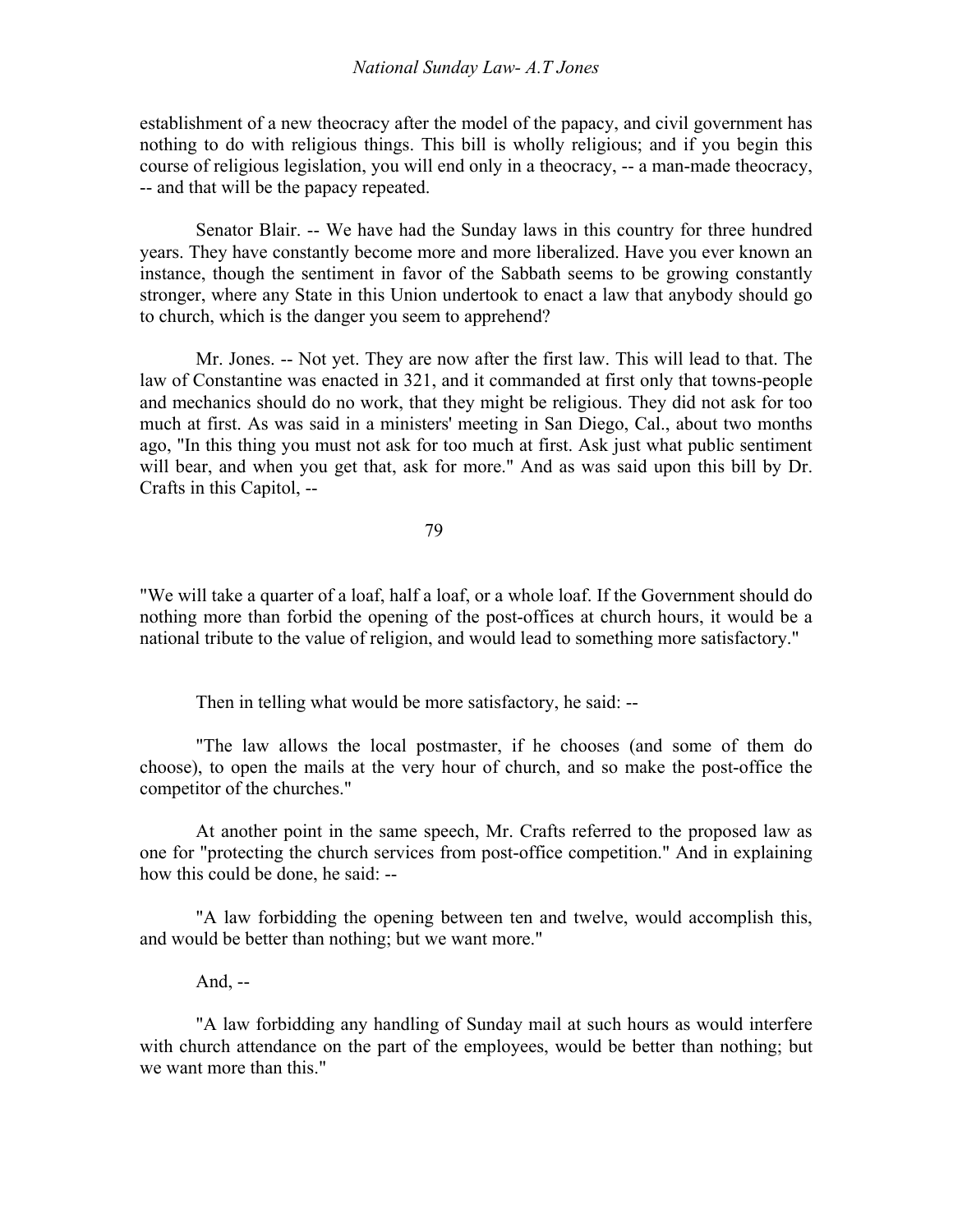He continues: --

 "Local option in deciding whether a local post-office shall be opened at all on Sunday, we should welcome as better than nothing;. . . . but we desire more than this."

0 How much more? Still he continues: --

 1 "A law forbidding all carrier delivery of mail on Sunday, would be better than nothing; but we want more than that."

 2 And when will they ever get enough? It is precisely as it was when the Emperor Constantine forbade the

80

judges, towns-people, and mechanics to work on Sunday. That was an imperial tribute to the "value of religion," and led to "something more satisfactory" -- to the church managers.

 Senator Blair. -- Have you ever heard of a proposition's being made in any legislative body to compel any one to attend church on Sunday?

 Mr. Jones. -- The propositions that are made are for that very purpose, to stop the Sunday trains, the Sunday newspapers, -- in short, to stop all work on Sunday, so that the people can go to church.

 Senator Blair. -- But these people come here and say that they have no such purpose, and they have been doing these things in the States for a hundred years, and during the Colonial period anterior to that time. Have you ever heard on the American continent, within the territory of what is now the United States, a proposition or a suggestion in a legislative body to compel anybody to attend church?

Mr. Jones. -- Not in legislative body, but in ecclesiastical bodies.

 Senator Blair. -- Ecclesiastical bodies do not make the laws. Congress is not an ecclesiastical body.

 Mr. Jones. -- But it is an ecclesiastical body that is seeking to secure and enforce this law, just as the New England theocracy did when "absence from `the ministry of the word' was punished by a fine;" and then when people were compelled under such penalty to go to church and listen to the preaching, it was such preaching as, said one of the victims, "was meat to be digested, but only by the heart or stomacke of an ostrich."

 Nor was this confined to Colonial times or to New England; for after the Colonies became States, North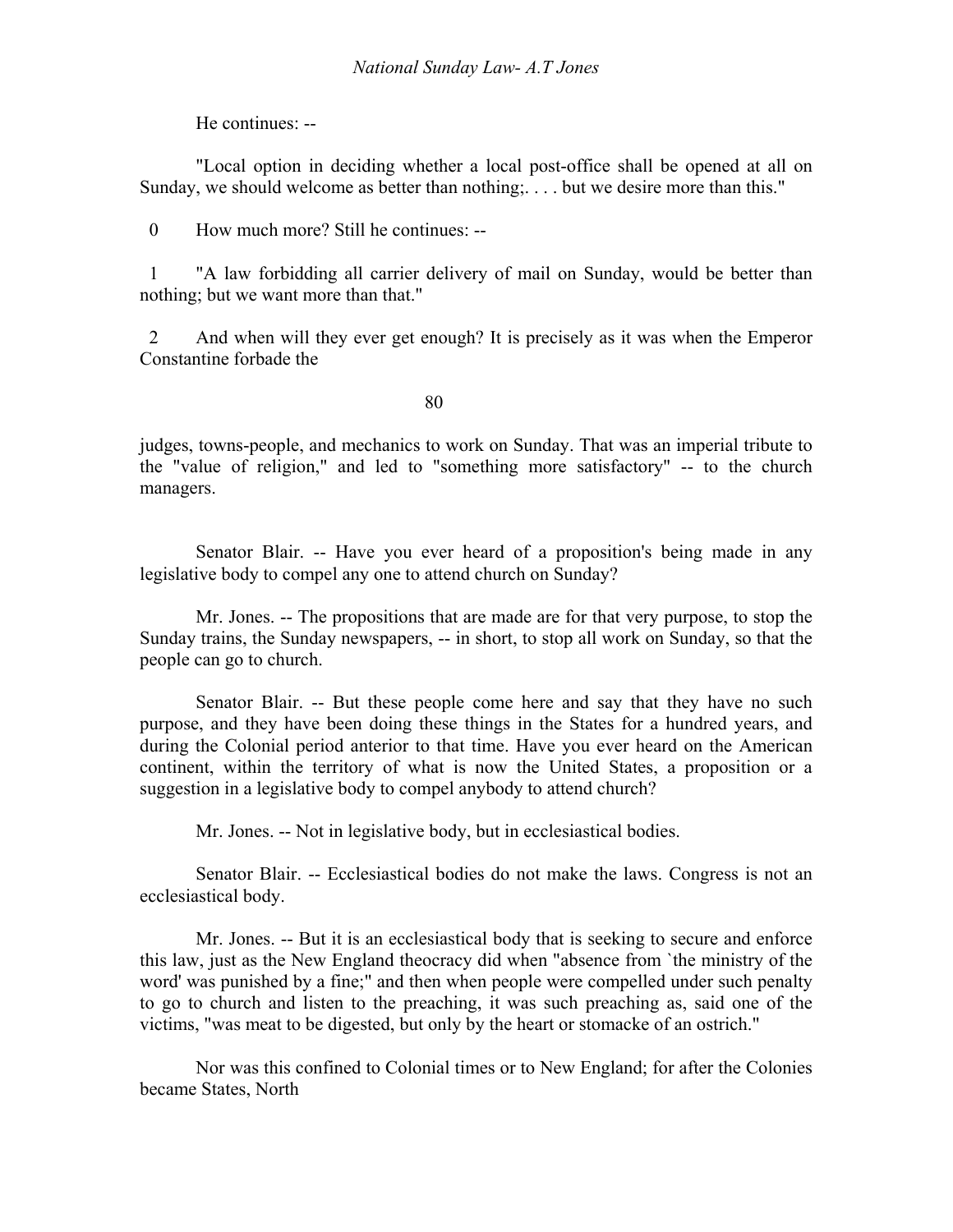81

Carolina had a Sunday law, -- has yet, for aught I know, -- reading as follows: --

 "Be it enacted. . . that all and every person or persons shall on the Lord's day, commonly called Sunday, carefully apply themselves to the duties of religion and piety."

 In 1803, Tennessee passed a law embodying the same words. But South Carolina and Georgia went farther than this; South Carolina enacted that --

 "All and every person whatsoever, shall, on every Lord's day, apply themselves to the observation of the same, by exercising themselves thereon in the duties of piety and true religion, publicly and privately; and having no reasonable or lawful excuse, on every Lord's day shall resort to their parish church, or some other parish church, or some meeting or assembly of religious worship."

 In 1803, Georgia likewise enacted a Sunday law whose first section required all persons to attend public worship. In 1821, the State of Connecticut, in revising its laws, made its Sunday law read in the first section, that --

 "It shall be the duty of the citizens of this State to attend the public worship of God on the Lord's day."

 This is precisely the line of things proposed by these men and women now working for this Sunday law. This is the first step in that direction. The whole object which they have in view in stopping work on Sunday, is identical with that of the fourth century; namely, in order that the people may be devoted, in order that they may go to church. The very intention of these men in securing the law is religious.

 I will refer you to some of the statements of the very men who stood in this room this forenoon, arguing

82

for this Sunday bill. Dr. W. W. Everts, of Chicago, in a Sunday-law convention in Illinois, Nov. 8, 1887, declared Sunday to be the "test of all religion." Taking his own words, what can the enforcement of it ever be but the enforcement of a religious test? Dr. Crafts, who is so prominent in this work, said to the Knights of Labor at Indianapolis, as I have before quoted, and he repeated it in this city last night, "If you take religion out of the day, you take the rest out of it." This statement was made in reply to a question as to whether a day of rest could not be secured to the working-men without reference to religion. Taking the statement of Dr. Crafts, therefore, its being a day of rest to anybody depends altogether upon whether religion is in it; for if you take religion out, you take the rest out. He, with these others, demands a law compelling the people to take the rest.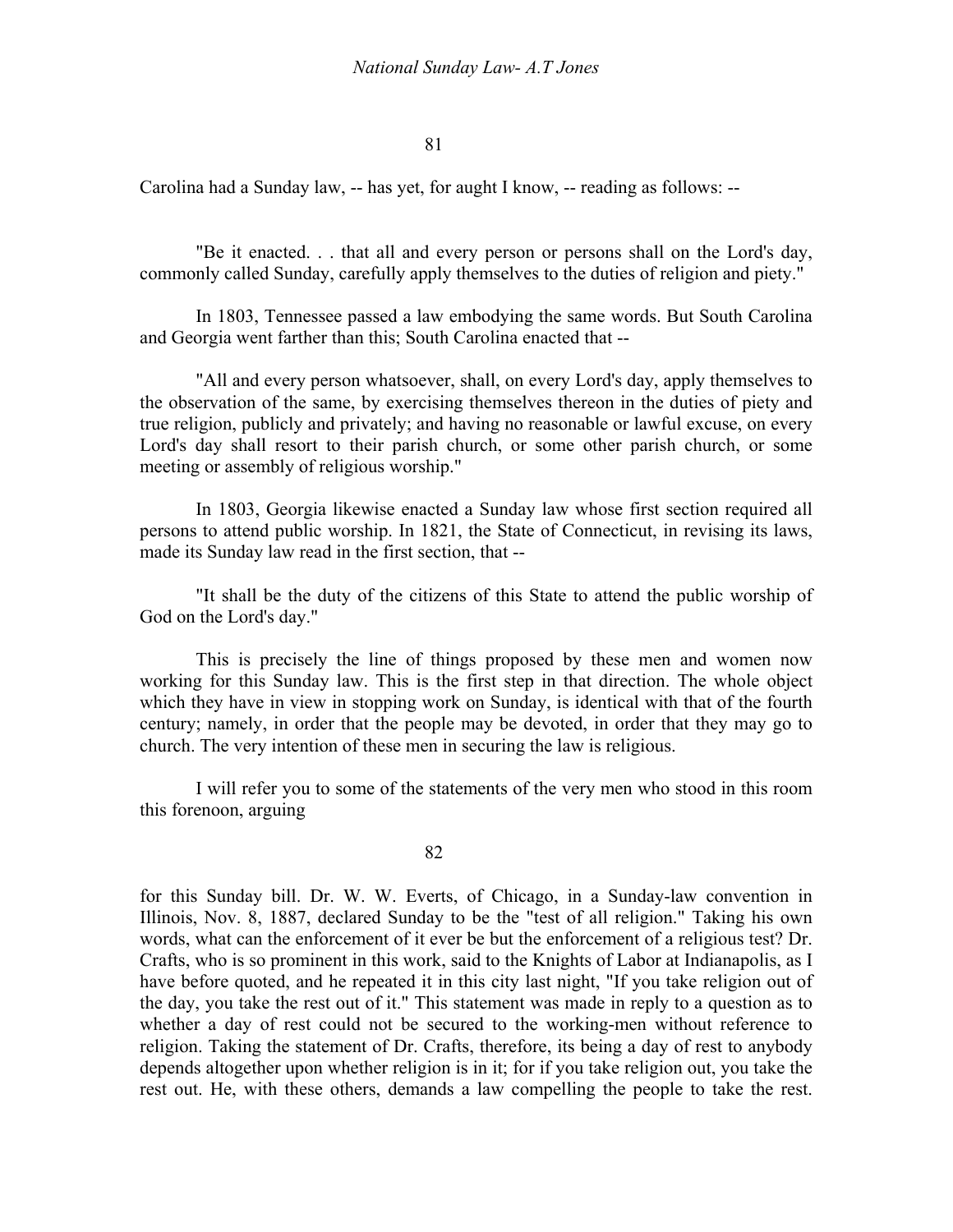Religion being in the rest, and the rest wholly dependent upon the fact that religion is in it, it is inevitable that their effort to secure a law compelling everybody to rest on Sunday is an effort to establish by law a religious observance.

Again: in the Boston Monday lectureship of 1887, Joseph Cook said, --

 "The experience of centuries shows that you will in vain endeavor to preserve Sunday as a day of rest, unless you preserve it as a day of worship."

Further: Dr. Everts said in the Elgin convention: --

 "The laboring class are apt to rise late on Sunday morning, read the Sunday papers, and allow the hour of worship to go by unheeded."

 And in Chicago only three weeks ago, Dr. Herrick Johnson named the matter with which he said the Sunday papers are filled -- crime, scandal, gossip, news, and politics -and exclaimed: --

83

"What a melange! what a dish to set down before a man before breakfast and after breakfast, to prepare him for hearing the word of God! It makes it twice as hard to reach those who go to the sanctuary, and it keeps many away from the house of worship altogether."

Dr. Everts said further in the Elgin convention: --

 "The Sunday train is another great evil. They cannot afford to run a train unless they get a great many passengers, and so break up a great many congregations. The Sunday railroad trains are hurrying their passengers fast on to perdition. What an outrage that the railroad, that great civilizer, should destroy the Christian Sabbath!"

 I will give one more statement which sums up the whole matter. In a Sunday-law mass-meeting held in Hamilton Hall, Oakland, Cal., in January, 1887, Rev. Dr. Briggs, of Napa, Cal., said to the State: --

 "You relegate moral instruction to the church, and then let all go as they please on Sunday, so that we cannot get at them."

 Therefore they want the State to corral all the people on Sunday, so that the preachers can get at them.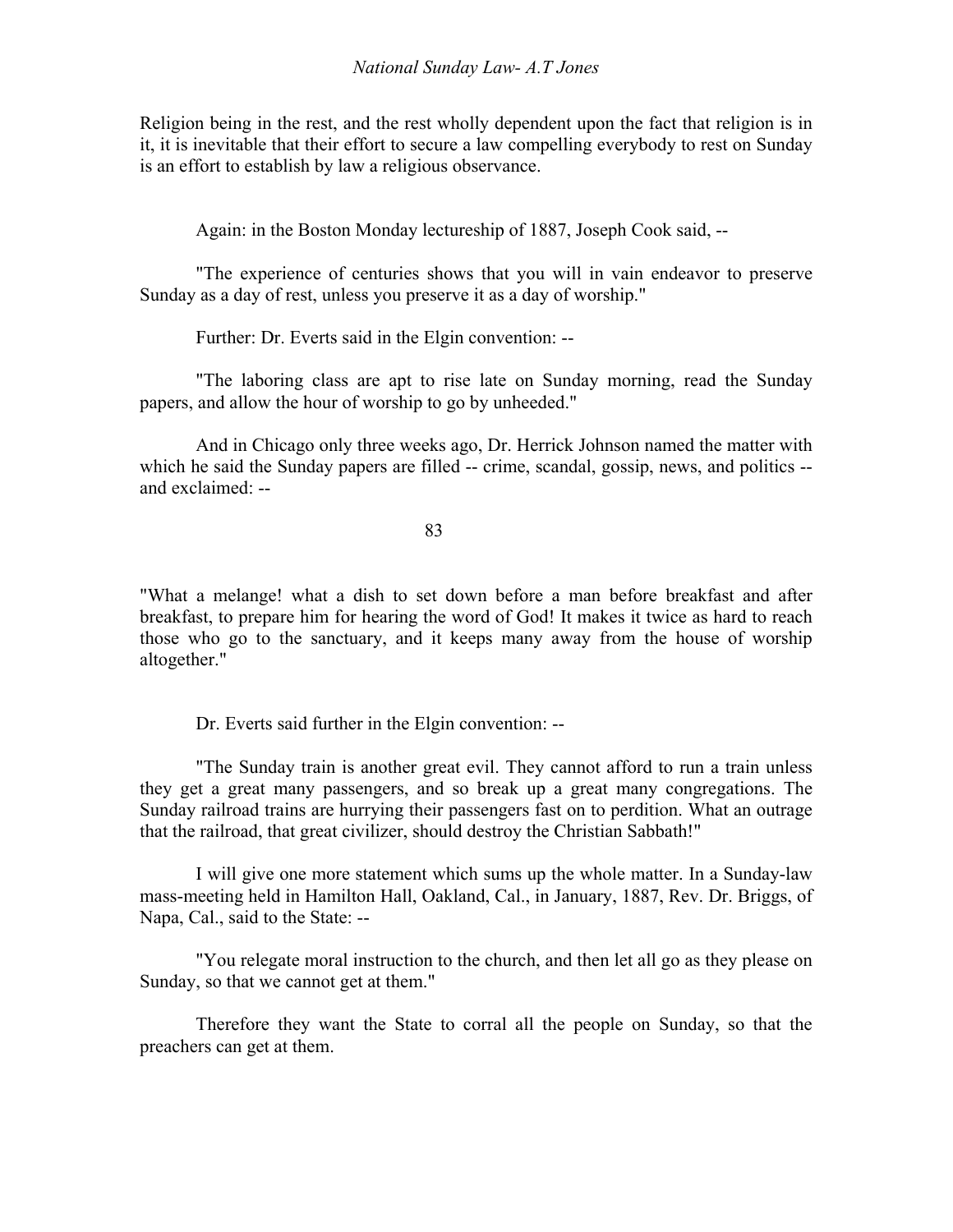These statements might be multiplied indefinitely; but these are enough. The speeches, and the sermons, and the work, of those who are in favor of the Sunday laws, are all in the same line. They all plainly show that the secret and real object of the whole Sunday-law movement is to get the people to go to church. The Sunday train must be stopped, because church members ride on it, and don't go to church enough. The Sunday paper must be abolished, because the people read it instead of going to church, and because those who read it and go to church too, are not so well prepared to receive the preaching.

84

It was precisely the same way in the fourth century concerning the Sunday circus and theater. The people, even the church members, would go to these instead of to church; and even if they went to both, it must be confessed that the Roman circus or theater was not a very excellent dish -- "What a melange!" -- to set down before a man to prepare him for hearing the word of God. The Sunday circus and theater could not afford to keep open unless they could get a great many spectators, and so break up a great many congregations; and as they hurried the spectators fast on to perdition, they had to be shut on Sunday, so as to keep " a great many congregations" out of perdition. It is exceedingly difficult to see how a Sunday circus in the fourth century could hurry to perdition any one who did not attend it; or how a Sunday train in the nineteenth century can hurry to perdition any one who does not ride on it. And if any are hurried to perdition by this means, who is to blame: the Sunday train, or the ones who ride on it? And Dr. Johnson's complaint of the Sunday papers, is of the same flimsy piece. If the Sunday paper gets into a man's house, where lies the blame; upon the paper, or upon the one who takes it and reads it? Right here lies the secret of the whole evil now, as it did in the fourth century: they blame everybody and everything else, even to inanimate things, for the irreligion, the infidelity, and the sin that lie in their own hearts.

 When they shall have stopped all Sunday works; and all Sunday papers, and all Sunday trains, in order that the people may go to church and attend to things divine, suppose that then the people fail to go to church or attend to things divine: will the religio-political managers stop there? Having done all this that the

## **85**

people may be devoted, will they suffer their good intentions to be frustrated, or their good offices to be despised? Will not these now take the next logical step, -- the step that was taken in the fourth century, -- and compel men to attend to things divine? Having taken all the steps but this, will they not take this? Having compelled men to rest, will they stop short of an effort to supply the religious sanctions which alone can prevent a day of enforced rest from being a day of enforced idleness, and consequently of wickedness? The probability that they will not is strengthened by the fact that the theory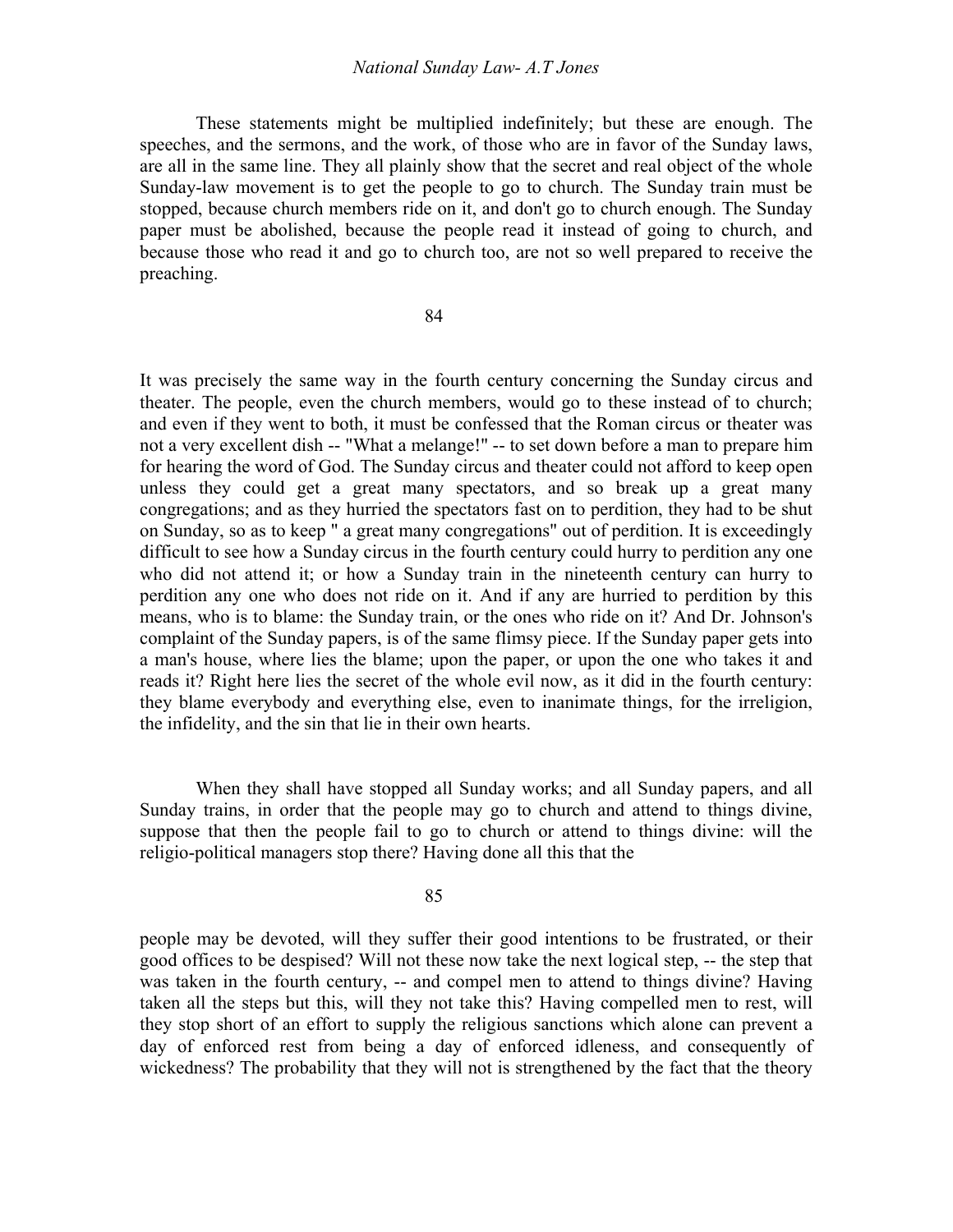upon which this is carried on is identical with that of the fourth century -- the theory of a theocracy.

 I have cited the theocratical purpose of the Woman's Christian Temperance Union. The National Reform Association, whose secretary stood at this table to-day to plead for the passage of this bill, aims directly at the establishment of a theocracy in this Government. In their own words, they propose to make this republic "as truly and really a theocracy as the commonwealth of Israel."

 The Sunday-law Association also holds much the same theory. In the Elgin Sunday-law convention, Dr. Mandeville, of Chicago, said: --

 The merchants of Tyre insisted upon selling goods near the temple on the Sabbath, and Nehemiah compelled the officers of the law to do their duty, and stop it. So we can compel the officers of the law to do their duty."

 Nehemiah was ruling there in a true theocracy, a government of God; the law of God was the law of the land, and God's will was made known by the written word, and by the prophets. Therefore, if Dr. Mandeville's argument is of any force at all, it is so only upon

86

the claim of the establishment of a theocracy. With this idea the view of Dr. Crafts agrees precisely, and Dr. Crafts is general field secretary for the National Sunday-law Union. He claims, as expressed in his own words, that --

 "The preachers are the successors of the prophets." -- Christian Statesman, July 5, 1888.

 Now put these things together. The government of Israel was a theocracy; the will of God was made known to the ruler by prophets; the ruler compelled the officers of the law to prevent the ungodly from selling goods on the Sabbath. This government is to be made a theocracy; the preachers are the successors of the prophets; and they are to compel the officers of the law to prevent all selling of goods and all manner of work on Sunday. This shows conclusively that these preachers intend to take the supremacy into their hands, officially declare the will of God, and compel all men to conform to it. And this deduction is made certain by the words of Prof. Blanchard, in the Elgin convention: - -

 "In this work we are undertaking for the Sabbath, we are the representatives of God."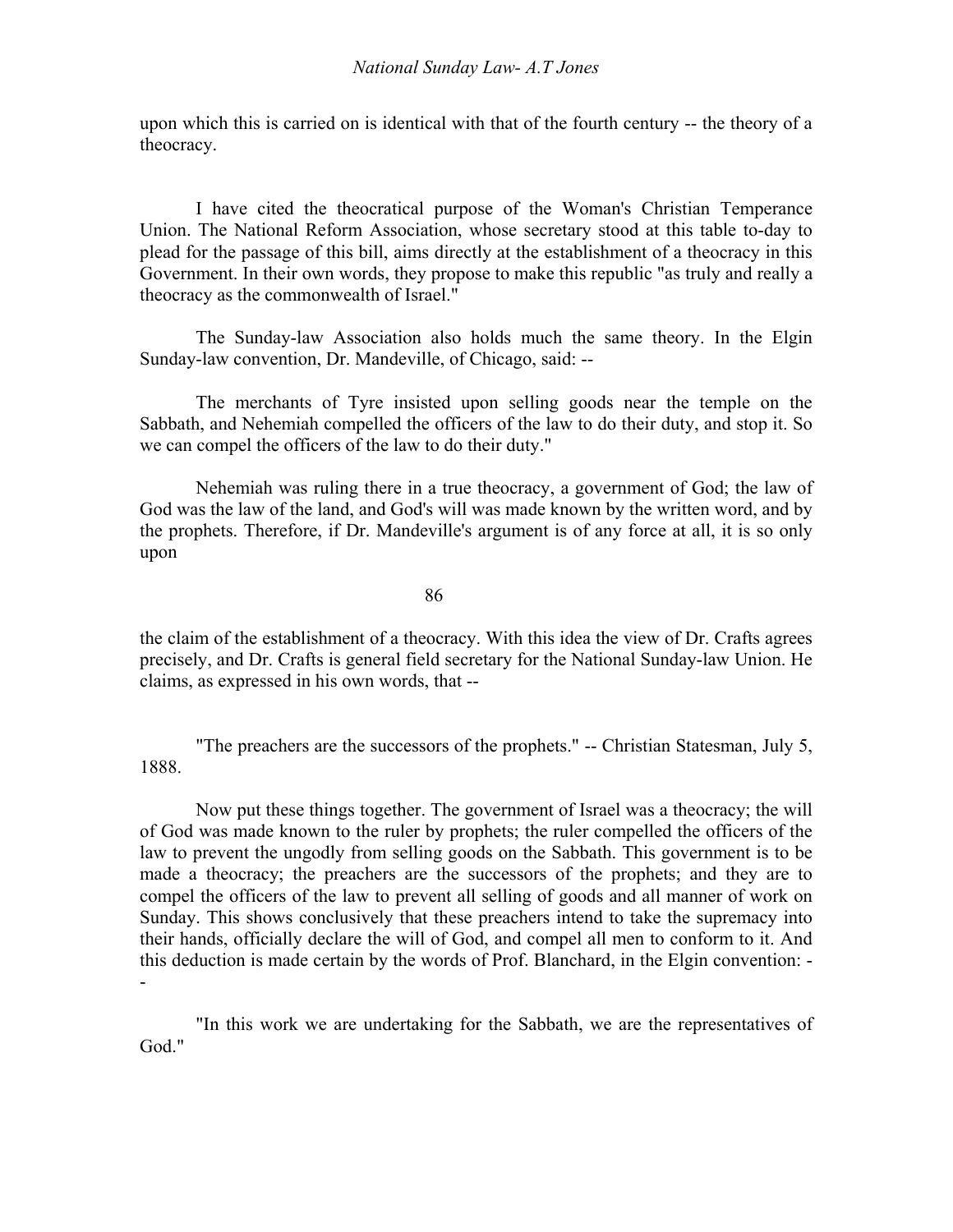And the chief of these representatives of God, will be but a pope again; because when preachers control the civil power as the representatives of God, a pope is inevitable.

 These quotations prove, to a demonstration, that the whole theory upon which this religio-political movement is based, is identical with that of the fourth century, which established the papacy. They show also that the means employed -- Sunday laws -- by which to gain control of the civil power to make the wicked

87

theory effective, are identical with the means which were employed in the fourth century for the same purpose. The next question is, Will they carry the theory into effect as they did in the fourth century and onward? In other words, when they get the power to oppress, will they use the power? A sufficient answer to this would seem to be the simple inquiry, If they do not intend to use the power, then why are they making such strenuous efforts to get it? If Congress lets them have the power, they will surely use it. Human nature is the same now as it was in the fourth century. Politics is the same now it was then. And as for religious bigotry, it knows no centuries; it knows no such thing as progress or enlightenment; it is ever the same. And in its control of civil power, the cruel results are also ever the same.

 How appropriate, therefore, is it that Cardinal Gibbons should indorse the national Sunday bill! How natural, indeed, that he should gladly add his name to the number of petitioners in support of the movement to secure legislation in the interests of the church! He knows just how his brethren in the fourth century worked the same kind of scheme; he knows what the outcome of the movement was then; and he knows full well what the outcome of this movement will be now. He knows that the theory underlying this movement is identical with the theory which was the basis of that; he knows the methods of working are the same now as they were then; he knows that the means employed to secure control of the civil power now, are identical with the means employed then; and he knows that the result must be the same. He knows that when religion shall have been established as an essential element in legislation in this Government, the experience of fifteen

88

hundred eventful years, and "the ingenuity and patient care" of fifty generations of statesmen, will not be lost in the effort to make the papal power supreme over all here and now, as was done there and then. And in carrying out the instructions of Pope Leo XIII., that "all Catholics should do all in their power to cause the constitutions of States and legislation to be modeled upon the principles of the true church," the Cardinal assuredly is glad to have the opportunity to add his name to the more than six millions of Protestants who are set for the accomplishment of the same task.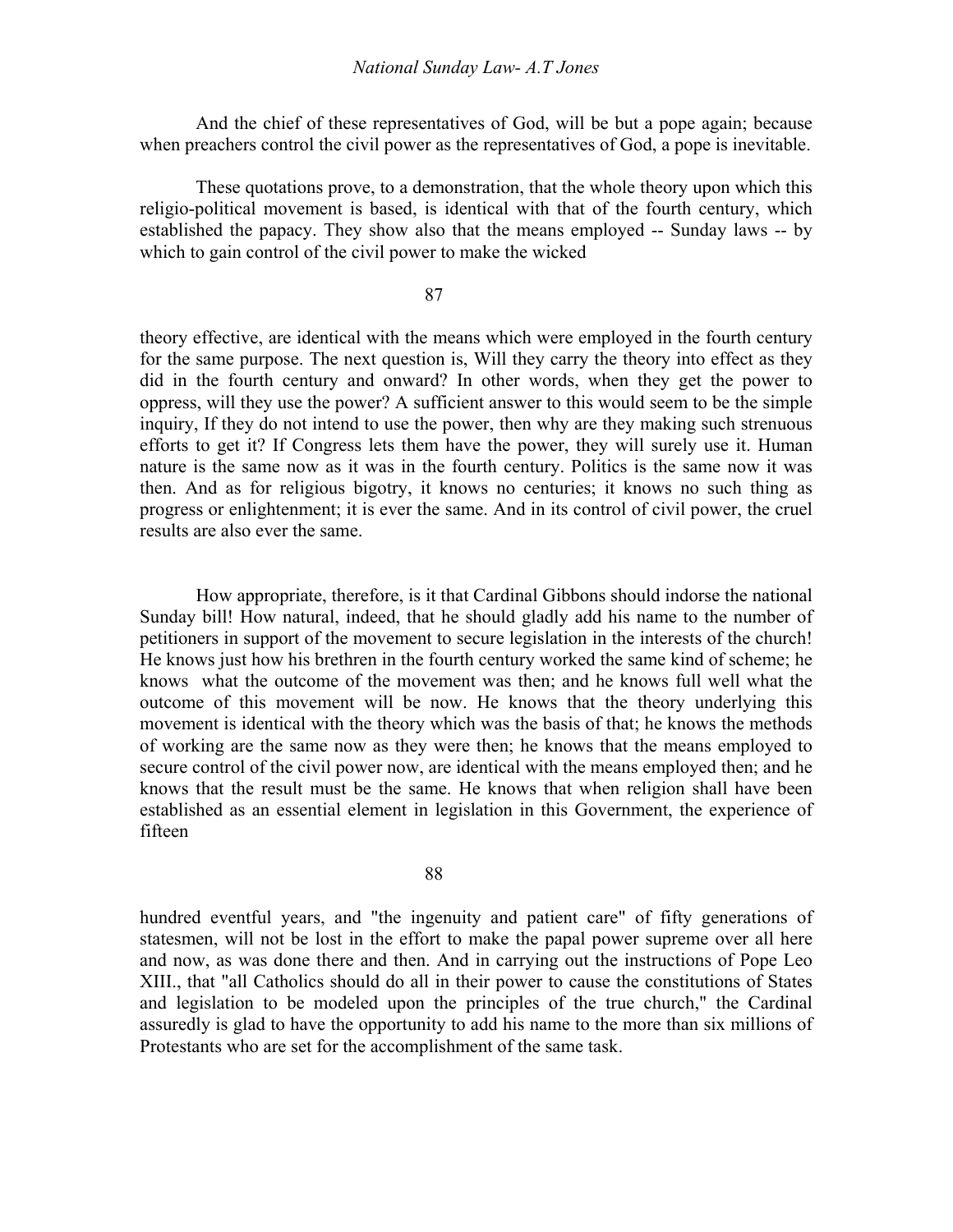To those Protestants who are so anxious to make religion a subject of legislation, it now appears very desirable; and it also appears a very pleasant thing to secure the alliance of the papacy. But when they shall have accomplished the feat, and find themselves in the midst of the continuous whirl of political strife and contention with the papacy, not alone for supremacy, but for existence, -- then they will find it not nearly so desirable as it now appears to their vision, blinded by the lust for illegitimate power.

 And when they find themselves compelled to pay more than they bargained to, they will have but themselves to blame; for when they make religion a subject of legislation, they therein confess that it is justly subject to the rule of majorities. And then, if the Romish Church secures the majority, and compels the Protestants to conform to Catholic forms and ordinances, the Protestants cannot justly complain. Knowing, as we do, the outcome of the same kind of movement before, we do not propose to allow this scheme to be worked out here without a decided protest.

 Senator Blair. -- You are entirely logical, because you say there should be no Sunday legislation by State or nation either.

89

Mr. Jones. -- Yes, sir, of course I am logical, all the way through. I want to show you the wicked principle upon which this whole system is founded, and the reason I do this is because the last step is involved in the first one. If you allow this principle and this movement to take the first step, those who get the power will see in the end that they take the last step. That is the danger. See how in the fourth century the logic of it ended only with the Inquisition.

 Senator Blair. -- Was the Inquisition abolished by the abolition of the Sunday laws?

Mr. Jones. -- No; but the principle of it was established by Sunday laws.

 Senator Blair. -- Then if the inquisition was established by the Sunday laws, how was it abolished, but by the abolition of the Sabbath? How can you remove an effect except by removing its cause?

Mr. Jones. -- The Sunday laws never have been abolished.

 Senator Blair. -- Then the Sunday law could not have been the cause of the Inquisition.

 Mr. Jones. -- The power which embodies the Inquisition still continues, and its emissaries have been in this country defending the Inquisition. That same power is now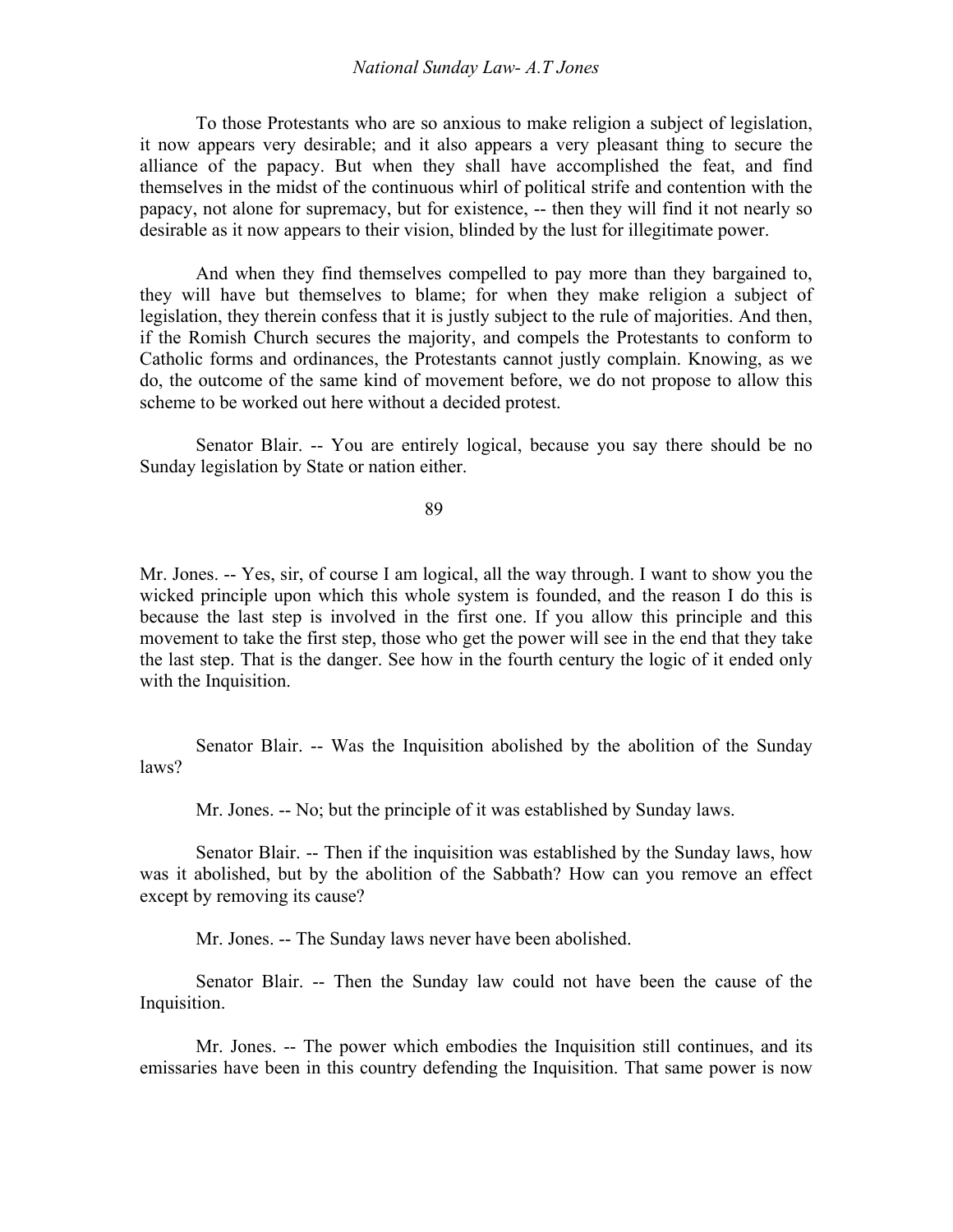grasping for the control of the civil law, and the same causes generally produce the same effects.

Senator Blair. -- And the removal of the causes removes the effects with them.

Mr. Jones. -- Sometimes.

 0 Senator Blair. -- Therefore the Sunday laws were not the cause of the Inquisition, unless the Inquisition still exists.

1 Mr. Jones. -- No, the Sunday laws did not cause the Inquisition.

2 Senator Blair. -- I understood you to say that it did.

90

Mr. Jones. -- I say, through that the church received the power to make the principle and the work of the Inquisition effective. A certain exercise of power may be forbidden, and yet the means by which the power was obtained may not be forbidden. In other words, the power which was obtained through the deception of Sunday laws, may be prohibited in certain things, and yet allowed in many other things.

 Senator Blair. -- The Lord made the Sabbath, and governed the Jewish nation for nearly three thousand years with a Sabbath. Do you think the Sabbath was for the good of the Jewish people, or for their injury?

Mr. Jones. -- It was established for the good of the human race.

Senator Blair. -- Including the Jewish people?

Mr. Jones. -- Yes, sir.

Senator Blair. -- It was established as a part of the civil administration.

Mr. Jones. -- But the church and the State were one.

 Senator Blair. -- Therefore what we call the civil administration was included in that theocracy.

 Mr. Jones. -- The church and the State were one. They were united, and it was a theocracy.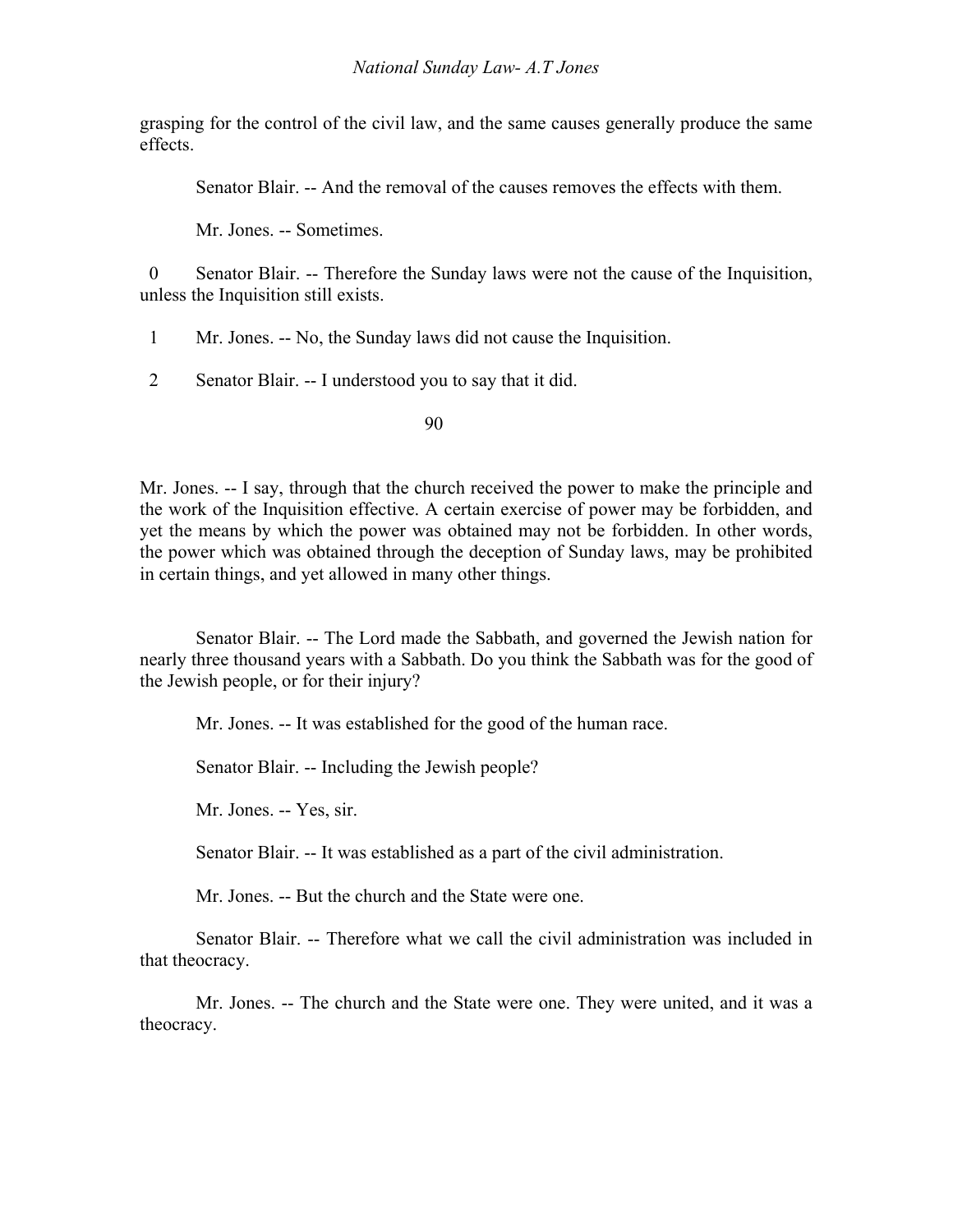0 Senator Blair. -- If the administration of the Sabbath during these three thousand years, at least, was for the good of the Jews and the human race, why will not the Sabbath be good for the Jews and the human race since the time of Christ, as well as before?

1 Mr. Jones. -- It is for the good of the human race.

 2 Senator Blair. -- The civil law must administrate it if it is done. Then we will get no Sabbath now under our division of powers of government, unless we have the Sabbath recognized and enforced by the State authority?

91

Mr. Jones. -- Certainly we have a Sabbath.

 Senator Blair. -- Your proposition is to strike out the Sabbath from the Constitution and condition of society in these modern times?

Mr. Jones. -- No, sir.

 Senator Blair. -- Certainly so far as its existence and enactment and enforcement by law are concerned.

Mr. Jones. -- Yes, by civil law.

 Senator Blair. -- It was enforced in what we call the civil conduct of men under that theocratic form of government for at least three thousand years.

Mr. Jones. -- Certainly.

 Senator Blair. -- Now the observance of the Sabbath depends upon a compulsory observance of the law.

Mr. Jones. -- Not at all.

 0 Senator Blair. -- It required the law of God which he enforced by death, by stoning men to death when they violated it, and we have the Sabbath day only by virtue of what we call the civil law, which is equally a part of God's law.

1 Mr. Jones. -- That government was not organized specially to enforce the Sabbath.

2 Senator Blair. -- They stoned men to death who violated the law.

 3 Mr. Jones. -- Certainly; and likewise for the transgression of the other commandments.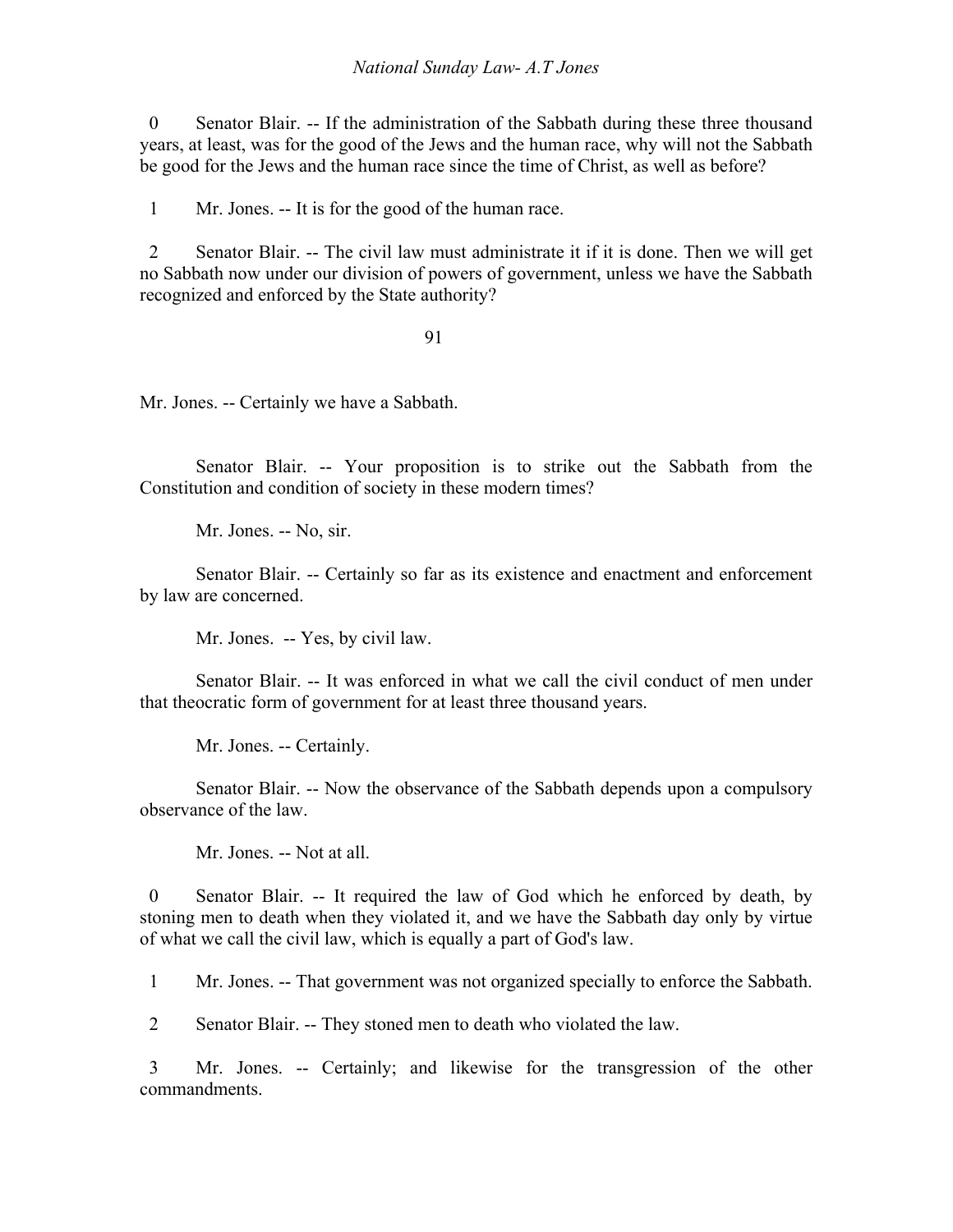4 Senator Blair. -- God enforced it, in other words, by human means.

 5 Mr. Jones. -- Certainly; my answer to all that is that that was a theocracy, -- a union of church and state. The church was the State, and the State was the church.

6 Senator Blair. -- You say now that there is no State to enforce it?

## 92

Mr. Jones. -- I say that no government can enforce the Sabbath, or those things which pertain to God, except a theocratic government -- a union of church and state. Therefore I say that if you establish such a law as is here proposed, you lead directly to a union of church and state. The logic of the question demands it, and that is where it will end, because the law cannot be enforced otherwise. These gentlemen say they do not want a union of church and state. What they mean by church and state is, for the State to select one particular denomination, and make it the favorite above all other denominations. That is a union of church and state according to their idea. But a union of church and state was formed by Constantine when he recognized Christianity as the religion of the Roman empire. Everybody knows that that was a union of church and state, and that it ended in the papacy. A union of church and state is where the ecclesiastical power controls the civil power, and uses the civil power in its own interests. That is where this movement will end, and that is one of the reasons why we oppose it.

 Senator Blair. -- You say the church and state separated shall not do those proper things which the church and state always did when united in the theocracy?

Mr. Jones. -- No, sir.

Senator Blair. -- Then why do you say that the state --

 Mr. Jones. -- I did not mean to deny your proposition; I think the way you intended, I mean "Yes," because I certainly do say that the church and state separated shall do those proper things which were done when they were united in the theocracy.

Senator Blair. -- If in this division of the powers of

93

government into church and state, you exclude from the powers of the church the establishment and enforcement and regulation of the Sabbath, why do you not necessarily, if the Sabbath is a good thing, pass it over to the control of the State?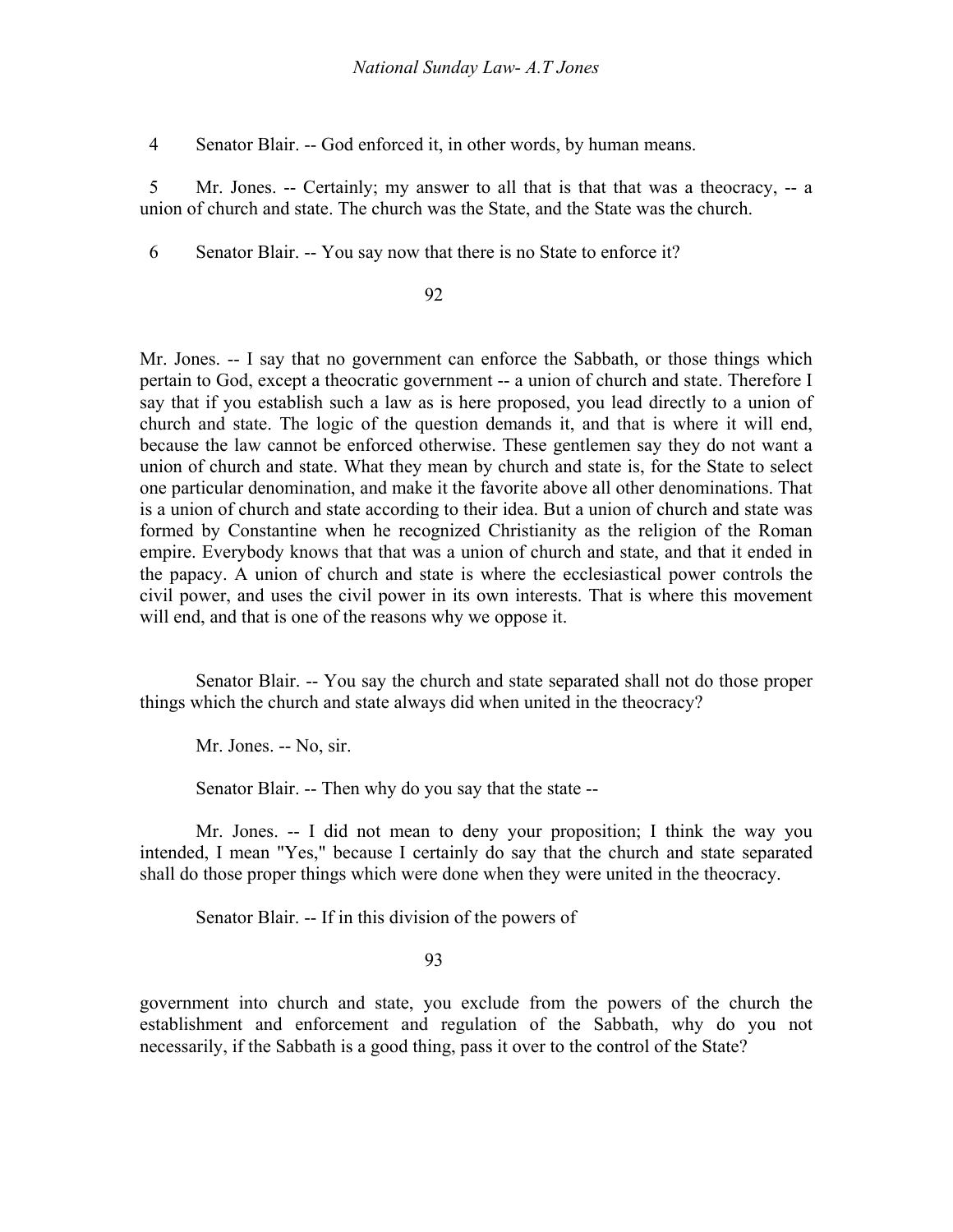Mr. Jones. -- Because if the church will not recognize it and preserve it, the State cannot compel people to do it. The State that attempts it is bound to fail.

 Senator Blair. -- Then you necessarily take the ground that God did wrong in the enforcement of the Sabbath during those three thousand years when his government was both church and state.

 Mr. Jones. -- No, sir. If God would come himself to govern, and make himself governor, as he did of Israel, he could enforce the law as he did there. But until God does that, we deny the right of all the churches or anybody else, to do it.

Mr. Senator Blair. -- Even if it is for the good of society?

Mr. Jones. -- What they say is for the good of society is for the ruin of society.

 Senator Blair. -- Do you understand that it is the church or the State that is making this law?

 Mr. Jones. -- It is the State that is doing it, just as Constantine did it, to satisfy the churches.

 Senator Blair. -- It may or may not satisfy the churches. The churches give their reasons here, which may be right or wrong, for the establishment of the Sabbath -- for this Sunday legislation in all the States. The State, the whole people, make the law. You say that the whole people shall not make a good law because the churches ask for it.

 Mr. Jones. -- I say the whole people shall not make a bad law, even though the churches do demand it; for any civil law relating to God is a bad law.

94

Senator Blair. -- Then what God did for three thousand years for the good of the Jews and the human race, was wrong?

Mr. Jones. -- No, sir; it was right.

Senator Blair. -- Then why not continue it?

Mr. Jones. -- Because he has discontinued that kind of government.

 Senator Blair. -- We have done nothing in the world to divide the powers of government into those of church and state. We say those departments shall not interfere with each other.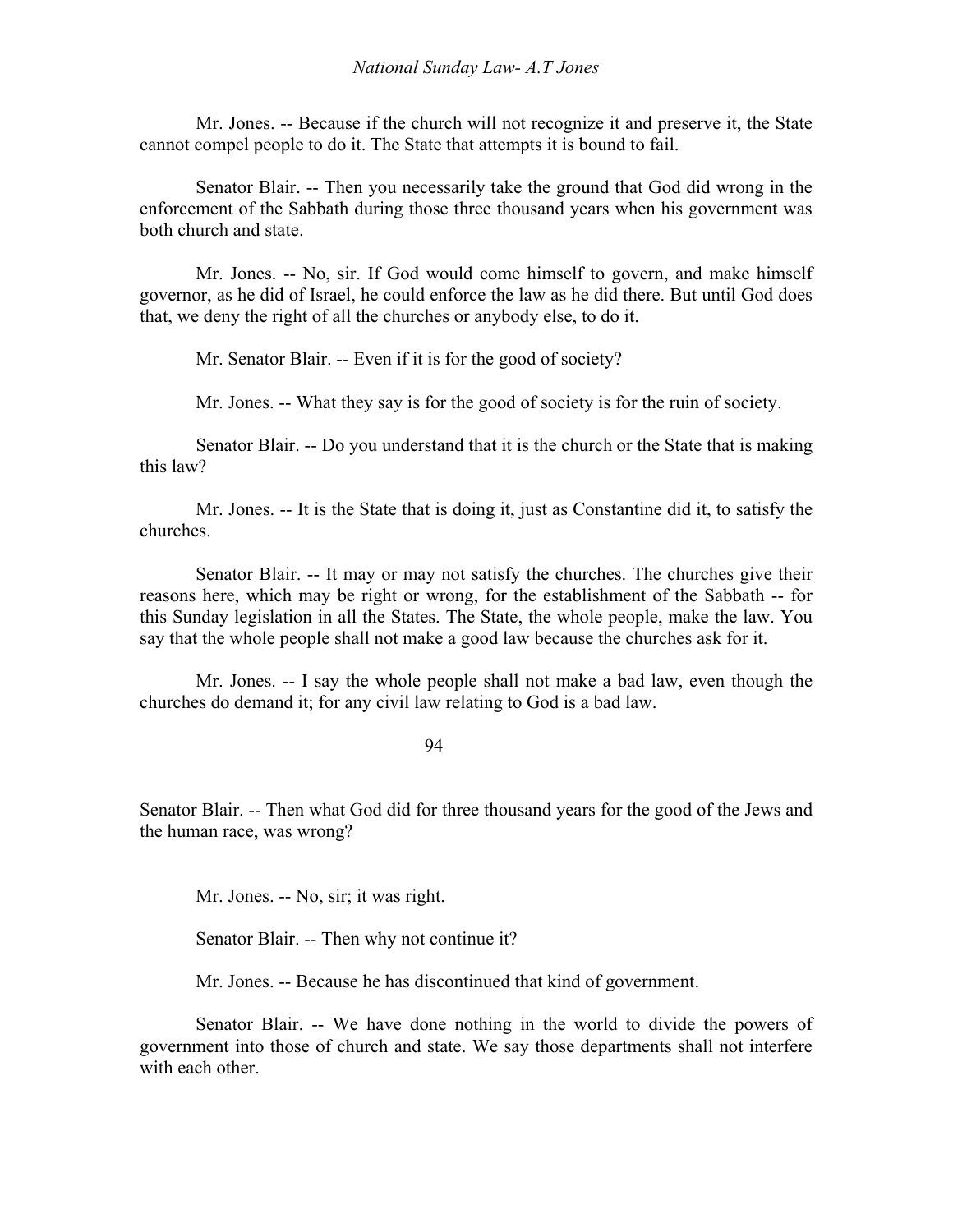Mr. Jones. -- Certainly.

 Senator Blair. -- Here and in the States we are trying to run the civil parts. We have taken jurisdiction of a portion of what God has entire jurisdiction, as to the church and state in the civil relations of men. The entire society does that. We put the sovereignty into the hands of everybody except women, and some of us are trying to do that. We have the same subject-matter, the good of society under our control, which under the theocracy was united into both church and state. If you do not let the State continue to do what was essential to society then, and is now, you are striking at one of the great ends for which government exists.

Mr. Jones. -- Not at all; because God has discontinued that kind of government.

 Senator Blair. -- He has not discontinued the necessity of laws for the regulation of society.

0 Mr. Jones. -- He has in that way.

 1 Senator Blair. -- No; it is just as necessary that there should be a Sabbath now for the good of man, as when God made and enforced the law by his direct supervision under a theocracy.

# 95

Mr. Jones. -- But no government but a theocracy can enforce such laws.

Senator Blair. -- Then unless we have a theocracy, we shall have no Sabbath.

Mr. Jones. -- We shall have no laws regulating the Sabbath.

 Senator Blair. -- The Sabbath did not descend to the Jews and to all mankind, because there was a theocratic form of government among the Jews. How did the Sabbath come to mankind at large, when there was no theocratic form of government?

Mr. Jones. -- Those nations never kept it. Nobody but the Jews ever kept it.

 Senator Blair. -- They could have kept it, because you say the Sabbath existed for all; not for the Jews alone, but for the human race.

Mr. Jones. -- Certainly, but if they did not keep it, it would do no good.

Senator Blair. -- It did not exist for good, then?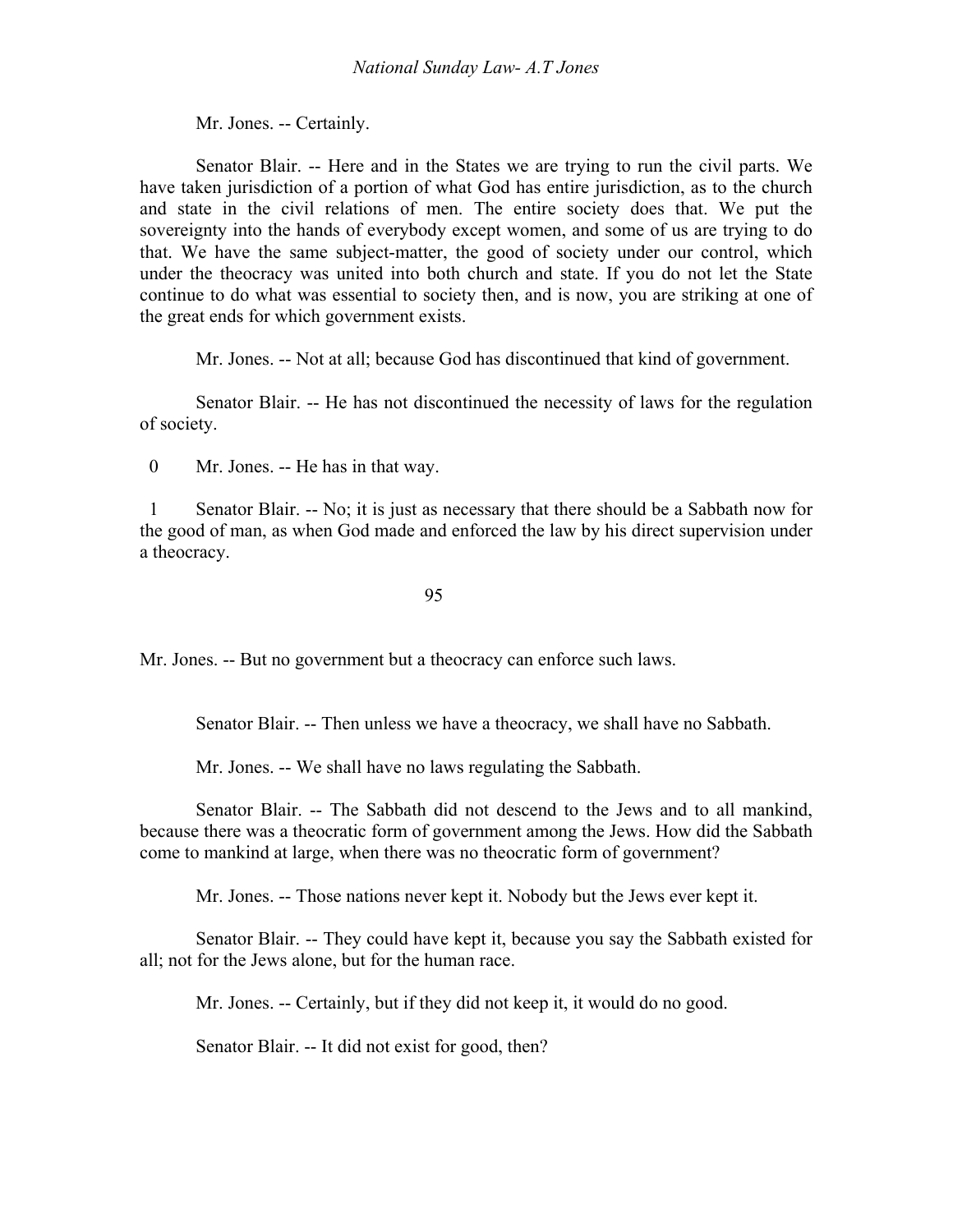Mr. Jones. -- Certainly; a thing may exist for my good, and I may refuse to use it, as thousands do the salvation of Christ.

 0 Senator Blair. -- I was taking your statement as true that it did exist for good outside of the Jews.

 1 Mr. Jones. -- I said it was for the good of man. The Saviour said it was for the good of man. The Saviour died for the good of man.

2 Senator Blair. -- You would abolish the Sabbath, anyway?

3 Mr. Jones. -- Yes, in the civil law.

 4 Senator Blair. -- You would abolish any Sabbath from human practice which shall be in the form of law, unless the individual here and there sees fit to observe it?

96

Mr. Jones. -- Certainly; that is a matter between man and his God.

 Senator Blair. -- Your time has expired. Please take five minutes to close, as I have asked you some questions; still, they were questions that touched the trouble in my own mind.

 Mr. Jones. -- Certainly; but I supposed that I was to have an hour to devote, uninterruptedly, to the points in questions.

 Senator Blair. -- We have always been accustomed to conducting these hearings with reference to getting at the difficulties we had in our own minds, and I do not feel as though you could complain with an hour and ten minutes, if we give you ten minutes more.

 Mr. Jones. -- Very good. Mr. Chairman, I have shown that in the fourth century this same movement developed a theocracy and in that the papacy, religious despotism, and oppression for conscience' sake. Now I want to show the secret of at least a portion of the present movement. The representative of the National Reform Association spoke here in behalf of this proposed legislation. That Association is asking for such a law and for such an amendment to the Constitution as you have proposed, in relation to the Christian religion in the public schools. That measure pleases them well, and this proposed Sunday law pleases them well.

 Senator Blair. -- Just incorporate that proposed amendment to the Constitution in your remarks.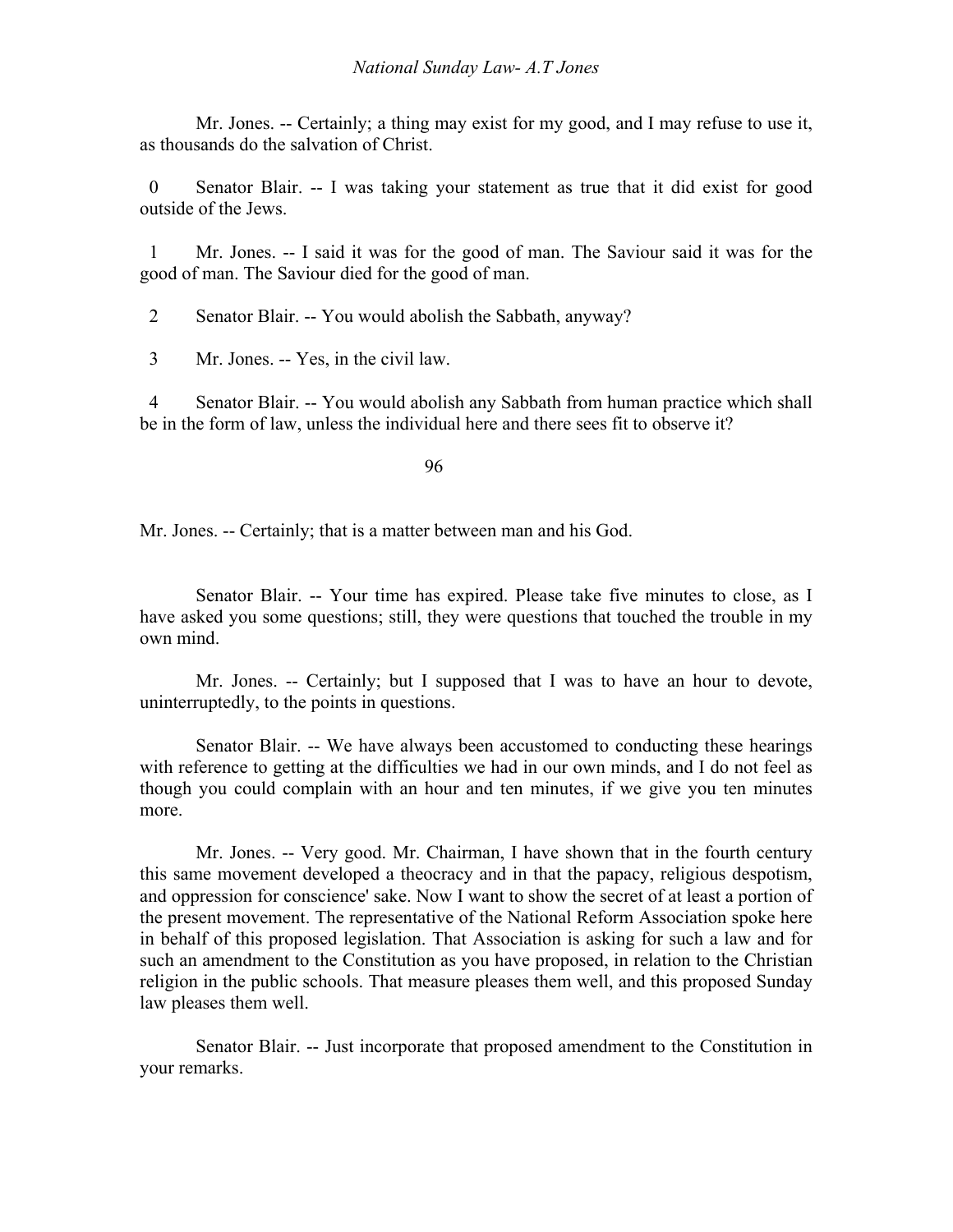Mr. Jones. -- Very well; it is as follows: --

"50th CONGRESS,  $\{S. R. 86.$  1st SESSION.  $\}$ 

 "Joint Resolution, proposing an amendment to the Constitution of the United States respecting establishments of religion and free public schools.

97

"Resolved by the Senate and House of Representatives of the United States of America in Congress assembled (two-thirds of each House concurring therein), That the following amendment to the Constitution of the United States be, and hereby is, proposed to the States, to become valid when ratified by the legislatures of three-fourths of the States, as provided in the Constitution: --

"ARTICLE.

 "SECTION 1. No State shall ever make or maintain any law respecting an establishment of religion, or prohibiting the free exercise thereof.

 "SEC. 2. Each State in this Union shall establish and maintain a system of free public schools adequate for the education of all the children living therein, between the ages of six and sixteen years, inclusive, in the common branches of knowledge, and in virtue, morality, and the principles of the Christian religion. But no money raised by taxation imposed by law, or any money or other property or credit belonging to any municipal organization, or to any State, or to the United States, shall ever be appropriated, applied, or given to the use or purposes of any school, institution, corporation, or person, whereby instruction or training shall be given in the doctrines, tenets, belief, ceremonials, or observances peculiar to any sect, denomination, organization, or society, being, or claiming to be, religious in its character; nor shall such peculiar doctrines, tenets, belief, ceremonials, or observances be taught or inculcated in the free public schools.

 "SEC. 3. To the end that each State, the United States, and all the people thereof, may have and preserve governments republican in form and in substance, the United States shall guaranty to every State, and to the People of every State and of the United States, the support and maintenance of such a system of free public schools as is herein provided.

"SEC. 4. That Congress shall enforce this article by legislation when necessary."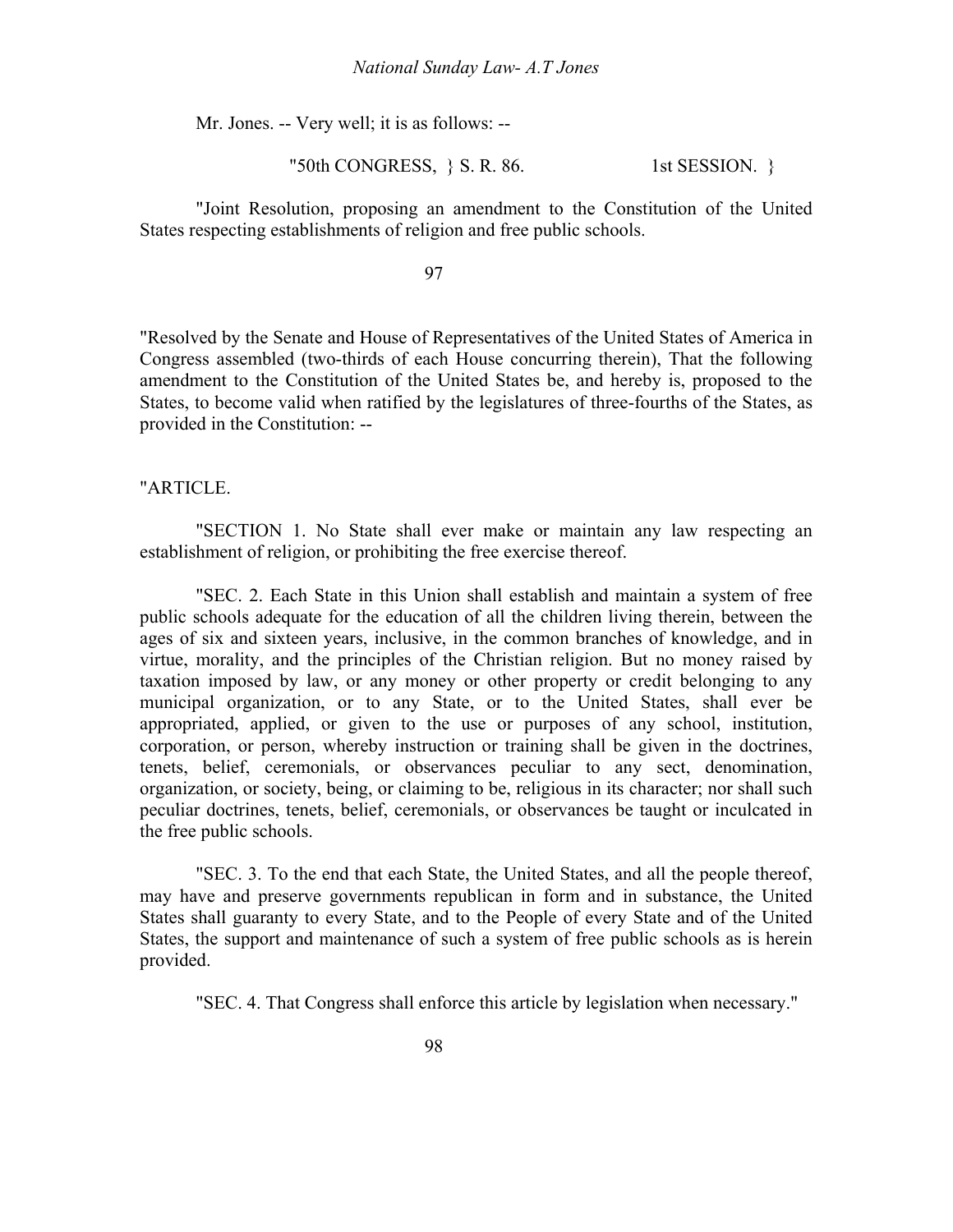What, then, do these men propose to do with the civil power when they can use it? The Christian Statesman is the organ of that Association, and in its issue of Oct. 2, 1884,said: --

 "Give all men to understand that this is a Christian nation, and that, believing that without Christianity we perish, we must maintain by all means our Christian character. Inscribe this character on our Constitution. Enforce upon all who come among us the laws of Christian morality."

 To enforce upon men the laws of Christian morality, is nothing else than an attempt to compel them to be Christians, and does in fact compel them to be hypocrites. It will be seen at once that this will be but to invade the rights of conscience, and this, one of the vice-presidents of the Association declares, civil power has the right to do. Rev. David Gregg, D. D., now pastor of Park Street Church, Boston, a vice-president of the National Reform Association, plainly declared in the Christian Statesman of June 5, 1884, that the civil power "has the right to command the consciences of men."

 Rev. M. A. Gault, a district secretary and a leading worker of the Association, says: --

 "Our remedy for all these malefic influences, is to have the Government simply set up the moral law and recognize God's authority behind it, and lay its hand on any religion that does not conform to it."

 When they have the Government lay its hand on dissenters, what will they have it do? Rev. E. B. Graham, also a vice-president of the Association, in an address delivered at York, Neb., and reported in the Christian Statesman of May 21, 1885, said: --

99

"We might add in all justice, If the opponents of the Bible do not like our Government and its Christian features, let them go to some wild, desolate land, and in the name of the Devil, and for the sake of the Devil, subdue it, and set up a government of their own on infidel and atheistic ideas; and then if they can stand it, stay there till they die."

 That is what they propose to do. And that is worse than Russia. In the Century for April, 1888, Mr. Kennan gave a view of the statutes of Russia on the subject of crimes against the faith, quoting statute after statute providing that whoever shall censure the Christian faith or the orthodox church, or the Scriptures, or the holy sacraments, or the saints, or their images, or the Virgin Mary, or the angels, or Christ, or God, shall be deprived of all civil rights, and exiled for life to the most remote parts of Siberia. This is the system in Russia, and it is in the direct line of the wishes of the National Reform Association.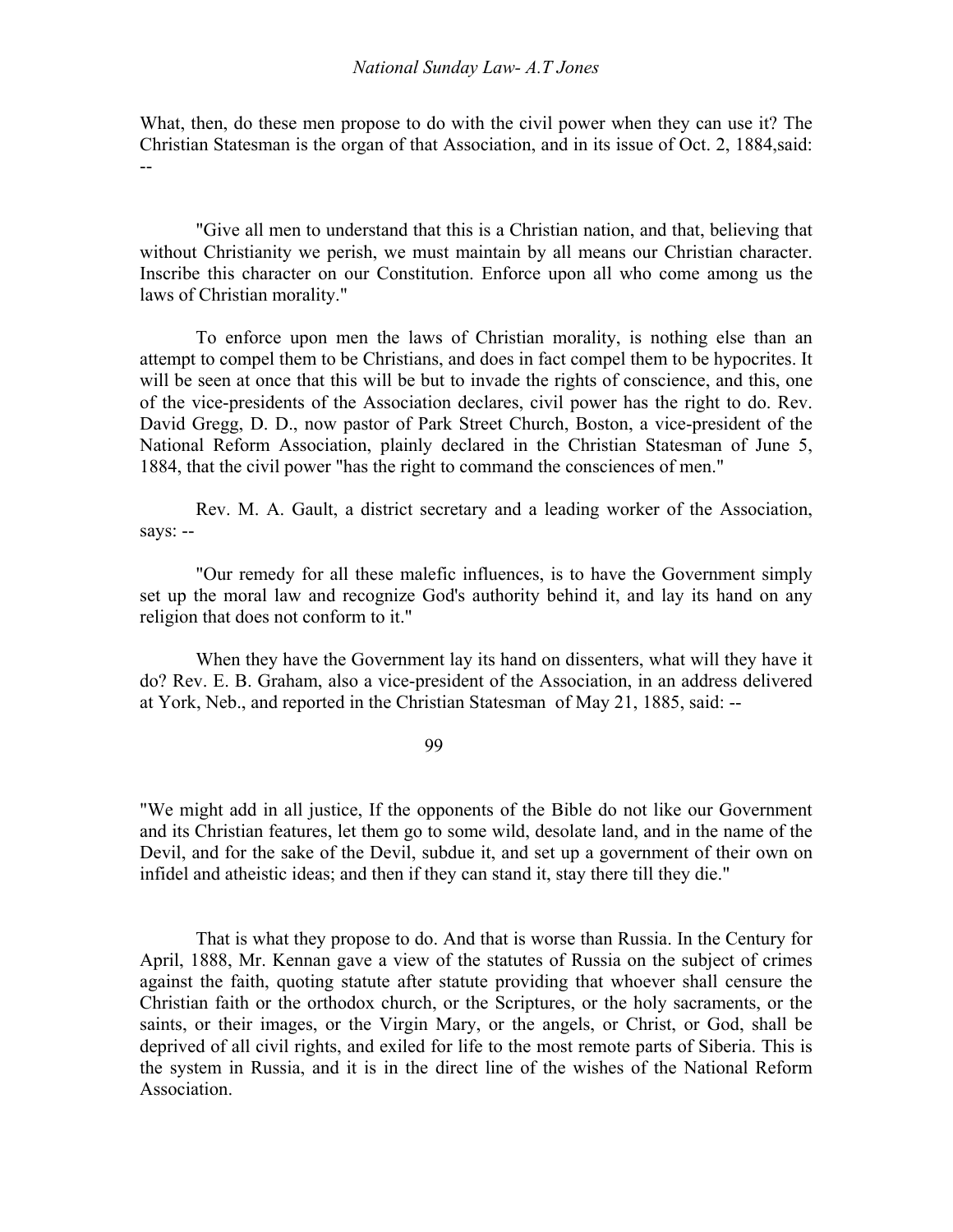Nor is that all. Rev. Jonathan Edwards, D. D., another vice-president of that Association, makes all dissenters atheists. He names atheists, deists, Jews, and Seventhday Baptists, then classes them all together as atheists. I will read his own words: --

 "These all are, for the occasion,and so far as our amendment is concerned, one class. They use the same arguments and the same tactics against us. They must be counted together, which we very much regret, but which we cannot help. The first-named is the leader in the discontent and in the outcry -- the atheist, to whom nothing is higher or more sacred than man, and nothing survives the tomb. It is his class. Its labors are almost wholly in his interest; its success would be almost wholly his triumph. The rest are adjuncts to him in this contest. They must be named from him; they must be treated as, for this question, one party."

100

They class us as atheists, and are going to condemn all alike; and you are asked to give them the power. Remember these are the views of the members of the National Reform Association, whose secretary stood at this table this morning in defense of this Sunday law. These extracts show what his ideas are, and how he would use them. Dr. Everts, of Chicago, who also was here, declared last month in Chicago, in my hearing, on the subject of this Sunday law, that "it is atheism or the Sabbath."

Mr. Edwards continues: --

 "What are the rights of the atheist? I would tolerate him as I would tolerate a poor lunatic; for in my view his mind is scarcely sound. So long as he does not rave, so long as he is not dangerous, I would tolerate him. I would tolerate him as I would a conspirator. The atheist is a dangerous man. Yes, to this extent I will tolerate the atheist; but no more. Why should I? The atheist does not tolerate me. He does not smile either in pity or in scorn upon my faith. He hates my faith, and he hates me for my faith. . . . I can tolerate difference and discussion; I can tolerate heresy and false religion; I can debate the use of the Bible in our common schools, the taxation of church property, the propriety of chaplaincies and the like, but there are some questions past debate. Tolerate atheism, sir? There is nothing out of hell that I would not tolerate as soon ! The atheist may live, as I have said; but, God helping us, the taint of his destructive creed shall not defile any of the civil institutions of all this fair land ! Let us repeat, atheism and Christianity are contradictory terms. They are incompatible systems. They cannot dwell together on the same continent!"

Senator Blair. -- Many atheists are for Sunday laws.

 Mr. Jones. -- Let them be so if they choose; but what I am striking at, is that these men have no right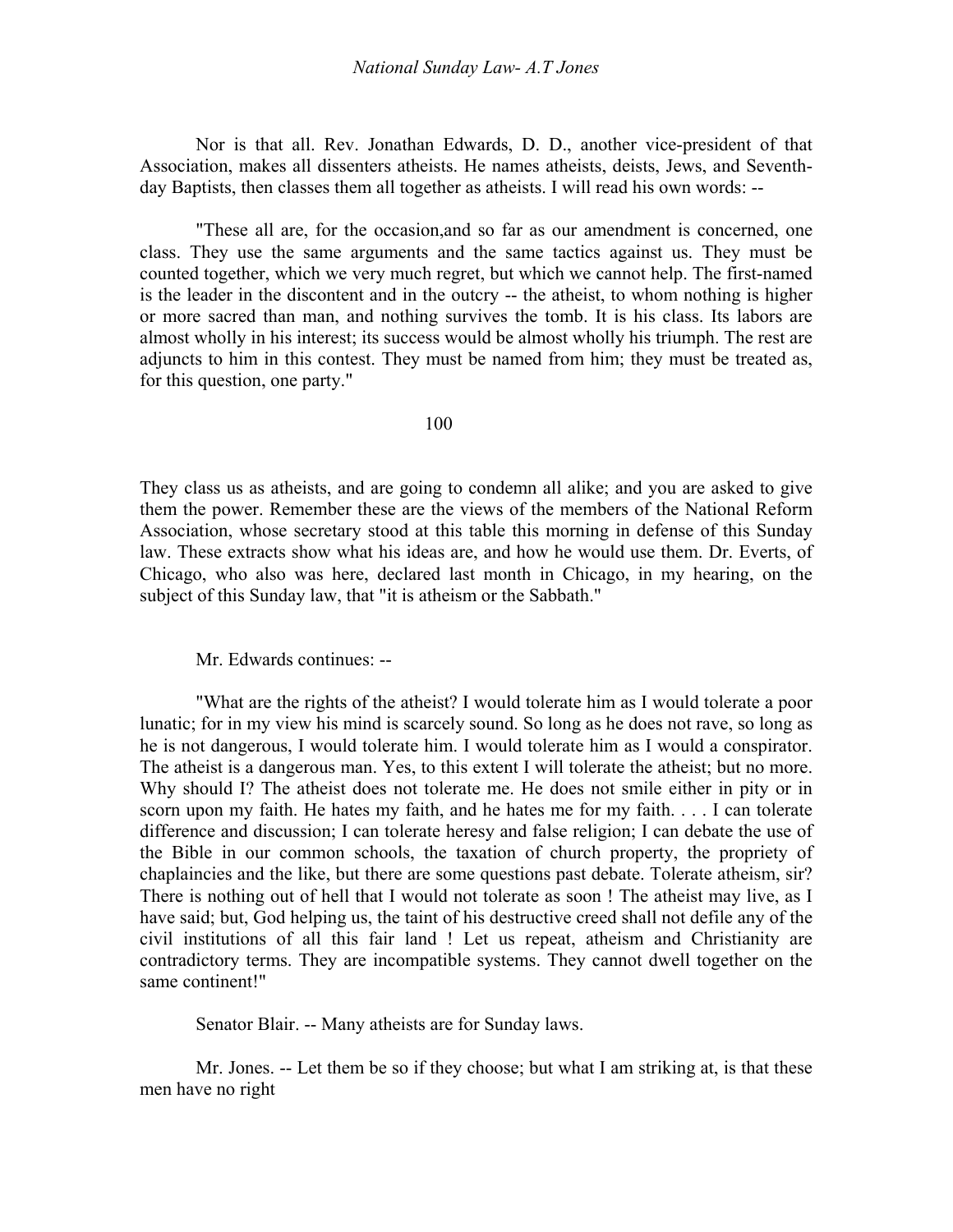## 101

to say that I am an atheist simply because I do not believe in keeping Sunday.

 Senator Blair. -- You come here and seriously argue against these people, because they and the atheists blackguard each other. What have we to do with that? They abuse each other. It is worse in the Christian than in the atheist, because the Christian has some rules to guide his conduct, which the atheist has not. Here seems to be some strong intemperate language which one human being makes use of towards another. An atheist or a Christian alike may find fault with that. I do not know any way that we can interfere with it; but if you claim to argue against this bill because these people abuse atheists. I reply to that by saying that many atheists are for this bill just as these people are. They unite in support of this bill, therefore mutual recriminations amount to nothing.

 Mr. Jones. -- But the mutual recrimination amounts to this, that although this is confined simply to words between them now, --

 Senator Blair. -- I do not think you ought to argue to us by taking this precious time of yours and ours to show that these people use intemperate language towards each other.

 Mr. Jones. -- But I am doing it to show that they use the intemperate language now, but if they get the law, they will use more than the language against them. These men only want to make the State a party to their religious disputes. They want to get the nation by law to commit itself to the defense of religious observances, so they can add its power to their side of the controversy, and send to "hell" or some other place where the Devil is, those who even accidentally disagree with them. But the State has no business to allow itself to

## 102

be made a party to any religious controversy. That has been the bane of every nation except this, and God forbid that this one should be dragged from its high estate, and made the tool of the irregular passions of religious parties. The State will find its legitimate employment it seeing that these parties keep their hands off each other, and that the ebullitions of their religious zeal are kept within the bounds of civility. It is not safe to put civil power into the hands of such men as these. But that is just what this Sunday bill will do if it shall pass.

 Senator Blair. -- The atheist is for this proposed law. He is not intelligently going to support a law which enables these people to burn him at the stake.

Mr. Jones. -- I know he is not intelligently going to do it.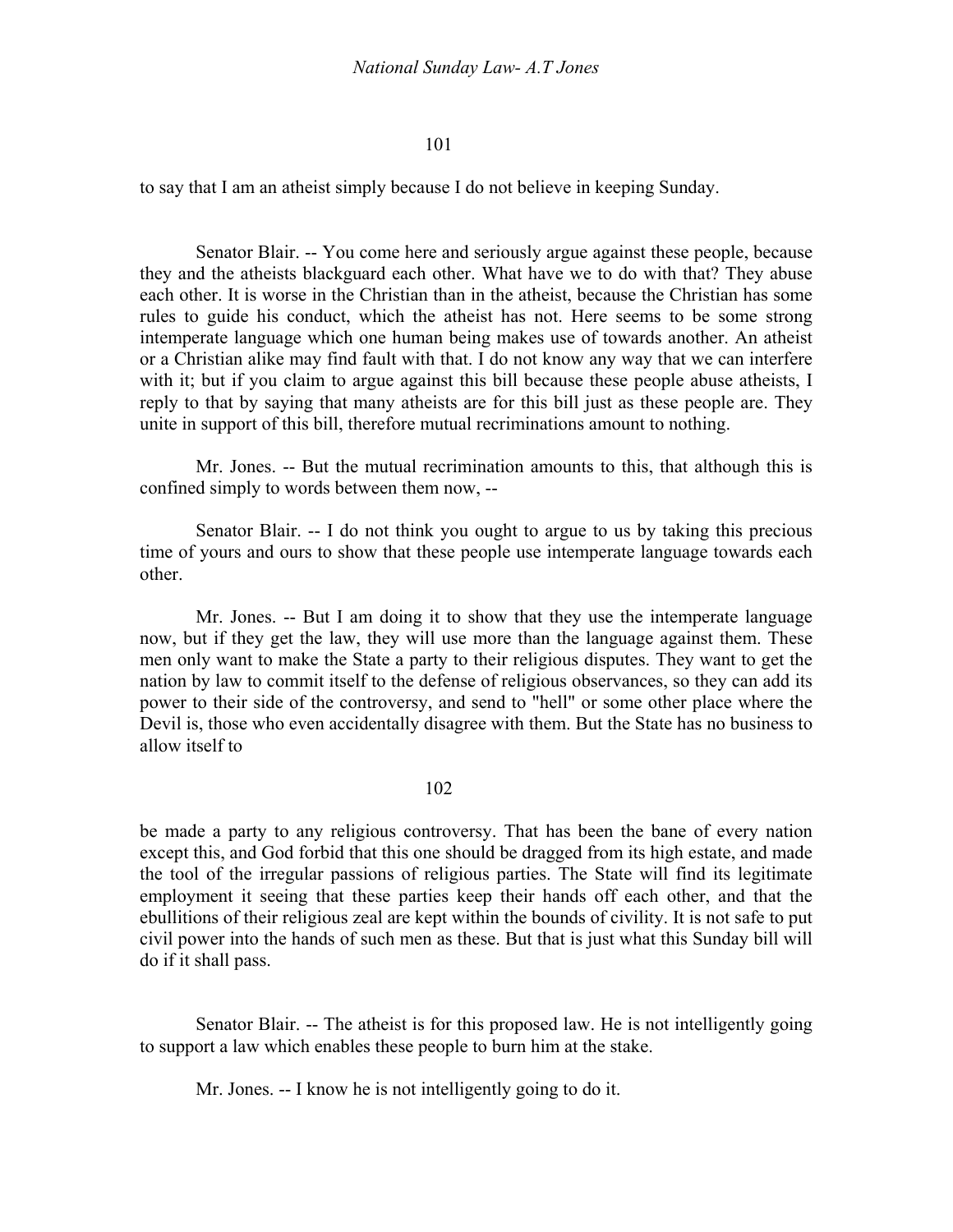Senator Blair. -- He is liable to be as intelligent as they are. Mr. Hume was a very intelligent man; so was Voltaire; so was Franklin, if Franklin was an atheist; Franklin was a deist, at all events.

 Mr. Jones. -- It is safe to say that not one in ten of the people whose names are signed in behalf of this Sunday law now what is the intention of it, and what those will do with it when they get it.

Senator Blair. -- Then it is a lack of intelligence on their part.

 Mr. Jones. -- I know people who signed that petition who would now be just as far from signing it as I would.

 Senator Blair. -- That is because you told them of those terrible consequences which they had not believed would follow. The masses of the people do not believe that the Christian people of this country have united in every State in this Union for such a purpose.

 Mr. Jones. -- Here is the principle: Here are six million Protestants and seven million two hundred thousand Catholics --

# 103

Senator Blair. -- Cardinal Gibbons has written a letter which is in evidence. He is for it, and a great many Catholics are also for it; but it does not follow that those Catholics are for it simply because Cardinal Gibbons wrote that letter. They were for it before Cardinal Gibbons wrote the letter. You must remember that the Catholics in this country are intelligent, as well as we. Some of them are ignorant, some of us are ignorant.

 Mr. Jones. -- But here is the point. These people are complaining of the continental Sunday --

 Senator Blair. -- They do not complain of it because it is Catholic; they complain of it because it is not as good for the people as our form of Sunday --

 Mr. Jones. -- Certainly. And in this movement, the American Sunday, they say, comes from the Puritans, and these people know --

 Senator Blair. -- Do you argue against it because it comes from the Puritans, or because it comes from the Catholics? It comes from both, you say; we say it is for the good of society, and that God is for it, because it is for the good of man.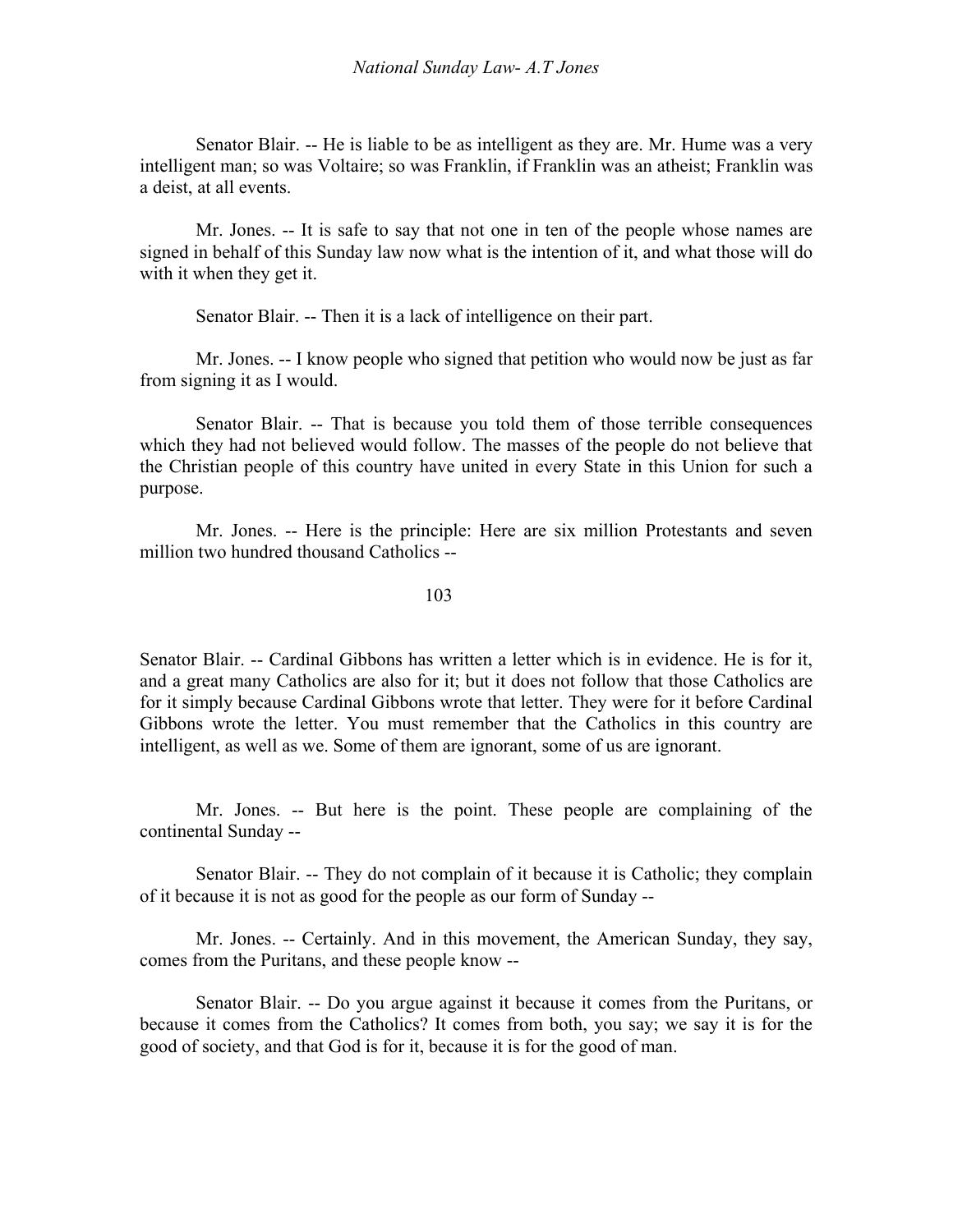Mr. Jones. -- But let me state the point that I am making: I think everybody knows that it is perfectly consistent with the Catholic keeping of Sunday for the Catholic to go the church in the morning and to the pleasure resort if he chooses in the afternoon. These men stand here in convention, and cry out against the continental Sunday and against its introduction here. Everybody knows that the continental Sunday is the Roman Catholic Sunday. Yet these men, while denouncing the continental Sunday, join hands with the Roman Catholics to secure this Sunday law. They have counted here six million Protestants and seven million two hundred thousand Catholics. Suppose this law were secured in answer to these petitions, would

## 104

they then have a Puritan Sabbath, or a continental Sunday? In other words, would the six million Protestants compel the seven million two hundred thousand Catholics to keep Sunday in the Puritan, or even the Protestant way, or will the seven million two hundred thousand Catholics do as they please on Sunday, and let the six million Protestants whistle for "the breath of the Puritan " which Dr. Herrick Johnson invokes ? More than this, if it should come to compulsion between these, would not the seven million two hundred thousand Catholics be able to make it unpleasant for the six million Protestants?

 Senator Blair. -- I have been all through this that the working people go through. I have been hungry when a boy. The first thing I can remember about is being hungry. I know how the working people feel. I have tugged along through the week, and been tired out Saturday night, and I have been where I would have been compelled to work to the next Monday morning if there had been no law against it. I would not have had any chance to get that twenty-four hours of rest if the Sunday law had not given it to me. It was a civil law under which I got it. The masses of the working people in this country would never get that twenty-four hours' rest if there had not been a law of the land that gave it to us. There is that practical fact, and we are fighting with that state of things. The tired and hungry men, women, and children, all over this country, want a chance to lie down, and rest for twenty-four hours out of the whole seven days.

 Mr. Jones. -- So have I been through this that the working people go through. I have carried the hod by the day. I have swung the hammer and shoved the plane by the day. I am a working-man now just as much as I ever was, though not in precisely the same way; and I say to you that I never was robbed of that

## 105

twenty-four hours' rest. Nor are there so many compelled to lose it as these Sunday-law advocates try to make out. Dr. Crafts said last night over in that convention that he had had communication with people in every nation but two, and --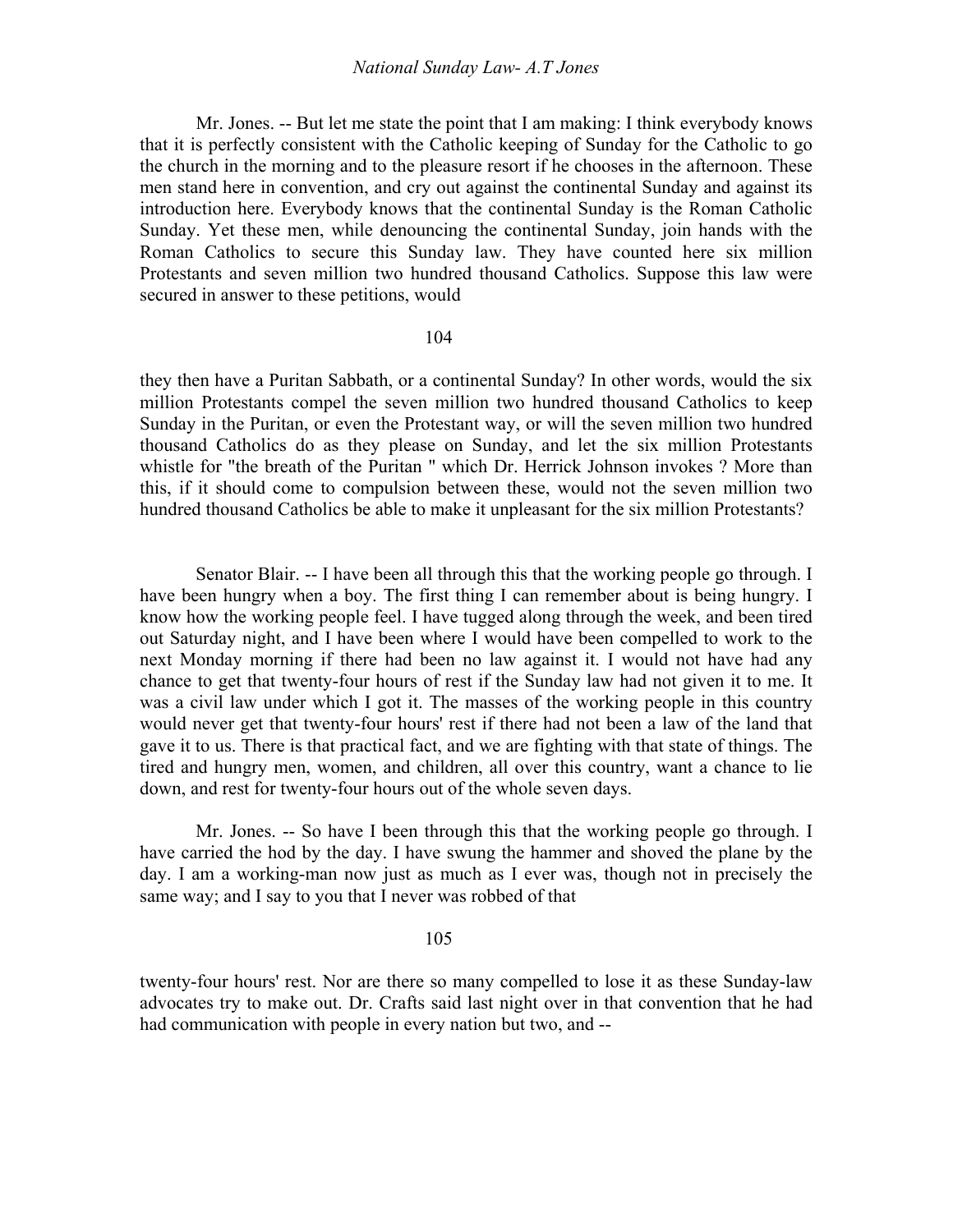"In the world around he could not find a man who had financially lost by refusing to work on Sunday. But many have gained by the conscientious sacrifice."

 Much testimony was borne in the Chicago convention last month to the same effect in this country; and in the convention now in session in this city, the Hon. Mr. Dingley, member of Congress from Maine, said last night that the American workingmen are indifferent to the efforts which are put forth in this direction.

 Senator Blair. -- He is wrong about it. Mr. Dingley didn't know what he was talking about when he said that.

Mr. Jones. -- He said he had investigated the matter.

 Senator Blair. -- I have investigated it, and I say that Mr. Dingley was simply laboring under a misapprehension.

 Mr. Jones. -- Dr. Crafts said this morning that he talked two hours with a convention of laboring men at Indianapolis, answering their questions, until at the end of two hours they indorsed this movement. If they are crying for it, if they are fairly tearing their hair for it, how can it be possible that he had to talk two hours to persuade them that it was all right?

 Senator Blair. -- Take his statement in full, if you take it at all. He says they are crying for it.

Mr. Jones. -- Then why was it necessary to talk to them for two hours?

 Senator Blair. -- Then you simply say he did not tell the truth? You discredit the witness?

0 Mr. Jones. -- I do.

106

Senator Blair. -- You say perhaps he did not tell the truth, that is all. I think he was right.

 Mr. Jones. -- But the two things do not hitch together properly. If they are calling for it so loudly, certainly it ought not to require two hours to convert them. The fact is that the laboring men are not calling for it. Great effort is being made to have it appear so. But the Knights of Labor never took any such step except at the solicitation of Dr. Crafts. This bill had scarcely been introduced last spring before Dr. Crafts made a trip to Chicago and other cities, soliciting the indorsement of the Knights of Labor. Instead of their petitioning for this Sunday law, they have first been petitioned to petition for it; the object of it had to be explained, and objections answered, before they could even be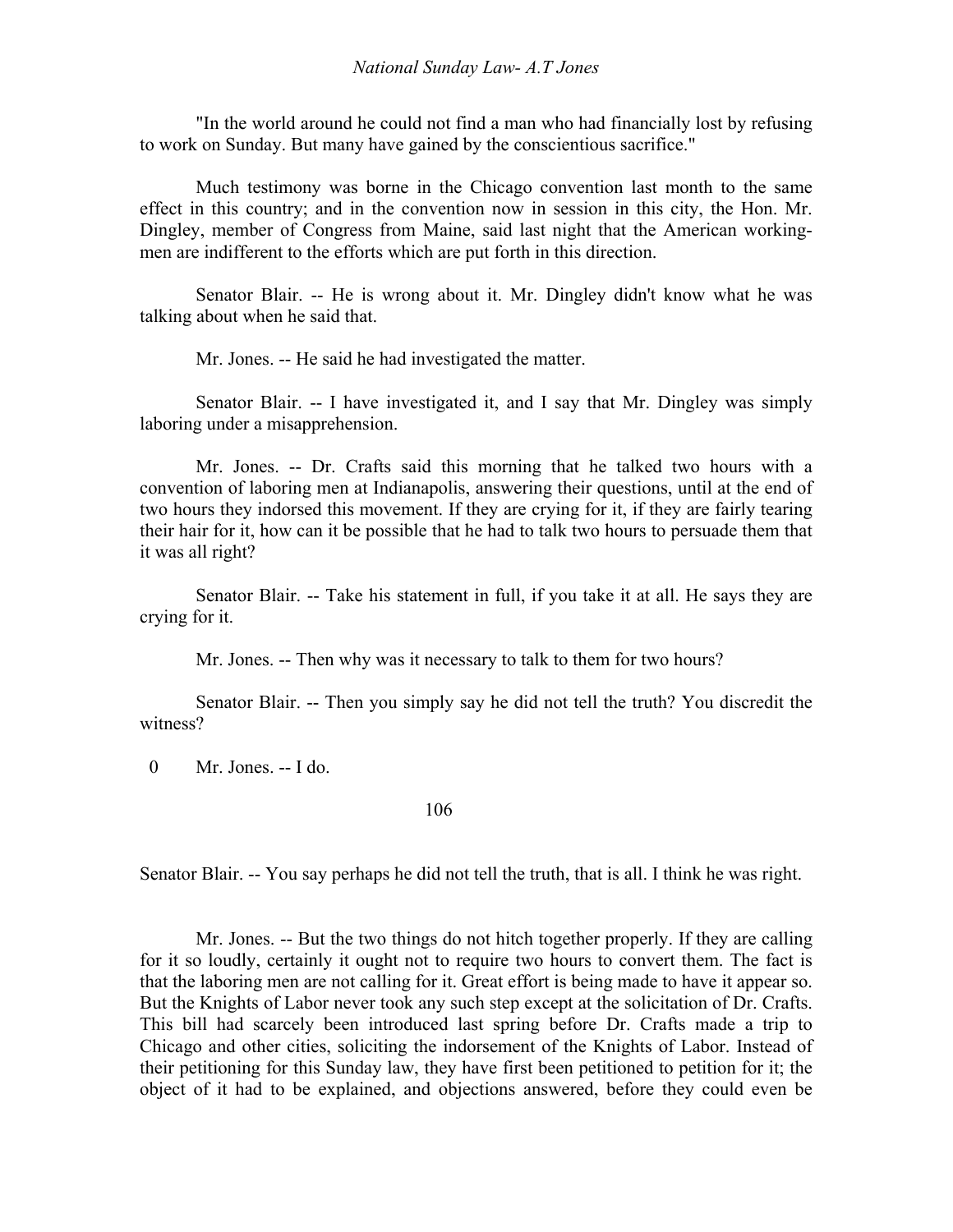brought to support it. The object of the petition for this bill was explained by Dr. Crafts to the Central Labor Union of New York, and its indorsement secured. the Central Labor Union embraces a number of labor organizations, and the Christian Union declares the Central Labor Union to be a "radically Socialistic" organization. This, in itself, would not be particularly significant were it not for the fact that the arguments which Dr. Crafts presents to these organizations to gain their support are entirely Socialistic. Nor are these confined to Dr. Crafts. Other leaders of the movement also advocate the same principles.

 Dr. Crafts went to the General Assembly of the Knights of Labor at Indianapolis last month to get the delegates there to indorse the petition for the passage of this Sunday bill. He has referred to this in his speech here this forenoon, and has made a portion of his speech to them and to the Locomotive Engineers a part of his speech here. A report of his speech at Indianapolis was printed in the Journal of United Labor, the official journal of the Knights of Labor of America, Thursday, Nov. 29, 1888. He said to them there: --

107

 "Having carefully read and re-read your 'declaration of principles' and your 'constitution,' and having watched with interest the brave yet conservative shots of your Powderly at intemperance and other great evils, I have found myself so closely in accord with you that I have almost decided to become a Knight of Labor myself. If I do not, it will be only because I believe I can advance your 'principles' better as an outside ally."

The following question was asked by one of the Knights: --

 "Would it not be the best way to stop Sunday trains to have the Government own and control the railroads altogether, as the Knights advocate?"

Dr. Crafts answered: --

 "I believe in that. Perhaps the best way to begin the discussion of Government control for seven days per week is to discuss this bill for Government control on one day. If the railroads refuse the little we now ask, the people will be the more ready to take control altogether."

 The Knights of Labor advocate the doctrine that the Government shall take control of all the railroads in the country, and hire the idle men in the country at regular railroad wages, and run the roads, as it now runs the Post-office Department, without reference to the question whether anything is made or lost by the Government. This is what gave rise to the above question. Dr. Crafts proposes to play into their hands by making the bid for their support, that if they will help the Sunday-law workers get Government control of the railroads one day in the week, then the Sunday-law workers will help the Knights to get Government control every day in the week.

 Another question that was discussed both there and at the convention of Locomotive Engineers at Richmond, Va., was the following: --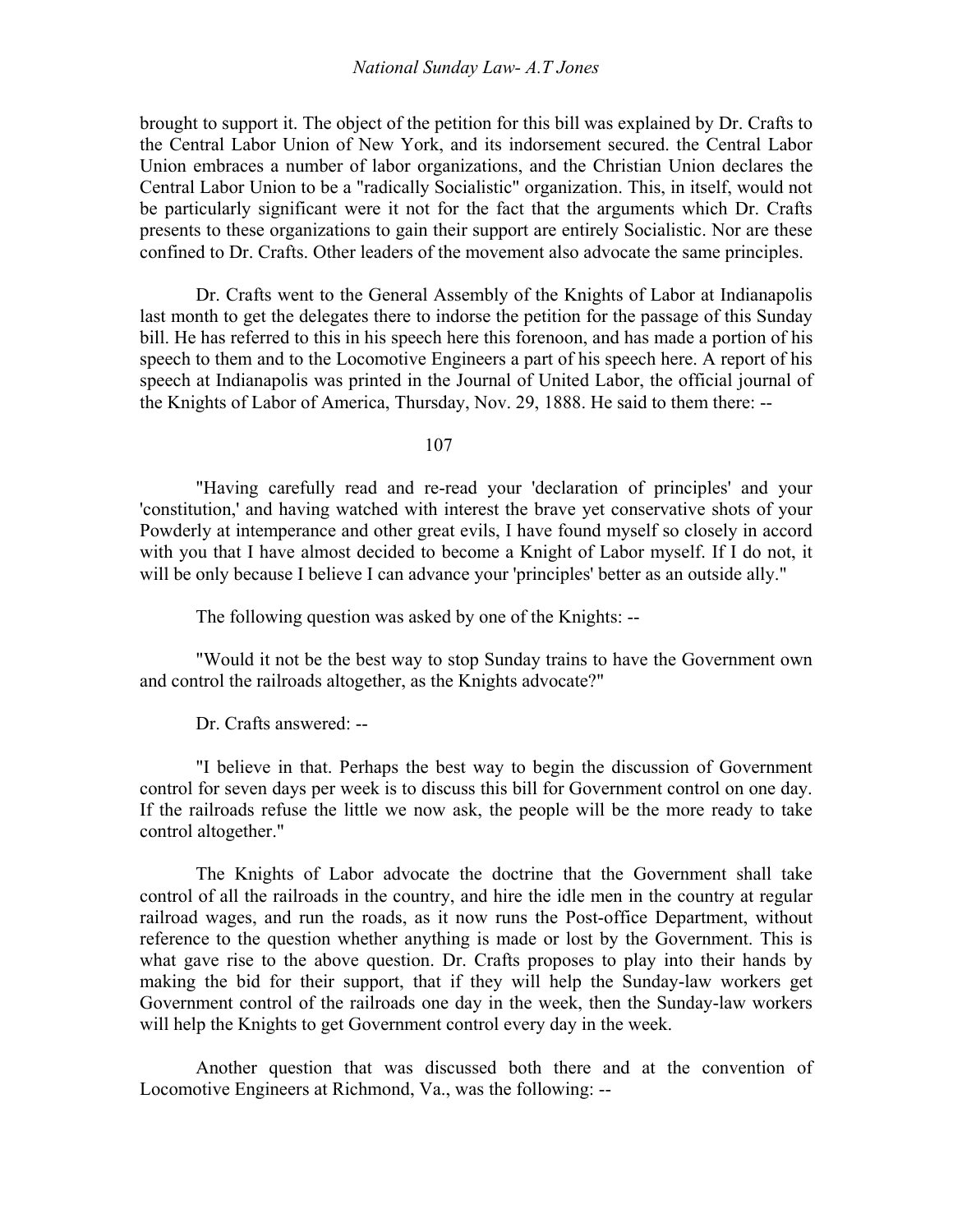### 108

"Will not one day's less work per week mean one-seventh less wages?"

The response to this was as follows: --

 "As much railroad work as is done in seven days can be done in six days, and done better, because of the better condition of the men. And on this ground the engineers would be sustained in demanding, and, if necessary, compelling, the railroad company to so readjust the pay schedule that the men will be paid as much as at present."

 That is to say, Dr. Crafts and the Sunday-law workers propose to stand in with the laboring men to compel employers to pay seven days' wages for six days' work. This is made certain by the following petition to the State legislatures, which is being circulated everywhere with the petition for this bill. I got this at the Chicago convention. Dr. Crafts distributed the petitions by the quantity there, and he is doing the same at the convention now in this city: --

 "To the State Senate [or House]: The undersigned earnestly petition your honorable body to pass a bill forbidding any one to hire another, or to be hired for more than six days in any week, except in domestic service, and the care of the sick; in order that those whom law or custom permits to work on Sunday may be protected in their right to some other weekly restday, and in their right to a week's wages for six days' work."

 Now a week consists of seven days. A week's wages for six days' work is seven days' wages for six days' work. This petition asks the legislatures of all the States to pass a law protecting employees in their right to seven days' wages for six days' work. No man in this world has any right to seven days' wages for six days' work. If he has a right to seven days' wages for six days' work, then he has an equal right to six days'

109

wages for five days' work; and to five days' wages for four days' work; and to four days' wages for three days' work; to three days' wages for two days' work; to two days' wages for one day's work; and to one day's wages for no work at all. This is precisely what the proposition amounts to. For in proposing to pay seven days' wages for six days's work, it does propose to pay one day's wages for no work. But if a man is entitled to one day's wages for doing nothing, why stop with one day? Why not go on and pay him full wages every day for doing nothing? It may be thought that I misinterpret the meaning of the petition; that, as it asks that nobody be allowed to hire another for more than six days of any week, it may mean only that six days are to compose a week; and that it is a week's wages of six days only that is to be paid for six days' work. That is not the meaning of the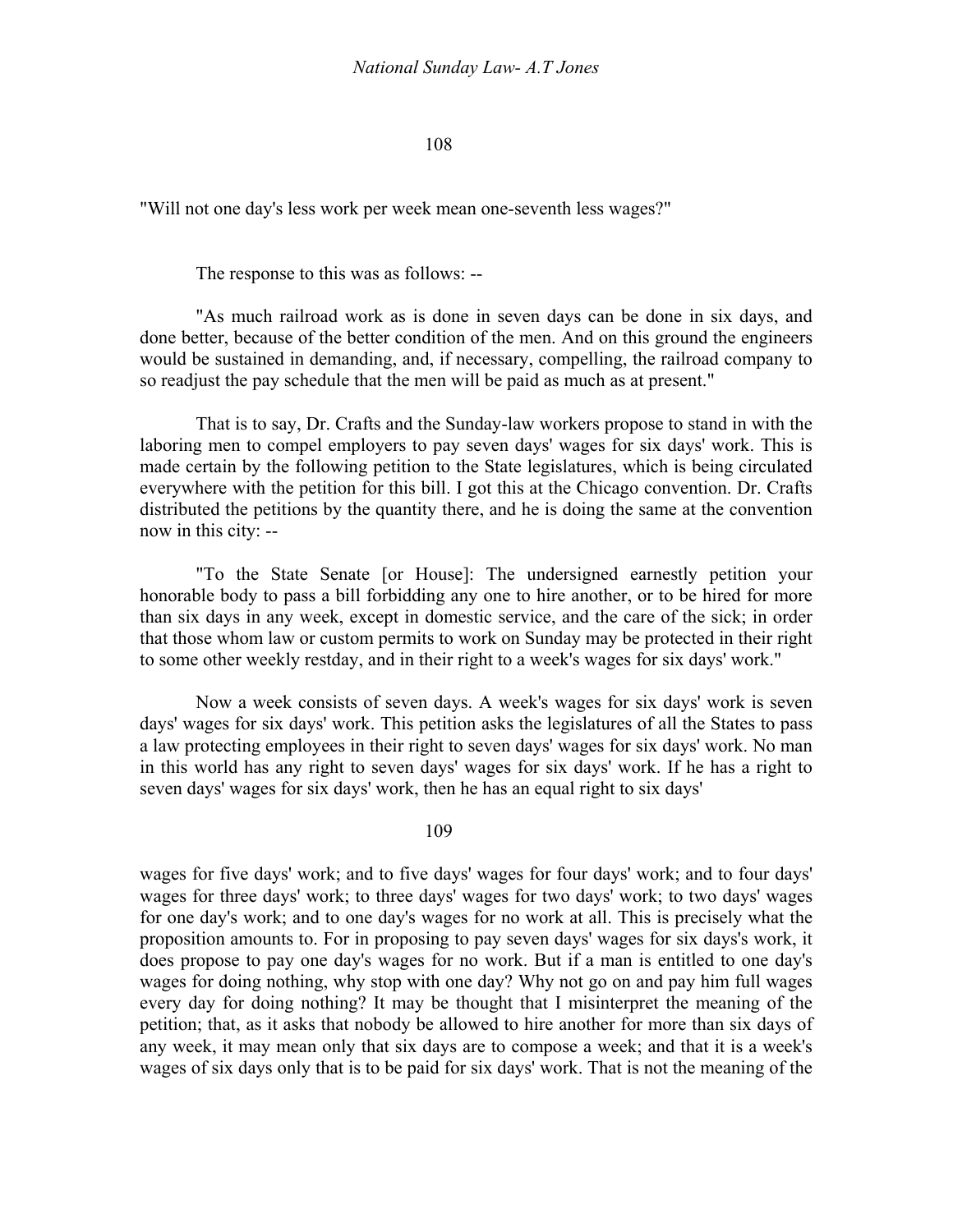petition. It is not the intention of those who are gaining the support of the Knights of Labor by inventing and circulating the petition.

 Dr. George Elliott, pastor of the Foundry Methodist Church in this city, -- the church in which this National Sunday Convention is being held, -- the church that is now festooned with fourteen million petitions that they have n't got, -- festooned, at least partly, with one seven-million-two-hundred-thousand-times-multiplied Cardinal, -- Dr. Elliott, while speaking in favor of this bill this forenoon, was asked by Senator Call these questions: --

 "Do you propose that Congress shall make provision to pay the people in the employ of the Government who are exempted on Sunday, for Sunday work?"

"Mr. Elliott. -- I expect you to give them adequate compensation.

 "Senator Call. -- Do you propose that the same amount shall be paid for six days' work as for seven?

### 110

"Mr. Elliott. -- I do; for the reason that we believe these employees can do all the work that is to be done in six days. And if they do all the work, they ought to have all the pay."

 There it is in plain, unmistakable words, that they deliberately propose to have laws, State and national, Which shall compel employers to pay seven days' wages for six days' work. This is sheer Socialism; it is the very essence of Socialism. No wonder they gained the unanimous indorsement of the convention of the Knights of Labor, and of the Locomotive Engineers, and the Socialistic Labor Union of New York City, by proposing to pay them good wages for doing nothing. I confess that I, too, would support the bill upon such a proposition as that if I looked no further than the money that is in it.

 But this is not all. The Knights of Labor not only accept the proposition, but they carry it farther, and logically, too. This principle has been advocated for some time be the Knights of Labor in demanding ten hours' pay for eight hours' work -- virtually two hours' pay for doing nothing. The Christian Union and the Catholic Review propose to help the working-men secure their demanded eight-hour law, and then have the working-men help to get the six-day law by forbidding all work on Sunday. Dr. Crafts and Dr. Elliott go a step farther, and propose to secure the support of the working-men by having laws enacted compelling employers to pay them full wages on Sunday for doing nothing. But the Knights of Labor do not propose to stop with this. The same copy of the Journal of United Labor which contained the speech of Dr. Crafts, contained the following in an editorial upon this point: --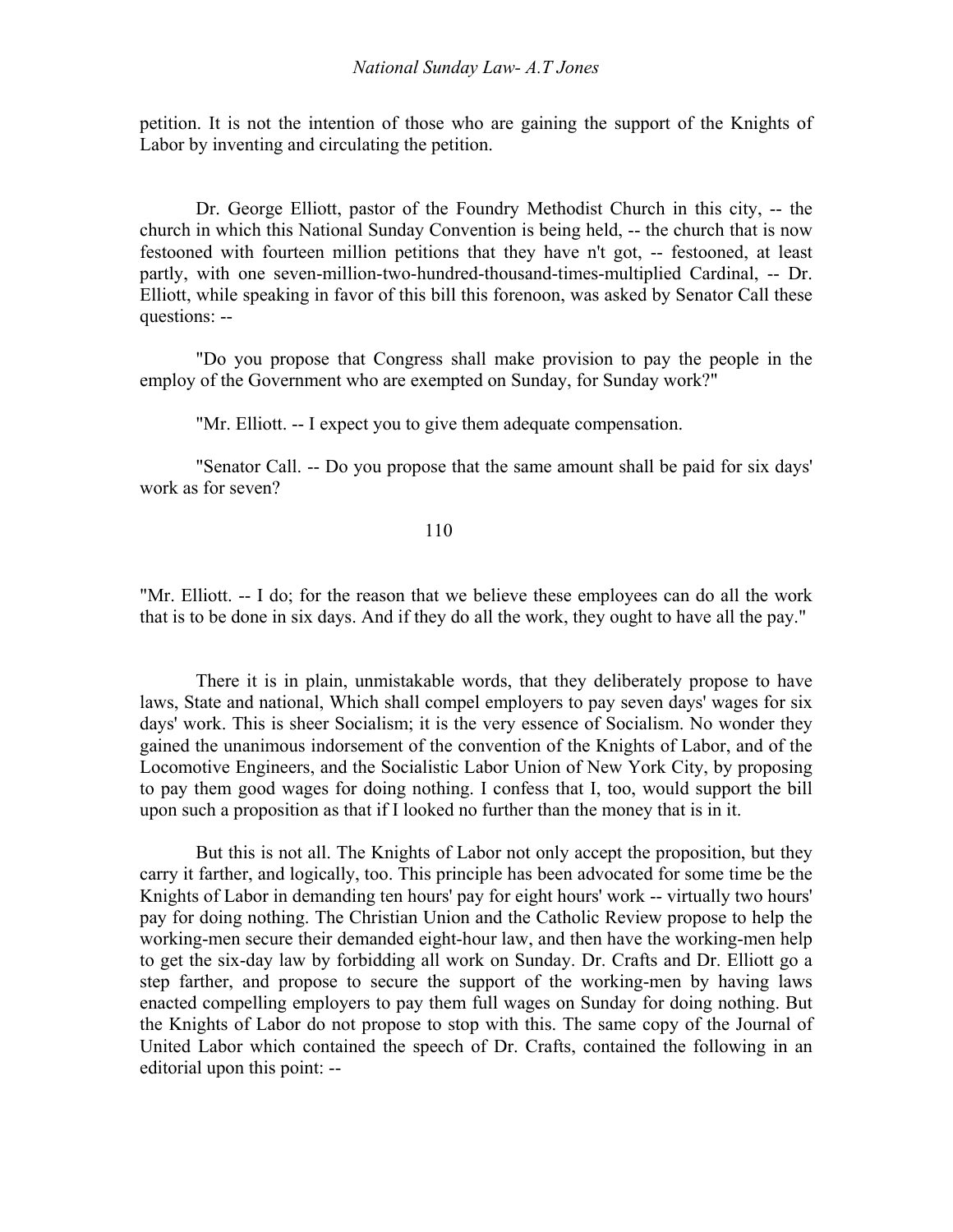"Why should not such a law be enacted? All the work now performed each week could easily be accomplished in five days of eight hours each if employment

### 111

were given to the host of willing idle men who are now walking the streets. It is a crime to force one portion of a community to kill themselves by overwork, while another portion of the same people are suffering from privation and hunger, with no opportunity to labor. The speech of the Rev. Mr. Crafts, published elsewhere, furnishes an abundance of argument as to why such a law should be put in force."

 So when the Sunday-law advocates propose to pay a week's wages for six days' work of eight hours each, because all the work can be done in six days that is now done in seven, then the Knights of Labor propose to have a week's wages for five days' work, because, by employing all the idle men, all the work that is now done in seven days can be done in five. And as Dr. Elliott has said, "If they do all the work, they ought to have all the pay." But if a week's wages are to be paid for five days' work of eight hours each, that is to say, if two days' wages can rightly be paid for no work at all, why should the thing be stopped there? If the Government is to take control of the railroads all the time in order to pay two days' wages for doing nothing, and if the States are to enact laws compelling employers to pay employees two days' wages for doing nothing, then why shall not the Government, both State and national, take possession of everything, and pay the laboring men full wages all the time for doing nothing? For if men have the right to one day's wages for no work, where is the limit to the exercise of that right? The fact of the matter is that there is no limit. If a man is entitled to wages for doing nothing part of the time, he is entitled to wages for doing nothing all the time. And the principle upon which Dr. Crafts and his other Sunday-law confreres gain the support of the working-men to this Sunday bill is nothing at all but the principle of down-right Socialism.

# 112

There is a point right here that is worthy of the serious consideration of the working-men. These Sunday-law workers profess great sympathy for the laboring men in their struggle with the grinding monopolies, and by Sunday laws they propose to deliver the workingmen from the power of these monopolies. But in the place of all these other monopolies, they propose to establish a monopoly of religion, and to have the Government secure them in the perpetual enjoyment of it. They may talk as much as they please about the grasping, grinding greed of the many kinds of monopolies, and there is truth in it; but of all monopolies, the most greedy, the most grinding, the most oppressive, the most conscienceless the world ever saw or ever can see, is a religious monopoly. When these managers of religious legislation have delivered the working-men from the other monopolies -- granting that they can do it -- then the important question is, Who will deliver the working-men from the religious monopoly?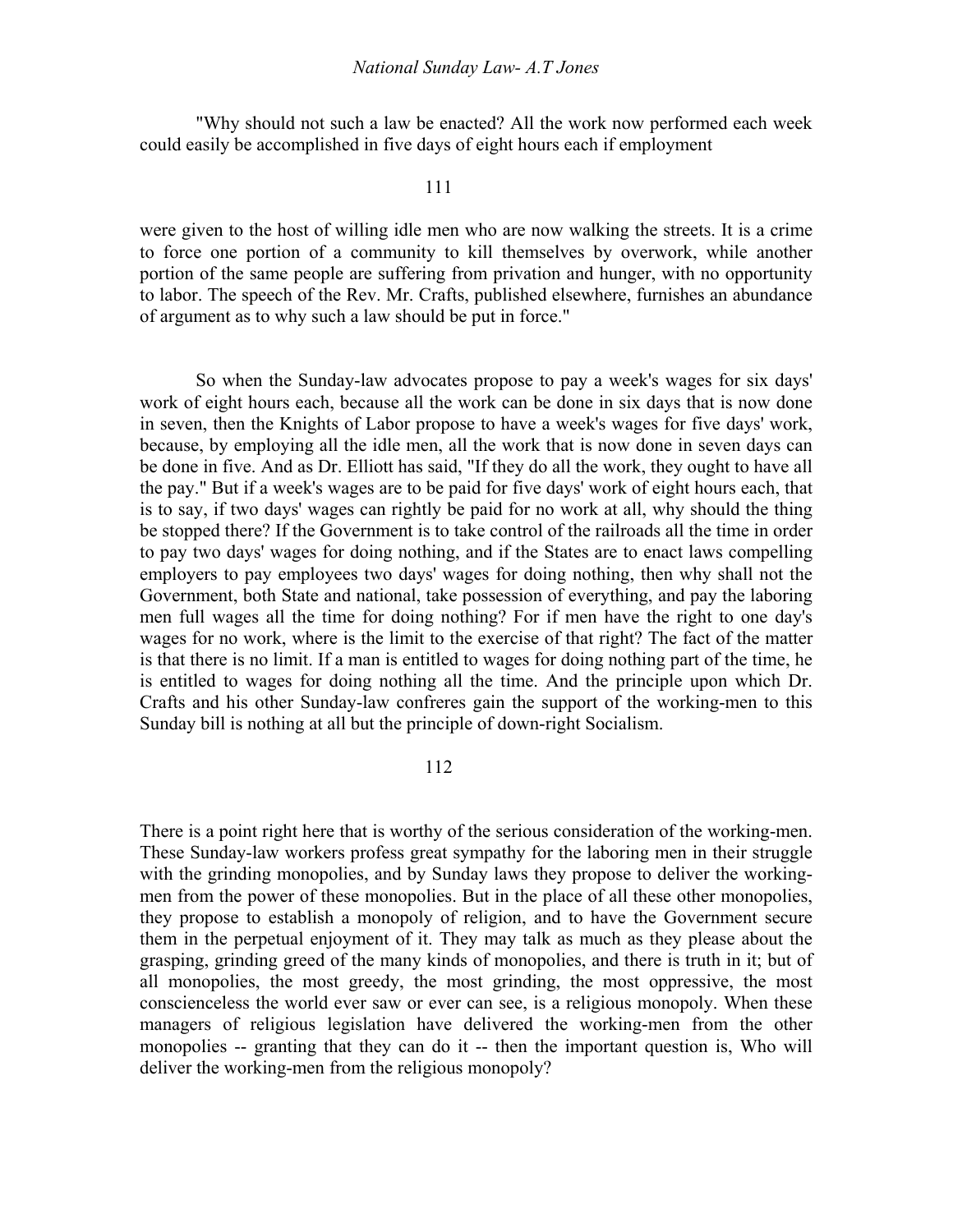Senator Blair. -- Abolish the law of rest, take it away from the working people, and leave corporations and saloon keepers and everybody at perfect liberty to destroy that twenty-four hours of rest, and lawgivers and law-makers will find out whether or not the people want it, and whether they want those law-makers.

 Mr. Jones. -- There are plenty of ways to help the working-men without establishing a religious monopoly, and enforcing religious observance upon all. There is another point that comes in right here. Those who are asking for the law and those who work for it, are those who compel the people to work on Sunday. In the Illinois State Sunday convention in Chicago last month, it was stated in the first speech made in the convention, "We remember how that the working-men are compelled to desecrate the Sabbath by the great corporations."

# 113

The very next sentence was, "We remember also that the stockholders, the owners of these railroads, are members of the churches, that they sit in the pews and bow their heads in the house of God on the Sabbath day."

 Senator Blair. -- That is only saying that there are hypocrites in this world. What has that to do with this proposed law?

 Mr. Jones. -- I am coming to that. It has a good deal to do with it. The stockholders who own the railroads act in this way, those men said; and it was stated by a minister in that convention that a railroad president told him that there were more petitions for Sunday trains from preachers than from any other class.

Senator Blair. -- There are a lot of hypocrites among the preachers, then.

 Mr. Jones. -- Precisely; although you yourself have said it. I confess I have not the heart to dispute it.

 Senator Blair. -- I do not find any fault with that statement. If it is true, it does not touch this question.

 Mr. Jones. -- If these preachers and church members will not keep the Sabbath in obedience to what they say is the commandment of God, will they keep it in obedience to the command of the State?

 Senator Blair. -- Certainly the hard working man needs rest; the preachers, church members, and millionaires may do as they please: the bill comes in here and says that the national government, taking part of the jurisdiction of the civil government of the United States by a concession made by the States, by virtue of its control of interstate commerce, and the post-office business, and the army and navy, will take advantage of what the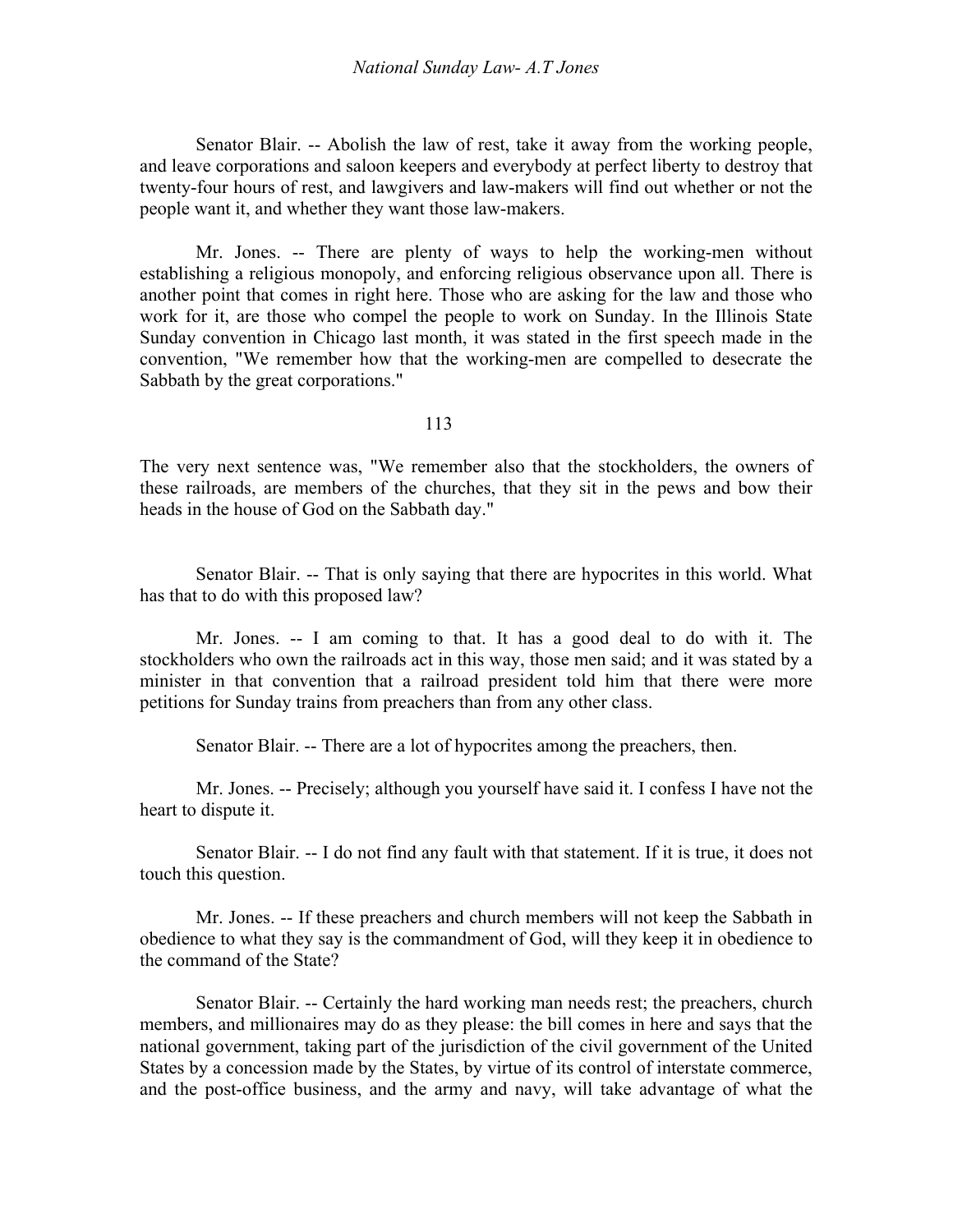States have given to the general Government in the way of jurisdiction, and will not introduce practices which destroy the Sabbath in the States. That is the object of this legislation. That is all that is undertaken

### 114

here. It is simply an act proposing to make efficient the Sunday-rest laws of the State, and nothing else.

 Mr. Jones. -- But those laws are to be enforced, if at all, by those who are so strongly in favor of them.

 Senator Blair. -- No, by the State. If these people were in favor of them, or not in favor of them, or violated them, that is another thing. A man may be for a law which he violates. A great many of the strongest temperance people in the world use intoxicating liquors. They say that they realize the evil, and that they are in favor of the enactment of law which will extirpate those evils. The strongest advocates I have ever seen of temperance legislation are men who have come to realize that the grave is just ahead of them. They cannot get rid of the appetite, but they pray the government: for legislation that will save the boys.

 Mr. Jones. -- That is all right. I am in favor of prohibition straight; but not Sunday prohibition.

 Senator Blair. -- You cannot adduce a man's practice as a reply to the argument on a question that touches the public good. It does not vitiate a man's principle because he fails to live up to it himself.

 Mr. Jones. -- But the secret of the whole matter is this: As an argument for the Sunday law, these men assert that the great railroad corporations desecrate the Sabbath, and by persistently running Sunday trains, also compel the railroad men to work and to desecrate the day. They at the same time assert that the men who own the railroads belong to the churches. If, then, the railroads compel their men to desecrate the day, and the owners of the railroads are church members, then who is it but the church members that are compelling people to desecrate the day?

 Further than this, they quoted at Chicago the statement of a railroad president, that the roads "get more

### 115

requests for Sunday trains signed by preachers" than they do from other people. But as the church members own the railroads, and the preachers request them to run Sunday trains, then who is to blame for the "desecration" of the day but the preachers and their own church members? Can't the preachers stop asking for Sunday trains without being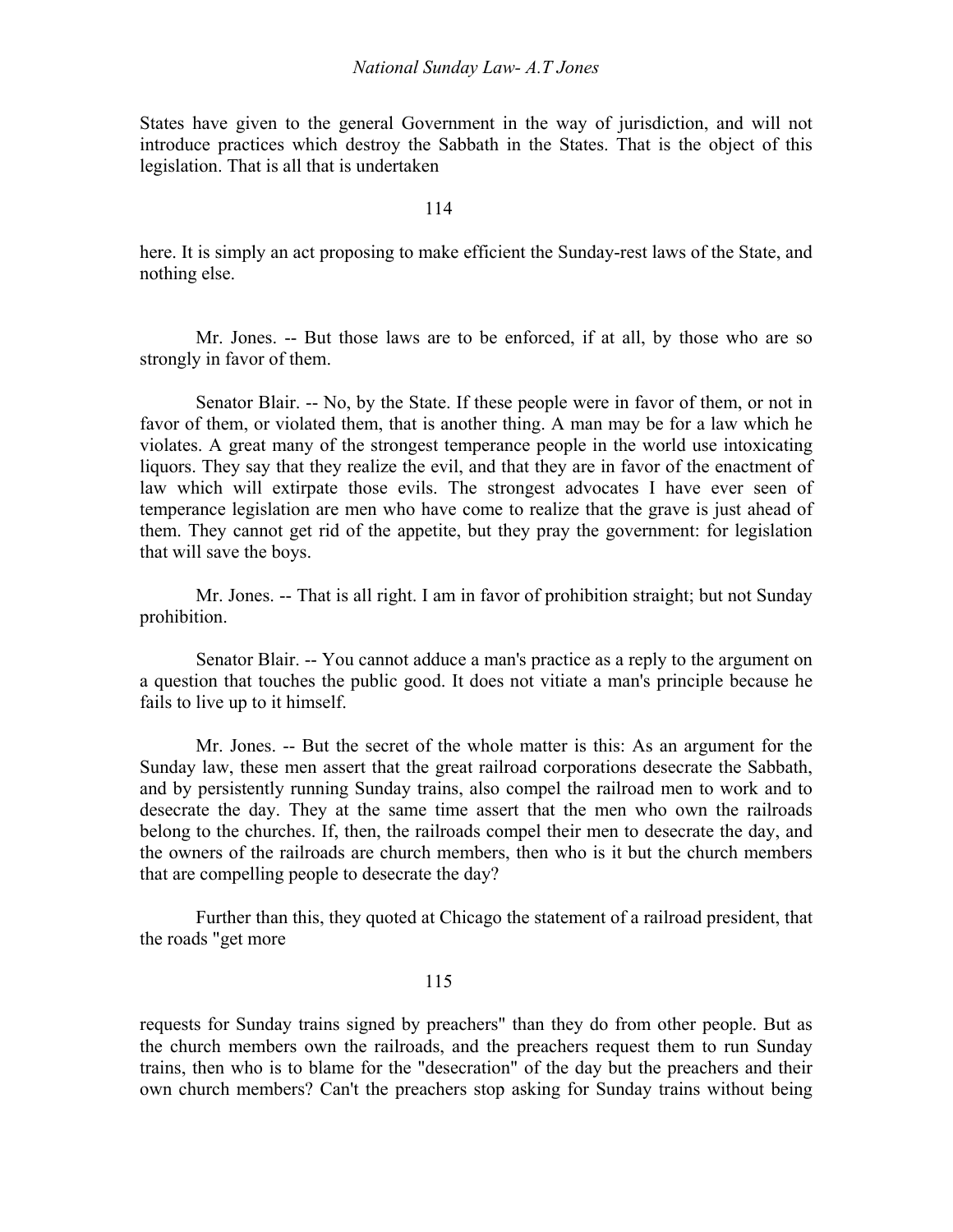compelled to do so by the civil law? In the Chicago convention last month -- November 20, 21 -- Dr. Knowles, who is secretary of this National Sunday-law Union, said that by the influence of William E. Dodge, even after his death, the Delaware & Lackawanna Railroad Company had resisted the temptation to run trains on Sunday until the present year. But five hundred ministers met in conference in New York and used competing lines on Sunday, and by this the hands of the Sunday observance committee have been tied ever since. After that, when the Delaware & Lackawanna directors were asked not to run Sunday trains, they replied, --

 "How can you come to us pleading for us to run no trains on Sunday, when your preachers by the hundreds on Sunday use our rival lines, which do run on Sunday. If your preachers ride on Sunday trains on other roads, we cannot see why they and other people cannot ride on our trains on Sunday. And if it is all right for these other roads to run trains on Sunday, -- and certainly ministers of the gospel would not ride on them if it were wrong, -- then we cannot see how it can be such a great wrong for us to run Sunday trains."

 That is a very proper answer. No wonder the Sunday committee's hands are tied by it. And yet that very conference of five hundred preachers, assembled in New York last summer, took the first decided step toward the organization of the National Sunday Association, of which Dr. Knowles himself is secretary.

By these facts there is presented the following condition

### 116

of things: (1.) Church members own the railroads; (2.) Preachers sign requests for Sunday trains; (3.) The church members grant the request of the preachers for Sunday trains, and the preachers ride on the Sunday trains, and other church members go on Sunday excursions; (4.) Then the whole company -- preachers and church members -- together petition Congress and the State legislatures to make a law stopping all Sunday trains! That is to say, they want the legislatures, State and national, to compel their own railroadowning church members not to grant the request of the preachers for Sunday trains. In other words, they want the civil power to compel them all -- preachers and church members -- to act as they all say that Christians ought to act. And they insist upon quoting all the time the commandment of God, "Remember the Sabbath day to keep it holy." But if they will not obey the commandment of God, which they themselves acknowledge and quote, what assurance have we that they will obey the law of Congress or State legislature when they get it, especially as it will rest entirely with themselves to see that the law is enforced? Will they compel themselves by civil law to do what they themselves will not otherwise do? The sum of this whole matter is that they want the civil power to enforce church discipline; and that not only upon themselves, but upon everybody else. The whole system, and all the pretensions upon which this Sunday law is demanded, are crooked.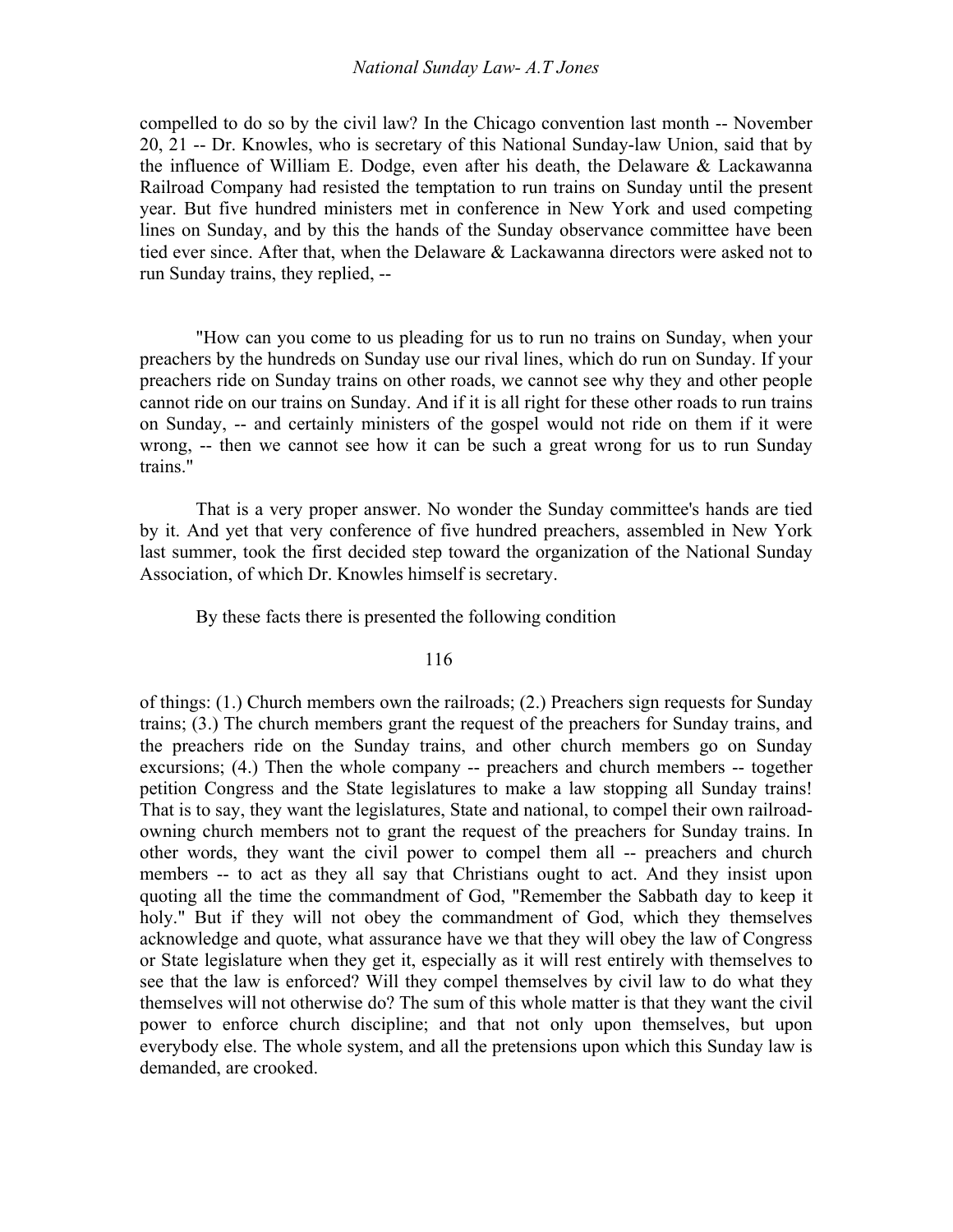As to the enforcement of the law, it will fall to those who are working to get it; because certainly those who do not want it will not enforce it, and the officers of the law are not given to the enforcement of laws which are not supported by public opinion. This is proved by the fact that the State of Illinois and the city of Chicago now have Sunday laws that ought to satisfy any reasonable

117

person, and yet not one of them is enforced. And the preachers of that city and State, instead of seeing that these are enforced, call convention after convention to work up more Sunday laws, both State and national.

What, then, is the next intention? -- It is to make it a political question in both State and nation, and make the enactment and enforcement of Sunday laws the price of votes and political support. This is proved by the following resolutions adopted by the Elgin Sunday-law convention: --

 "Resolved, That we look with shame and sorrow on the non-observance of the Sabbath by many Christian people, in that the custom prevails with them of purchasing Sabbath newspapers, engaging in and patronizing Sabbath business and travel, and in many instances giving themselves to pleasure and self-indulgence, setting aside by neglect and indifference the great duties and privileges which God's day brings them.

 "Resolved, That we give our votes and support to those candidates or political officers who will pledge themselves to vote for the enactment and enforcing of statutes in favor of the civil Sabbath."

 Such a resolution as this last may work in Illinois, though it is doubtful, but with their own statement made in that convention, it is certain that this resolution can never work under the Constitution of the United States. They stated in the convention that the Sabbath is "the test of all religion." To demand that candidates or political officers shall pledge themselves to vote for the enactment and enforcement of statutes in favor of the Sabbath is, therefore, to require a religious test as a qualification for office. The national Constitution declares that "no religious test shall ever be required as a qualification to any office or public trust under this Government; "consequently, no Sabbath or Sunday-law test can ever be applied to any candidate for any national office or public trust.

118

It is true they use the word civil in the resolution, but that corresponds with much of their other work. There is not, and there cannot be, any such thing as a civil Sabbath. The Sabbath is religious wholly, and they know it; and in all their discussion of this resolution and the subject generally in the convention, it was as a religious institution, and that only.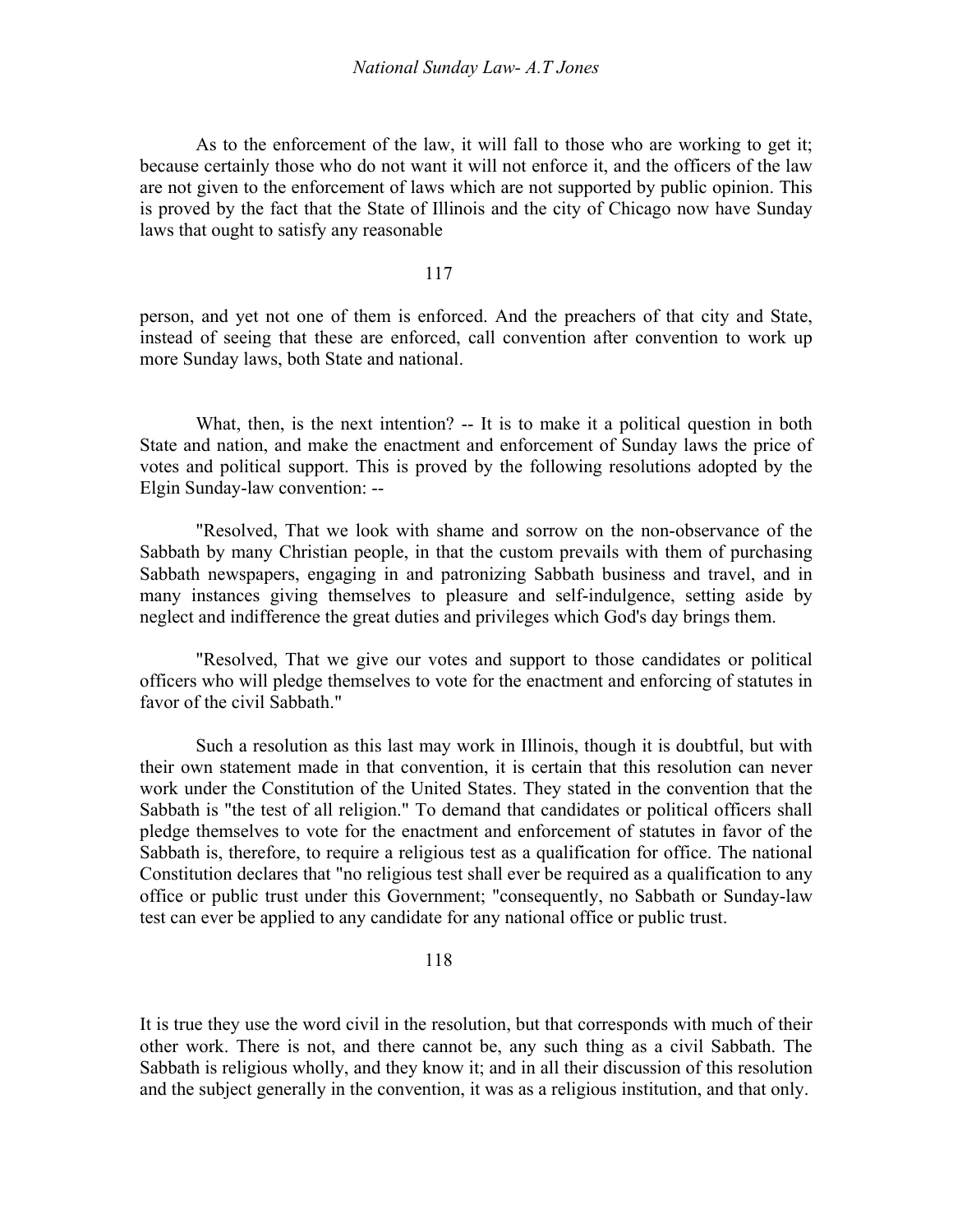Senator Blair. -- Is there any other point you would wish to present?

 Mr. Jones. -- There is another point, and that is, that we will be sufferers under such a law when it is passed. They propose to put in an exemption clause. Some of them favor an exemption clause, but it would not in the least degree check our opposition to the law if forty exemption clauses were put in, unless, indeed, they should insert a clause exempting everybody who does not want to keep it. In that case, we might not object so much.

Senator Blair. -- You care not whether it is put in or not?

 Mr. Jones. -- There is no right whatever in the legislation; and we will never accept an exemption clause as an equivalent to our opposition to the law. It is not to obtain relief for ourselves that we oppose the law. It is the principle of the whole subject of the legislation to which we object; and an exemption clause would not modify our objection in the least.

Senator Blair. -- You differ from Dr. Lewis?

 Mr. Jones. -- Yes, sir, we will never accept an exemption clause, as tending in the least to modify our opposition to the law. We as firmly and as fully deny the right of the State to legislate upon the subject with an exemption clause as without.

Senator Blair. -- There are three times as many of you as of his denomination?

119

Mr. Jones. -- Yes, sir; there are nearly thirty thousand of us, and we ask for no exemption clause. We stand wholly upon the principle of the question. There should be no exemption from a just law. If the law is right, it is wrong to exempt.

 In 1887 Mrs. Bateham herself wrote and printed a "Letter to Seventh-day Believers," proposing in substance that if we would help them to secure a Sunday law, they would exempt us from is penalties. We replied then as we reply now and always. We will not help you to put upon others what we would not have put upon ourselves.

Senator Blair. -- You object to it?

 Mr. Jones. -- We object to the whole principle of the proposed legislation. We go to the root of the matter, and deny the right of Congress to enact it.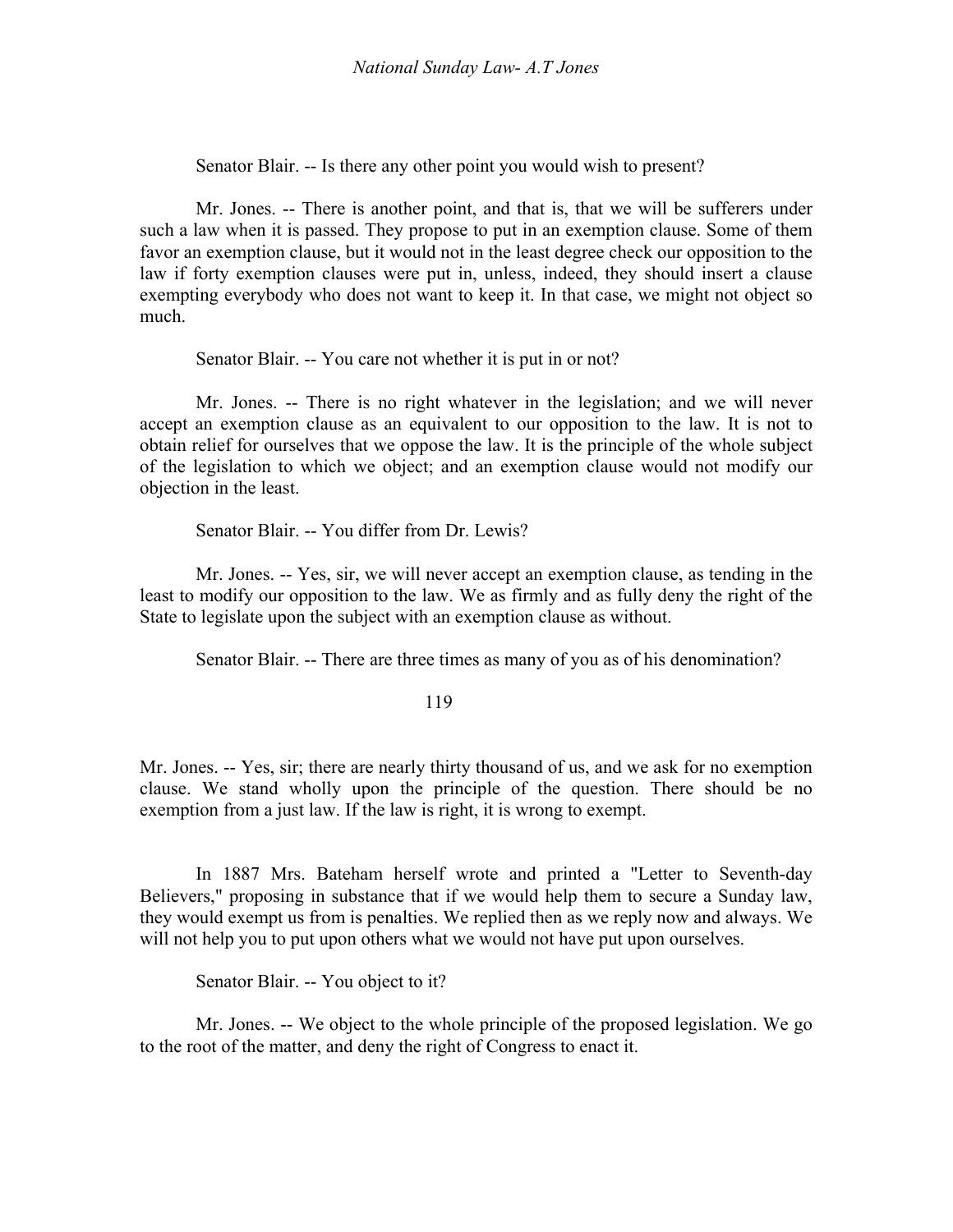Senator Blair. -- You say that the proposed exemption does not make it any better?

 Mr. Jones. -- Not a bit; because if the rightfulness of the legislation be admitted, then we admit that it is the right of a majority to say that such and such a day shall be the Sabbath or the Lord's day, and that it shall be kept. The majorities change in civil government; the majority may change within a few years, -- may change, in fact, at any election, -- and then the people may say that the day which we believe should be kept must be observed, or they may say that this day shall not be kept. If we admit the propriety of the legislation, we must also admit the propriety of the legislation to the effect that a certain day shall not be kept, and it makes every man's observance of Sunday, or otherwise, simply the football of majorities. That has been the course of religious legislation from the formation of the papacy onward, and that is the end of religious legislation of all kinds everywhere.

120

Senator Blair. -- Do you not think there is a distinction between a majority in a monarchical government, and a majority in a republican government? In a monarchical government the majority is simply one man who has power.

 Mr. Jones. -- But in a republic when you throw this subject into civil affairs, it makes a great deal of difference. Why, sir, we would object to the passage of a law enforcing the observance of the day which we keep, and to accept an exemption clause would only be to contradict ourselves. Allow me to illustrate this: There was a time when we did not keep the seventh day as the Sabbath. While we did not keep it, we had the right not to keep it. We became convinced that we ought to keep it; and we are now doing so. We have the right to keep it. More than this, we have the right again not to keep it if we choose not to keep it. But if, while keeping it, we should consent to the State's assumption of power to compel us to do that which we have the right to omit if we please, we would therein resign our freedom of religious faith and worship. If these people would only think on this question, they would see that they themselves cannot afford to consent to this legislation, much less demand it. No man can ever safely consent to legislation in favor of the form of faith or worship which he himself professes. In so doing he resigns his right to profess some other form of faith if he should become convinced that other form is nearer the truth than his own. He virtually resigns his right to think any further on the subject of religious observances, and must thenceforth accept them ready made from the legislative power; that is, as the majority may dictate. The Sunday observers may thus give away their religious liberty if they choose; but as for us, we do not propose to do it. We are going to assert and maintain our rights. And when these give theirs

121

away, we are going to assert their right to re-assert their rights.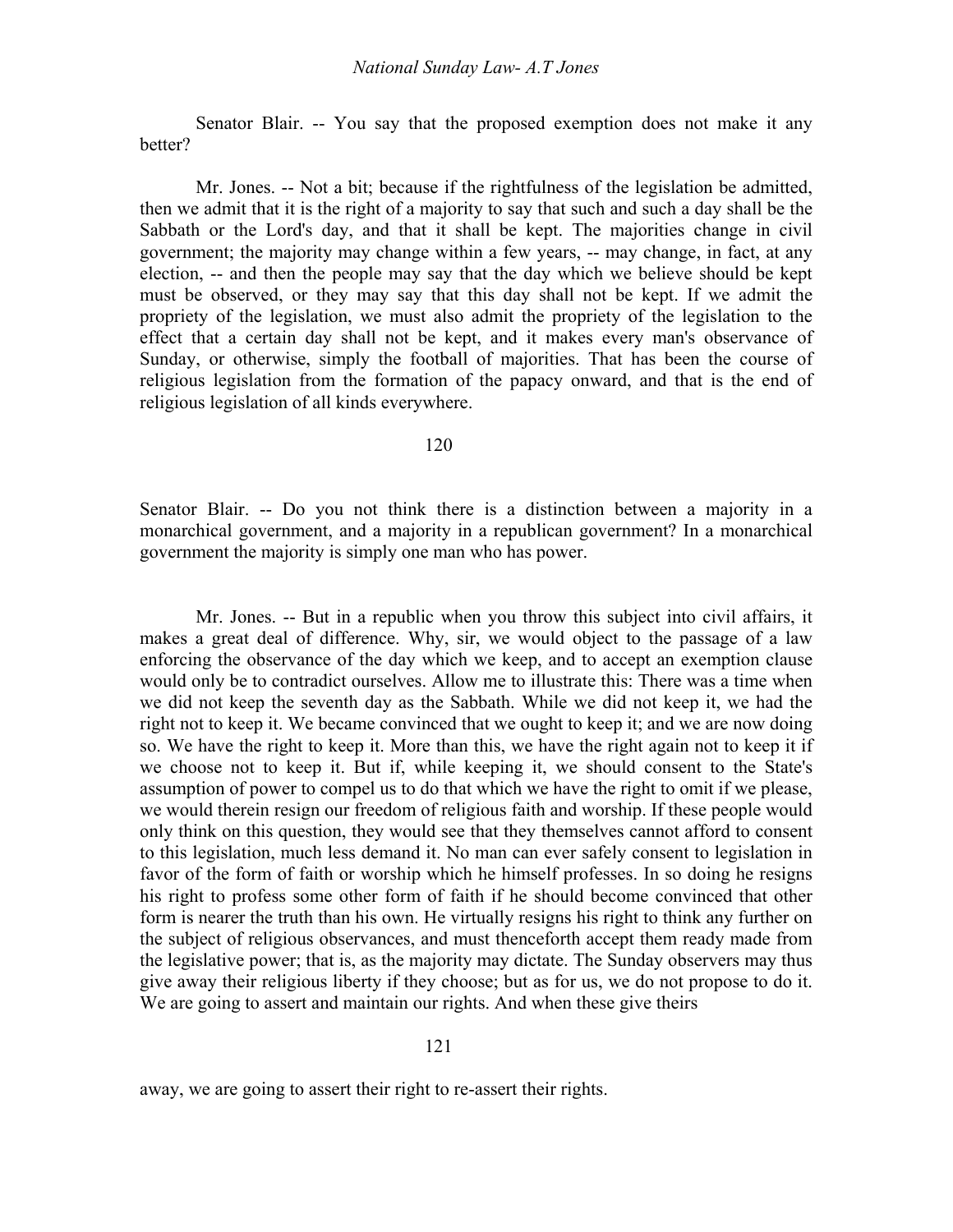Another thing: An exemption clause is only a toleration clause in disguise. For us to accept it would be but to confess that all religious rights are summed up in the majority, and that we are willing to accept from them whatever religious liberty they think we ought to have. But no such confession, sir, will we ever make. To no such thing will we ever consent or submit. We are Americans, sir, and citizens of the United States, too, and we assert all the rights of American citizens. The vocabulary of American ideas knows no such word as "toleration." It asserts rights. As was said by the Senate Committee on this very subject sixty years ago, so say we, --

 "What other nations call religious toleration, we call religious rights. They are not exercised by virtue of governmental indulgence, but as rights, of which government cannot deprive any portion of citizens, however small. Despotic power may invade those rights, but justice still confirms them."

 Nor is this all that there is to be said on this point. There is another principle involved. If we should accept the exemption clause, it would not help the thing. It would be exceedingly short. Suppose an exemption clause were given. There are people who would profess to be Seventh-day Adventists for the express purpose of getting a chance to open saloons or houses of business on Sunday. Therefore in outright self-defense, the majority would have to repeal the exemption clause.

Senator Blair. -- Call Mrs. Bateham's attention to that.

 Mr. Jones. -- Let me repeat it. If you give an exemption clause -- it has been tried -- there are reprehensible men, saloon keepers, who know they will get more traffic on Sunday than they can on Saturday, and

# 122

they will profess to be Seventh-day Adventists, they will profess to be Sabbath keepers. You cannot "go behind the returns," you cannot look into the heart, you cannot investigate the intention, to see whether they are genuine in their profession or not. They will profess to be Sabbath keepers, and then they will open their saloons on Sunday. Then in outright self-defense, to make you position effective, you will have to repeal that exemption clause. It will last but a little while.

Senator Blair. -- I agree with you there.

 Mr. Jones. -- For that reason these people cannot afford to offer an exemption clause; and for the reason that it puts the majority in the power of our conscience, we deny the right to do anything of the kind. I ask the organizations represented here to think of this after this hearing is over. It will bear all the investigation they choose to give it.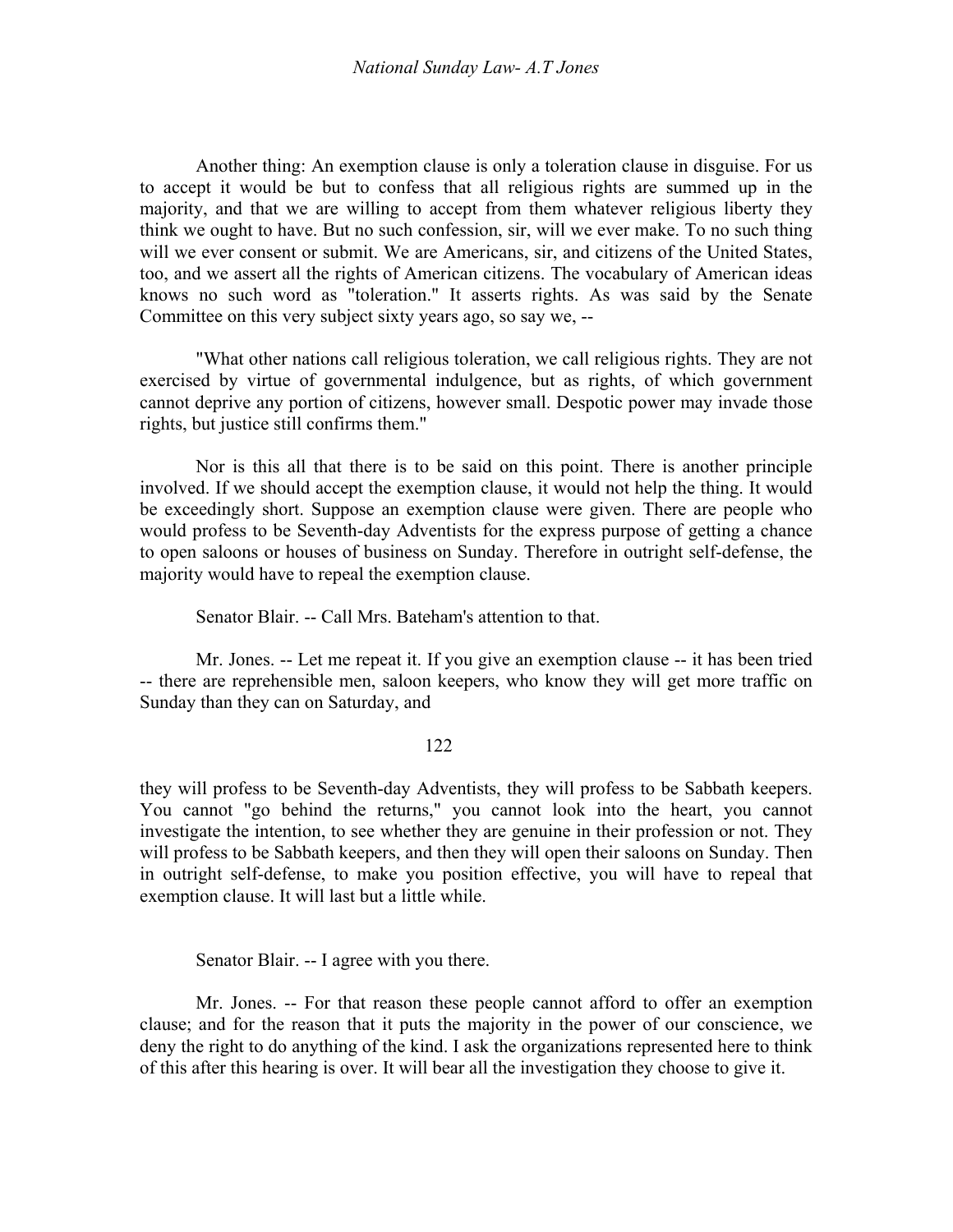Senator Blair. -- I should like to call everybody's attention to the point. If you need any legislation of this kind, you would better ask for legislation to carry out your purposes, and be careful that in the effort to get the assistance of the parties against you, you do not throw away the pith and substance of all for which you ask.

 Mr. Jones. -- Yes, sir, that is the point. To show the workings of this principle, I will state that Arkansas in 1885 had an exemption clause in its Sunday law. That exemption clause, it was claimed, was taken advantage of by saloon keepers to keep open on Sunday. A delegation went to the legislature of Arkansas, and asked them to repeal the exemption clause, so that they could shut the saloons on Sunday. The legislature did it. If they had shut the saloons on Sunday, that would have been all well enough. But they did not even try it. There was not a saloon keeper arrested under that repealed law; there were only two men not keeping the

### 123

seventh day, who were arrested under it; there was not a man who did not keep the seventh day fined under it; but there were Seventh-day Baptists and some Seventh-day Adventists, poor almost as Job's turkey, who were prosecuted and fined. One man had his only horse taken from him, and his cow, and at last his brethren contributed money to save him from jail. Such men were prosecuted time and again; and the lawyers of the State, under the leadership of Senator Crockett, succeeded in carrying through the legislature, against the persistent opposition of the church managers, a bill restoring the exemption clause, to save these poor, innocent people from the persecution that was being carried on.\*

 Senator Blair. -- I am glad you put in that fact, because it is something that happened.

 Mr. Jones. -- I ask leave to read the statement made in the Arkansas Legislature by Senator Crockett, upon that very subject: --

 "Let me, sir, illustrate the operation of the present law by one or two examples. A Mr. Swearigen came from a Northern State and settled on a farm in -- County. His farm was four miles from town, and far away from any house of religious worship. He was a member of the Seventh-day Adventist Church, and, after having sacredly observed the Sabbath of his people (Saturday) by abstaining from all secular work, he and his son, a lad of seventeen, on the first day of the week went quietly about their usual avocations. They disturbed no one -- interfered with the rights of no one. But they were observed, and reported to the Grand Jury, indicted, arrested, tried, convicted, fined, and having no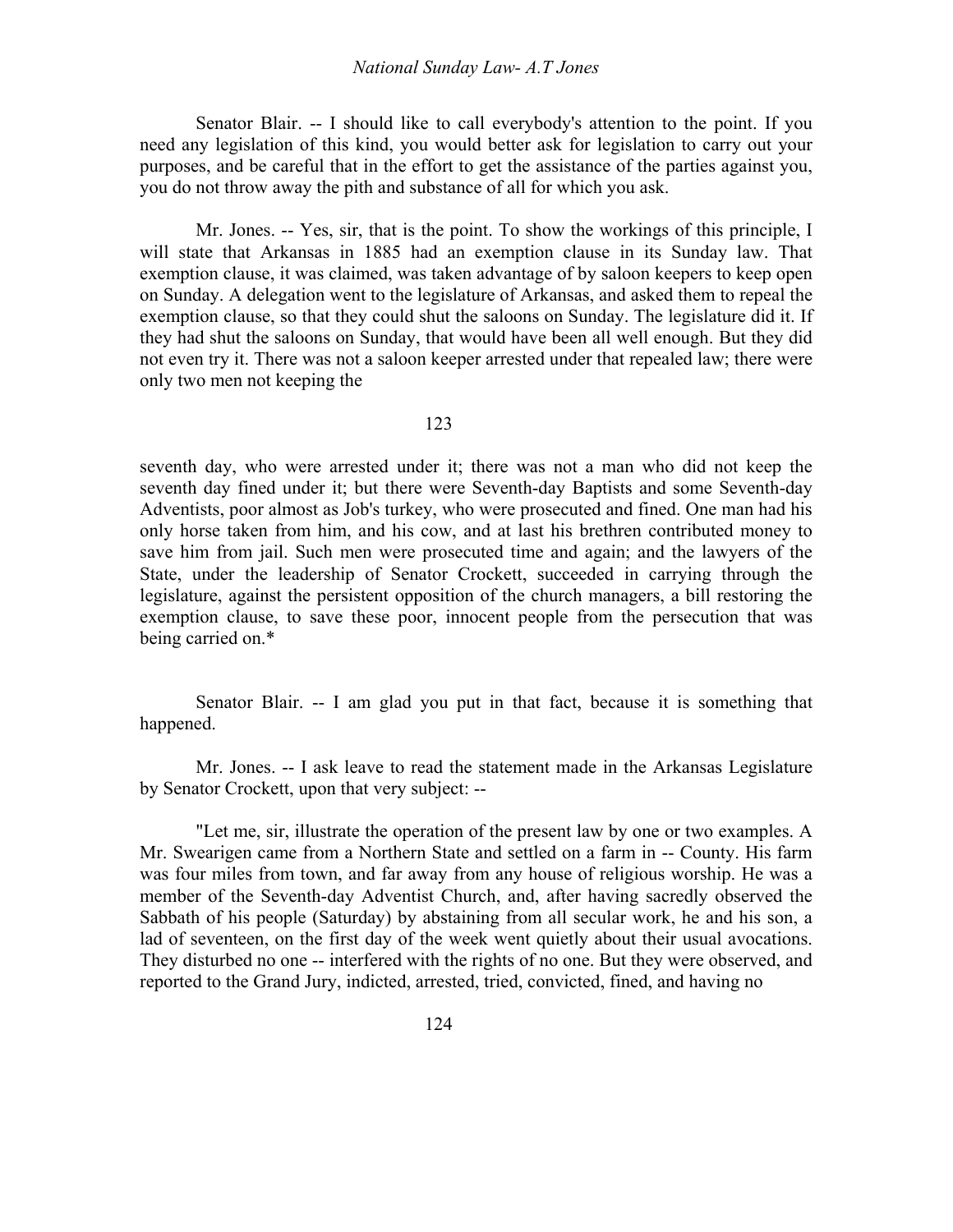money to pay the fine, these moral, Christian citizens of Arkansas were dragged to the county jail and imprisoned like felons for twenty-five days -- and for what? -- For daring, in this so-called land of liberty, in the year of our Lord 1887, to worship God.

 "Was this the end of the story? -- Alas, no, sir! They were turned out; and the old man's only horse, his sole reliance to make bread for his children, was levied on to pay the fine and costs, amounting to thirty-eight dollars. The horse sold at auction for twentyseven dollars. A few days afterward the sheriff came again, and demanded thirty-six dollars, eleven dollars balance due on fine and costs, and twenty-five dollars for board for himself and son while in jail. And when the poor old man -- a Christian, mind you -- told him with tears that he had no money, he promptly levied on his only cow, but was persuaded to accept bond, and the amount was paid by contributions from his friends of the same faith. Sir, my heart swells to bursting with indignation as I repeat to you the infamous story.

 "Another, and I am done. Sir, I beg you and these senators to believe that these are neither fancy nor exaggerated sketches. Five years ago a young man, newly married, came to -- County from Ohio. He and his wife were Seventh-day Baptists. The young girl had left father and mother, brothers and sisters, and all the dear friends of her childhood, to follow her young husband to Arkansas -- to them the land of promise. The light of love sparkled in her bright young eyes. The roses of health were upon her cheeks, and her silvery laugh was sweet music, of which her young husband never wearied. They purchased a little farm, and soon by tireless industry and frugal thrift, their home blossomed like a rose in the wilderness. After awhile a fair young babe came to them to brighten the sunshine, and sweeten the bird songs. They were happy in each other's affection and their love for the little one. For them `all things worked together for good;' for in their humble, trusting way, they worshiped God and loved their fellow-men.

 "Two years ago the law under which their prosperity and happiness had had its growth was repealed!

### 125

Accursed be the day which brought such a foul blot upon our State's fair fame! A change, sudden, cold, and blasting as an Arctic storm, came over their lives, and pitilessly withered all their bright flowers of hope. Under this repeal, persecution lifted its ugly, venomous head. The hero of my sad story was observed by an envious, jealous neighbor, quietly working, as he believed God had commanded him, on Sunday. He was reported to that Inquisitorial relic of barbarism, the Grand Jury, indicted, tried, convicted, and thrown into jail because his conscience would not let him pay the fine.

 "Week after week dragged its slow length along. Day after day the young wife, with baby in her arms, watched at the gate for his coming, and, like Tennyson's Marianna --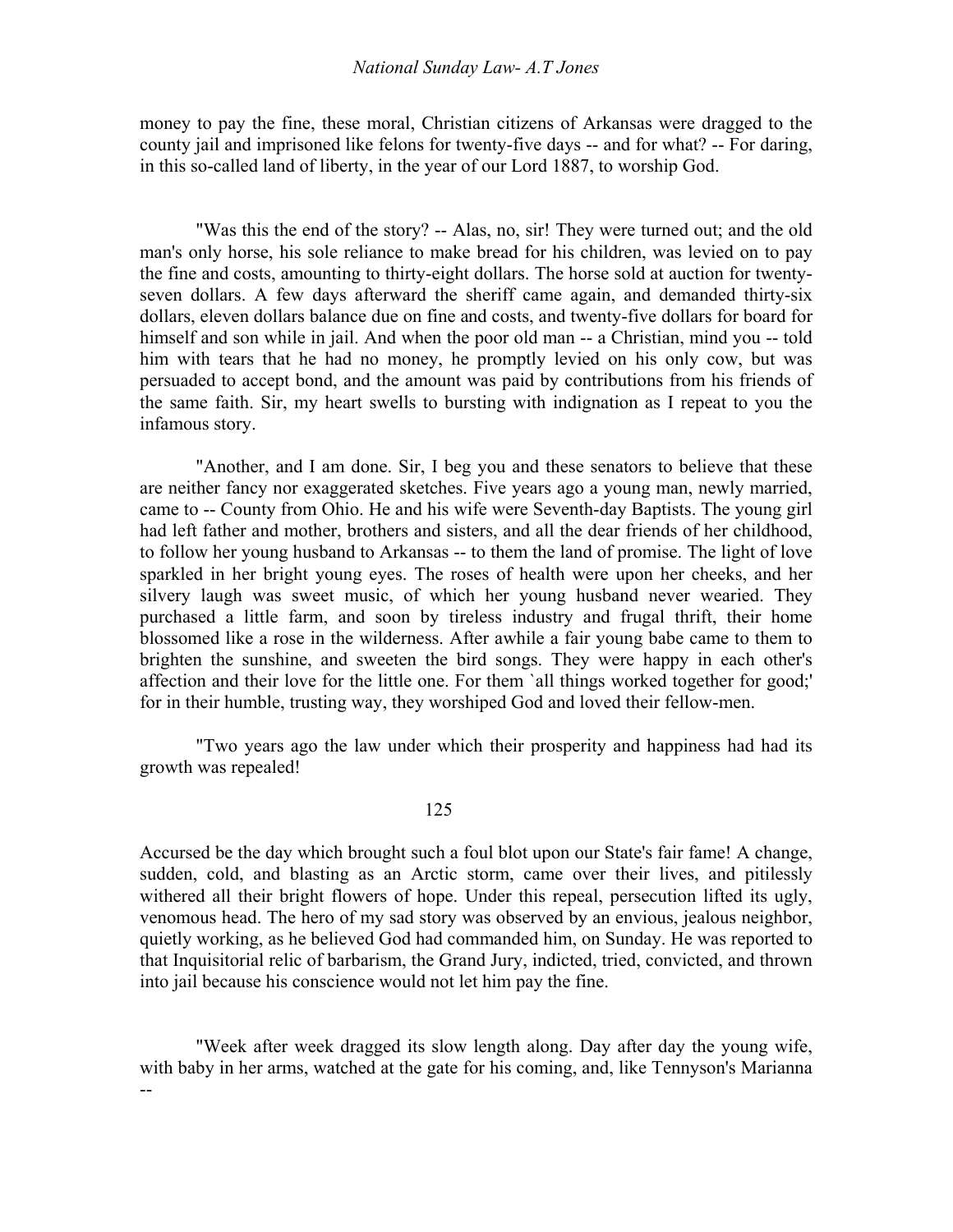"`She only said: "My life is dreary --He cometh not," she said. She said: "I am aweary -- aweary -- I would that I were dead."'

 "Then baby sickened and died; the light in the young wife's eyes faded out in tears; her silvery laugh changed to low, wailing sobs. Pale-faced Misery snatched the roses from her cheeks, and planted in their stead her own pallid hue. Sir, how can I go on? At length the cruel law was appeased, and this inoffensive citizen (except that he had loved God and sought to obey him) was released from prison, and dragged his weary feet to the happy home he had left a few short weeks before. He met his neighbors at the gate bearing a coffin. He asked no questions, his heart told him all. No, not all! He knew not - he could never know -- of her lonely hours, of her bitter tears, of the weary watching and waiting, of the appeals to God, -- that God for whom she had suffered so much, -- for help in the hour of her extremity, of baby's sickness and death. He could not know of these. But he went with them to the quiet country burial-place, and saw beside the open grave a little mound with dirt freshly heaped upon it, and then he knew that God had taken both his heart's idols, and he was left alone. His grief was too deep for tears. With staring eyes, he saw them lower the body of his young

126

wife into the grave. He heard the clods rattle upon the coffin, and it seemed as if they were falling upon his heart. The work was done, and they left him with his dead; and then he threw himself down between the graves, with an arm across each little mound, and the tears came in torrents, and kept his heart from breaking. And then he sobbed his broken farewell to his darlings, and left Arkansas forever, -- left it, sir, as hundreds of others are preparing to leave, if this General Assembly fails to restore to them the protection of their rights under the Constitution, national and State.

 "On next Monday, at Malvern, six as honest, good, and virtuous citizens as live in Arkansas, are to be tried as criminals for daring to worship God in accordance with the dictates of their own consciences; for exercising a right which this Government, under the Constitution, has no power to abridge. Sir, I plead, in the name of justice, in the name of our republican institutions, in the name of these inoffensive, God-fearing, God-serving people, our fellow-citizens, and last, sir, in the name of Arkansas, I plead that this bill may pass, and this one foul blot be wiped from the escutcheon of our glorious commonwealth."

 Arkansas was not alone in this, however, though it was worse there than anywhere else. I myself, with other brethren in California, had to send hundreds of dollars into Tennessee, to support the families of the brethren of our own faith there, while the husbands and fathers who made the money for their support were in jail because they chose to work for their families on Sunday, and make bread for them after having kept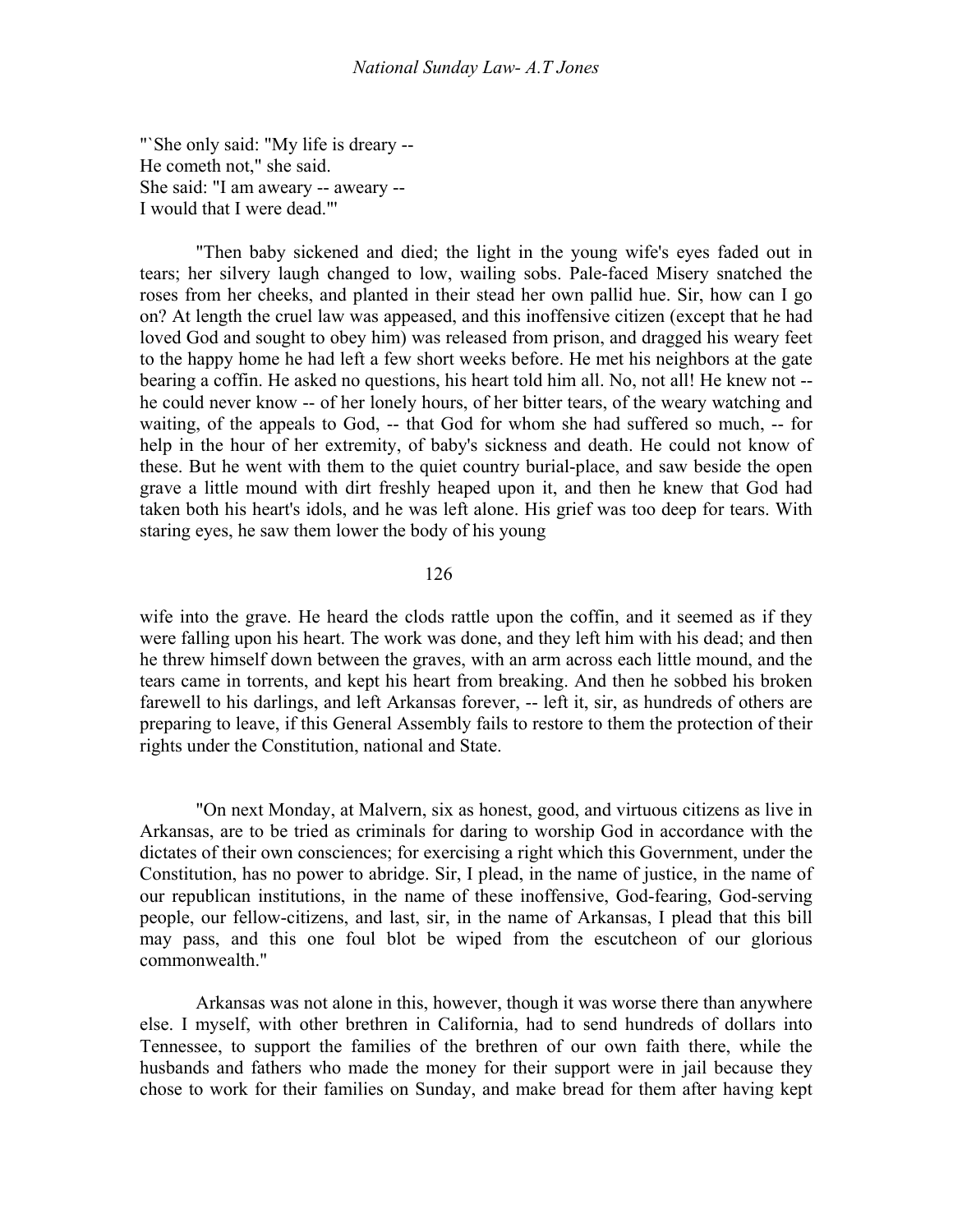the Sabbath according to their conscience. That has been done, Mr. Chairman, in these United States. That is the care these people have for the laboring man.

 Senator Blair. -- You reason from that that there should be no Sunday law whatever?

 Mr. Jones. -- If you allow a Sunday law, you must allow it to any extent. It must be enforced. All they

### 127

did in Arkansas was to enforce the law, simply as in the Roman empire they enforced the law, and put Christians to death. They simply enforced the law, but the law was wrong. Any condition of the law that will allow such things as that is a wrong condition of the law.

 Senator Blair. -- This bill proposes that work must not be done to the disturbance of others. This work was done to the disturbance of others.

 Mr. Jones. -- I know that this bill for a national Sunday law proposes that work must not be done "to the disturbance of others," and in that very phrase lies one of its worst features. The bill declares that no person shall do any work, or "engage in any play, game, or amusement, or recreation, to the disturbance of others, on the first day of the week, commonly known as the Lord's day, or during any part thereof." This leaves it entirely with the other man to say whether that which I do disturbs him; and that is only to make every man's action on Sunday subject to the whim or caprice of his neighbor. And everybody knows that it requires a very slight thing to disturb one who has a spite or prejudice against you. At the Illinois State Sunday-law convention last month (Nov. 20, 21), Dr. R. O. Post, of Springfield, made a speech on the subject of "Sunday Recreation," in which he declared as the sum of his whole speech that, --

 "There is no kind of recreation that is proper or profitable on Sunday, outside of the home or the sanctuary."

 Only let such a law as is embodied in this bill become of force where R. O. Post, D. D., is, and any kind of recreation outside of the home or the sanctuary would be sure to disturb him, and the one engaged in the recreation could be arrested and prosecuted. But it may be argued that no judge or jury would uphold any such prosecution. That is not at all certain, as we shall

### 128

yet see; but whether or not it is so, it is certain that if your neighbor should say that what you did disturbed him, under such a law as that he could have you arrested, and put to the inconvenience and expense of defending yourself before the court. In 1887, the city of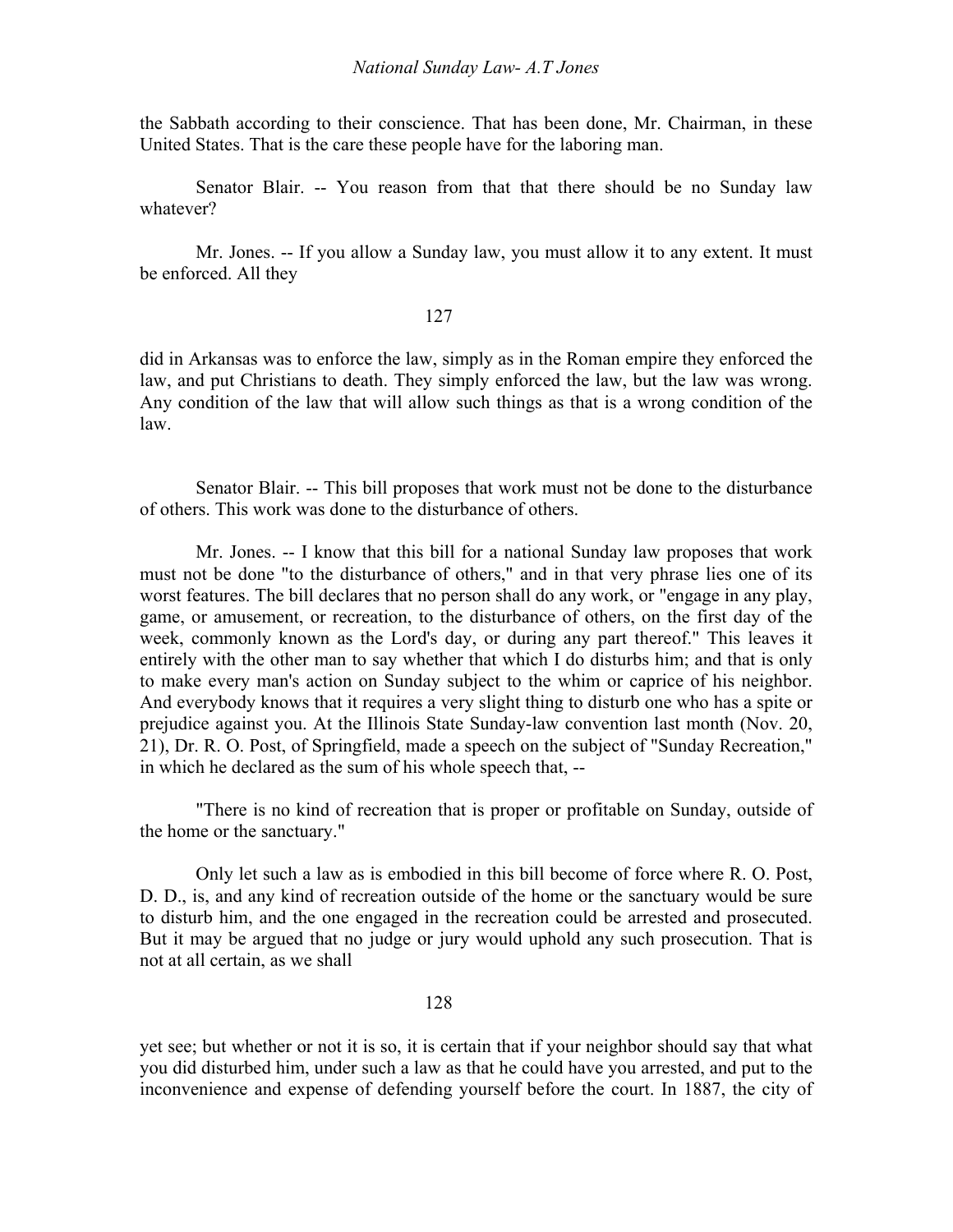San Francisco, Cal., had an ordinance on another subject that embodied the very principle of this clause of this Sunday bill. It reads thus: --

 "No person shall in any place indulge in conduct having a tendency to annoy persons passing or being upon the public highway, or upon adjacent premises."

 It is easy to see that the principle of this ordinance is identical with that of the clause in the first section of this bill, which forbids anything "to the disturbance of others."

 While that San Francisco ordinance was in force, a man by the name of Ferdinand Pape was distributing some circulars on the street, which not only had a tendency to annoy, but actually "annoyed" a business man across the street. Pape was arrested. He applied to the Superior Court for a writ of habeas corpus, claiming that the offense charged against him did not constitute a crime, and that the ordinance making such action an offense was invalid and void, because it was unreasonable and uncertain. The report of the case says: --

 "The writ was made returnable before Judge Sullivan, and argued by Henry Hutton in behalf of the imprisoned offender. Disposing of the question, the Judge gave quite a lengthy written opinion, in which he passed a somewhat severe criticism upon the absurdity of the contested ordinance, and discharged Pape from custody. Said the Judge: - -

"If the order be law, enforceable by fine and imprisonment, it is a crime to indulge in any conduct, however innocent and harmless in itself, and however unconsciously done, which has a tendency to annoy other

### 129

persons. . . . Instances might be multiplied indefinitely in which the most harmless and inoffensive conduct has a tendency to annoy others. If the language of the ordinance defines a criminal offense, it sets a very severe penalty of liberty and property upon conduct lacking in the essential element of criminality.

 "`But it may be said that courts and juries will not use the instrumentality of this language to set the seal of condemnation on unoffending citizens, and to unjustly deprive them of their liberty and brand them as criminals. The law countenances no such dangerous doctrine, countenances no principle so subversive of liberty, as that the life or liberty of a subject should be made to depend upon the whim or caprice of judge or jury, by exercising a discretion in determining that certain conduct does or does not come within the inhibition of a criminal action. The law should be engraved so plainly and distinctly on the legislative tables that it can be discerned alike by all subjects of the commonwealth, whether judge upon the bench, juror in the box, or prisoner at the bar.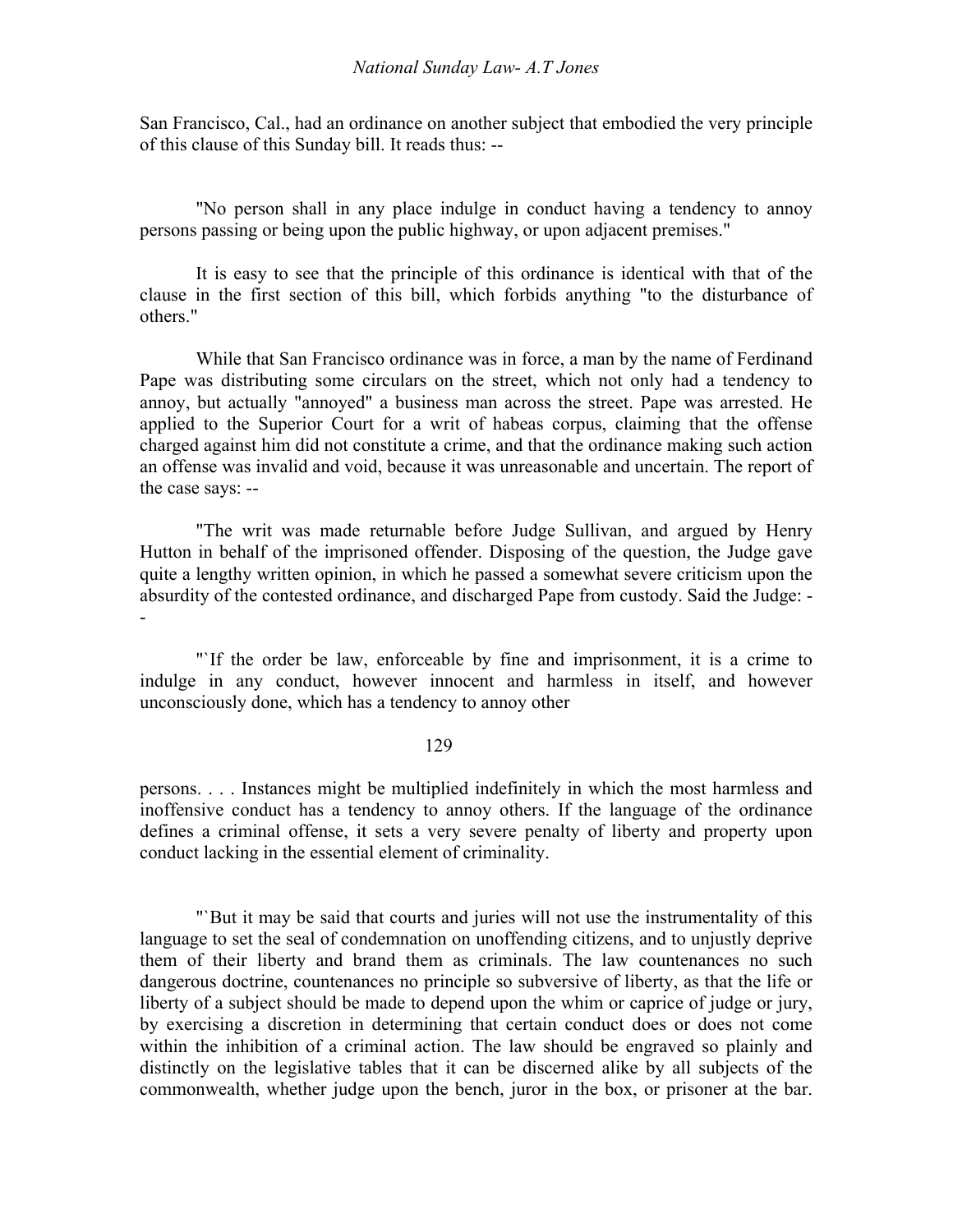Any condition of the law which allows the test of criminality to depend on the whim or caprice of judge or juror, savors of tyranny. The language employed is broad enough to cover conduct which is clearly within the Constitutional rights of the citizen. It designates no border-line which divides the criminal from the non-criminal conduct. Its terms are too vague and uncertain to lay down a rule of conduct. In my judgment, the portion of the ordinance here involved is uncertain and unreasonable,'"

 This decision applies with full force to this proposed national Sunday law. Under this law, all that would be necessary to subject any person to a criminal prosecution, would be for him to engage in any sort of play, game, amusement, or recreation on Sunday; because the National Reformers are as much in favor of this Sunday law as is anybody else, and there are many of those rigid National Reformers who would be very much "disturbed" by any amusement or recreation indulged in on

130

Sunday, however innocent it might be in itself. And it is left entirely to the whim or caprice of the "disturbed" one, or of the judge or jury, to say whether the action really has or has not disturbed him.

 The California decision is, that such a statute "sets a very severe penalty of liberty and property upon conduct lacking in the essential element of criminality." California courts "countenance no such dangerous doctrine, countenance no principle so subversive of liberty," or which so "savors of tyranny," as that which is embodied in these words of this Sunday bill.

 Nor is this confined to this particular section; the same principle is found in Section 5. This section provides that if any person works for any other person on Sunday, and receives payment for it at any time, then any person in the wide world, except the parties concerned, can enter suit, and recover the money so paid. If you work for me on Sunday, and I pay you for it, then the first man that finds it out can sue you and get the money. That is what the bill says. When wages are paid for Sunday work, "whether in advance or otherwise, the same may be recovered back by whoever shall first sue for the same." Whoever is a universal term. Therefore, this bill deliberately proposes that when any man who is subject to the exclusive jurisdiction of the United States, receives payment for work done on Sunday, except for work of necessity or mercy, he may be sued for that money by whoever first learns that he has received it, and that person shall get the money.

 So much for this bill as it reads. Now, as to the work for which the Seventh-day observers of Arkansas were prosecuted. It was not to the disturbance of others. Let me state some of the facts, the authentic record of which I have, but it is too voluminous to present in detail.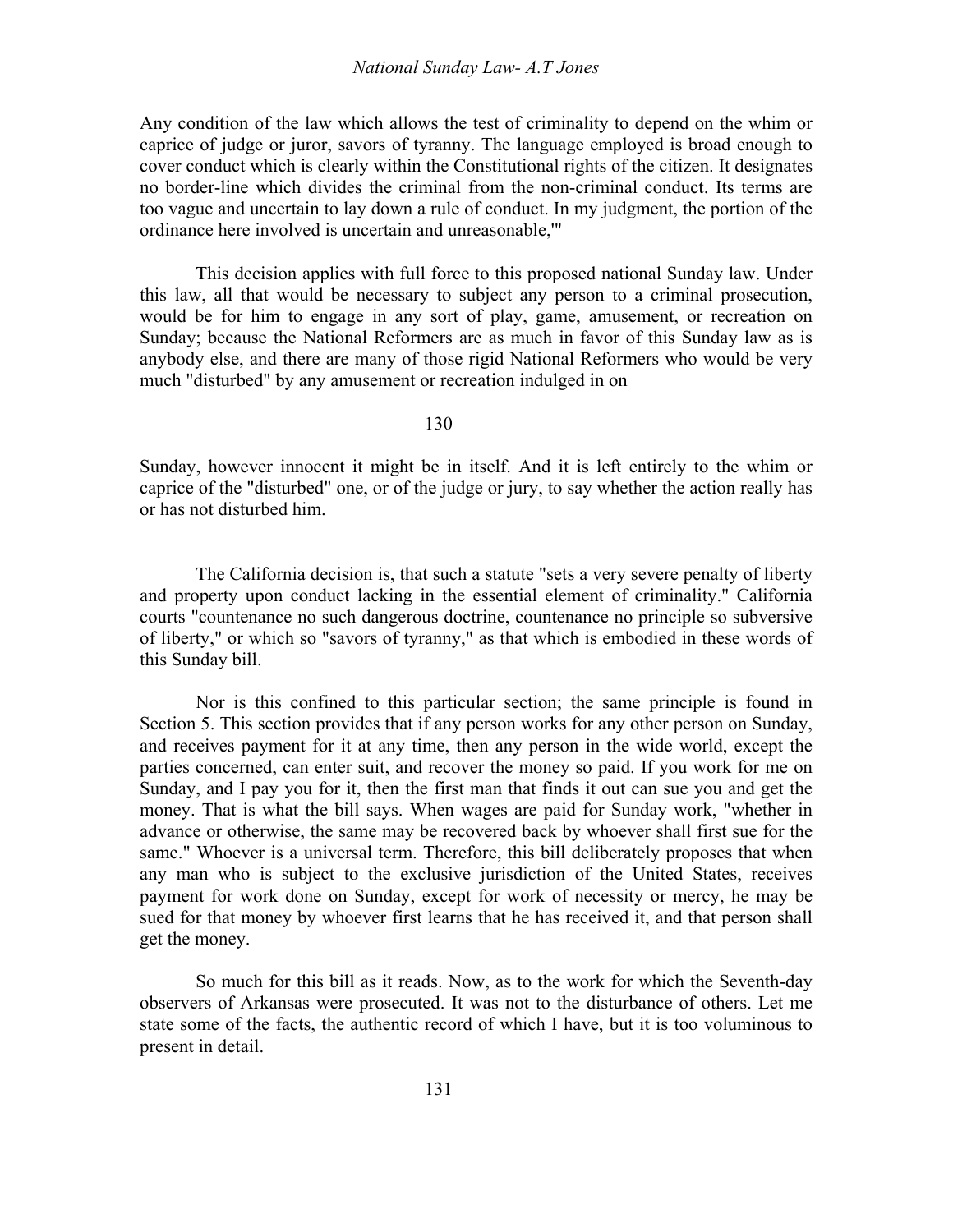With two exceptions, all the arrests and prosecutions were of people who observed the seventh day of the week as the Sabbath. And in these two exceptions, those who were held for trial were held without bail, -- simply on their own recognizance, -- and although the testimony was direct and positive, the jury "agreed to disagree," and the cases were both dismissed; while in every case of a Seventh-day Adventist, the least bail that was accepted was \$110; the most of them were held under bonds for \$250, and some for as high as \$500. There was not a single case dismissed, and in all the cases the complaint was never made that what was done had disturbed the worship or the rest of any one. But the indictments were all for the crime of "Sabbath-breaking" by the performance of labor on Sunday.

The statute of Arkansas at that time ran thus: --

 "SECTION 1883. Every person who shall on the Sabbath, or Sunday, be found laboring, or shall compel his apprentice or servant to labor or perform service other than customary household duties of daily necessity, comfort, or charity, on conviction thereof shall be fined one dollar for each separate offense.

 "SEC. 1884. Every apprentice or servant compelled to labor on Sunday shall be deemed a separate offense of the master.

 "SEC. 1885. The provision of this act shall not apply to steamboats and other vessels navigating the waters of the State, nor such manufacturing establishments as require to be kept in continual operation."

 In the case of Mr. Swearingen, mentioned by Senator Crockett, the conviction was upon the testimony of a witness who swore that the work for which he was convicted was done on a day which proved to be seventeen days before the law was enacted, thus by its enforcement making the law ex post facto. The Constitution of the United States forbids the making of ex post facto laws. But when a law not being ex post facto in itself,

# 132

made so by its enforcement, it is time that something was being done to enlighten courts and juries upon that subject, even though it should be by an amendment to the Constitution of the United States, providing that no law not being ex post facto in itself shall be made so by its enforcement. Then, no the other hand, several cases were tried, and the men convicted and fined after the law was repealed, though for work done before.

 In almost every case the informer, the prosecuting witness, or perhaps both, were men who were doing work or business on the same day, and sometimes with the very persons accused; yet the man who kept the seventh day was convicted in every instance,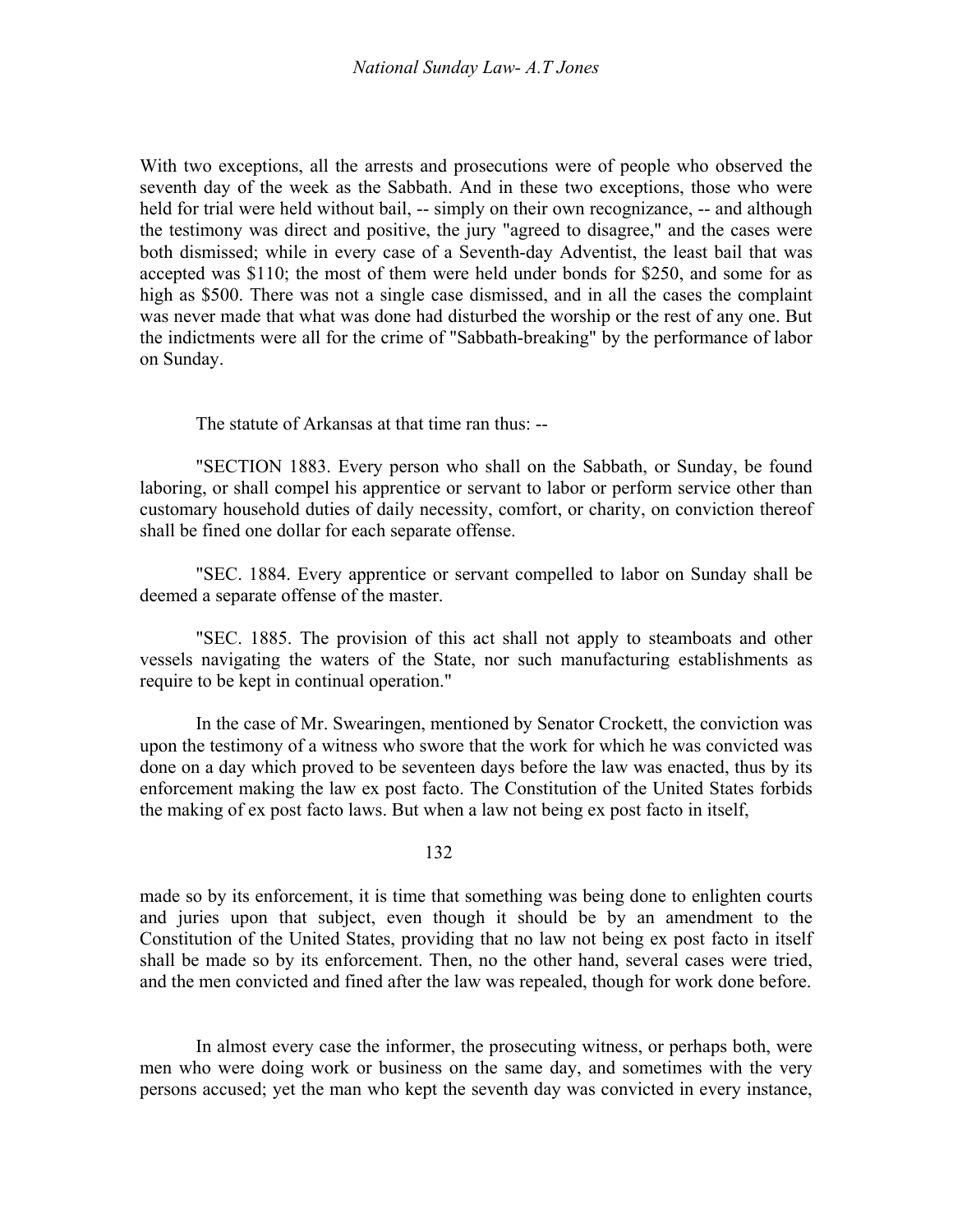while the man who did not keep the seventh day, but did work or business with the man who did, was left entirely unmolested, and his evidence was accepted in Court to convict the other man. I give some instances: --

 First, a man by the name of Millard Courtney, who was the prosecuting witness against two men, Armstrong and Elmore, had taken a man with him to where these men were working, and there they made a contract for roofing a school-house; and yet Courtney's evidence convicted these two men of Sabbath-breaking at the very time he was doing business with them.

 Second, J. L. Shockey was convicted upon the testimony of a man by the name of Hammond, who went to him on Sunday where he was at work, and bargained with him for a Plymouth Rock rooster.

 Third, J. L. James, who worked in the rain for nothing on Sunday that a poor widow, a member of another church, might be sheltered, was convicted of Sabbath breaking upon the evidence of a man who carried wood and chopped it up that same day within seven rods of the man who was convicted by his testimony.

 Fourth, one La Fever and his wife went to Allen Meeks's house on Sunday to visit. They found Meeks

### 133

planting potatoes. Meeks stopped planting potatoes, and spent the rest of the day visiting with them; and yet Meeks was convicted of Sabbath-breaking and fined upon the evidence of La Fever.

 Fifth, the second case of Mr. Meeks. Riley Warren went to his house on Sunday, to see him about hiring a teacher for the public school. In the social, neighborly conversation that passed between them, Meeks incidentally mentioned that he had mended his wagon-brake that morning; and yet he was convicted of Sabbath-breaking upon the evidence of that same Riley Warren. Meeks was thus virtually compelled to be a witness against himself, -- clearly another violation of both the State and United States Constitution.

 Sixth, Mr. Reeves's boys were hauling wood on Sunday. In the timber where they got the wood, they met another boy, a Seventh-day Adventist, John A. Meeks, hunting squirrels. They joined him in the hunt, scaring the squirrels around the trees so he could shoot them. Then the squirrels were divided between the Meeks boy and the Reeves boys. Then the Meeks boy was indicted, prosecuted, and convicted of Sabbath-breaking upon the evidence of the father of those boys who were hauling wood, and who helped to kill the squirrels.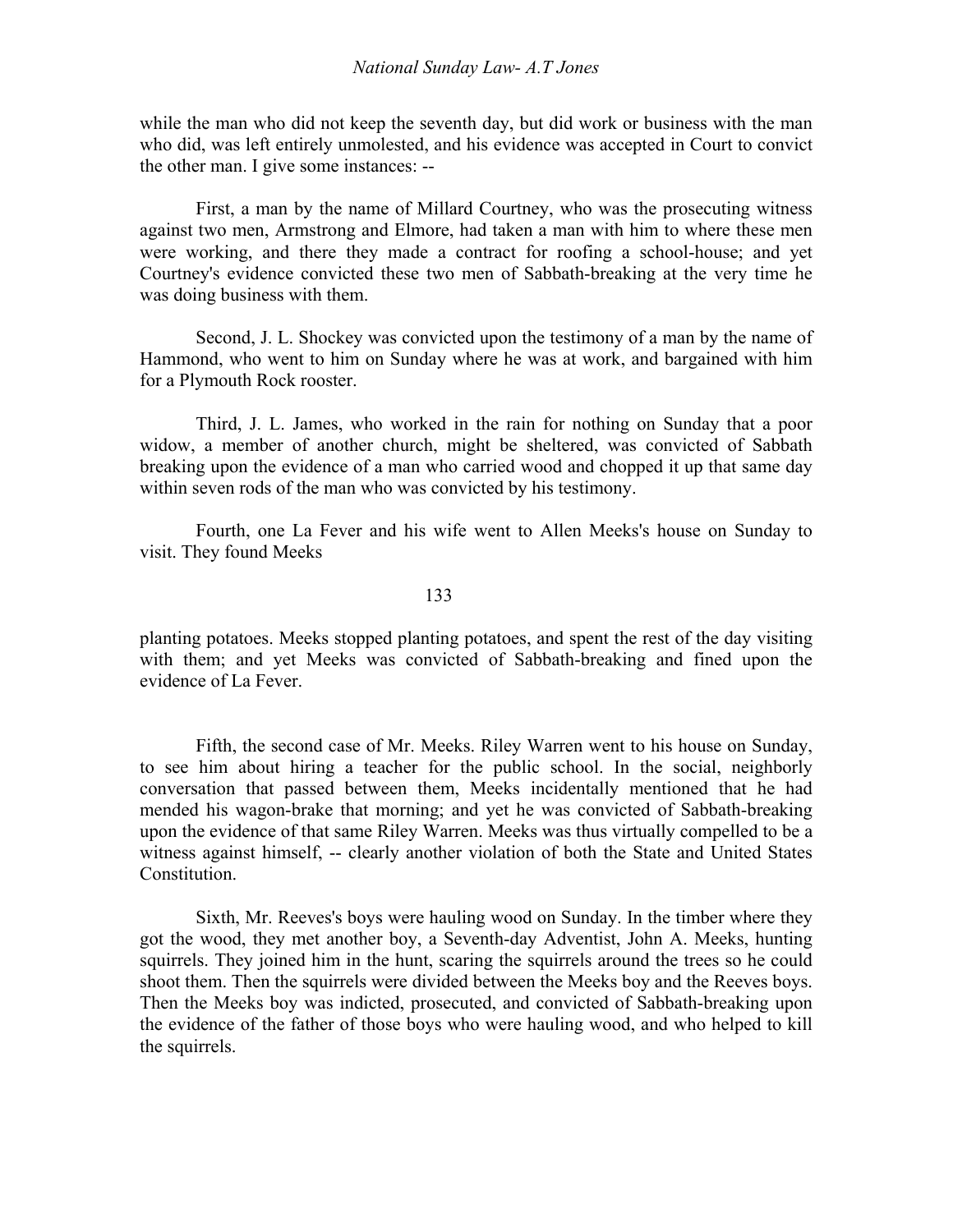Seventh, James M. Pool, for hoeing in his garden on Sunday, was convicted of Sabbath-breaking, on the evidence of a "sanctified" church member who had gone to Pool's house on Sunday to buy tobacco.

 Allow me to mention the methods of prosecution. In the case of Scoles, J. A. Armstrong was called before the Grand Jury. After repeated answers to questions in regard to work done on Sunday by different parties in several different lines of business and traffic, he was asked the direct question whether he knew of any Seventh-day Adventists who worked on

### 134

Sunday, and when in the nature of the case he answered in the affirmative, every one of the Seventh-day Adventists whom he named was indicted, and not one of any other class or trade.

 In the second case of James A. Armstrong; he was arrested at the instance of the mayor. When asked for the affidavit upon which Armstrong was arrested, the mayor said that A. J. Vaughn had called his attention to Armstrong's working, and had said, "Now see that you do your duty," yet Vaughn testified under oath that he did not see Armstrong at all on the day referred to. Armstrong was not only arrested at the instance of the mayor, but he was also tried before the mayor, who acted as Justice of the Peace. And when Vaughn testified that he had not seen Armstrong at all on the day referred to, this made the mayor, virtually, both prosecuting witness and judge; and the questions which he asked show that that was precisely his position, and his own view of the case. The question which he asked to each of the first two witnesses was, "What do you know about Mr. Armstrong's working on Sunday, June 27?" This question assumes all that was expected to be proved on the trial.

 This is enough to show the workings of such a Sunday law as is embodied in this Senate bill. There were many other cases, every one in the same line. But throughout the whole list of cases, it is only the record of how people who were performing honest labor on their own premises in a way in which it was impossible to do harm to any soul on earth, were indicted, prosecuted, and convicted upon the evidence of men who, if there were any wrong involved in the case at all, were more guilty than they. If religious persecution could possibly be more clearly demonstrated than it is in this thing, we hope never to see an illustration of it.

 It may be asked, Why was not an appeal taken? An appeal was taken to the Supreme Court of the

### 135

State, in the first case that was tried. The judgment of the lower Court was confirmed in an opinion closing with these words: --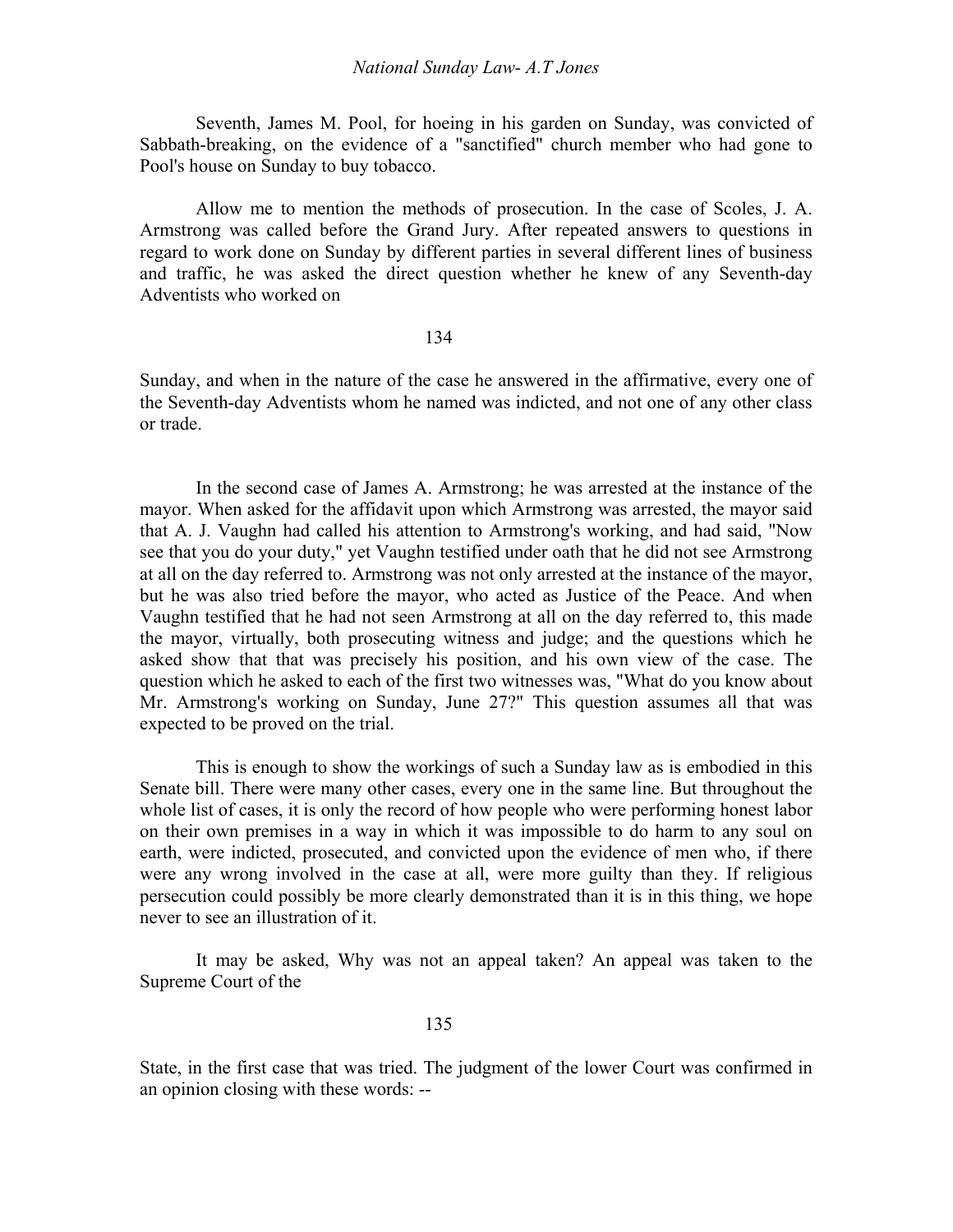"The appellant's argument, then, is reduced to this: That because he conscientiously believes he is permitted by the law of God to labor on Sunday, he may violate with impunity the statute declaring it illegal to do so; but a man's religious belief cannot be accepted as a justification for his committing an overt act made criminal by the law of the land. If the law operates harshly, as laws sometimes do, the remedy is in the hands of the legislature. It is not the province of the judiciary to pass upon the wisdom or policy of legislation. That is for the members of the legislative department; and the only appeal from their determination is to the constituency."

 This decision of the Supreme Court is of the same piece with the prosecutions and judicial processes throughout. It gives to the legislature all the omnipotence of the British Parliament, and in that does away with all necessity for a Constitution. The decision on this principle alone, is un-American. No legislative body in this country is framed upon the model of the British Parliament in respect to power. In this country, the powers of every legislature are defined and limited by Constitutions. It is the prerogative of Supreme Courts to define the meaning of the Constitution, and to decide whether an act of the legislature is Constitutional or not. If the act is Constitutional, then it must stand, whatever the results may be. And the Supreme Court is the body by which the Constitutionality or the unconstitutionality of any statute is to be discovered. But if, as this decision declares, the legislature is omnipotent, and that which it does must stand as law, then there is no use for a Constitution. "One of the objects for which the judiciary department is established, is the protection of the Constitutional rights of the citizens."

136

So long as there is a Constitution above the legislature, which defines and limits its powers, and protects and guards the rights of the citizens, so long it is the province of the Supreme Court to pronounce upon the acts of the legislature. The Supreme Court of Arkansas, therefore, in this case, clearly abdicated one of the very functions for which it was created, or else subverted the Constitution of Arkansas; and in either case, bestowed upon the legislature the omnipotence of the British Parliament, which is contrary to every principle of American institutions. Nor is the State of Arkansas an exception in this case; for this is the usual procedure of Supreme Courts in sustaining Sunday laws. They cannot be sustained upon any American principle; resort has to be made in every instance, and has been with scarcely an exception, either to the church-and-state principles of the British Government, or to the British principle of the omnipotence of the legislative power. But American principles are far above and far in advance of the principles of the British Government, in that they recognize Constitutional limitations upon the legislative power, and countenance no union of church and state; consequently Sunday laws never have been, and never can be, sustained upon American principles.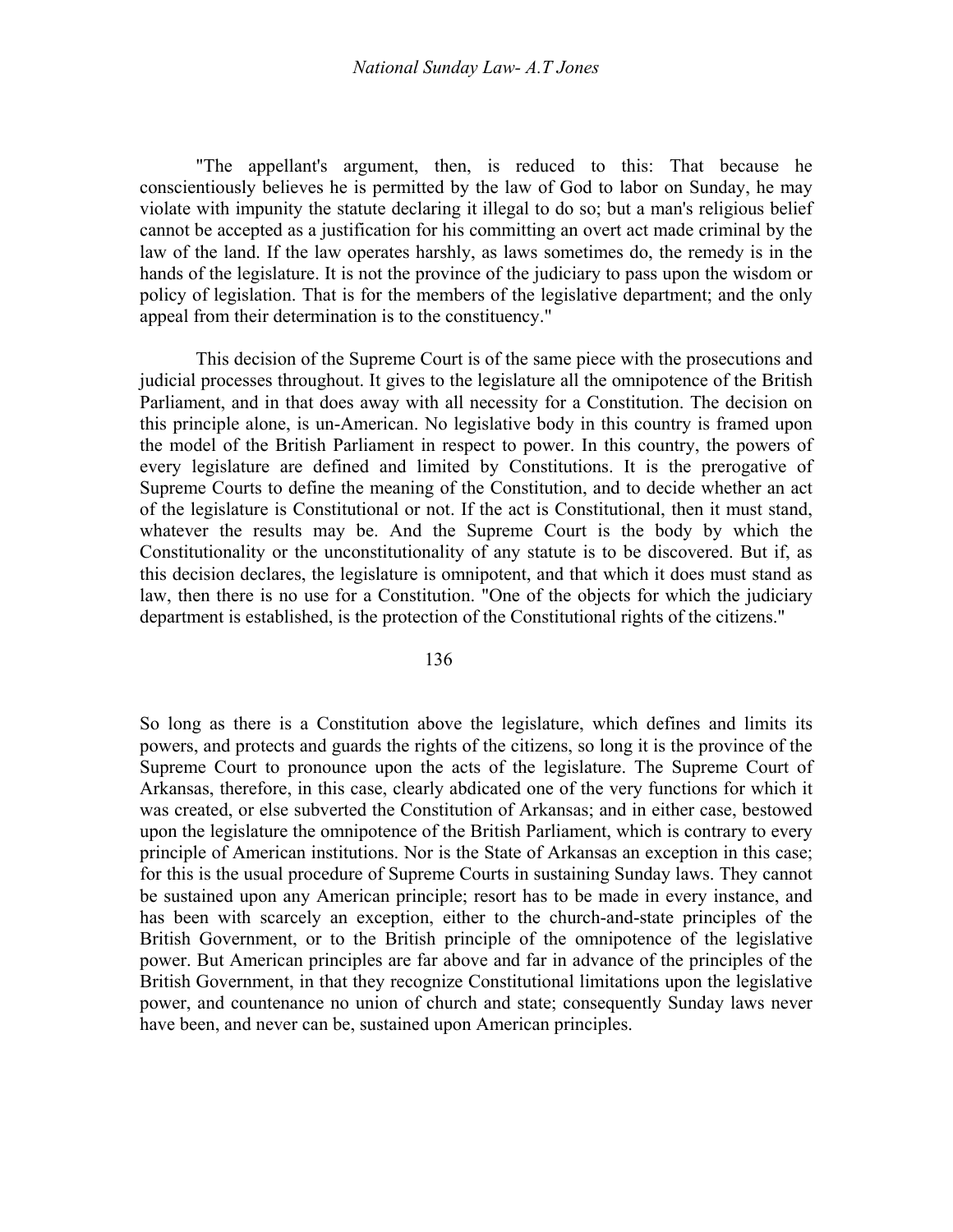That this stricture upon Supreme Court of Arkansas is not unjust, we have the clearest proof. The three judges who then composed the Supreme Court, were all members of the Bar Association of the State of Arkansas. In less than three months after this decision was rendered, the Bar Association unanimously made a report to the State on "law and law reform," an official copy of which I have in my possession. In that report, under the heading "Sunday Laws," is the following: --

 "Our statute as it stands in Mansfield's Digest, provides that `persons who are members of any religious

### 137

society who observe as Sabbath any other day of the week than the Christian Sabbath, or Sunday, shall not be subject to the penalties of this act [the Sunday law], so that they observe one day in seven, agreeably to the faith and practice of their church or society.' -- Mans. Dig., sec. 1886.

 "This statute had been in force from the time of the organization of the State government; but it was unfortunately repealed by act of March 3, 1885. -- Acts 1885, p. 37.

 "While the Jews adhere, of course, to the letter of the original command to remember the seventh day of the week, there is also in the State a small but respectable body of Christians who consistently believe that the seventh day is the proper day to be kept sacred; and in the case of Scoles vs. State, our Supreme Court was compelled to affirm a judgment against a member of one of these churches, for worshiping God according to the dictates of his own conscience, supported, as he supposed, by good theological arguments. It is very evident that the system now in force, savoring, as it does, very much of religious persecution, is a relic of the Middle Ages, when it was thought that men could be made orthodox by an act of parliament. Even in Massachusetts, where Sabbatarian laws have always been enforced with unusual vigor, exceptions are made in favor of persons who religiously observe any other day in the place of Sunday. We think that the law as it stood in Mansfield's Digest, should be restored, with such an amendment as would prevent the sale of spirits on Sunday, as that was probably the object of repealing the above section."

Now the Arkansas Constitution says: --

 "All men have a natural and indefeasible right to worship Almighty God according to the dictates of their own consciences; no man can of right be compelled to attend, erect, or support any place of worship, or to maintain any ministry, against his consent. No human authority can, in any case or manner whatsoever, control or interfere with the right of conscience; and no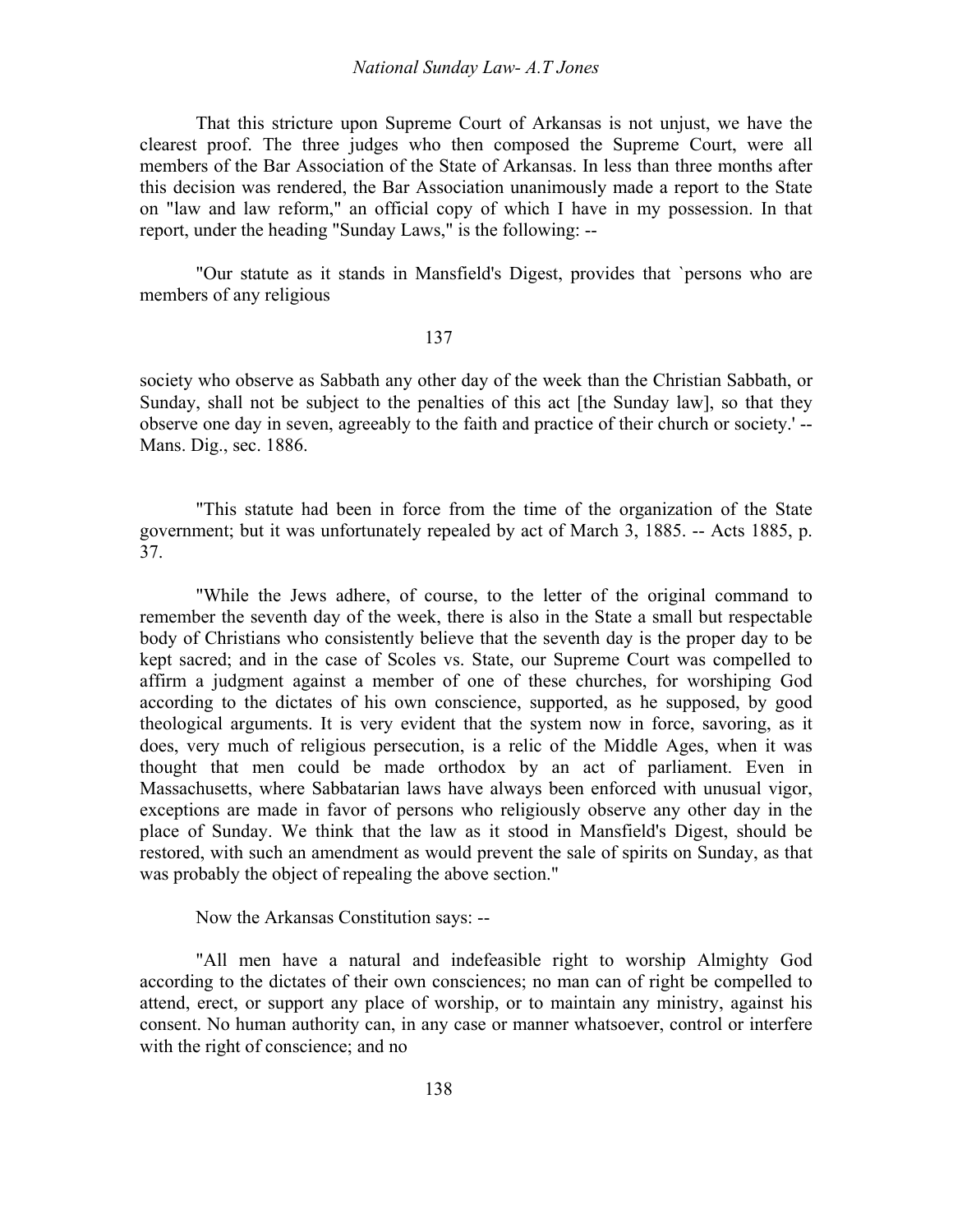preference shall ever be given by law to any religious establishment, denomination, or mode of worship, above any other."

 This report of the Bar Association says, "In the case of Scoles vs. State, our Supreme Court was compelled to affirm a judgment against a member of one of these churches, for worshiping God according to the dictates of his own conscience."

 The members of the Supreme Court being members of the Bar Association, in that report it is confessed that they confirmed a judgment against a man for doing that which the Constitution explicitly declares all men have a natural and indefeasible right to do.

 Senator Blair. -- Then if they had a law like this, they were wrongly convicted under the law, just as innocent men are sometimes hung; but you cannot reason that there should be no law against murder because innocent men are sometimes executed. It is fault in the administration of the law. You cannot reason from that that there should be no law.

 Mr. Jones. -- If there had been arrests of other people for working on Sunday, in anything like the numbers that there were of seventh-day observers, and the law had been enforced upon all alike, then the iniquity would not have been so apparent; or if those who were not seventh-day observers, and who were arrested, had been convicted, even then the case would not have been so clearly one of persecution. But when in all the record of the whole two years' existence of the law in this form, there was not a solitary saloon keeper arrested, there was not a person who did not observe the seventh day arrested, with the two exceptions named, then there could be no clearer demonstration that the law was used only as a means to vent religious spite against a class of citizens guiltless of any crime, but only of professing a religion different from that of the majority.

139

The fact of the matter is, -- and the whole history of these proceedings proves it, -- that from beginning to end these prosecutions were only the manifestation of that persecuting, intolerant spirit that will always make itself felt when any class of religionists can control the civil power. The information upon which the indictments were found, was treacherously given, and in the very spirit of the Inquisition. The indictment itself is a travesty of legal form, and a libel upon justice. The principle was more worthy of the Dark Ages than of any civilized nation or modern time; and the Supreme Court decision that confirmed the convictions, is one which is contrary to the first principles of Constitutional law or Constitutional compacts.

 And if Congress should lend its sanction to religious legislation to the extent of passing this national Sunday bill, now under consideration, and its principles should be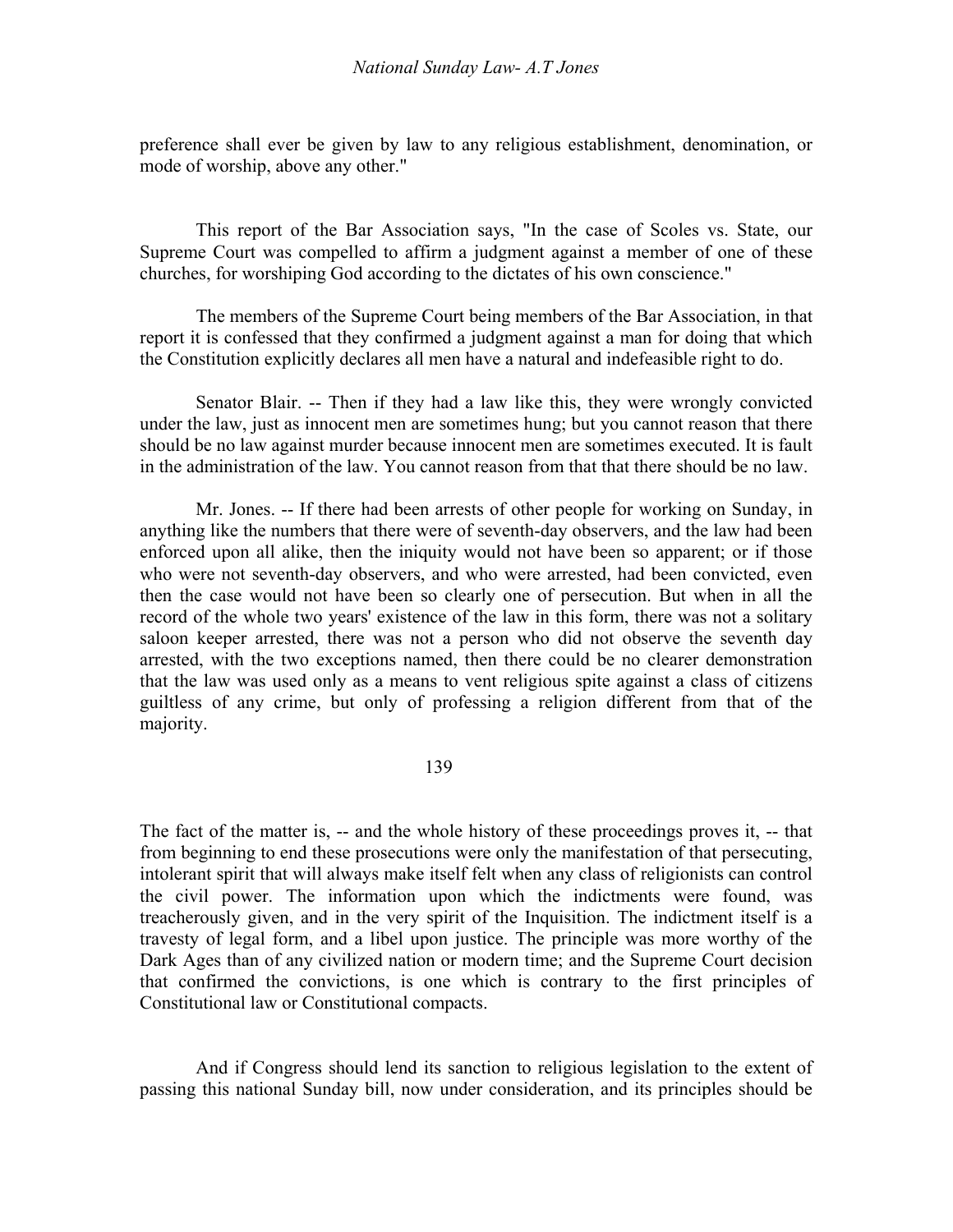made of force in all the States, the history of Arkansas from 1885-86 would be repeated through the whole extent of the nation. This I can prove, at least so far as the intention goes of those who are actively in favor of it. Rev. D. Mc Allister is one of the principal men of the National Reform Association. That Association and the Woman's Christian Temperance Union held a joint convention at Lakeside, Ohio, in July, 1887; and speaking on the subject of a national Sunday law, Dr. Mc Allister said: --

 "Let a man be what he may, -- Jew, seventh-day observer of some other denomination, or those who do not believe in the Christian Sabbath, -- let the law apply to every one, that there shall be no public desecration of the first day of the week, the Christian Sabbath, the day of rest for the nation. They may hold any other day of rest of the week as sacred, and observe it; but that day which is the one day in seven for the nation at large, let that not be publicly desecrated by any one, by officer

140

in the Government, or by private citizen, high or low, rich or poor."

Then some one stated from the audience that --

 "There is a law in the State of Arkansas enforcing Sunday observance upon the people, and the result has been that many good persons have not only been imprisoned, but have lost their property, and even their lives."

To which Mr. Mc Allister coolly replied: --

 "It is better that a few should suffer, than that the whole nation should lose its Sabbath."

 This argument is identical with that by which the Pharisees in Christ's day justified themselves in killing him. It was said: --

 "It is expedient for us that one man should die for the people, and that the whole nation perish not." John 11:50.

And then says the record: --

 "Then from that day forth they took counsel together for to put him to death." Verse 53.

 It is because of these principles, unblushingly avowed by the very men who stand in the lead in the effort to secure the enactment of this national Sunday law; and because of the practical effect of such a law in Arkansas and Tennessee, and to some extent in Pennsylvania, -- it is because of these things that we say to you, gentlemen of the United States Senate, you cannot afford to give to these men the power which they seek in the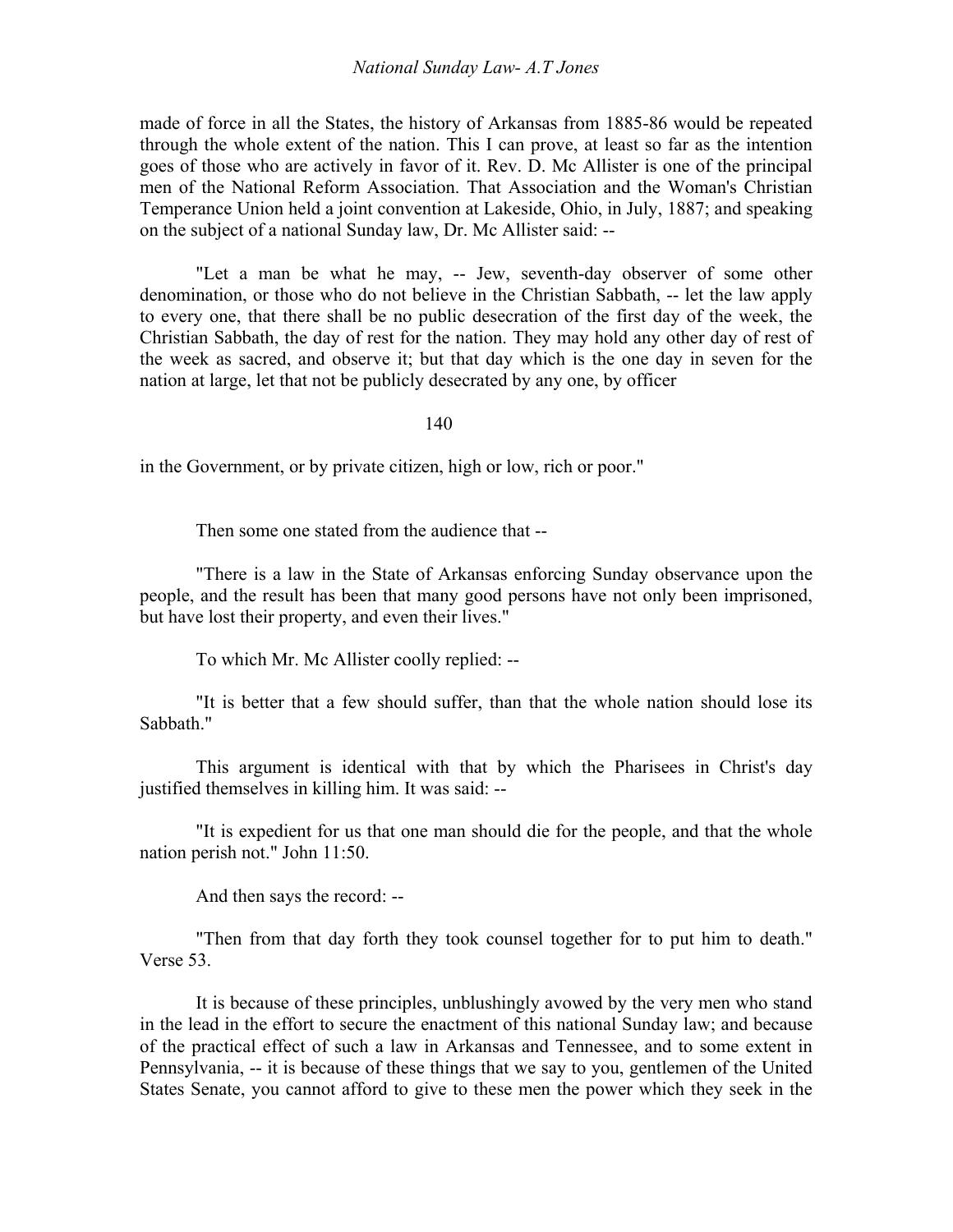enactment of this proposed Sunday law. The speech of Senator Crockett's, which I have read, was made in the legislature of Arkansas, when he was pleading for the restoration of that exemption clause, -- when he was pleading for toleration, in fact.

141

Senator Blair. -- Do you know whether this young man had money or friends?

Mr. Jones. -- Dr. Lewis, can you certify whether he had money?

 Dr. Lewis. -- The case was never reported to other churches for relief. I do not know as to his personal estate.

 Senator Blair. -- Do you not think it was a peculiar man who would allow his child to be killed and his wife to starve?

Dr. Lewis. -- The case was not reported to our churches in the North.

 Mr. Jones. -- About that peculiarity I will say that John Bunyan stayed twelve years in Bedford jail when he could have got out by simply saying the word "yes," and agreeing that he would not preach.

 Senator Blair. -- It was a very different thing to be called on to say that he would abstain from the performance of a great duty in his church. He preached the gospel, and he would not agree not to preach the gospel. But here is a man who lets his wife and child die rather than pay twenty-five or fifty dollars and get out, and have an opportunity to go to work for them.

 Mr. Jones. -- What kind of law is that which puts a man upon his conscience to choose between his wife and child and paying a fine of twenty-five or fifty dollars? But suppose he had paid the fine, and got out and gone to work again, how long could he have worked? When the next Sunday came round, it was his duty to his wife and child to work for their support. Is he to go to work on Sunday, and go through the course of prosecution again, and again pay a fine of twenty-five or fifty dollars? How long could this be kept up? There are not many poor farmers who can clear from twenty-five to fifty dollars every week above all expenses, to be devoted to paying regular fines for the privilege of following

### 142

their honest occupation on their own premises. But it will be said, "Let him not work on Sunday, then he would not have to pay a fine." Well, if he consents to do no work on Sunday, he consents to be robbed of one-sixth of his time, which he honestly owes to the support of his wife and child. For to rob him of one-sixth of his time is precisely what the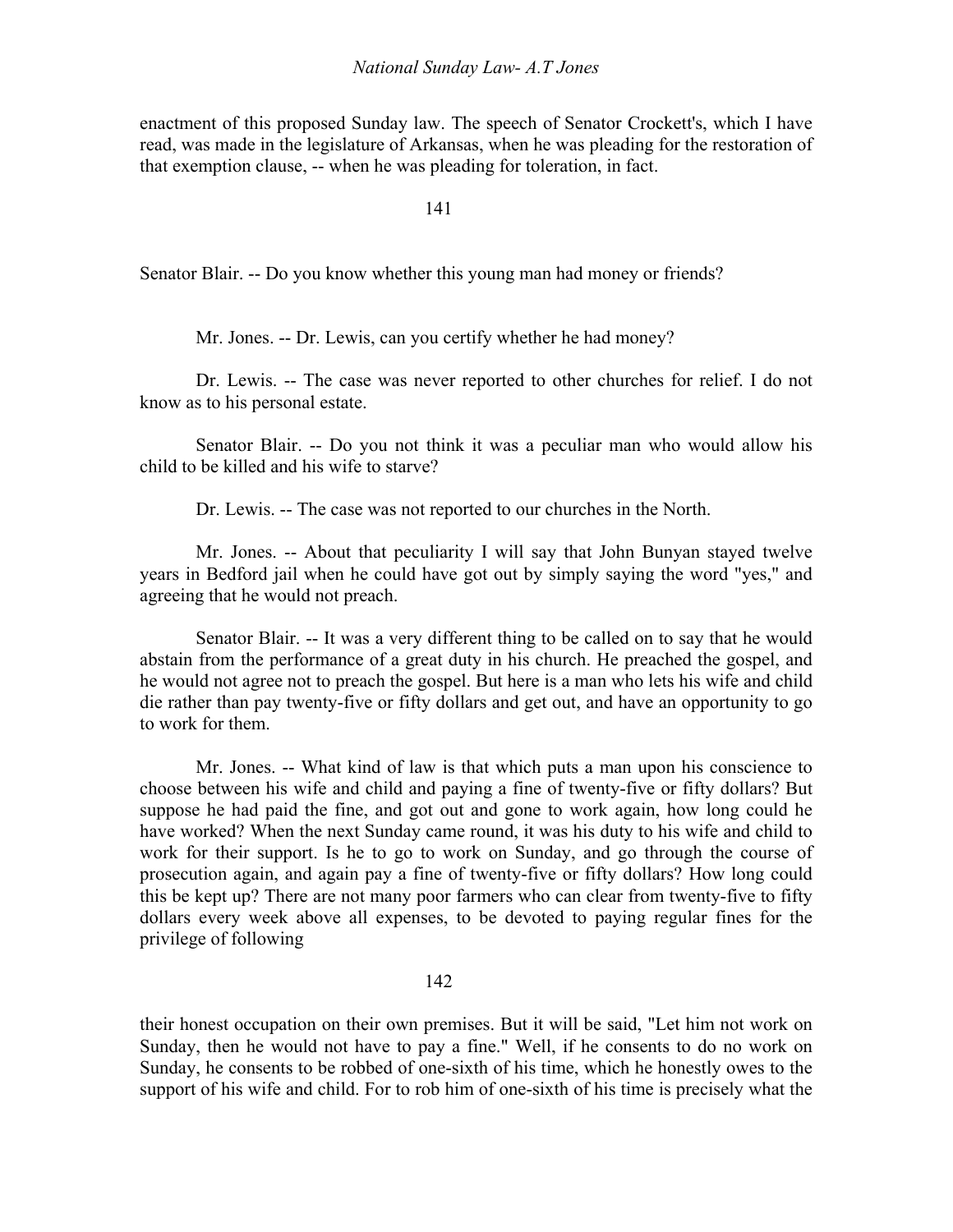State does in such a case; and it is either confiscation outright, or confiscation under the guise of a fine imposed as punishment for his refusing to allow himself to be robbed of one-sixth of his time. Either this, or else he must give up his right to worship God according to the dictates of his own conscience and the word of God, and so surrender his rights of conscience altogether. It comes to this, therefore, that Sunday laws are a direct invasion of the rights of conscience.

 More than this, Sunday laws are a direct invasion not only of the Constitutional right, but the inalienable right, of acquiring possessing, and protecting property. I here adopt the language of the Supreme Court of California, -- language which can never be successfully controverted: --

 "The right to protect and possess property is not more clearly protected by the Constitution than the right to acquire. The right to acquire must include the right to use the proper means to attain the end. The right itself would be impotent without the power to use the necessary incidents. If the legislature have the authority to appoint a time of compulsory rest, . . . it is without limit, and may extend to the prohibition of all occupations at all times... For the Constitution to declare a right inalienable and at the same time leave the legislature unlimited power over it, would be a contradiction in terms, an idle provision, proving that a Constitution was a mere parchment barrier, insufficient to protect the citizen, delusive and visionary, and the practical result of which would be to destroy,

### 143

not conserve, the rights which they may assume to protect. The legislature, therefore, cannot prohibit the proper use of the means of acquiring property, except the peace and safety of the State require it." -- Ex parte Newman, 9 Cal., pp. 517,510.

 But does the peace and safety of the State require it in any such case as is here involved? Can it ever be against the peace and safety of the State for any man to follow his honest, legitimate, and even laudable occupations? It is against the peace and safety of the State to prohibit it. For, as I have before conclusively proved, for the State to do so is for it to put honest occupations in the catalogue of crimes; to put peaceable and industrious citizens upon a level with criminals; and to put a premium upon idleness and recklessness. It is certainly against the peace and safety of any State to do any such thing. Therefore it is demonstrated that Sunday laws are an invasion of the inalienable right of acquiring and possessing property, and for that man in Arkansas to have obeyed that law, would have been to surrender his inalienable right.

 Once more: As the right to acquire property includes the right to use the proper means to attain that end, and as such a law deprives a man of the use of such means during one-sixth of his time, it follows that it is a violation of that provision of the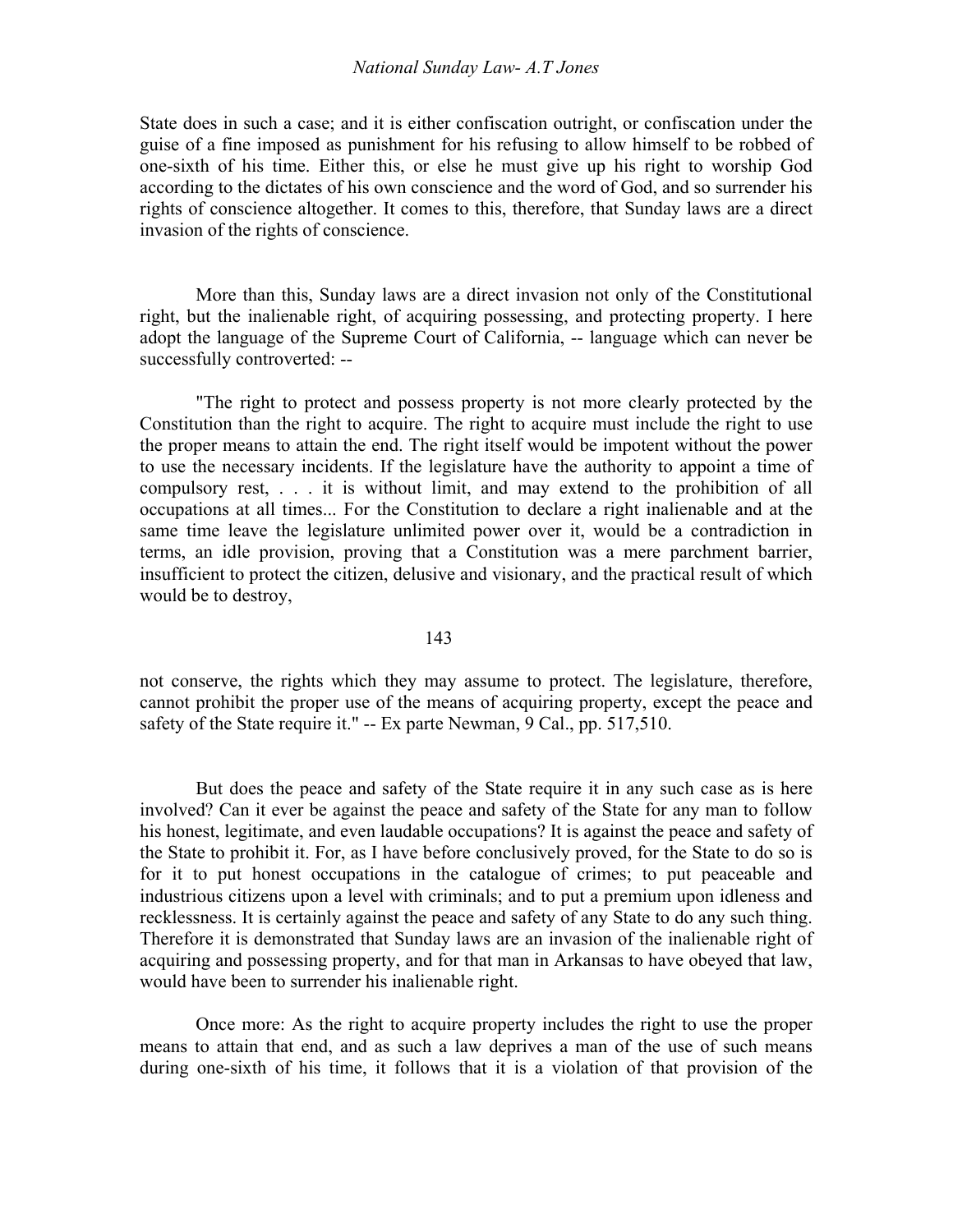Fourteenth Amendment of the United States Constitution, which declares that "no State shall deprive any citizen of life, liberty, or property, without due process of law."

 All this, sir, is involved in the question as to whether that man shall recognize the law to such an extent as even to pay the fine. If he does, then it follows inevitably that all his property shall go to pay fines, or else he must choose between yielding his rights of conscience, and allowing one-sixth of his time to be confiscated, and in that a certain proportion of property;

### 144

because to the industrious citizen, time is property. But if the State by a Sunday law or by any other means, may confiscate a part, it may confiscate all. Where, then, shall resistance to oppression begin? -- I say, At the very first appearance of it. Under cover of the word "Loan" Charles I. undertook to confiscate a small sum of money from each of the property owners of England. John Hampden's share was about seven dollars and seventy-five cents. He was a rich man, but he refused to pay it; and his refusal to pay that paltry sum led to all England's being plunged into confusion and civil war: the king lost his head, Hampden himself lost his life, and all this rather than to pay the insignificant sum of seven dollars and seventy-five cents! -- less than one-third of the fine imposed upon this man for refusing to assent to the confiscation of one-sixth of his property. But John Hampden's refusal to pay that money established the Constitutional principle that every man has the inalienable right to acquire, possess, and protect property -- a right which was invaded in this case. Upon this principle alone that man was entirely justified in refusing to pay the fine imposed by that Sunday law. But as there was also involved the inalienable right of conscience, he was doubly justified in refusing to obey the law or to recognize the principle.

 Senator Blair. -- Suppose he was a guilty man. Suppose he did not believe it was an offense to steal, and that he conscientiously thought that he could take goods from another in a certain way. He had been convicted under the law, and was under the penalty of paying twenty-five dollars' fine. Is he to put his right of conscience against the demands of wife and child, and against the judgment of the community, and the State in which he lives, and to which he owes all the rights to the enjoyment of property, and everything

### 145

else he has? In this case a man saw all this evil done rather than pay twenty-five or fifty dollars, and he says he did that by reason of his conscience.

 Mr. Jones. -- The cases are not parallel at all, unless indeed you count it as much of a crime for a man to follow his honest occupation as it is for him to steal. This,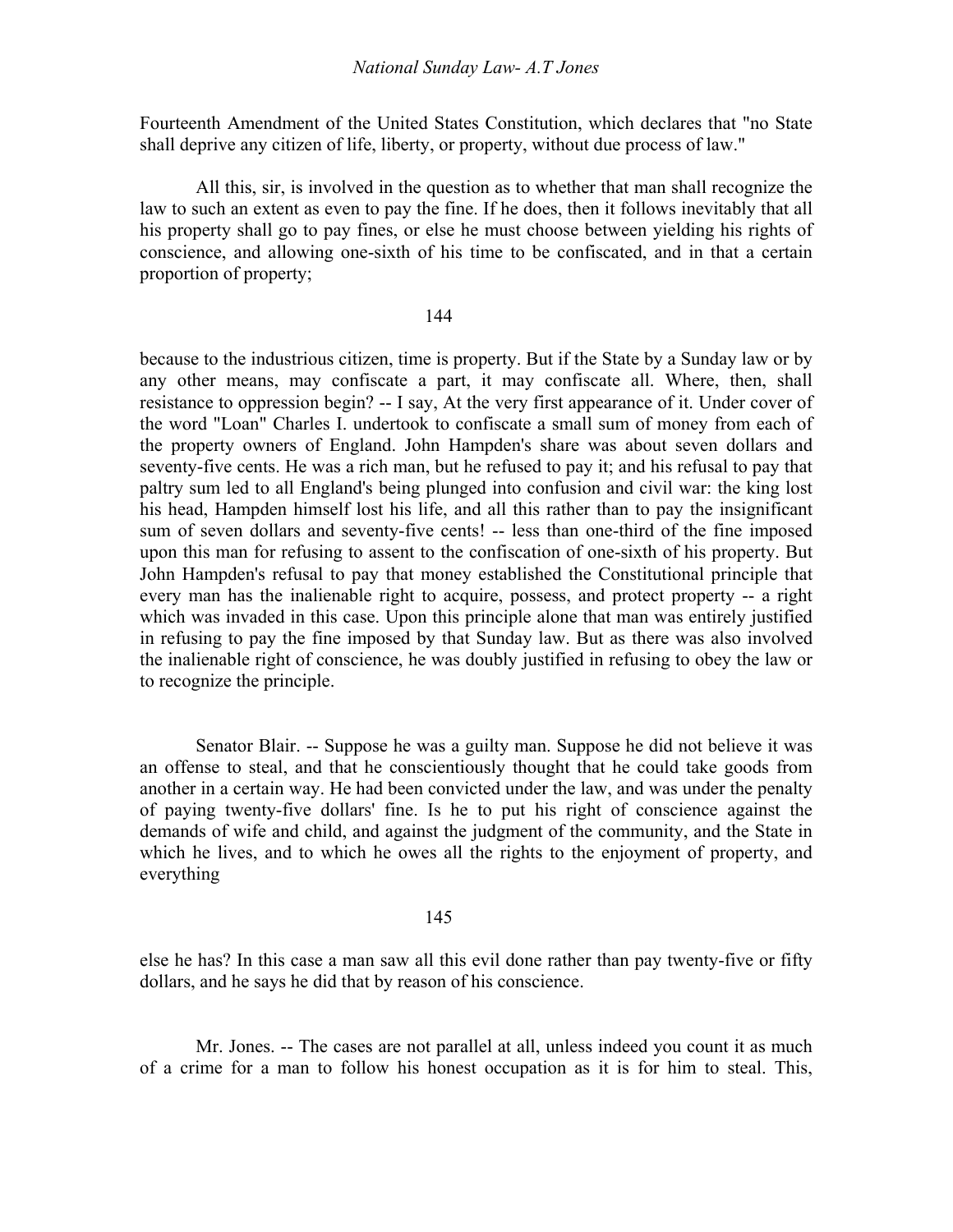however, we have demonstrated is the very thing that Sunday laws do. But we forever protest against honesty industry's being put upon a level with thieving.

 The man who steals takes the property of others without compensation and without regard to the question of right. If, then, the State takes from him property or time without compensation, he cannot complain of injustice. But in the case of the man who works on Sunday, he invades no man's right in any degree; he takes no man's property or his time in any way, much less does he take it without compensation. For the State to punish the thief, is just. For the State to punish the industrious citizen, is pre-eminently unjust.

 But aside from all this, did you ever hear of a man whose conscience taught him that it was right to steal, that it was a conscientious conviction to steal?

 Senator Blair. -- I have heard of great many instances where an individual confessed that he had conscientiously violated the law, yet he was punished.

 Mr. Jones. -- Precisely; and the Christians were put to death under the Roman empire for violating the law.

 Senator Blair. -- But that does not answer my question, and it is not necessary that it should be answered.

 Mr. Jones. -- It is right for any man to violate any law that invades his Constitutional rights; and it is his right conscientiously to violate any law that invades the rights of conscience. God declares the man innocent who violates the law that interferes with man's relationship to God -- the law that invades the rights of conscience. See cases "The King vs. Shadrach, Meshach

### 146

and Abed-nego;" and "The State vs. Daniel," reported in Daniel, chapters 3 and 6.

 The end of the Arkansas case, as reported by Senator Crockett, was that the poor man lost both his wife and his child.

Senator Blair. -- What became of him?

Mr. Jones. -- He left the State.

Senator Blair. -- I should think he ought to leave it.

 Mr. Jones. -- So do I, sir. But what can be said of freedom any more in this country, when such things can be? That is also true of six other men who followed the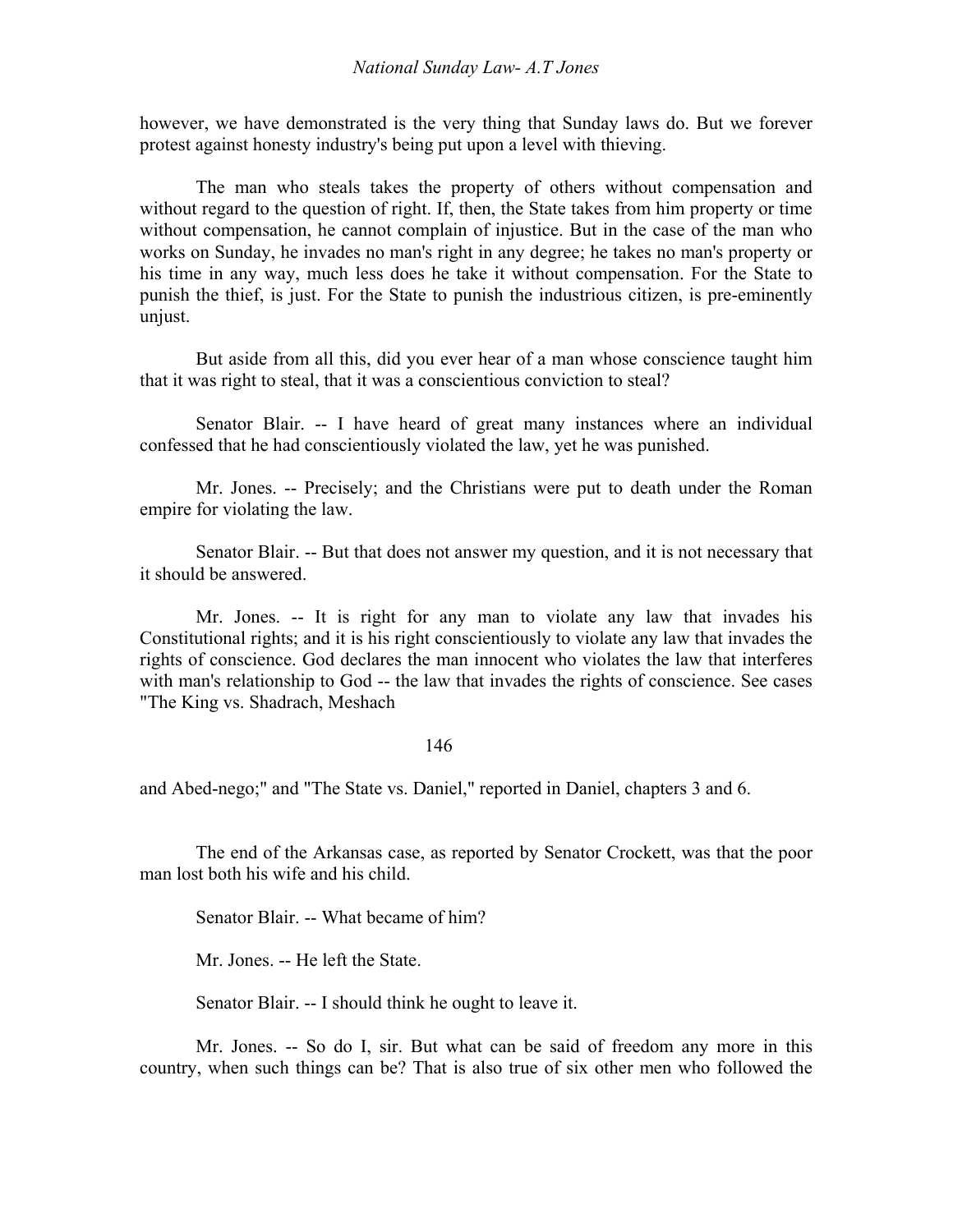dictates of their own consciences, -- as good, honest, virtuous citizens, as lived in Arkansas.

 Senator Blair. -- There is a good deal of humbug about the dictates of one's own conscience. If a man is to set up his conscience against the obligations to do what is right and to perform his duty toward society, an unintelligent and uninformed conscience of that kind might be allowed to destroy all society. It is not conscience always.

 Mr. Jones. -- I beg your pardon, sir. The rights of conscience are eternally sacred. There is no conscience in regard to the State, however; conscience has to do with God, and with what he has commanded; and a man reads in the Bible what God commands. I here adopt the words of the present Associate-justice of the Supreme Court of the United States, Hon. Stanley Matthews, in his speech in the case of the Cincinnati School Board vs. Minor et al. He says: --

 "We may call the eccentricities of conscience, vagaries, if we please; but in matters of religious concern we have no right to disregard or despise them, no matter how trivial and absurd we may conceive them to be. In the days of the early Christian martyrs, the Roman lictors and soldiers despised and ridiculed the fanaticism that refused the trifling conformity of a pinch of incense

### 147

upon the altar, erected to the Caesar that arrogated to himself the title and honor of `divine,' or a heathen statue. History is filled with the record of bloody sacrifices which holy men who feared God rather than men, have not withheld, on account of what seemed to cruel persecutors but trifling observances and concessions. . . . Conscience, if your honors please, is a tender thing, and tenderly to be regarded; and in the same proportion in which a man treasures his own moral integrity, -- sets up the light of conscience within him as the glory of God shining in him to discover to him the truth, -- so ought he to regard the conscience of every other man, and apply the cardinal maxim of Christian life and practice, `Whatsoever ye would that men should do to you, do ye even so unto them<sup>"</sup>

 Senator Blair. -- Should those who conscientiously believe in free love be allowed to indulge in it?

 Mr. Jones. -- There is no point in that. Where is there any conscientious conviction in free love? I cannot discover it. There is no room for any.

Senator Blair. -- But there must be laws which prohibit immorality?

 Mr. Jones. -- I ask you to define what immorality is, and then I will answer your question.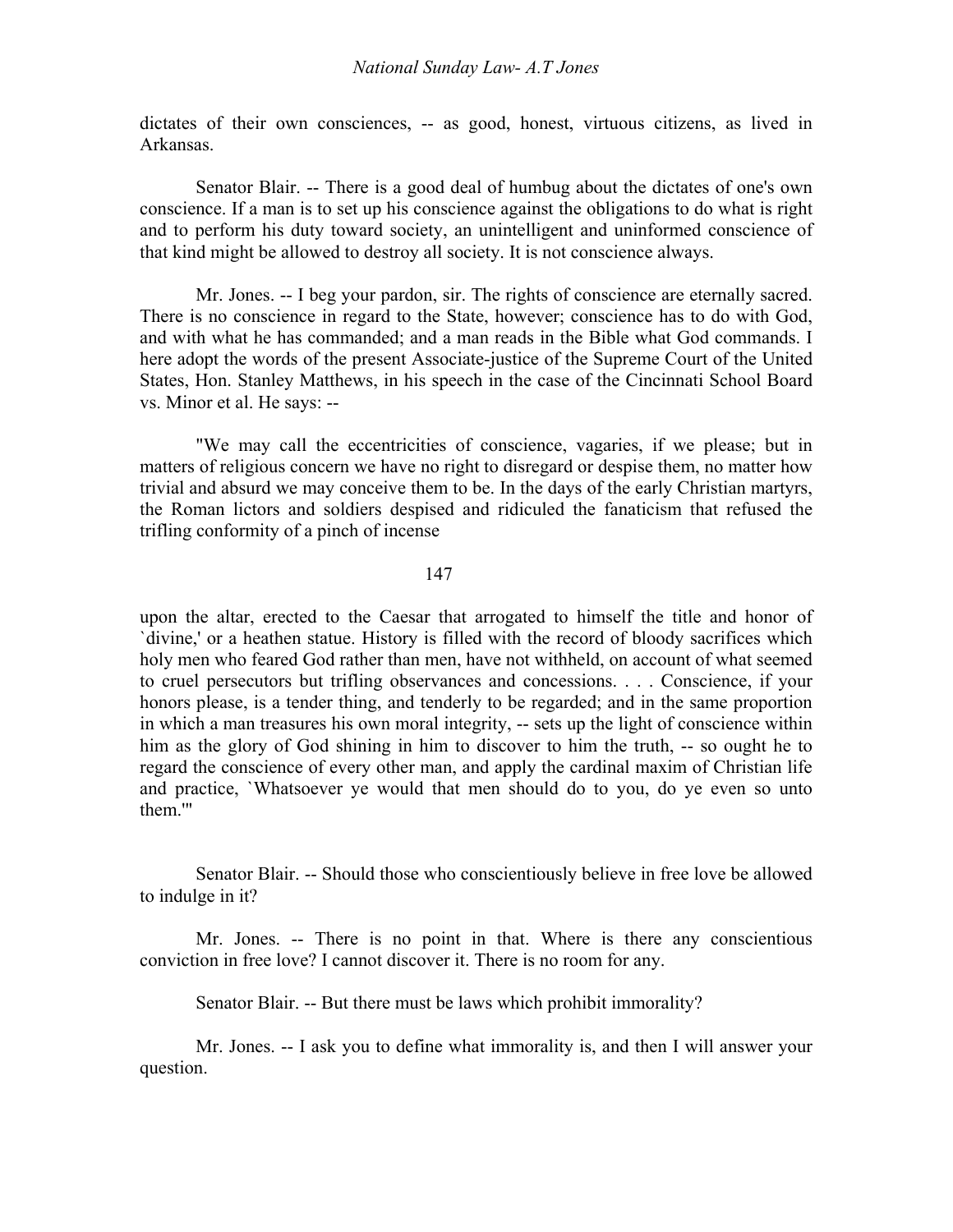Senator Blair. -- If you do not know what the expression means, I shall not undertake to enlighten you.

Mr. Jones. -- I know what it means.

 Senator Blair. -- Then why do you ask me to define it? Why do you not answer the question?

 Mr. Jones. -- Because there are modified meanings of the word which make it refer to crime. Immorality is itself a violation of the law of God, and civil government has no right to punish any man for a violation of the law of God as such. I do say, therefore, that that which, properly speaking, is immorality, the civil law cannot prohibit, and that it has no right to attempt it. Morality is defined as follows: --

148

"Morality: The relation of conformity or non-conformity to the true moral standard or rule. . . . The conformity of an act to the divine law."

 As morality is the conformity of an act to the divine law, it is plain that morality pertains solely to God, and with that, civil government can have nothing to do.

Again: Moral law is defined as --

 "The will of God, as the supreme moral ruler, concerning the character and conduct of all responsible beings; the rule of action as obligatory on the conscience or moral nature." The moral law is summarily contained in the decalogue, written by the finger of God on two tables of stone, and delivered to Moses on Mount Sinai."

 These definitions are evidently according to Scripture. The Scriptures show that the ten commandments are the law of God; that they express the will of God; that they pertain to the conscience, and take cognizance of the thoughts and intents of the heart; and that obedience to these commandments is the duty that man owes to God. Says the Scripture, --

 "Fear God, and keep his commandments; for this is the whole duty of man." Eccl. 12:13.

And the Saviour says, --

 "Ye have heard that it was said by them of old time, Thou shalt not kill; and whosoever shall kill shall be in danger of the judgment; but I say unto you that whosoever is angry with his brother without a cause, shall be in danger of the judgment; and whosoever shall say to his brother, Raca [vain fellow, margin], shall be in danger of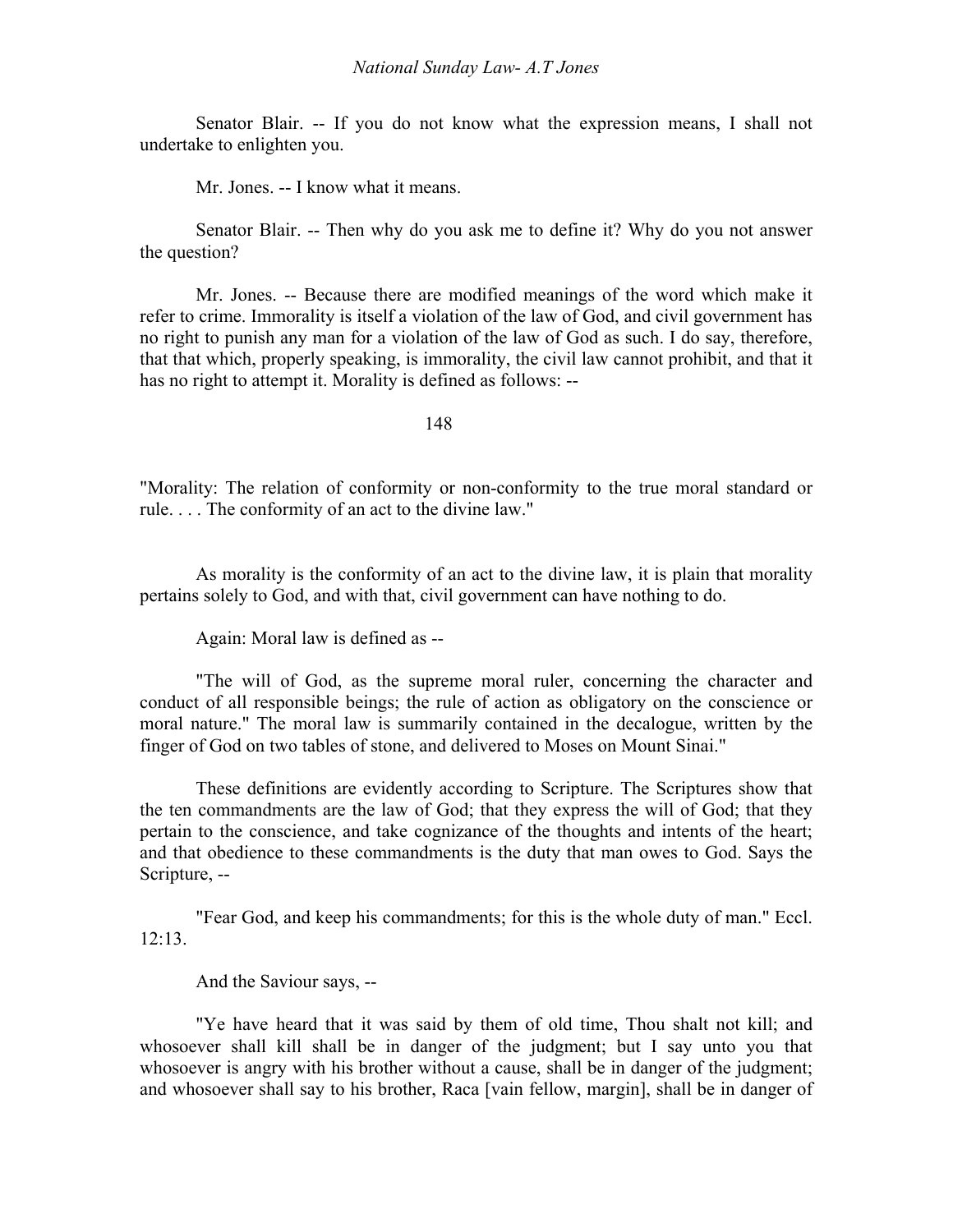the council; but whosoever shall say, Thou fool, shall be in danger of hell fire." Matt. 5:21,22.

The apostle John, referring to the same thing, says, --

0 "Whosoever hateth his brother is murderer." 1 John 3:15.

149

Again, the Saviour says, --

 "Ye have heard that it was said by them of old time, Thou shalt not commit adultery; but I say unto you that whosoever looketh on a woman to lust after her, hath committed adultery with her already in his heart." Matt 5:27, 28.

 Other illustrations might be given, but these are sufficient to show that obedience to the moral law is morality; that it pertains to the thoughts and intents of the heart, and therefore, in the very nature of the case, lies beyond the reach or control of the civil power. To hate is murder; to covet is idolatry; to think impurely of a woman is adultery; - - these are all equally immoral, and violations of the moral law, but no civil government seeks to punish for them. A man may hate his neighbor all his life; he may covet everything on earth; he may think impurely of every woman that he sees, -- he may keep it up all his days; but so long as these things are confined to his thought, the civil power cannot touch him. It would be difficult to conceive of a more immoral person than such a man would be; yet the State cannot punish him. It does not attempt to punish him. This demonstrates again that with morality or immorality the State can have nothing to do.

 But let us carry this further. Only let that man's hatred lead him, either by word or sign, to attempt an injury to his neighbor, and the State will punish him; only let his covetousness lead him to lay hands on what is not his own, in an attempt to steal, and the State will punish him; only let his impure thought lead him to attempt violence to any woman, and the State will punish him. Yet bear in mind that even then the States does not punish him for his immorality, but for his incivility. The immorality lies in the heart, and can be measured by God only. The State punishes no man because he is immoral. If it did, it would have to punish as a murderer

150

the man who hates another, and to punish as an idolater the man who covets, and to punish as an adulterer the one who thinks impurely; because according to the true standard of morality, hatred is murder, covetousness is idolatry, and impurity of thought is adultery. Therefore is clear that in fact the State punishes no man because he is immoral, but because he is uncivil. It cannot punish immorality; it must punish incivility.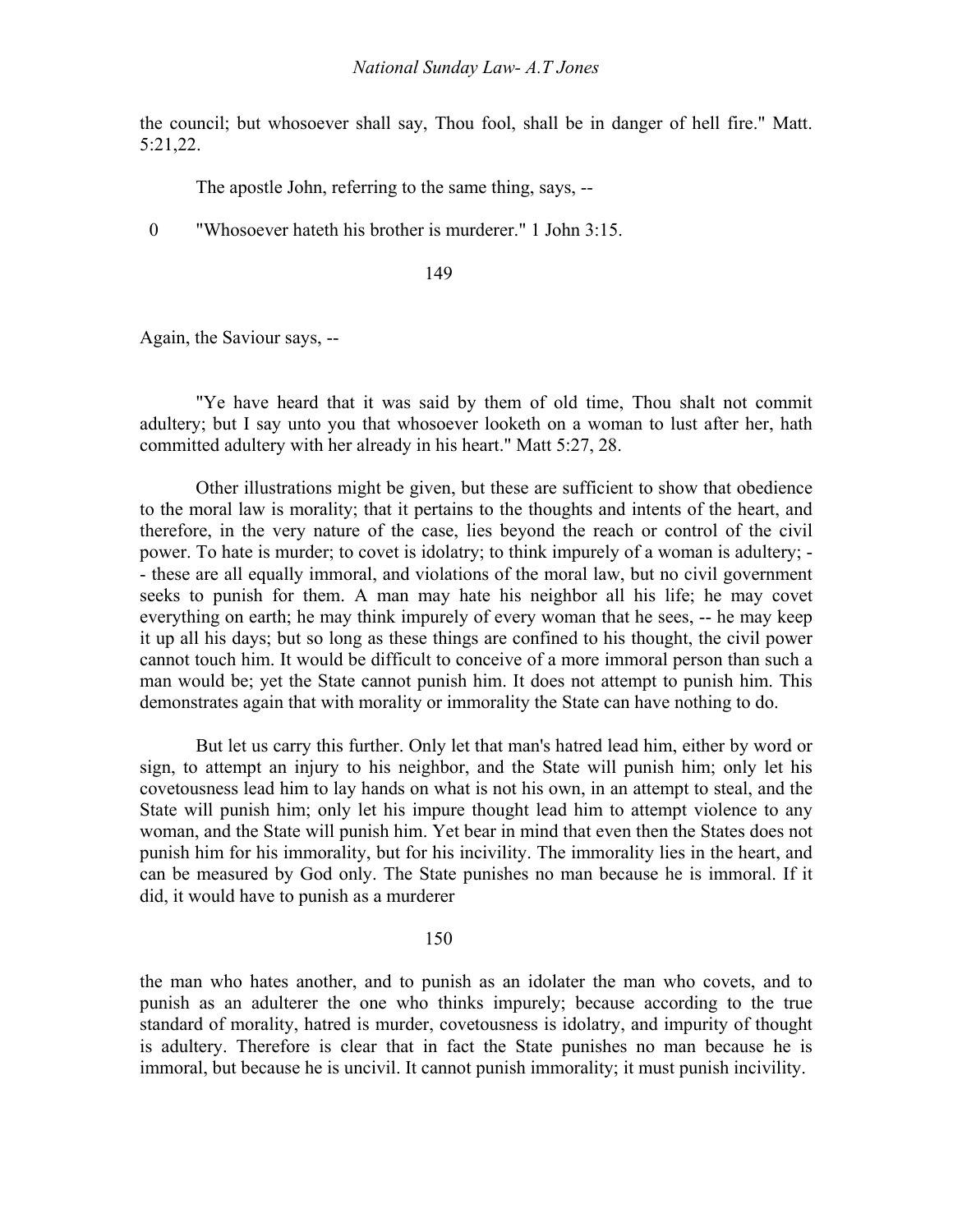This distinction is shown in the very term by which is designated State or national government; it is called civil government. No person but a theocrat ever thinks of calling it moral government. The government of God is the only moral government. God is the only moral governor. The law of God is the only moral law. To God alone pertains the punishment of immorality, which is the transgression of the moral law. Governments of men are civil governments, not moral. The laws of States and nations are civil laws, not moral. To the authorities of civil government pertains the punishment of incivility, that is, the transgression of civil law. It is not theirs to punish immorality. That pertains solely to the Author of the moral law and of the moral sense, who is the sole judge of man's moral relation. All this must be manifest to every one who will think fairly upon the subject, and it is confirmed by the definition of the word civil, which is this: --

 "Civil: Pertaining to a city or State, or to a citizen in his relations to his fellowcitizens, or to the State."

 Thus it is made clear that we owe to Caesar (civil government) only that which is civil, and that we owe to God that which is moral or religious, and that to no man. to no assembly or organization of men, does there belong any right whatever to punish immorality. Whoever attempts, it, usurps the prerogative of God. The

151

Inquisition is the inevitable logic of any claim of any assembly of men to punish immorality; because to punish immorality, it is necessary in some way to get at the thoughts and intents of the heart. The papacy, asserting the right to compel men to be moral, and to punish them for immorality, had the cruel courage to carry the evil principle to its logical consequence. In carrying out the principle, it was found to be essential to get at the secrets of men's hearts; and it was found that the diligent application of torture would wring from men, in many cases, a full confession of the most secret counsels of their hearts. Hence the Inquisition was established as the means best adapted to secure the desired end. So long as men grant the proposition that it is within the province of civil government to enforce morality, it is to very little purpose that they condemn the Inquisition; for that tribunal is only the logical result of the proposition.

 Thus much on the subject of morality and the State in the true and genuine sense of the word morality. But as I said at the beginning, there is an accommodated sense in which the word morality is used, in which it is made to refer only to men's relations to their fellow-men; and with reference to this view of morality, it is sometimes said that the civil power is to enforce morality upon a civil basis. But morality on a civil basis is only civility, and the enforcement of morality upon a civil basis is the enforcement of civility, and nothing else. Without the Inquisition, it is impossible for civil government ever to carry its jurisdiction beyond civil things, or to enforce anything but civility.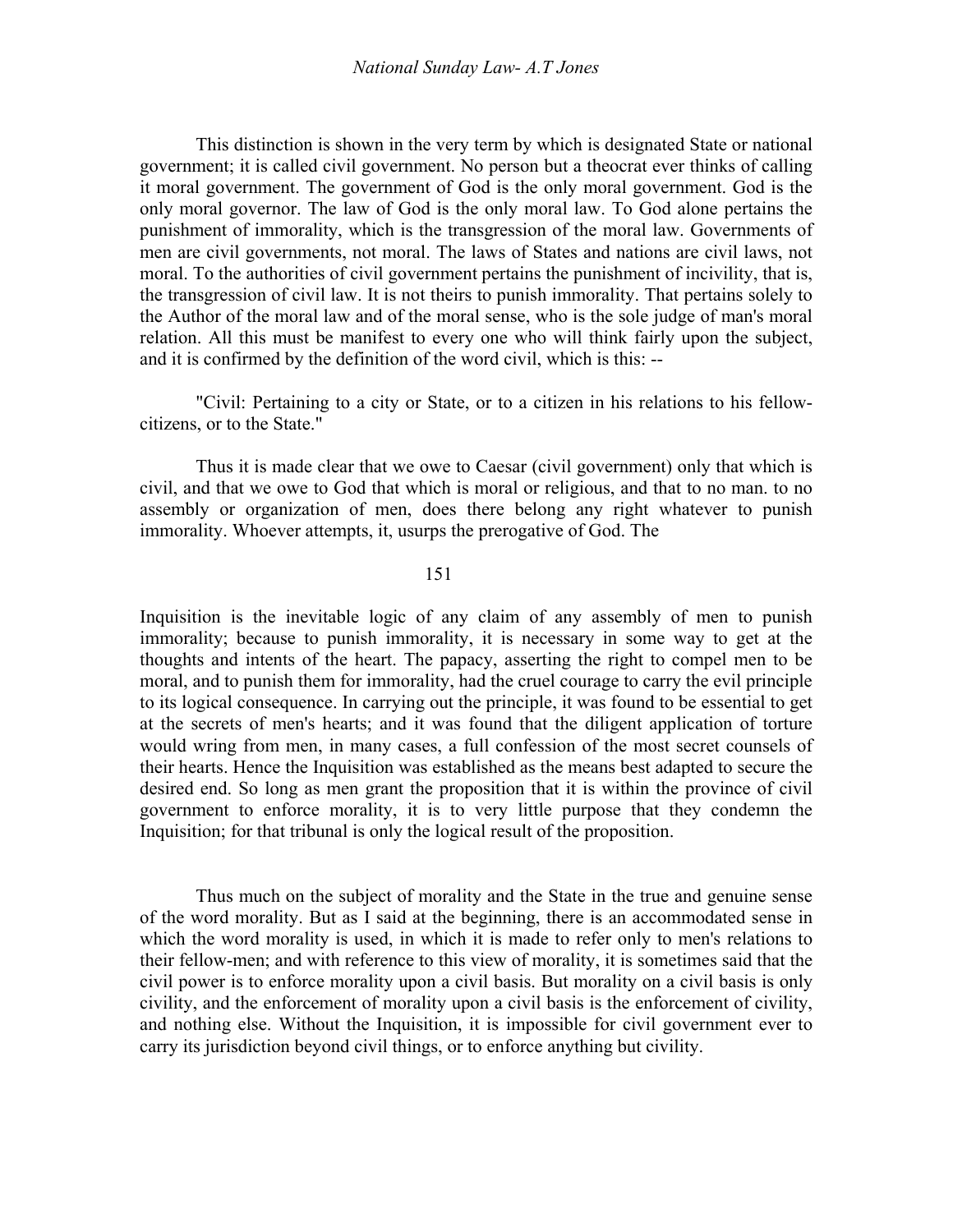But it may be asked, Does not the civil power enforce the observance of the commandments of God, which say, "Thou shalt not steal." "Thou shalt not kill," "Thou shalt not commit adultery," and "Thou shalt not bear false witness"? Does not the civil

### 152

power punish the violation of these commandments of God? I answer: The civil power does not enforce these, nor does it punish the violation of them, as commandments of God. The State does forbid murder and theft and perjury, and some States forbid adultery, but not as commandments of God. From time immemorial, governments that knew nothing about God, have forbidden these things. If the State is to enforce these things as the commandments of God, it will have to take cognizance of the thoughts and intents of the heart; but this is not within the province of any earthly power.

 By all these evidences is established the plain, common-sense principle that to civil government pertains only that which the term itself implies, -- that which is civil. The purpose of civil government is civil, and not moral. Its function is to preserve order in society, and to cause all its subjects to rest in assured safety, by guarding them against all incivility. Morality belongs to God; civility, to the State. Morality must be rendered to God; civility, to the State. Immorality must be punished -- can be punished -- only by the Lord. Incivility must be punished -- and no more than that can possibly be punished -- by the State.

 Here, then at the close of my remarks, we are brought to the enunciation of the eternal principle with which I began, upon which we now stand, and upon which we forever expect to stand, -- the principle embodied in the United States Constitution forbidding religious tests, and forbidding Congress to make any law respecting an establishment of religion or prohibiting the free exercise thereof, -- the principle established by Jesus Christ: Render therefore UNTO CAESAR the things which are CAESAR'S; and UNTO GOD THE THINGS THAT ARE GOD'S.

### 153

### REMARKS BY REV. A. II. LEWIS, D. D.

 Dr. Lewis. -- Mr. Chairman. The objection raised by Prof. Jones against the exemption in favor of Sabbath-keepers, seems to me wholly imaginary. So far as any Seventh-day Baptists are concerned, I know it would be impossible for any man opening a saloon on Sunday to present the excuse that he was a Seventh-day Baptist. A saloonkeeping Seventh-day Baptist is an unknown thing throughout their history of more than two centuries. Such a man could not obtain recognition, much less church membership, in any Seventh-day Baptist community or church. Nor do I believe from what I know of the Seventh-day Adventists, that such a case could occur in connection with that people. The possibility of any such deceitful claim could easily be guarded against by a provision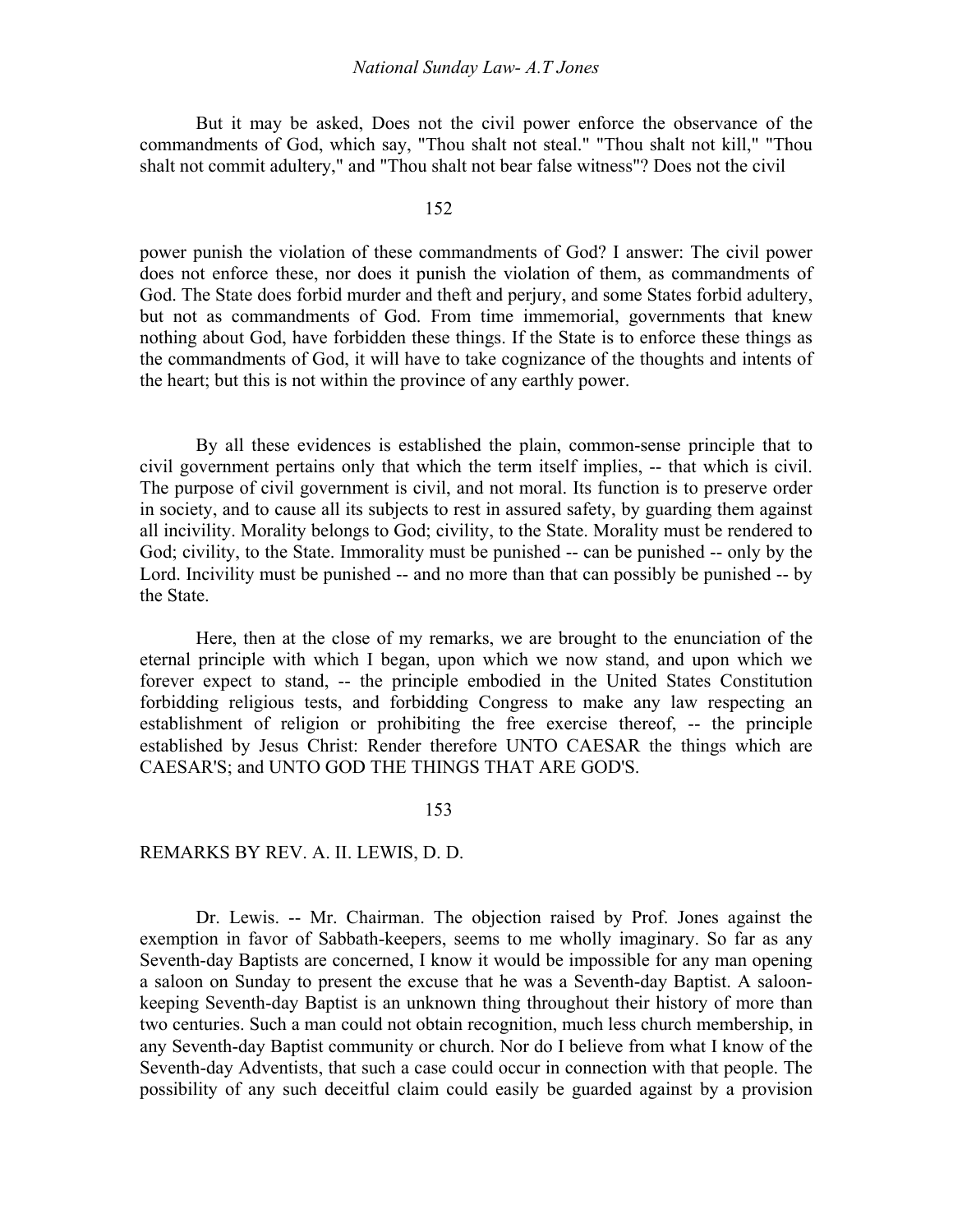requiring that in any case of doubt the one claiming to have observed the seventh day should be required to bring official certificate of his relation to a Sabbath-keeping church. Such a provision would end all difficulty.

#### REPLY.

 Mr. Jones. -- Mr. Chairman. It is certainly true that, so far, a saloon-keeping Seventh-day Baptist, or Seventh-day Adventist, either, is an unknown thing. But if Sunday laws are enforced with an exemption clause in favor of those who keep the seventh day, this would not be an unknown thing much longer. It is true, also, that such a man could not obtain membership in any Seventh-day Baptist or Seventh-day Adventist church. But what is to prevent the saloon keepers from organizing Seventh-day Baptist or Seventh-day Adventist churches of their own, and for themselves? What is to prevent them, or any class of business men, from organizing their own churches, electing their own officers, and even ordaining their own pastors, and calling themselves

154

Seventh-day Baptists or Seventh-day Adventists? There is nothing to prevent it unless, indeed, the State itself shall take charge of all seventh-day churches and doctrines, and attend to their organization and the admission of members. This is precisely what was done before. In the days of the New England theocracy, Massachusetts enacted a law that, --

 "For the time to come, no man shall be admitted to the freedom of this body politic, but such as are members of some of the churches within the limits of the same."

 There were considerable numbers of men who were not members of any of the churches, and who could not be, because they were not Christians. These men then took to forming themselves into churches of their own. Then the next step for the authorities to take, and they took it, was to enact a law that, --

 "Forasmuch as it hath bene found by sad experience that much trouble and disturbance hath happened both to the church and civil State by the officers and members of some churches, wch have bene gathered . . . in an undue manner, . . . it is . . . ordered that . . . this Court doeth not, nor will hereafter, approue of any such companyes of men as shall henceforthe ioyne in any pretended way of church fellowshipp, without they shall first acquainte the magistrates and elders of the greatr pte of the churches fellowshipp, without their intencons, and have their approbacon herein." -- Emancipation of Massachusetts, pp. 28-30.

 By this, gentlemen, you will see that the enactment of this Sunday law, though the first step, will not be by any means the last step, and that in more directions than one. Their offer of an exemption clause is a voluntary confession that the enforcement of the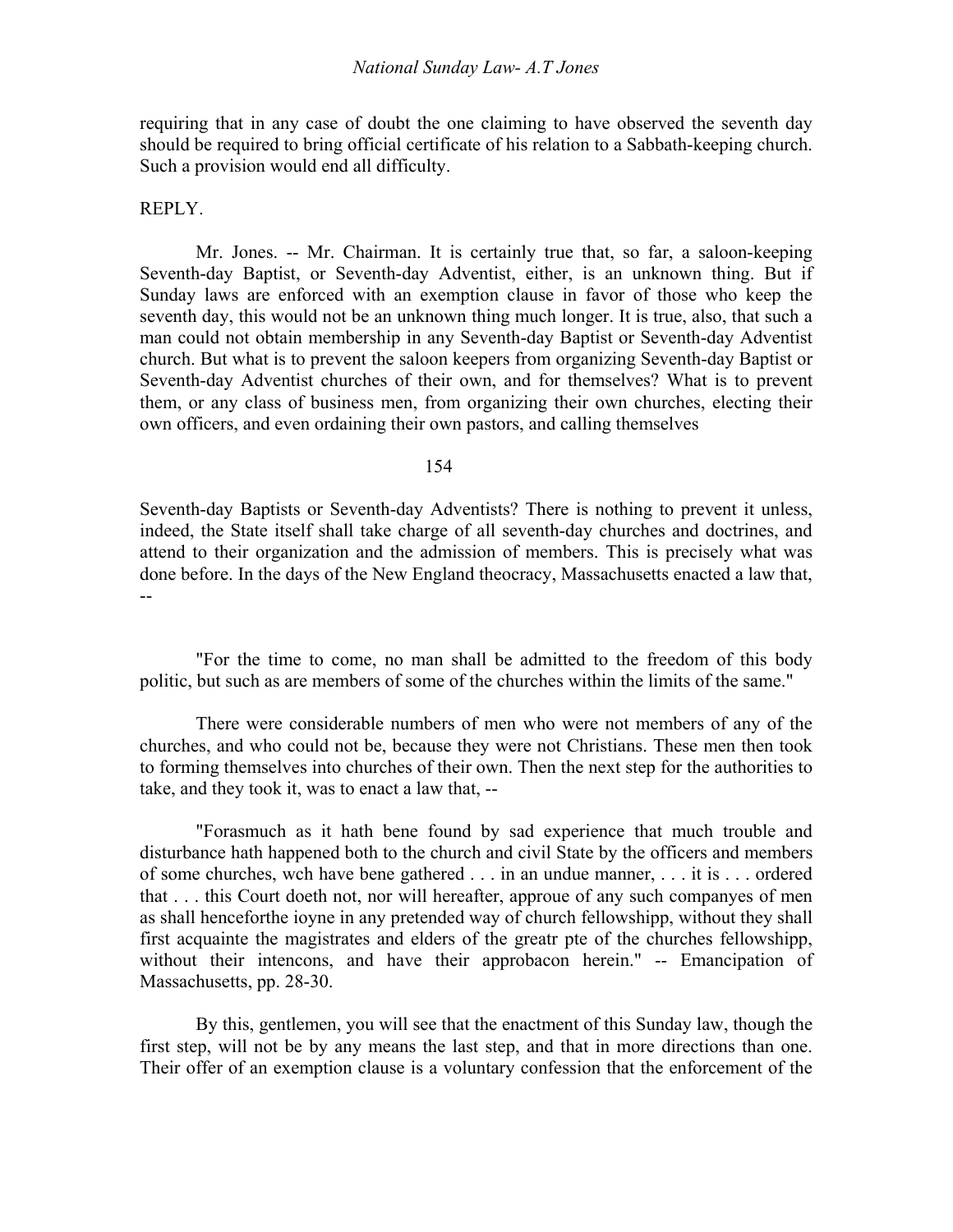law without one would be unjust; but if that exemption clause be embodied and maintained, the State is

155

inevitably carried beyond its proper jurisdiction; and if the exemption clause is retained and not maintained in its strictness, the whole law is at once nullified. Congress would better learn wisdom from this prospect, and utterly refuse to have anything at all to do with the subject. The whole subject is beyond the jurisdiction of the civil power, and the civil power can do no better than to let it entirely alone.

 But Dr. Lewis proposes to guard against all difficulty, by "requiring" every observer of the seventh day "to bring official certificate of his relation to a Sabbathkeeping church." This would not end the difficulty; for, as I have shown, it would inevitably devolve upon the State to decide what was a genuine Sabbath-keeping church. But that is not the worst feature in this suggestion. If Dr. Lewis officially represents the Seventh-day Baptist denomination, and for the denomination proposes thus voluntarily to put himself and all his people on "ticket of leave," I have no particular objection; that is their own business; yet it seems to me an extremely generous proposition, if not an extraordinary proceeding. I say they may do this, if they choose. But as for me and for the Seventh-day Adventists generally, not only as Christians, but as American citizens, we repudiate with scorn and reject with utter contempt every principle of any such suggestion. As citizens of the United States, and as Christians, we utterly and forever refuse to put ourselves upon "ticket of leave" by any such proposition.

 NOTE. -- That my argument at first was not so unfounded nor so "wholly imaginary" as Dr. Lewis supposed, has been conclusively demonstrated, even to himself, since this hearing was held. The "Pearl of

156

Days" column of the New York Mail and Express, the official organ of the American Sunday Union, in March, 1889, grave the following statement from the Plainfield [N. J.] Times [no date]: --

 "As a rule, Plainfield, N. J., is a very quiet city on Sunday. Liquor, provision, and cigar stores are closed by the enforcement of a city ordinance. If a resident wants a cigar, he will either have it given to him by one of the many pharmacists who refuse to sell on Sunday, or he will go to the two dealers who are allowed to open their places on Sunday because they observe Saturday as their Sabbath. Some time ago a man of Catholic faith, who had an eye to Sunday business in that line, became a regular attendant at the Seventh-day Baptist church. Eventually he asked to be admitted into the fellowship of the church. A member of the official board was advised that the applicant for membership was only working for business ends. He was closely examined by the church officers, and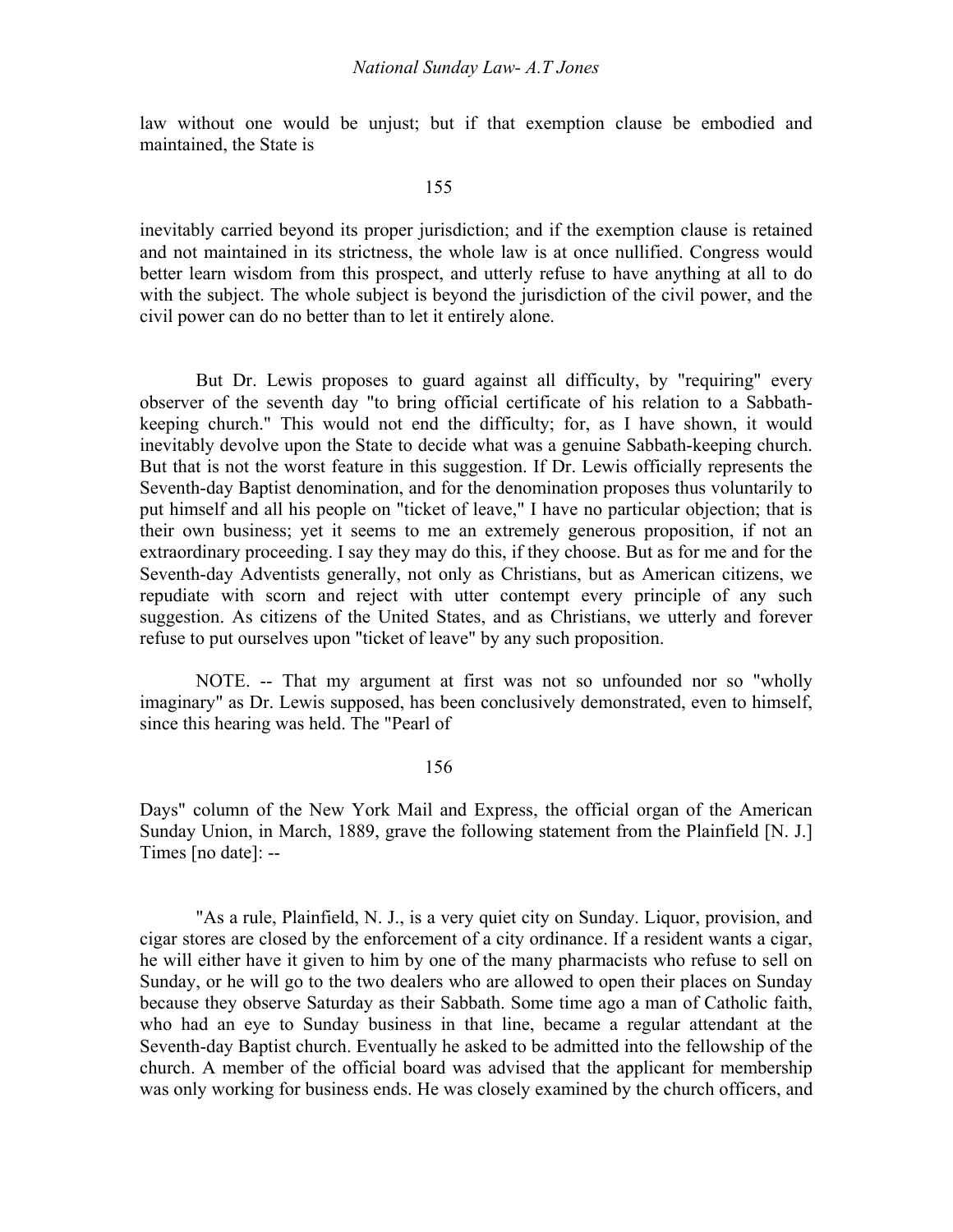he finally admitted that he wanted to open a cigar store and do business on Sunday. The man appeared at the wrong place for aid in carrying out his mercenary purposes. He was not received into membership."

 It looks somewhat like the "irony of fate" that this thing should fall to they very people whom Dr. Lewis represented, and in the very town where Dr. Lewis himself lives.

# REMARKS BY MRS. J. C. BATEHAM.

 Mrs. Batcham. -- I should like to say that the point which has been made was a point carefully considered by the Woman's Christian Temperance Union, and we saw the danger. Yet we wished to be exceedingly fair. I consulted nine persons of different classes of Seventh-day people, to know whether they wished such an exemption, and whether they would be satisfied with what was proposed. They represented themselves as being in approval of some such provision as has been suggested,

157

and we thought it could be done perhaps in such a way as to afford them the exemption which they desire, because they said that such an exemption is necessary.

 Senator Blair. -- Let me ask you a few questions, Mrs. Bateham, to see if the Woman's Christian Temperance Union understood exactly the relation of what they propose to do in this legislation. Here is a bill which relates to interstate commerce, to postal work, to the army, and to the navy. It relates to that subject-matter which is carved out of the independent, full jurisdiction of a nation by the States, which were once complete sovereignties, and transferred to the general Government. The occupations I have mentioned are all of public nature; and to carry them on, the nation has such an opportunity to invade the Sabbath-rest laws of every State in such a way as to nullify them. The nation at large is unrestrained by any Sabbath law whatever. If it may carry on its post-office business on the Sabbath, it may go to any extent, and it does go already to a very great extent, and an increasingly great extent; so in regard to interstate commerce, and so with the army and the navy.

 Now, you go to our Seventh-day Baptist or Seventh-day Adventist friends, for instance, and propose to introduce a principle by which they can carry on the post-office department on the Sabbath, just as completely as they see fit. In other words, you propose to exempt them from the operation of the law so far as it prohibits post-office work on the Sabbath. Suppose you have a Seventh-day Baptist man for postmaster. Suppose you fill up every post-office in the country on the Sabbath with Seventh-day Baptist people. You have the post-office department in operation by virtue of this exemption, because they can do the work conscientiously on that day. If you limit it by saying the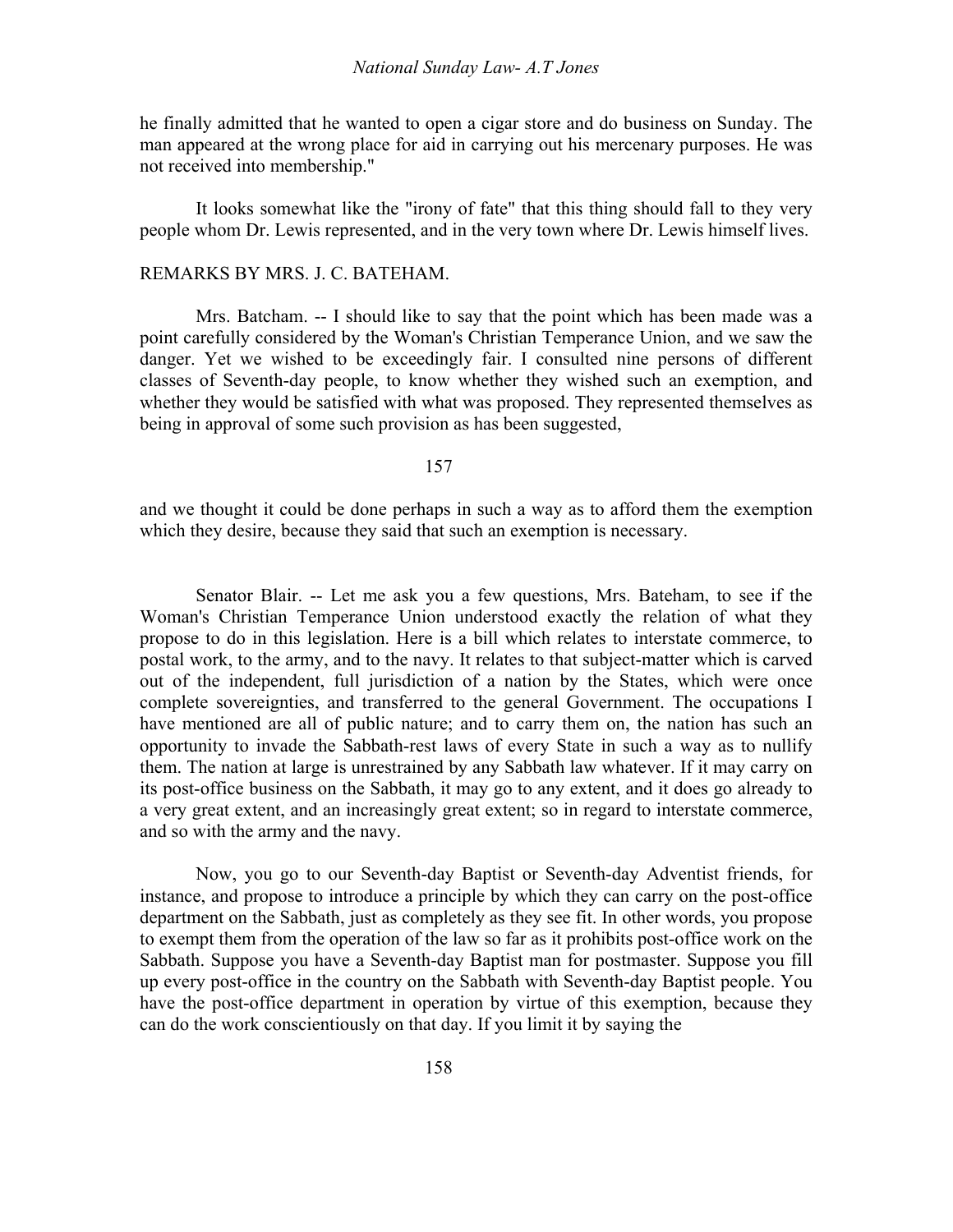bill shall not apply to the Adventists and others, the bill provides that already.

 Mrs. Bateham. -- If you remember the clause, we do not propose to provide that they shall be able to do this work, but that they shall be exempt from the penalty. They are not allowed to do the work, but they are to be exempt from the penalty. Therefore, unless they could prove that they had not done the work to the disturbance of others, it would be impossible for them to carry on post-office matters, for instance, or any other public employment, on Sunday.

 Senator Blair. -- Is not that equivalent to saying that if the penalty shall not be enforced against them, there shall be no law against them? Because the law without the penalty is simply an opinion; it is not a law.

 Mrs. Bateham. -- The law could provide that they should not open a post-office, for instance, or any place of business; and if there was a fine imposed, they would be compelled to close such places on Sunday. It was, of course, only thrown out as a suggestion from us that if it could be done, we should like to have such a provision in the bill. We are satisfied that people want the law, and if the law can, in your wisdom, be arranged with such an exemption, then we wish it; otherwise we do not. We are all glad, I think, to have the gentlemen admit that they do not want such an exemption, for that releases us from the place where we were.

 Senator Blair. -- This is not to be a general Sunday law. These people all live in States, and they can work at their private occupations just the same under similar amendments to the State law, if the State saw fit to make such amendments. Prof. Jones says it did not work well in Arkansas, and I should think it did not, from his description. But these are public occupations, or quasi public occupations, we are dealing with; that of interstate commerce, for instance, carried on by

159

great corporations which are public in their relation to the working-men, because they are exercising a great public function in carrying on transportation which appertains to everybody all over the country.

 This proposed law undertakes to prohibit the nullification of all Sunday-rest laws in the States so far as to provide that interstate commerce shall not be carried on, in violation of the law, upon the Sabbath. When you come to the private occupations which are regulated by the States, if they choose to allow the Seventh-day Baptist people to work on Sunday in those private occupations, on the farm, in the workshop, in the factory, this measure does not interfere with them at all.

 Mr. Bateham. -- I have not the words before me, but my impression is that there is a clause in the bill providing that the jurisdiction of Congress shall be exercised over the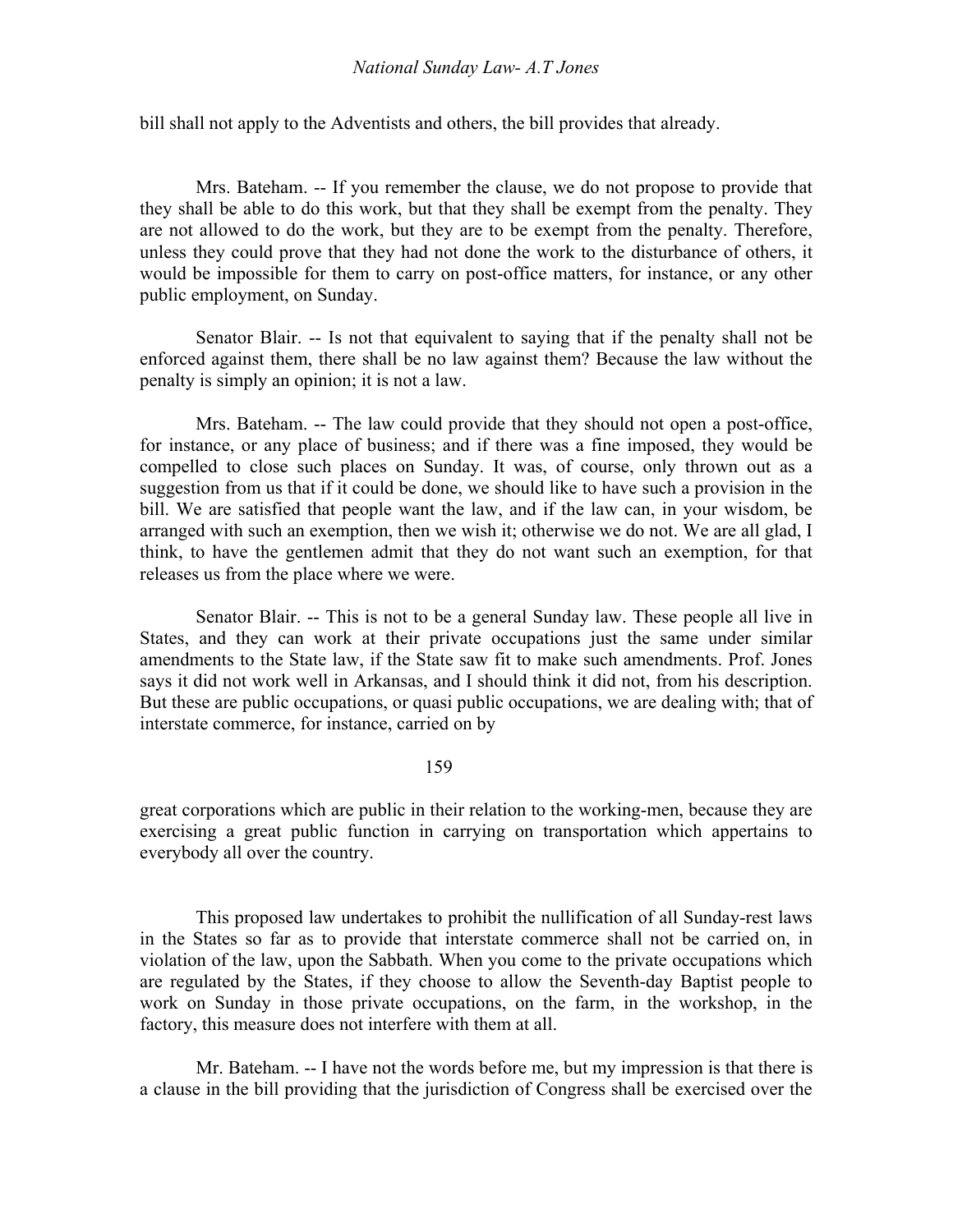Territories in this matter. There is something of that kind in the bill, and this proposed exemption was designed to reach those cases, rather than apply to the general governmental action.

 Senator Blair. -- You think the exemption might be made with reference to the Territories?

 Mrs. Bateham. -- Yes; that was the point we had in mind in this general action. I have not the words of the bill before me, but there is something of that kind in it which we had in mind. I wish to say also that one of the requests of our National Woman's Christian Union was that the word promote should be changed to protect, in the title of the bill, so that it should have no appearance of what all Americans object to, any union of church and state. That amendment was proposed and accepted by the American Sabbath Union, the organized body which has just been in session in this city.

 Senator Blair. -- Do you not think that the word protect implies power to command and compel? An army protects.

160

Mrs. Batcham. -- All our laws protect us, do they not?

Senator Blair. -- You would make this a law?

 Mrs. Batcham. -- I suggest that the bill be made a law, and that it be a law which shall protect the civil Sabbath, not promote religious worship, but protect the day as a day of rest and religious worship.

 Senator Blair. -- It seems to me that the word protect is a stronger and more interfering word than promote. However, all these suggestions are important.

REPLY.

 Mr. Jones. -- Mr. Chairman. Mrs. Bateham in her first address this morning, in telling who they are that are in favor of this Sunday law, said that she believed "the great majority of the people will approve such a law." She mentioned as opposed to it only "the daily newspaper press," the railroad managers," "steamboat companies," "saloonists and their backers," "a class of foreigners who prefer the continental Sunday," and "the very small sect of Seventh-day Baptists."

 Hon. G. P. Lord in his remarks said that "not more than three million of our population work on Sabbath, and most of this number are unwilling workers." He said that "the balance, or more than fifty-seven million of our population, abstain from toil on the Sabbath."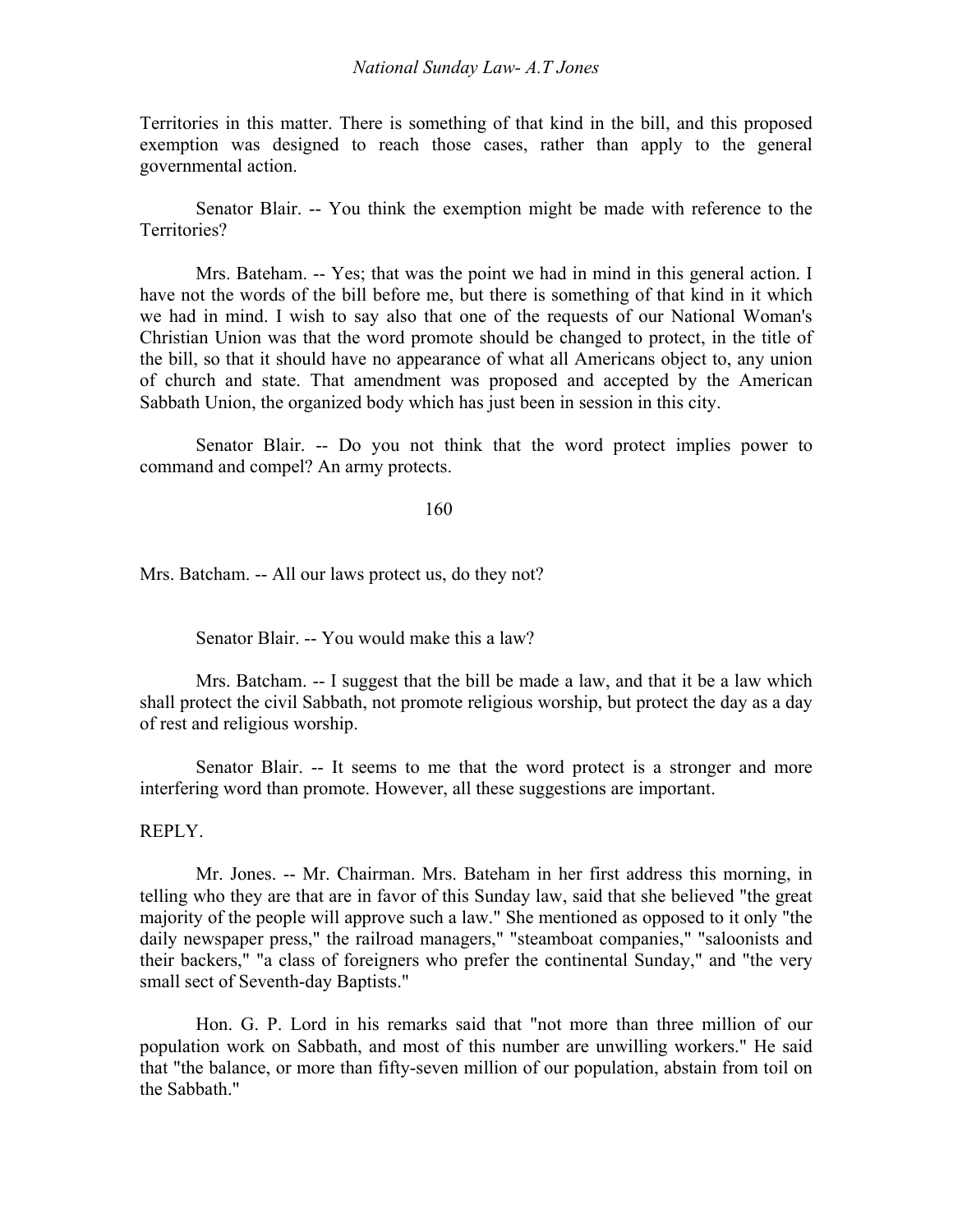Taking these statements as the truth, it appears that the overwhelming majority of the American people are not only in favor of the Sunday law, but they actually keep that day as a rest day.

 Now, gentlemen, is it not rather singular, and a doctrine altogether new in a government of the people, that the majority need to be protected? From whom are they to be protected? -- From themselves, most assuredly, because by their own representation they are so vastly in the majority that it would be impossible for

#### 161

them to be oppressed by anybody else. But in a government of the people, when the majority are oppressing themselves, how can laws prevent it when the laws must be made by the majority, that is, by the very ones who are carrying on the oppression? If to them my argument seems unsound, I would cite, entirely for their benefit, the words of the Supreme Court of Ohio, that the "protection" guaranteed in our Constitutional provisions "means protection to the minority. The majority can protect itself. Constitutions are enacted for the purpose of protecting the weak against the strong, the few against the many."

 This is sound sense, as well as sound Constitutional law. Now, suppose in accordance with this sound Constitutional principle, and under cover of their own statements, we, seventh-day observers, whom they themselves designate as being so entirely in the minority as scarcely to be worthy of recognition, -- suppose we should come to Congress asking for protection (and as all my argument has shown, if anybody needs protection in this matter, assuredly it is ourselves), -- suppose, then, we come to Congress asking for protection in the same way that they ask for it, -- suppose we should ask Congress to enact a law compelling all people to do no work on Saturday, in order to protect us in our right to keep Saturday; what would be thought of that? what would these people themselves think of it? what ought anybody to think of it, but that it was a piece of unwarranted assumption of authority to force upon others our ideas of religious observances? That is all it would be, and it would be utterly inexcusable. And I risk nothing in saying that these people themselves, as well as everybody else, would pronounce it unwarrantable and inexcusable. But if that would be so in the case of a minority who actually need to be protected, what, then, ought not to be thought of these people

## 162

who claim to be in the overwhelming majority, in their mission here, asking Congress to compel everybody to rest on Sunday for their protection!

Gentlemen, it is not protection, but power, that they want.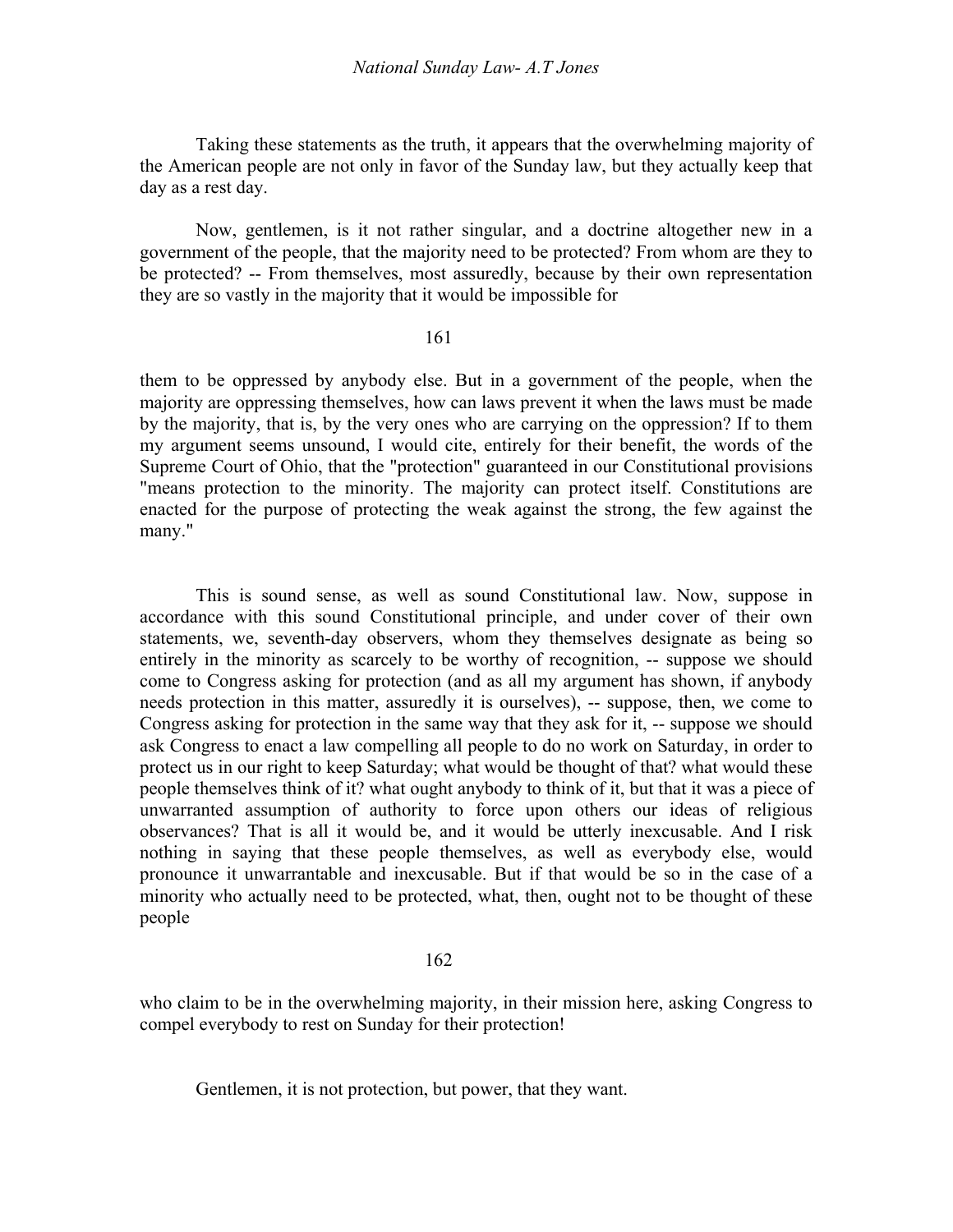REMARKS BY JOHN B. WOOD.

 Mr. Wood. -- Mr. Chairman. As a member of the society of Friends, a Quaker, I should like to say a few words.

 I have a great deal of sympathy with people who talk about the right of conscience. I do not think the United States Government has any right over the conscience. We, as Friends, deny their right over our consciences while we act in accordance with the revealed will of God, the Bible.

 In looking at this Sunday question, I see nothing in the Bible -- there is no word in it -- in which it is stated that we shall have to work on the first day of the week. Therefore, I do not think the Seventh-day Baptists have any right to object to the proposed legislation. The only thing they lose is one more day's work out of the week.

 The society of Friends has always denied the right to fight. The result has been that in the United States they have never lost a life by that means, not even during the last war. The Lord Jesus Christ has always protected them.

 I think that any Saturday Baptist who believes honestly that the Sabbath is Saturday, can depend upon the Lord's providing for him in five days of the week just as well as if he worked six, and he will have two Sundays instead of one, and be that much better off.

163

REPLY.

 Mr. Jones. -- In answer to the question raised by Mr. Wood, that conscientious convictions do not require us to work on the first day of the week, one of the six working days, I wish to say, --

 First, we deny his right, as well as the right of the State, to assume the prerogative of deciding for us what the Bible teaches, or what our conscientious convictions do, or do not, require.

 Secondly, we deny the right of the State to cause us to lose the whole, or any part, of a day's work out of every week. And I turn this point upon him as I turned it upon the others, Why have we not as much right to ask for a law compelling them to rest on the day that we keep, as they have to compel us to rest on the day which they keep? "The only thing they would lose is one more day's work out of the week." Then they could "have two Sundays instead of one, and be that much better off." Why is it not as good for them as it is for us? Or is this a benefit reserved solely for those who do not keep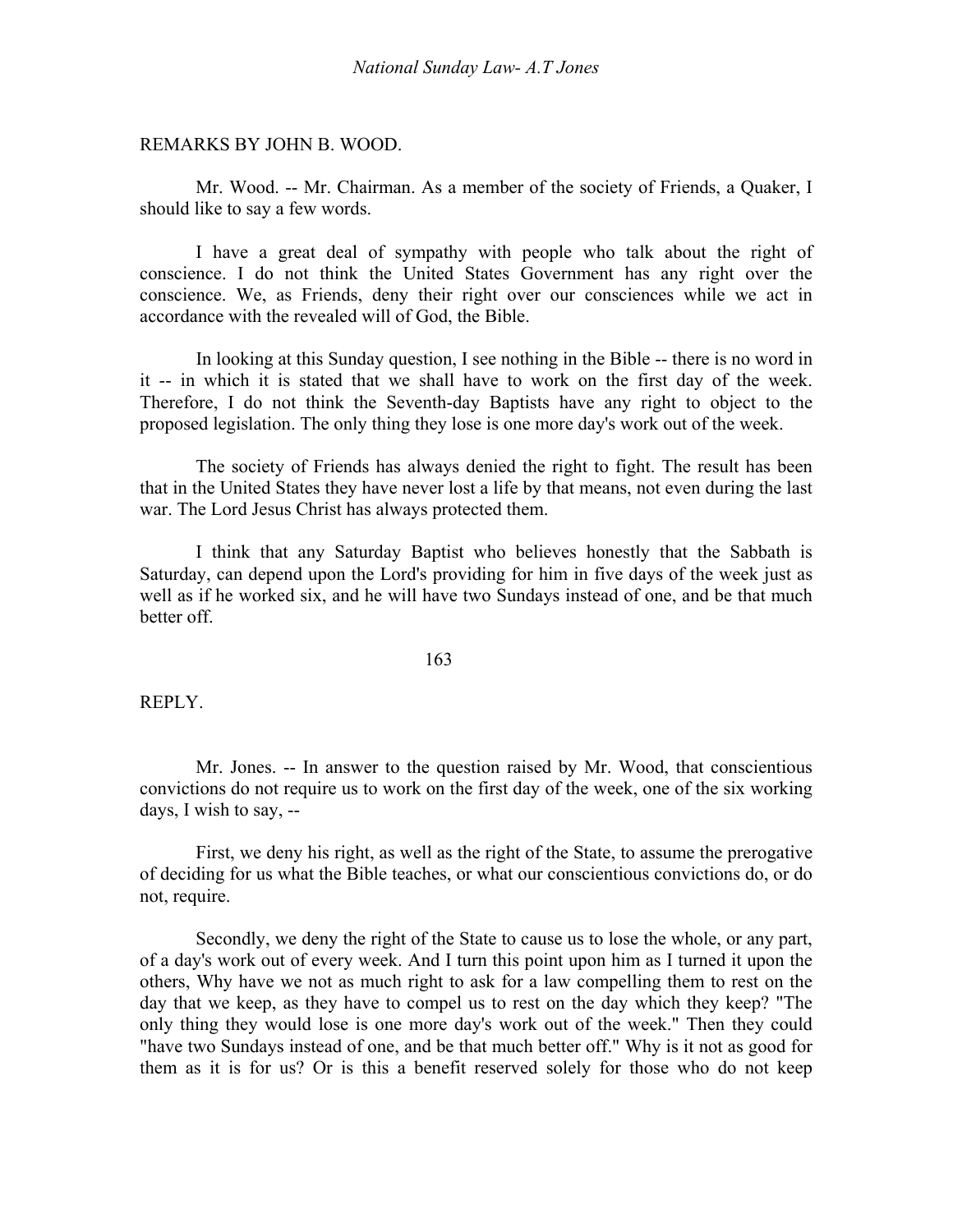Sunday? How this invades the Constitutional right of acquiring and possessing property, and does deprive us of property without due process of law, I have already discussed.

Thirdly, upon this point I wish to read Judge Cooley's opinion.

Mr. Wood. -- I referred to the Bible.

 Mr. Jones. -- The Bible says, "Six days shalt thou labor." While I do not insist that this is an absolute command that we shall actually work the whole six days, I do insist that it is a God-given permission, and therefore our God-given right, to work six days of every week. And we deny forever the right of the State to forbid us to do that which,to say the very least, God has given us the express right to do.

164

As this is a matter of legislation and therefore of law, Judge Cooley's opinion is of weight upon the subject. He says: --

 "The Jew [and the seventh-day Christian as well] who is forced to respect the first day of the week, when his conscience requires of him the observance of the seventh also, may plausibly urge that the law discriminates against his religion, and by forcing him to keep a second Sabbath in each week, unjustly, though by indirection, punishes him for his belief."

I have shown --

 Senator Blair. -- He says "plausibly." That word plausibly indicates that there are some counter views somewhere.

 Mr. Jones. -- As to the exact sense in which he uses the word plausibly, of course we cannot tell without consulting Mr. Cooley himself; but I do not see why we should put the strongest meaning into the word, especially as farther on he shows that the argument of the Seventh-day keeper is unanswerable. I am inclined to think that the Judge uses the word there in the sense of fairly, rightly, or feasibly.

Next he says: --

 "The laws which prohibit ordinary employments on Sunday are to be defendant, either on the same grounds which justify the punishment of profanity, or as establishing sanitary regulations based upon the demonstration of experience that one day's rest in seven is needful to recuperate the exhausted energies of body and mind."

 That is one of the pretended grounds of this petition for this national Sunday law; but the answer of the Supreme Court of California to that is this: --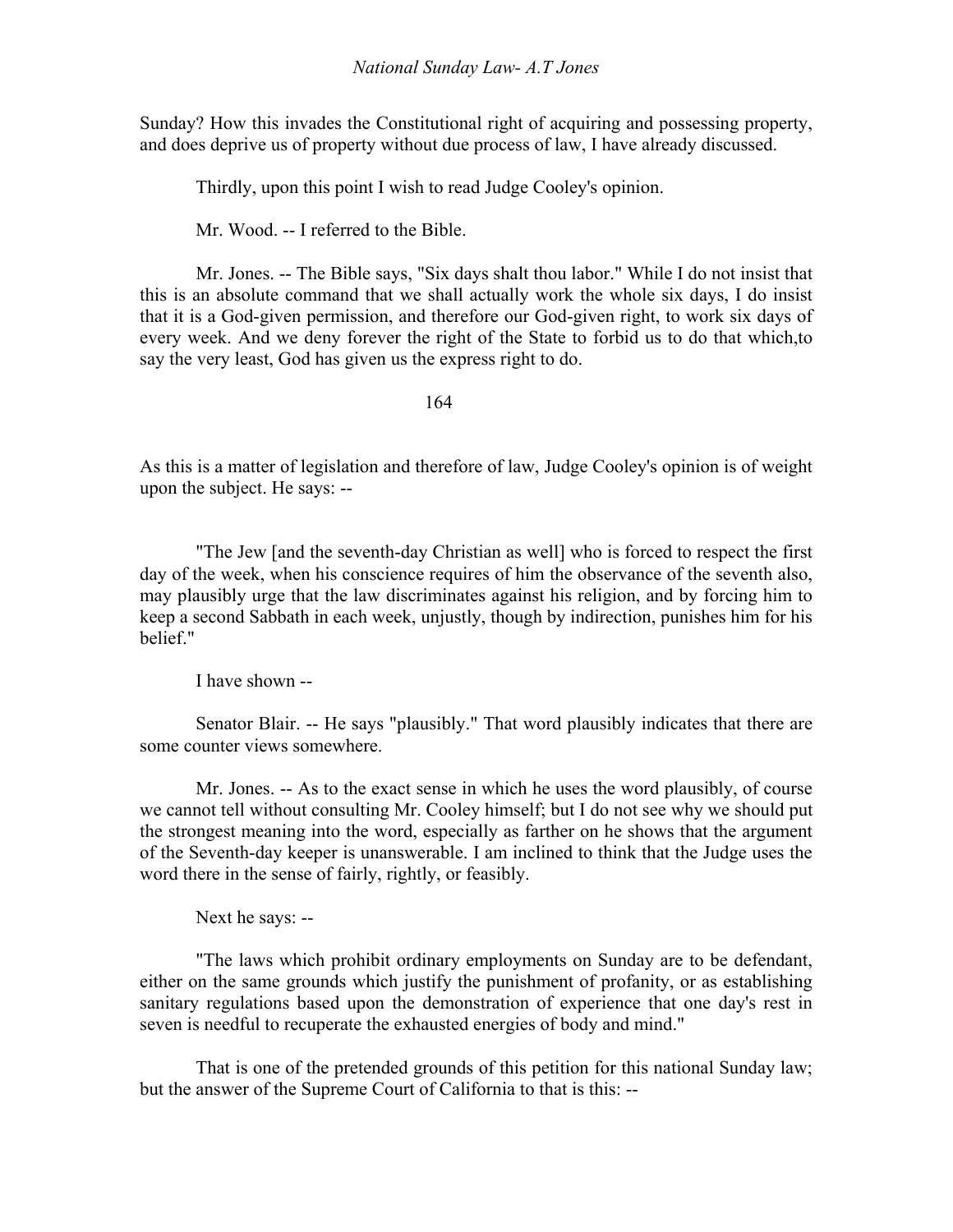"This argument is founded on the assumption that mankind are in the habit of working too much, and thereby entailing evil upon society; and that, without

#### 165

compulsion, they will not seek the necessary repose which their exhausted natures demand. This is to us a new theory, and is contradicted by the history of the past and the observations of the present. We have heard in all ages of declamations and reproaches against the vice of indolence; but we have yet to learn that there has ever been any general complaint of an intemperate, vicious, unhealthy, or morbid industry. On the contrary, we know that mankind seek cessation from toil, from the natural influences of self-preservation, in the same manner and as certainly as they seek slumber, relief from pain, or food to appease their hunger. . . . If we cannot trust free agents to regulate their own labor, its times and quantity, it is difficult to trust them to make their own contracts. If the legislature could prescribe the days of rest for them, then it would seem that the same power could prescribe the hours to work, rest, and eat." -- Ex parte Newman, 9 Cal. 509, 518.

And Judge Cooley's answer to it is this: --

 "The Supreme Court of Pennsylvania have preferred to defend such legislation on the second ground rather than the first, but it appears to us that if the benefit of the individual is alone to be considered, the argument against the law which he may make who has already observed the seventh day of the week, is unanswerable."

 Senator Blair. -- But he also holds that for the general, the public good, Sunday laws are Constitutional.

Mr. Jones. -- Yes; and to be sustained upon authority. For the next sentence says:

--

 "But on the other ground, it is clear that these laws are supportable on authority, notwithstanding the inconvenience which they occasion to those whose religious sentiments do not recognize the sacred character of the first day of the week."

 It is something unusual for persons to undertake to answer an unanswerable argument. But Judge Cooley employs here the only means by which an unanswerable

166

argument can ever be answered: and that is, "on authority." That is the way the papacy has done it from the days of Pope Zosimus, A. D., 418, who, when asked for the reasons for certain of this arrogant actions, exclaimed: "So it has pleased the Apostolic See!" That was a sufficient answer to all inquiries, and even to unanswerable arguments.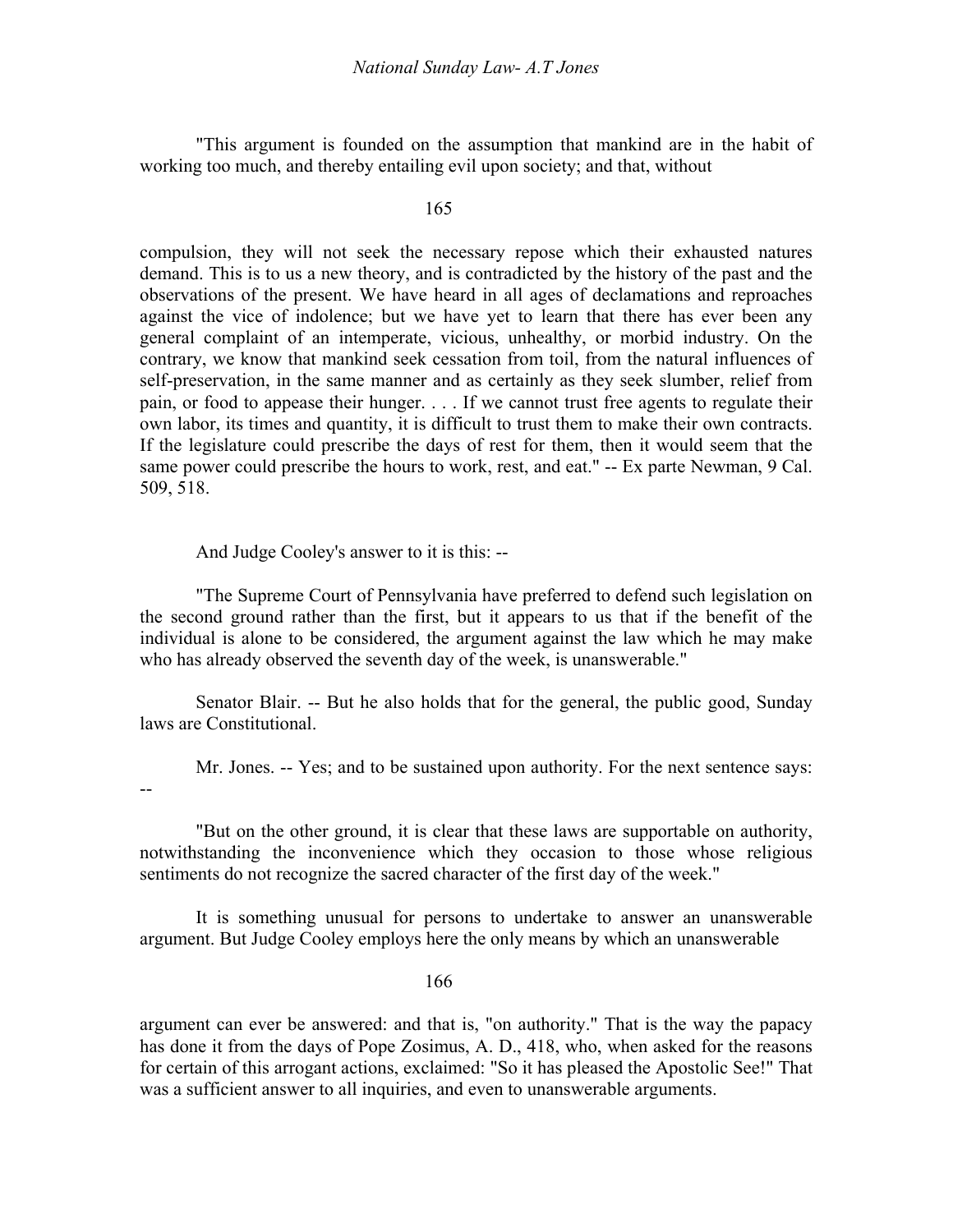England fastened upon the American colonies the Stamp Act. Our fathers presented unanswerable arguments against it; but the Stamp Act, like Judge Cooley's Constitutional Sunday laws, was supportable "on authority," and that was enough. England proposed to enforce it. But our revolutionary fathers refused assent to any such method of answering unanswerable arguments. So we refuse our assent to Mr. Cooley's answer to that which he himself pronounces an unanswerable argument.

 Senator Blair. -- It does not follow that there is no unanswerable argument in support of Sunday laws, I take it.

Mr. Jones. -- There is the authority.

 Senator Blair. -- There is authority for the Sunday laws. It does not follow because the Sunday laws are supported by authority that therefore there is no sufficient argument upon which to base them.

Mr. Jones. -- What authority is there for Sunday laws?

 Senator Blair. -- That is what you have been discussing; but you seem to say that because Sunday laws are supported "by authority," it is the only argument in favor of a bad law that there is authority for it. But there may be good authority for the Sunday law.

 Mr. Jones. -- That is what is shown here, that there is no good authority for it when it unjustly punishes a man for his belief. There cannot be any good authority

167

for unjustly punishing any man for anything, much less for unjustly punishing him for his belief.

Senator Blair. -- He does not say it is bad.

 Mr. Jones. -- But it is bad. Is there any good answer to an unanswerable argument?

Now, I propose to find out what authority there is for Sunday laws.

 I before referred to the decision of the Supreme Court of Arkansas, and have shown from a statement of the committee on "law and law reform," of which the members of the Supreme Court were members, that decision was unconstitutional. I have shown that the principle upon which their decision rested was that of the omnipotence of parliament. In this, however, the State of Arkansas only followed the decisions of other States. In 1858, the Constitution of California said, in Section 4: "The free exercise and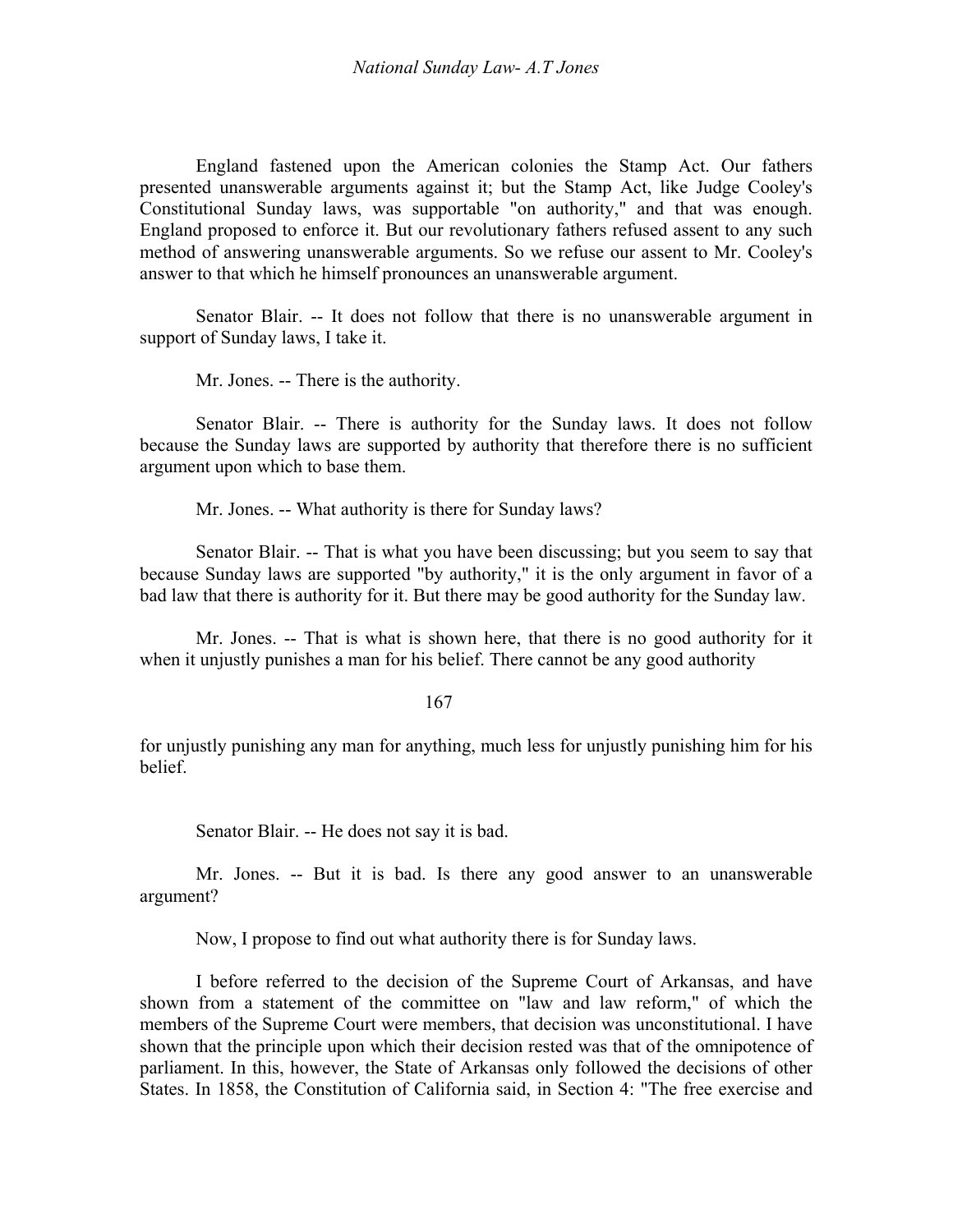enjoyment of religious profession and worship without discrimination or preference shall forever be allowed in this State." There was a statute passed by the legislature enforcing the observance of "the Christian Sabbath," on the first day of the week. A Jew in Sacramento kept his store open on Sunday; he was arrested, convicted, and sent to jail. He sued out a writ of habeas corpus on the ground of "the illegality of his imprisonment by reason of the unconstitutionality of the law." The majority of the court sustained the plea by decisions separately written, whose soundness, both upon Constitutional principles and upon the abstract principle of justice itself, can never be successfully controverted. Mr. Stephen J. Field, now Associate-Justice of the Supreme Court of the United States, was then a member of the California Court. He rendered a dissenting opinion, taking the same position as the Supreme Court of Arkansas as to the omnipotence of the legislature, and soberly maintaining that the term "Christian

## 168

Sabbath" in the act was not a discrimination or preference in favor of any religious profession or worship. He declared that "moralists and statesmen," "men of science and distinguished philosophers," have pronounced the rule of "one day's rest in seven" to be "founded upon a law of our race." But he omitted to state what scientist or philosopher or moralist or statesman has ever pronounced upon what law is founded the rule of two days' rest in seven for the man who chooses to rest some other day than Sunday!

 In his written opinion, Mr. Field said that he had found that in twenty-five States of the Union, Sunday laws had been held to be Constitutional. That this is so there can be no doubt. On this subject, as on that of blasphemy, which I have already noticed, the younger States, both in legislation and judicial decisions, have followed the example of the older States; these have followed the decisions of the oldest, and the oldest followed the example and the precedents of the colonies; and every one of the colonies had Sunday laws because every one had an established religions. These followed the precedents of the English system, which is wholly a church-and-state system. The church-and-state system of England severed itself from the papal rule when Henry VIII. renounced allegiance to the pope, and put himself at the head of the church of England in the place of the pope. The British system at that time was the papal system; the papal system was established by the mutual craft, flattery, and policy of Constantine and the ambitious bishops of his time, when the first Sunday law was enacted. This, in a word, is the genealogy of the Sunday laws of the United States. They belong with an established religion, -- a union of church and state. And in this country they have been almost universally sustained, either upon the British principle of the omnipotence of parliament,

#### 169

or upon the church and state principles of the colonies, of the British government, and of the papacy.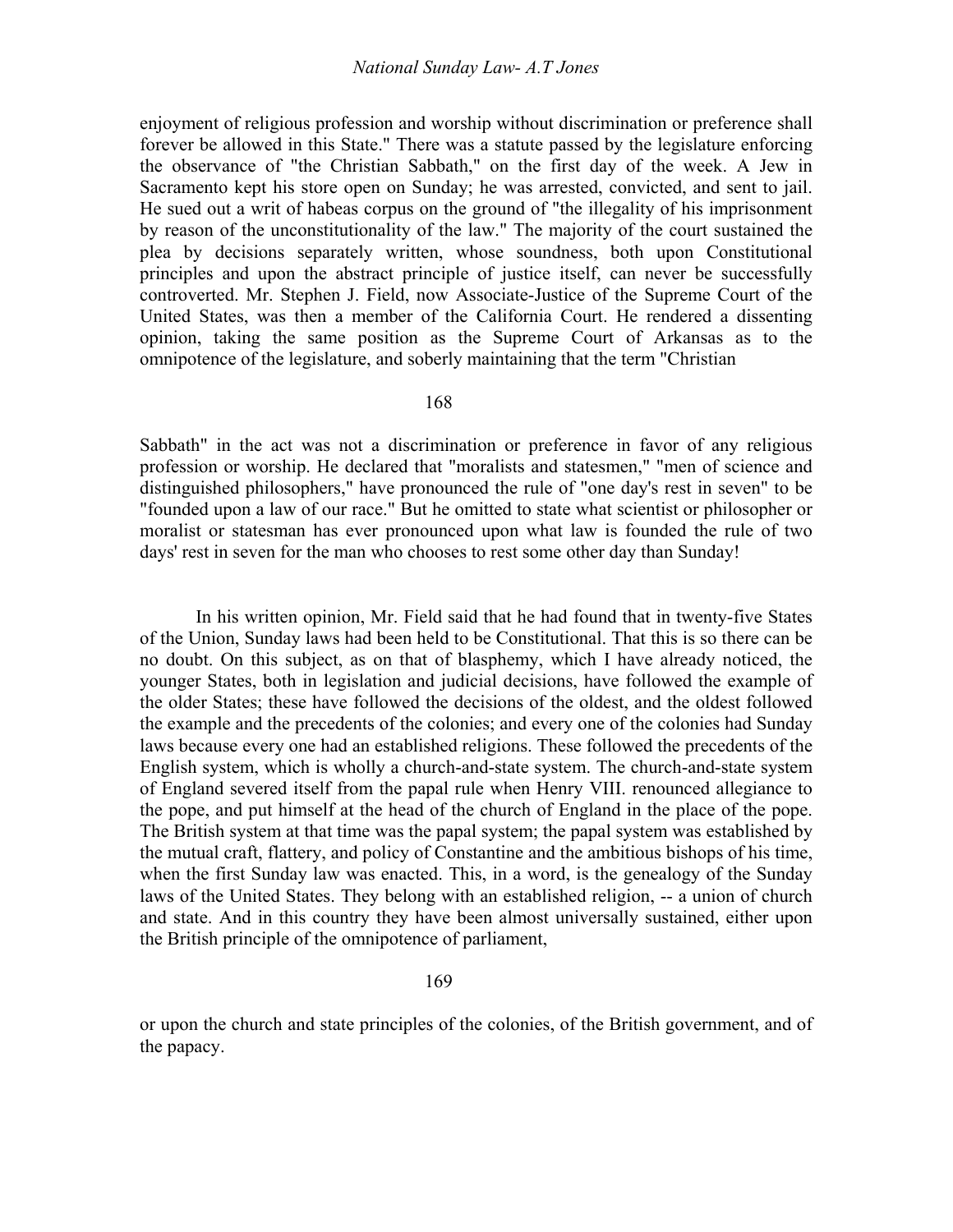The law of Pennsylvania, sustained by the decision referred to by Judge Cooley, was virtually a colonial law, which was a part of the system in which nobody who did "not confess and acknowledge one Almighty God to be the Creator, upholder, and ruler of the world,"could be a citizen.

 The Supreme Court of New York sustains Sunday laws by at once declaring Christianity to be the established religion of that State. This is based upon Chief Justice Kent's decision before referred to, which cited a law of the colony which declared that "the profanation of the Lord's day was `the great scandal of the Christian faith.'" That decision of Judge Kent's made Christianity the established religion of the State of New York, by citing the precedents of the papal institutions of modern Europe and the pagan nations of antiquity.

 This, again, proves Sunday laws to belong with established religions, with the union of church and state, finding their basis in papal and pagan institutions.

 In every statute book in America, with scarcely an exception, Sunday laws are found under the head of "offenses against religion," This springs naturally from the colonial legislation, where each colony deemed itself the special guardian of God and of some particular form of religion.

 But according to the word of Christ, the civil power has nothing to do with either God or religion, nor with offenses against God or religion. Religion is defined by Webster as "the recognition of God as an object of worship, love, and obedience." Another definition, given by the National Reform Association itself, is "man's personal relation of faith and obedience to God." Civil government has nothing to do with a man's personal

170

relation of faith and obedience to God. If he has no faith at all, and makes no pretensions to obedience to God, that is nothing to the civil government, so long as the man conducts himself civilly. Neither has civil government anything to do with offenses against God; the Lord himself can attend to that. A man is responsible alone to God for the offenses which he commits against God. Civil government has no business to establish a religion, and then make offenses against it criminal; nor has it any business to put itself in the place of God, and presume to declare that an offense against the governmental idea of God is an offense against God. How is the civil government to know whether an act offends God or not? The fact of the matter is, that just as soon as Sunday laws are investigated at all in the light of truth, or justice, or law it is found that they are inseparable from an established religion, -- inseparable from a union of church and state.

 This is further shown by a mere glance at the British system, as set forth by Blackstone in his chapter on "Offenses against God and religion." There "profanation of the Lord's day" is classed with such things as "apostasy,"heresy," "reviling the ordinances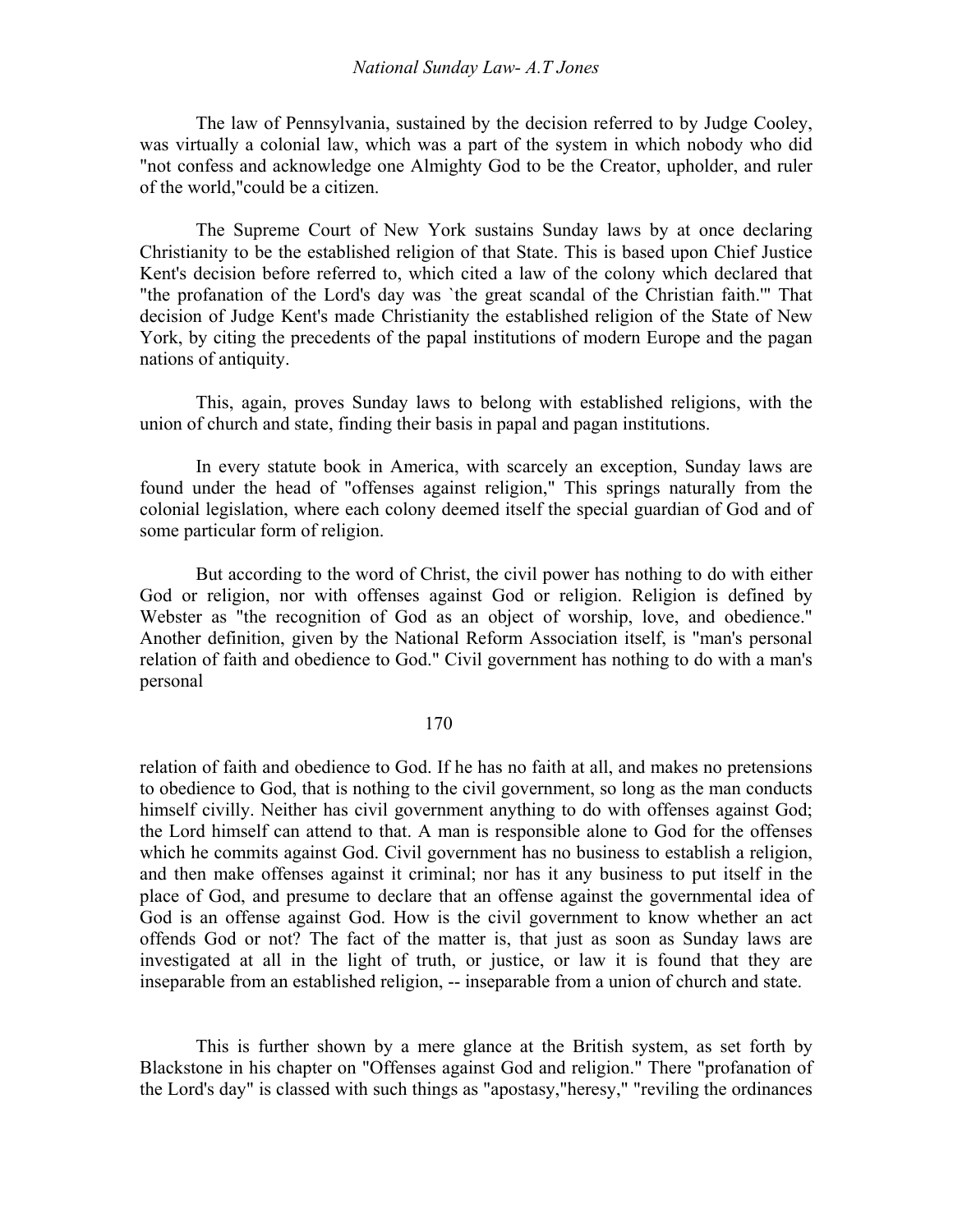of the church," "non-conformity to the worship of the church," "witchcraft," "conjuration," "enchantment," "sorcery," "religious imposture, such as falsely pretending an extraordinary commission from heaven," adultery as an ecclesiastical offense cognizable by the spiritual court, and such confusion of civil and religious ideas as the punishment of drunkenness as an offense against God and religion. This is the company with which Sunday laws belong. The penalty for apostasy was, first, burning to death; this fell into disuse after a while. Then the penalty was that "for

#### 171

the first offense the offender should be rendered incapable to hold any office or place of trust."

 At such legal nonsense as this the United States Constitution struck a death blow in the clause which declares that "no religious test shall ever be required as a qualification to any office or public trust under this Government." And by the first amendment to the Constitution of the United States, this Government utterly separated itself from the whole system of offenses against God and religion so long maintained by the British government, by the colonies, and even yet by many of the States, and which is characteristic of all church-and-state governments -- governments of established religion -- by declaring that "Congress shall make no law respecting an establishment of religion, or prohibiting the free exercise thereof." This is sound American principle, and accords with the word of Jesus Christ. And the effort ought to be, throughout this whole nation, to lift the constitutions, the legislation, and the jurisprudence of the States up to the level of that of the national Constitution. But instead of doing that, and so carrying this whole nation bodily onward in the march of liberty, enlightenment, and progress, these people go about to bring down our national system of Constitution and laws to the level of that of the States, which is the level of that of the colonies, which is the level of that of the British system, which is the level that of the papacy, which is the system of paganism under cover of the Christian name.

 Dr. Elliott here to-day cited Edgar, Athelstan, and Alfred in support of Sunday laws. To be sure! And with equal force he can cite these and many others of the Dark Ages in support of tithes to the clergy, the supremacy of the monks in civil affairs, the "holy anointing" of kings by the pope, and for any and every

#### 172

other thing that belongs with the papal system. He can carry his Sunday-law precedents farther back than that: he can go back to the time of Theodosius and Constantine. He can find, and so can you or anybody else, that as Pontifex Maximus of the old pagan system, Constantine "had the plenary power of appointing holy days;" he can find that by virtue of this power, Constantine established the first Sunday-law of all time, in honor of the "venerable day of the sun," whose special devotee he was; and also that, as "bishop of externals" of the new pagan system, -- the papal, -- which office he assumed by virtue of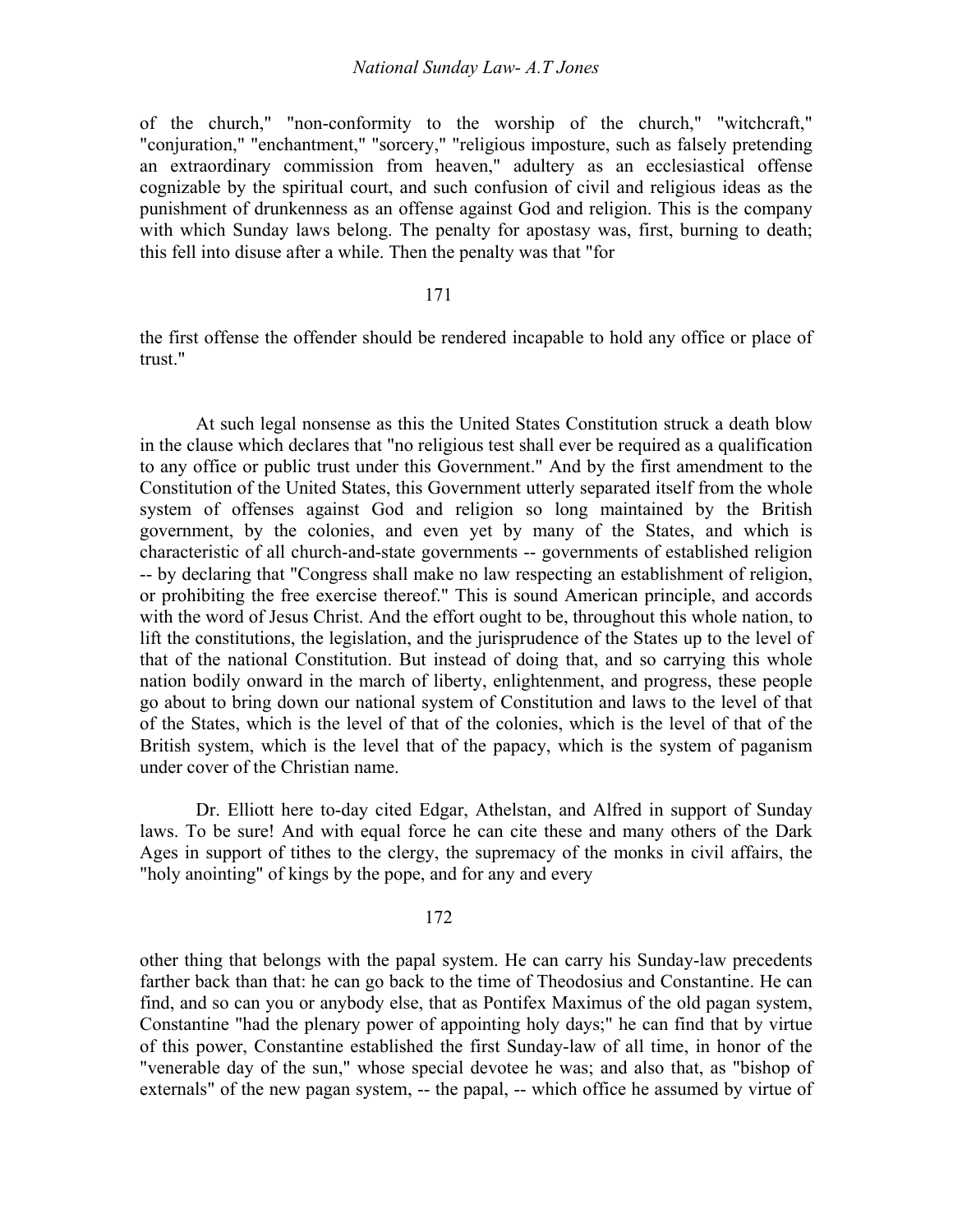his political conversion to the political Christianity of his time, he played into the hands of the ambitious bishops by giving them in that Sunday law their coveted "use of the power of the State for the furtherance of their aims" to compel men to accept the decrees, and submit to the dictates, of the church. He, and all others, will find that this is the literal truth of the origin of Sunday laws.

 All this is supported by abundance of testimony of undoubted authority. So eminent a divine as Dean Stanley declares plainly that the retention of the old pagan name of "dies solis," or Sunday, for the weekly Christian festival, "is owing to the union of pagan and Christian sentiment with which the first day of the week was recommended by Constantine to his subjects, pagan and Christian alike, as the `venerable day of the sun.' . . . It was his mode of harmonizing the discordant religions of the empire under one common institution.'

 This same mode of harmonizing paganism with Christianity was further illustrated by his imperial coins, bearing on one side the name of Christ, and on the other the figure of the sun god, with the inscription, "the unconquerable sun." This confusion of pagan and Christian ideas and practices is what made the

#### 173

papacy, the union of church and state, and the confusion of civil and religious things, from which, with the exception of the government of the United States, the nations have not even yet freed themselves. This, sir, is the authority, and the only authority, for Sunday laws. Sunday has no basis whatever as a civil institution; it never had any. And the only basis it has, or ever had, as a religious institution is in that confusion of paganism and Christianity which made the papacy, with all that it is or ever was.

 As authority for Sunday, and as the basis of this legislation, Dr. Johnson here today appealed to the fourth commandment. The "American Sabbath Union," now in session in this city, and which is working for the passage of this bill, likewise declares the basis of their whole movement to be the fourth commandment. It is proper, therefore, to inquire, What authority is there for Sunday laws, in the fourth commandment? As this is a question of legislation and of law, I shall examine it from the stand-point of law. Suppose, then, that this bill has become a law, and the courts in construing it take judicial cognizance of the fourth commandment as the basis of the law.

 Courts are guided by certain well-established rules in the construction of laws. According to these rules, what would be the result of the judicial construction of such a law upon the basis of the fourth commandment?

1. "What a court is to do, is to declare the law as written."

The fourth commandment as written is as follows; --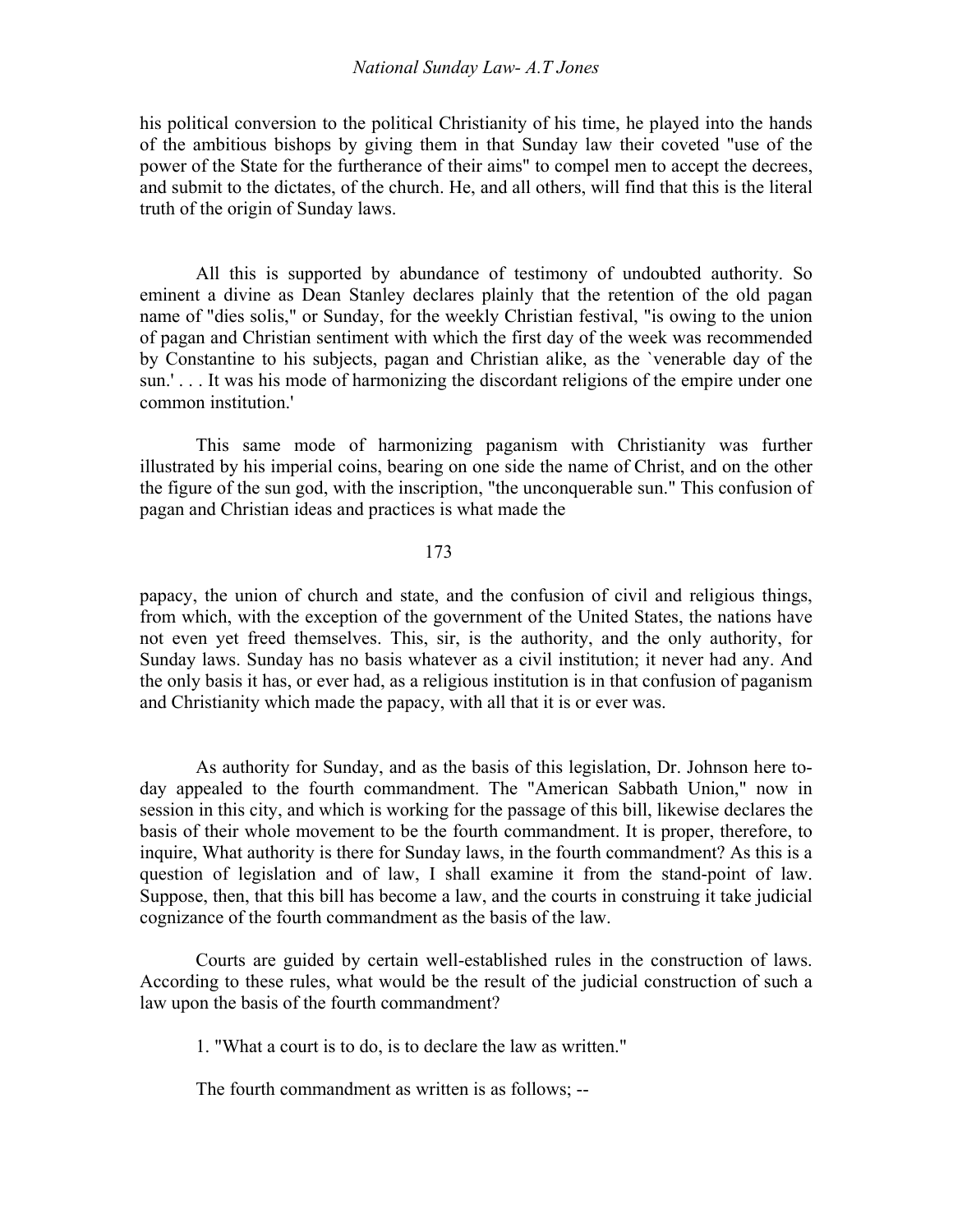"Remember the Sabbath day to keep it holy. Six days shalt thou labor, and do all thy work: but the seventh day is the Sabbath of the Lord thy God: in it thou shall not do any work, thou, nor thy son, nor thy daughter, nor thy man-servant, nor thy maid-servant, nor thy cattle, nor thy stranger that is within thy gates:

174

for in six days the Lord made heaven and earth, the sea, and all that in them is, and rested the seventh day: wherefore the Lord blessed the Sabbath day and hallowed it."

 That commandment as written says, "The seventh day is the Sabbath." Consequently, at the very first step the first day of the week, as declared in the bill, and as these people demand, would be completely shut out. But if any should innocently inquire, The seventh day of what? the commandment itself is ready with an explicit answer. It is the day upon which the Lord rested from the work of creation. In that work he employed six days, and the seventh day he rested, and that alone, as Dr. Johnson has said, established the weekly division of time. As those seven days formed the first week of time, the seventh of those seven was the seventh day of the week, and that is the seventh day fixed in the commandment. This is confirmed by the Scriptures throughout. The New Testament itself declares that the Sabbath is past before the first day of the week comes. Mark 16: 1, 2, says: --

 "And when the Sabbath was past, Mary Magdalene, and Mary the mother of James, and Salome, had brought sweet spices, that they might come and anoint him. And very early in the morning, the first day of the week, they came unto the sepulcher at the rising of the sun."

 Those people mentioned in this Scripture came to the sepulcher very early in the morning of the first day of the week; yet the Sabbath was past. This national Sunday-bill which is here under discussion proposes to secure the religious observance of the Sabbath on the first day of the week. But such a thing can never be done, because according to the scripture, the Sabbath is past before the first day of the week comes. It matters not how early persons may come to the first day of the week and its observance, they will be too late

#### 175

to find the Sabbath in it; because by the word of the Lord it is past before the first day of the week comes.

 This is made yet more positive, if need be, by the record in Luke 23:56 and 24:1, which says: --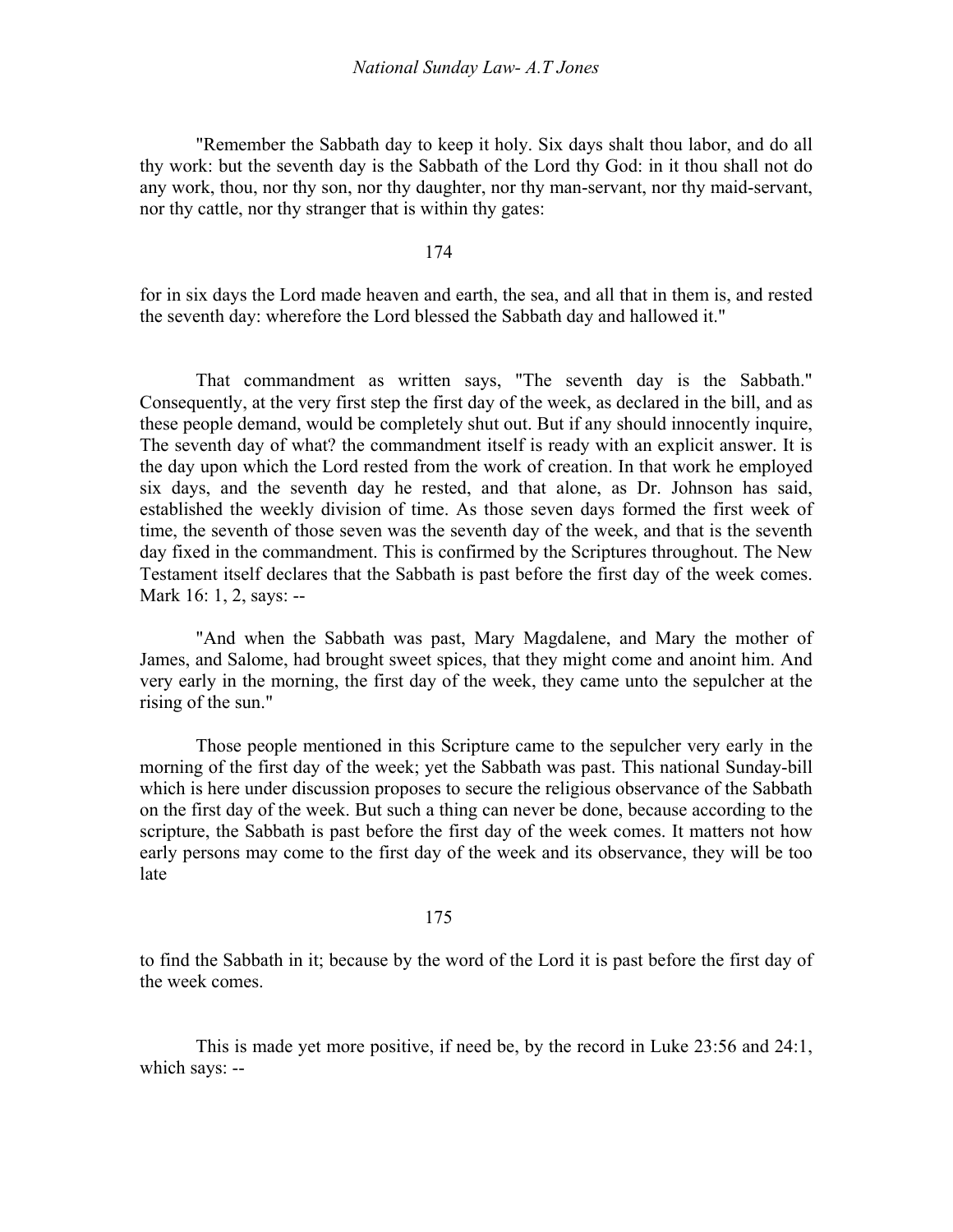"And they returned, and prepared spices and ointments; and rested the Sabbath day according to the commandment. Now upon the first day of the week, very early in the morning, they came unto the sepulcher, bringing the spices which they had prepared, and certain others with them."

 Here it is declared that certain people rested the Sabbath day according to the commandment, and then on the first day of the week did what they would not do on the Sabbath day. This proves conclusively that the Sabbath day according to the commandment which these men cite, and which it is supposed that the courts will have to interpret when this becomes a law, -- this proves that Sabbath day is the day before the first day of the week, and therefore plainly demonstrates that the seventh day named in the commandment is nothing else than the seventh day of the week. Therefore, if courts, in the interpretation of this commandment as the basis of a Sunday law, declare the law as written and as defined by the plain word of the Lord, they will have to declare that the seventh day of the week, and not the first day, is the Sabbath.

2. "In the case of all law, it is the intent of the lawgiver that is to be enforced."

 What, then, was the intent of the Lawgiver when the fourth commandment was given? Did the Lawgiver declare or show in any way his intention? -- He did. When the Lord gave that law at Sinai he did not leave it to the people to interpret it to suit themselves, nor to interpret it at all. By three special acts every week, kept up continuously for nearly forth years, he showed his intent in the law. The people were fed by manna in their forth years' wanderings. But on the

176

seventh day of the week no manna ever fell. On the sixth day of the week there was a double portion, and that which was gathered on that day would keep over the seventh, which it could not be made to do at any other period, or over any other day in the week.

 By this means the Lawgiver signified his intent upon the subject of observing the day mentioned in that law; and keeping it up continuously for so long a time made it utterly impossible that his intent should be mistaken.

 Therefore, if the courts of the United States shall ever take judicial cognizance of the fourth commandment, which is held forth by these people as the basis and the authority for their movement, according to this rule, the seventh day of the week, and not the first day, will have to be declared the Sabbath.

 3. "When words are plain in a written law, there is an end to all construction: they must be followed."

 Are the words of the fourth commandment plain words? -- They are. There is not an obscure nor an ambiguous word in the commandment.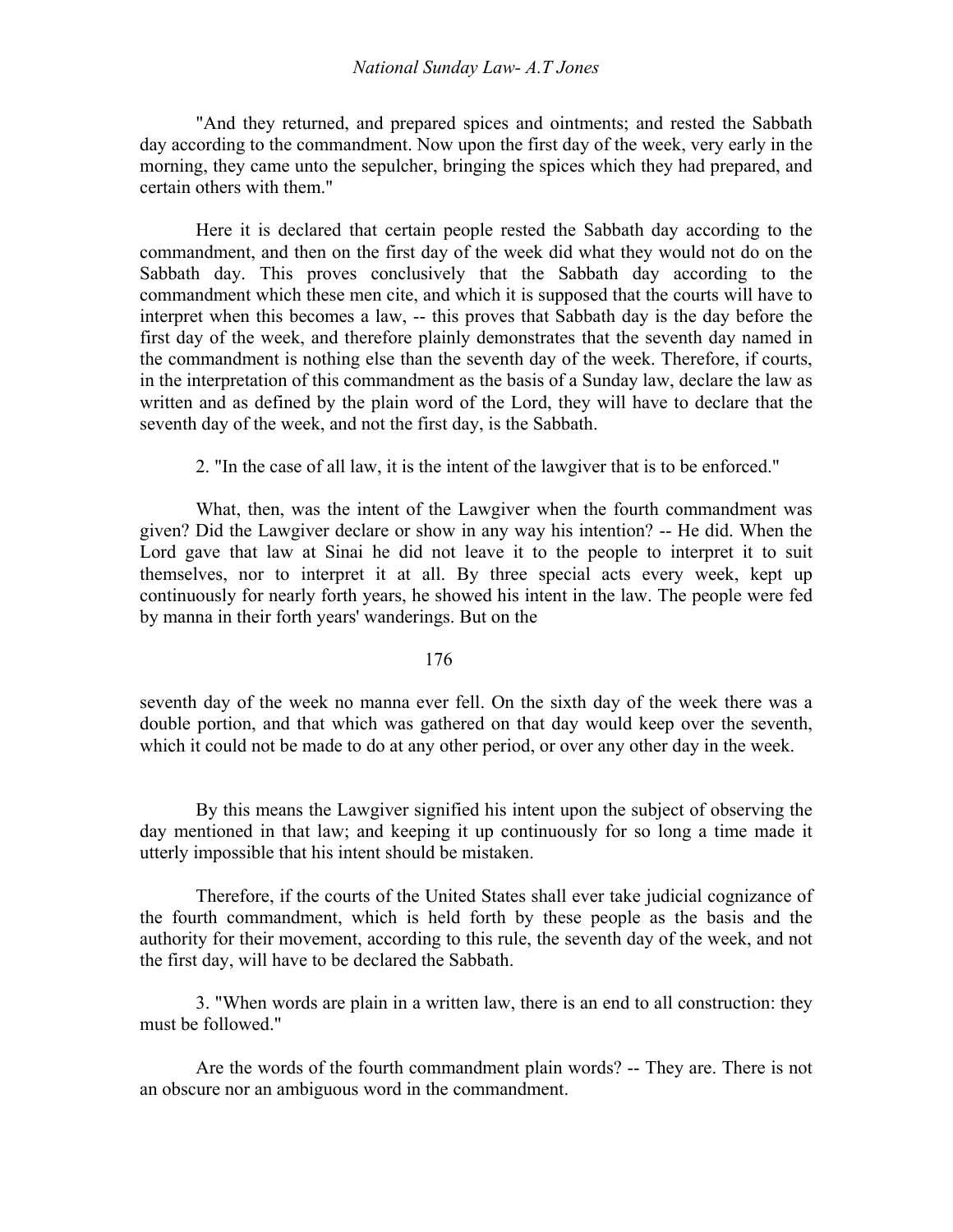Then, according to this rule, if ever that question becomes one of judicial cognizance in the courts of the United States, the seventh day of the week, and not the first day, will have to be declared to be the Sabbath. That is all that the courts can declare.

 Therefore, the conclusion of the whole matter thus far is that if our courts are to remain courts of law and are to be guided by the established rules for the construction of law, they never can uphold any law for the enforcement of the Sabbath or the Lord's day on the first day of the week.

 Just here, however, another element comes into court, and that is the theological. The theologians step in right here and declare that the intention of the fourth commandment has been changed, and that now, instead of that commandment's requiring the observance of the

#### 177

seventh day in remembrance of creation, it requires the observance of the first day of the week in remembrance of the resurrection of Christ. To reach this point they first declare that the phrase "the seventh day' in the commandment is indefinite; that it does not enjoin the observance of any particular day, but only of one day in seven. But such a construction is not only clearly in violation of established rules for the construction of law, but it involves an assumption of power on their part that can never be allowed. Admitting for argument's sake that that phrase in the commandment is indefinite, it must be admitted that the Lord, when he wrote it, intentionally made it indefinite, because the Scripture says that when he had spoken these words, he added no more; he had nothing more to say on the subject. What he said then was final. If, then, that statement be indefinite, he intended it so, and no other than the Lord ever can, or ever has the right to, make it definite. But the theologians, just as soon as they make it indefinite to escape the obligation which it enjoins to observe the seventh day, then make it definite in order to sustain the supposed obligation to keep the first day of the week. Consequently, when they make it definite after having declared that the Lord made it indefinite, they assume the power and the prerogative to do what the Lord intentionally declined to do; and in that they put themselves above God.

 So much for their theological assumptions. Such a course is not only theologically an assumption of almighty power, but on the basis of law it is a violation of the rule which declares that --

 4. "No forced or unnatural construction is to be put upon the language of a statute."

 To make the phrase "the seventh day" in that commandment indefinite, and mean any one day in seven and not any seventh day in particular, is nothing else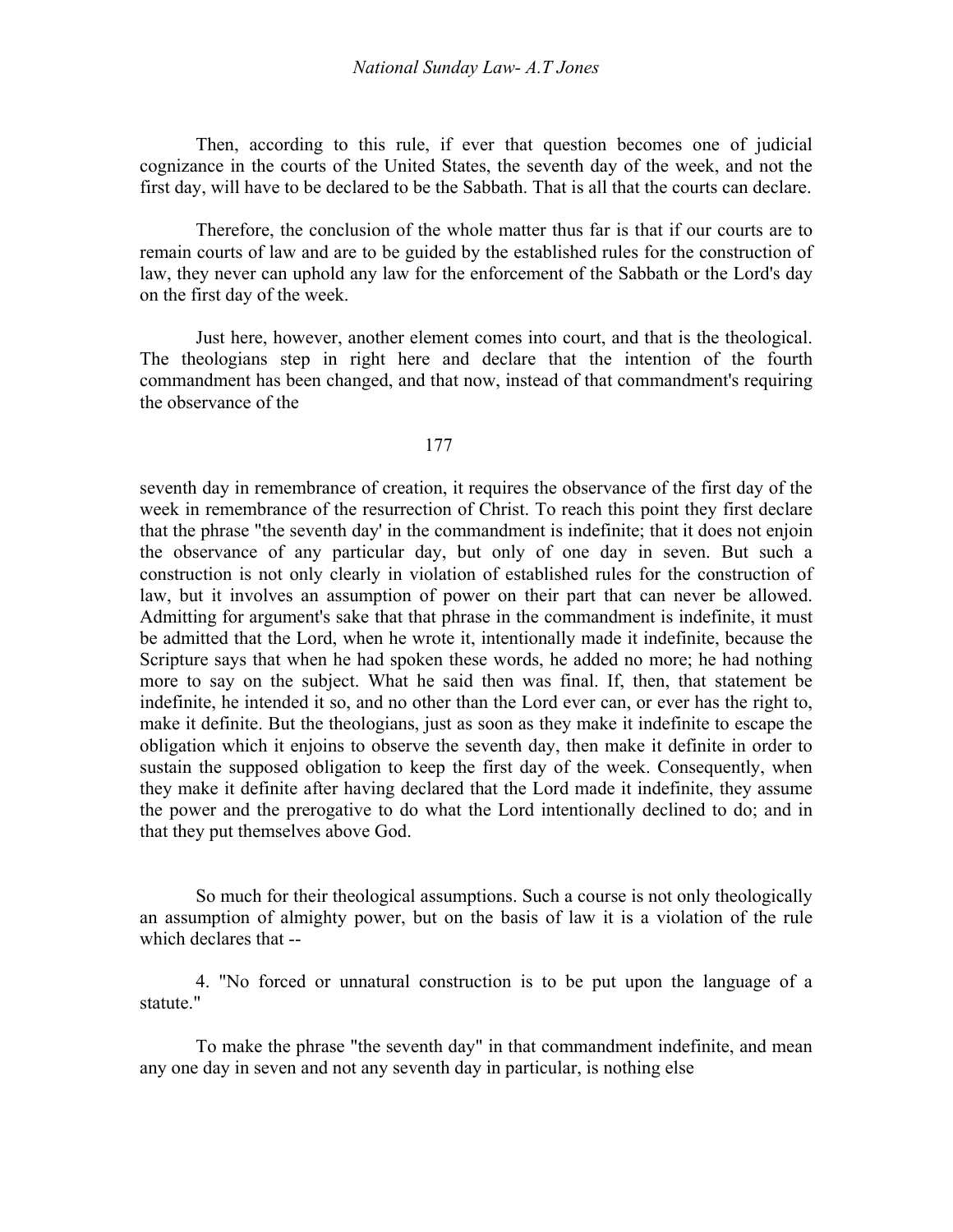178

than to put a forced and unnatural construction upon the language, not only of the commandment itself throughout, but on all the language of the Scriptures upon the subject of the commandment.

 Further, to make that commandment support the observance of the first day of the week in commemoration of the resurrection, is not only to put a forced and most unnatural construction upon it, but is a direct violation of that other rule of law which declares that --

 5. "A constitution [or statute] is not to be made to mean one thing at one time and another at some subsequent time when the circumstances may have so changed as perhaps to make a different rule in the case seem desirable . . . The meaning of the constitution [or statute] is fixed when it is adopted, and it is not different at any subsequent time when a court has occasion to pass upon it."

 As I have clearly proved, the meaning of the fourth commandment when it was given was that the seventh day of the week should be observed, and for the reason that God rested that day from the work of creation, and blessed the day and hallowed it. That Sabbath day for that reason was established before man had sinned, and before there was any need of the resurrection of Christ. If man had never sinned, the day would have been observed, for the reason given, in commemoration of the rest of the Creator from his work of creation. That being the meaning of the commandment when the commandment was given, that must be the meaning of the commandment so long as the commandment remains. And according to this rule it can never be made to mean anything else; although to the theologians who wish to have it so, the circumstances concerning the resurrection may seem to make it desirable.

 Here the question very pertinently arises, Shall the Congress and the courts of the United States adopt the wishes of the theologians, and, in violation of the rules

#### 179

of law, undertake to make the statute of God mean that which it was never intended to mean? In contemplation of this demand which is now made by the theologians, the words of Judge Cooley -- "Constitutional Limitations," p. 67 -- are worthy of consideration by Congress, as well as by the judges of the United States courts. He says: --

 "A court of legislature which should allow a change of public sentiment to influence it in giving to a written constitution a construction not warranted by the intention of its founders, would be justly chargeable with reckless disregard of official oath and public duty."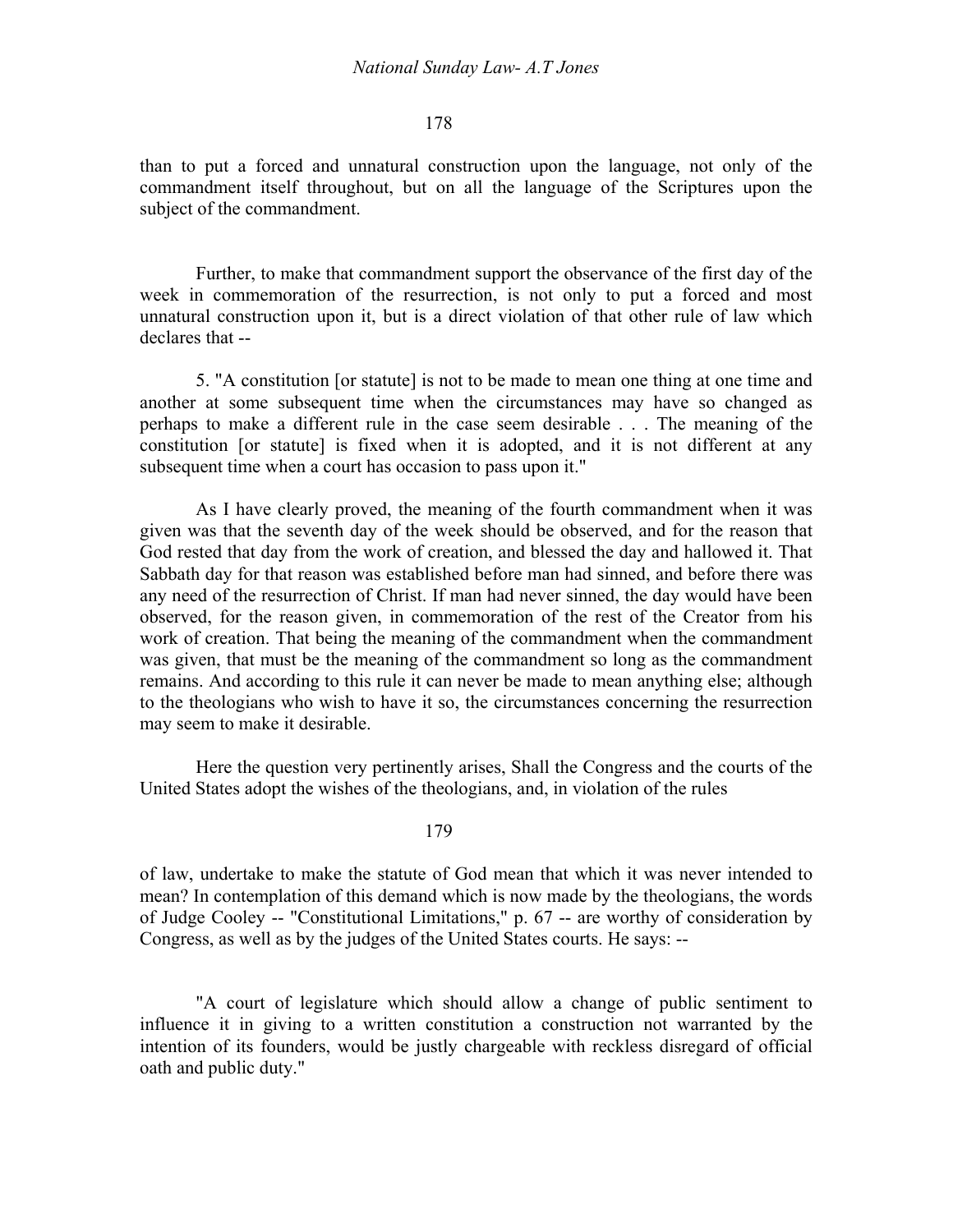The theologians have given to the fourth commandment a construction which is not in any sense warranted by the intention of the Author of the Commandment. They come to the national legislature, and ask it to allow itself to be influenced by these theological sentiments in giving to that written constitution of the government of God, a construction which is not warranted by the intention of Founder of that constitution. As Judge Cooley says, such a thing done to a human constitution, an earthly statute, would be reckless disregard of official oath and public duty. But if this is true in the case of things wholly human and earthly, what should be thought of such an action with reference to the divine constitution, and heavenly law?

 Will the national legislature allow this theological sentiment to influence it to commit an act with reference to the constitution and laws of the living God, which, if committed with reference to the laws of men, would be reckless disregard of official oath and public duty? Not only do I ask, Is the national legislature ready to do this? but is it ready also by doing it to force the United States courts into the sanctioning of it in direct violation of the plainest principles of every rule for the construction of law? Is the national legislature ready to take the step which would turn all

180

our courts of law into courts of theology? For such would be the only effect of the enactment of such a law as is here demanded by the theologians; because when the law comes to be interpreted by the courts upon the basis upon which the law is enacted, the first day of the week as the Sabbath can never be sustained by rules of law or by the principles of interpretation established in law. The only way it can ever be sustained is by principles established by the theologians and by theological distinctions, in total disregard of the rules of law; and the effect of it can be nothing else than to turn our courts of law into courts of theology.

 More than this, the Scriptures plainly and logically show the seventh day to be the Lord's day. The actual expression, "the Lord's day," is used but once in the Bible, and that in Rev. 1:10, saying, "I was in the Spirit on the Lord's day." But that text does not say what day of the week the Lord's day is. Other texts in the Bible, however, speak on the subject in such a way as logically to show what day is meant by the expression, "the Lord's day." The Lord himself said, "The Son of man is Lord also of the Sabbath." Mark 2:28.

 The Lord also said, "The seventh day is the Sabbath." Here are two plain Scripture statements which may form the premises of a syllogism; thus; --

Major: The Son of man is Lord of the Sabbath.

Minor: The seventh day is the Sabbath.

The only conclusion that can ever be drawn from these premises is, --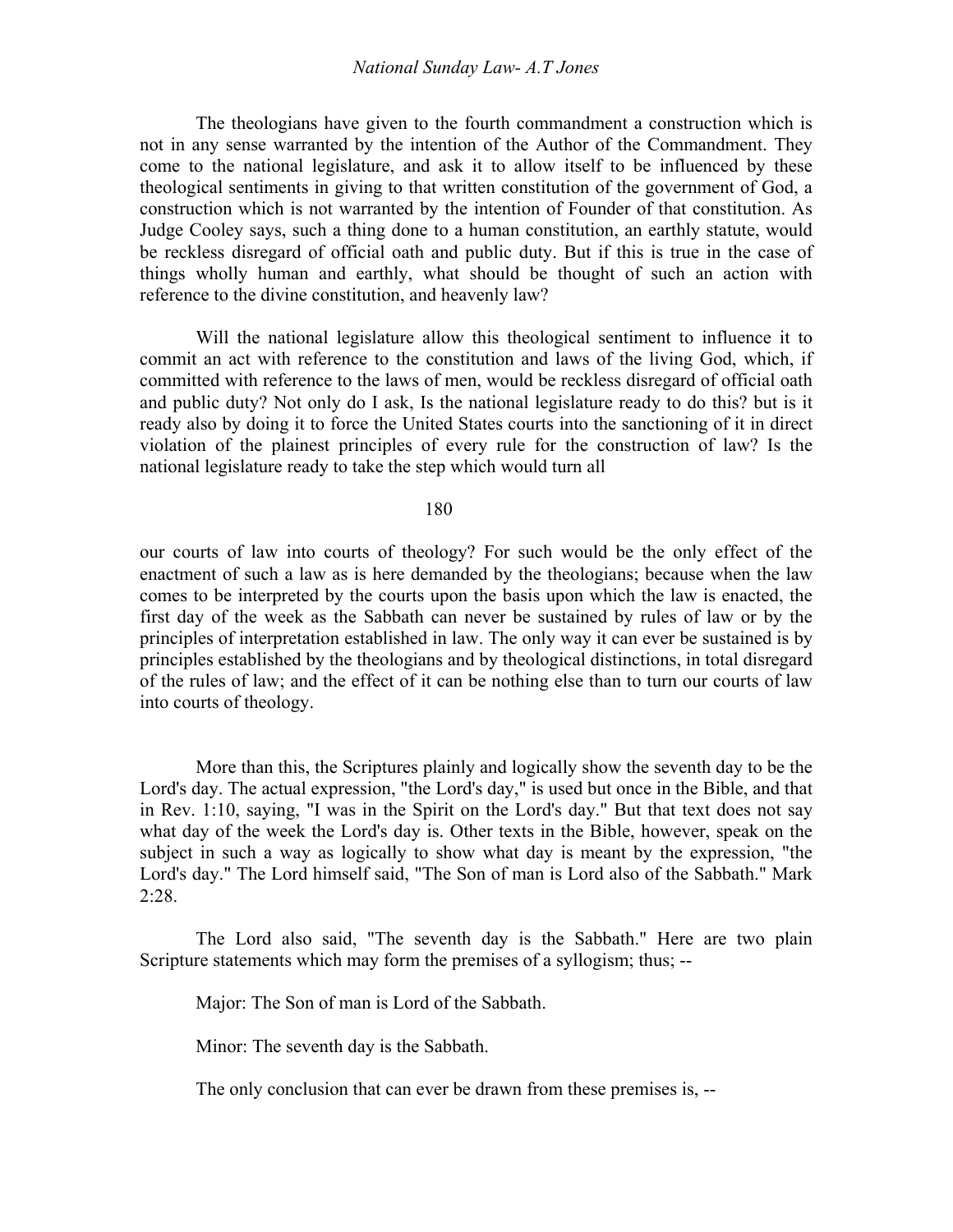Therefore, the Son of man is Lord of the seventh day.

 That conclusion is just as sound as these two statements of Scripture are, and the two statements of Scripture are as plain and positive on that subject as any two statements ever can be made. Forming another

181

syllogism, of which the above conclusion shall be the minor, we have this: --

Major: Whatever day it is of which the Son of man is Lord, is the Lord's day.

Minor: The Son of man is Lord of the seventh day.

Therefore,the Lord's day is the seventh day.

 This logic is unquestionable; this conclusion is just as true as the Scripture itself. Therefore, as surely as courts undertake the interpretation of any statute enforcing the observance of the Lord's day, and enter upon an inquiry as to what day is the Lord's day, they will, if logical, be brought face to face with the fact as demonstrated by the word of the Lord himself, that the seventh day, and not the first day, is the Lord's day.

 But it will probably be said that the courts are not to enter upon the interpretation of Scripture; they are to interpret the law as it has been enacted, and as it is written; and the law as enacted says that the first day of the week is the Lord's day, and that is as far as the courts can go. Suppose that be granted. Then that puts the United States Government into the place where it establishes an institution as the Lord's and enforces its observance, which not only the Lord has not established, but which is directly contrary to the plain word of the Lord upon the subject of this institution and its observance.

 One or the other of these alternatives therefore the United States Government will be forced to adopt as surely as this bill or any one like it shall ever become a law. The Government will either have to become the authoritative interpreter of Scripture for all the citizens of the Government, or else it will have to put itself in the place of God, and authoritatively declare that observances established by the State and which it calls the Lord's are the Lord's indeed, although the word of the Lord declares the contrary. Is the United

182

States Government ready to take either of these positions? Is the Congress of the United States ready to force the Government of the United States to the alternative of taking one or the other of these positions?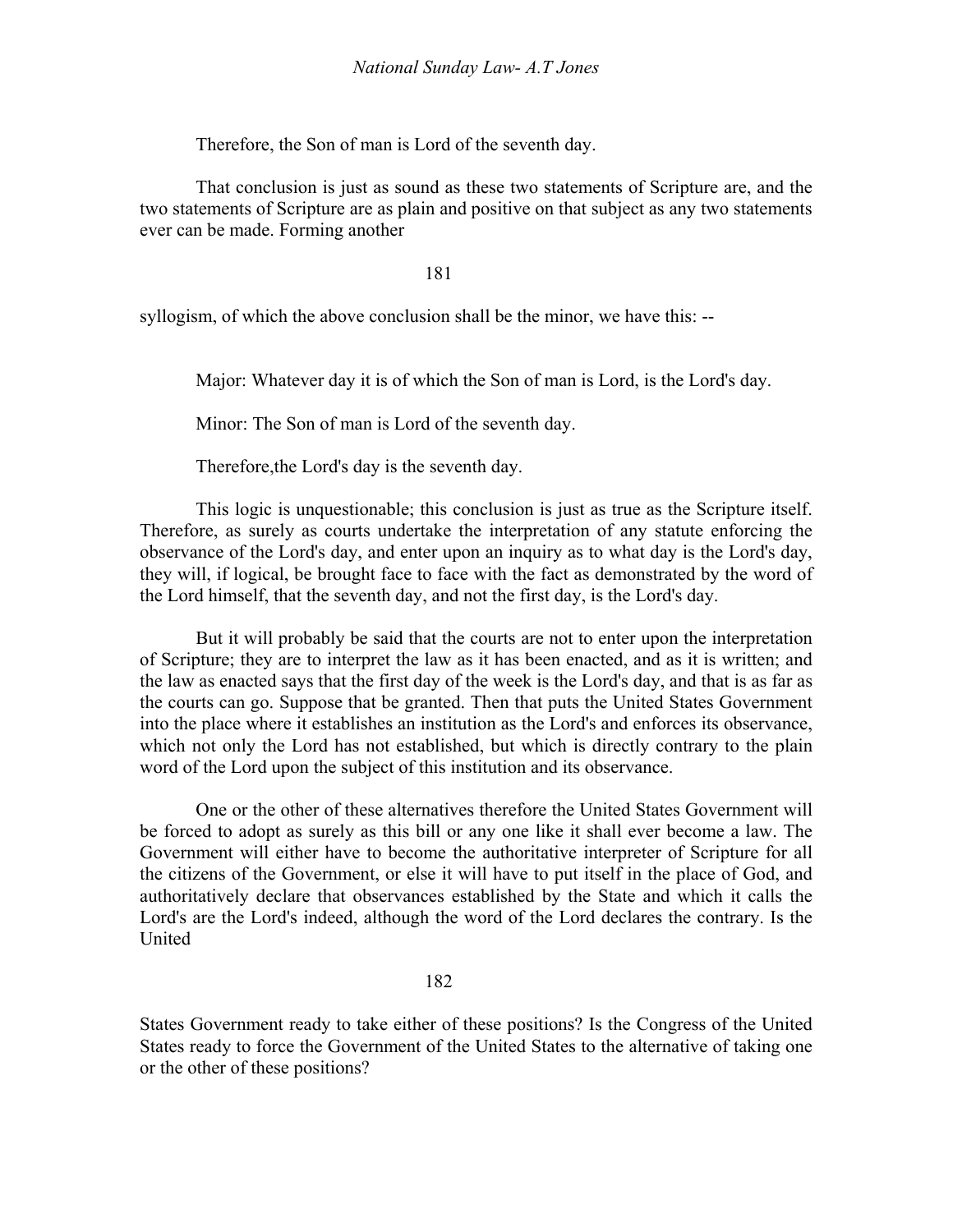The taking of either of these positions by the Government would be nothing else than for this enlightened nation, in this period of the nineteenth century, to assume the place, the power, and the prerogatives of the governments of the Middle Ages in enforcing the dogmas and the definitions of the theologians, and executing the arbitrary and despotic will of the church.

 Thus, from whatever point this subject of Sunday laws may be viewed, it plainly appears that aside from the papacy there is no authority whatever for Sunday laws, nor even for Sunday keeping; and that the only effect that a national Sunday law can ever have, will be only evil, and that continually. Let Congress now and forever decidedly and utterly refuse to have anything to do with it in any way whatever; and let all the people, instead of sanctioning a movement to bring the national legislation down to the degraded level of the States on this subject, put forth every effort to bring the legislation of the States up to that place where it shall be limited as the power of Congress is limited by the declaration of the national Constitution, that it "shall make no law respecting an establishment of religion, or prohibiting the free exercise thereof."

 Now, in the name of law, Constitutional and statutory, moral and civil; in the name of enlightenment and progress; in the name of reason and the revelation of Jesus Christ, I seriously ask, Why should the people of such a nation as this, living under such a constitution as is our national Constitution, be asked to return to the papal system in the Dark Ages, which was only the inevitable outcome of the wicked scheme that was conceived in sin, -- "the man of sin," -- and brought forth

183

in iniquity, -- "the mystery of iniquity," -- in the days of Constantine? Why should such a people as this, dwelling under the best Constitution and the most enlightened influences of all ages, be asked to return to the wicked system that characterized the Middle Ages?

 No, sir; the noble men who pledged their lives, their fortunes, and their sacred honor, when they established our Constitution, separated, as they supposed forever, this nation from all the wicked influences of the church-and-state systems of the colonies, of England, and of all other nations of all times. And under this Constitution, in true liberty, civil and religious, in genuine enlightenment and progress, this nation has deservedly stood as the beacon light of the world for a hundred years. Let this splendid nation ever still look forward and not backward; let it still hold its honored place before all the nations; and God forbid that by any such effort as is now being made in behalf of this Sunday law, this glorious nation should be brought down from her high place, and made to follow in the papal train.

 Gentlemen, no further argument is needed to show that the Sunday laws of all the States, and the principles of the decisions of the Supreme Courts which sustain them, are wholly wrong, springing from the papal principle of church and state, and supported by the equally un-American principle of the omnipotence of the legislative power. They are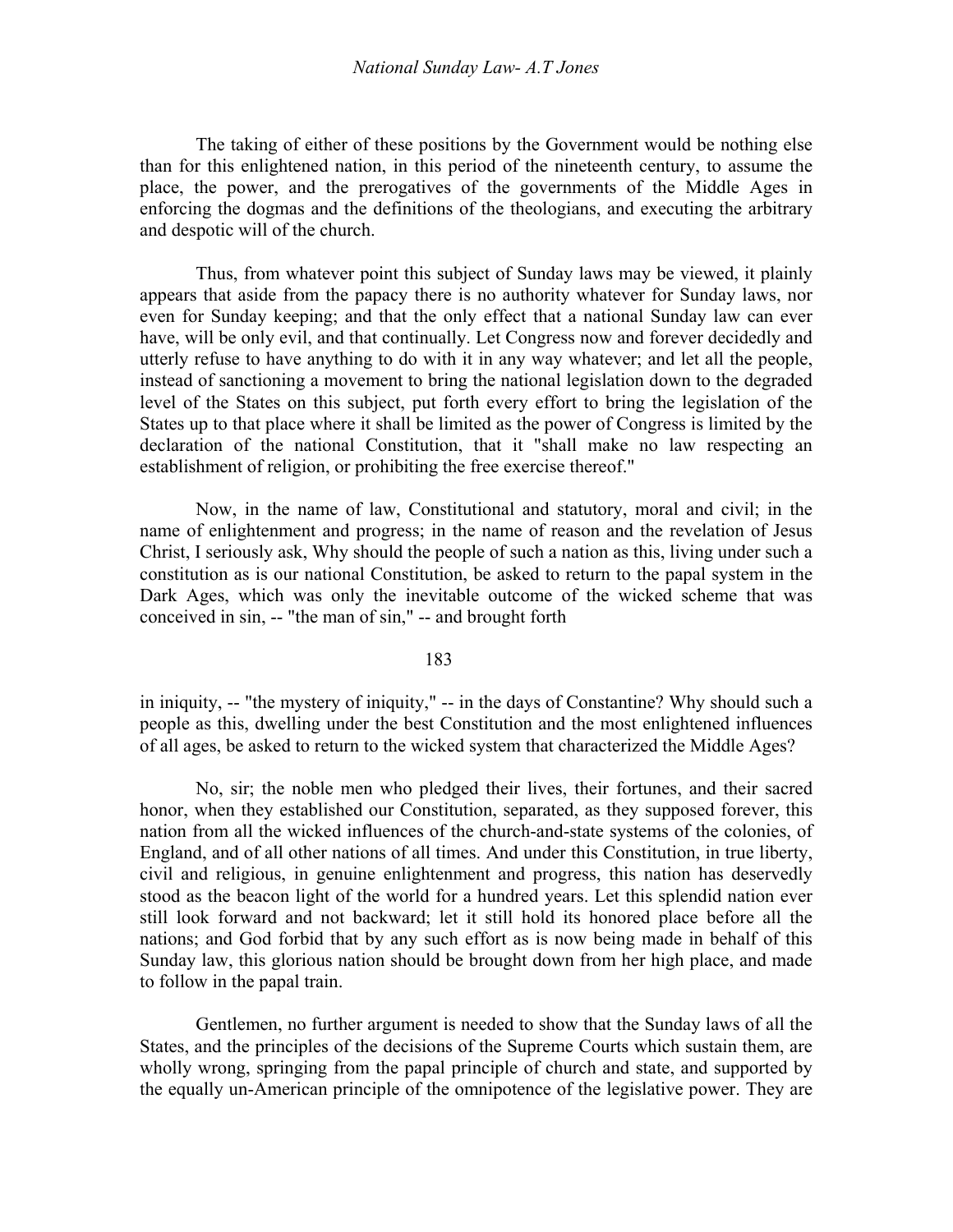totally subversive of American principles. Yet Sunday laws have never been, and can never be, sustained on any other principle. And this is only to say that which is the sum of all this discussion: There is no foundation in justice, in right, or even in expediency, for any Sunday laws, or Lord's-day laws, or Sabbath laws, UNDER ANY GOVERNMENT ON THIS EARTH.

-----------------------------------

\*Page 123 Yet in the very legislature, that of 1889, the church managers tried their best again to repeal the exemption clause. It was then discovered that they had elected men to the legislature pledged to repeal the exemption clause. The bill passed the Senate, but was killed in the House. This proves my position, that there is no liberty in an exemption clause.

184

# **APPENDIX A**

 THE American Sabbath Union in its "Monthly Documents," has tried to make it appear that, in my argument before the Senate Committee, I admitted the right of the Government to make Sunday laws for the public good. The effort was not only made by the Association in its own documents, but the document and statements were reprinted in Our Day. To counteract the influence of this effort, as well as to make the point yet clearer, if possible, and expose another method which the Sunday-law workers employ to secure support for their movement, I insert the following --

OPEN LETTER

To the Rev. J. H. Knowles, Secretary of the American Sabbath Union.

 DEAR SIR: In the monthly documents of the American Sunday Association, edited by yourself, you have chosen to charge me with insincerity; and you have also done your best to make it appear that I "admit all that the friends of the Sunday-rest law generally claim -- the right of the Government to make Sunday laws for the public good."

 You have garbled extracts from the report of my speech before the Senate Committee on the Sunday law, and then have italicized certain words and sentences in one passage to try to make it appear that I admit the right of the Government to make Sunday laws for the public good.

You have quoted from my speech the following words in the following way --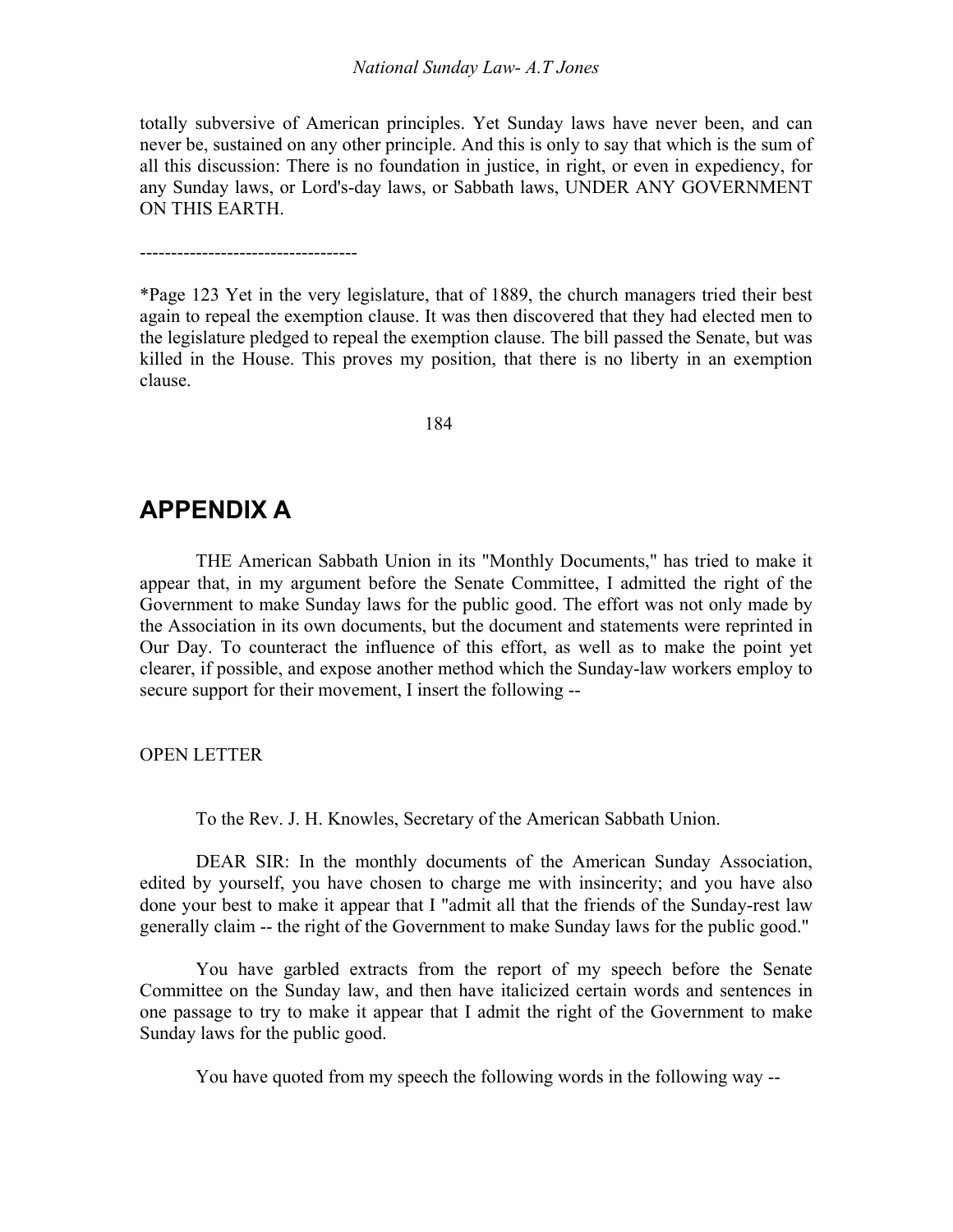## 185

 "Whenever any civil government attempts to enforce anything in regard to any one of the first four commandments, it invades the prerogative of God, and is to be disobeyed (I do not say resisted, but disobeyed). . . . The State, in its legislation, can never legislate properly in regard to any man's religious faith, or in relation to anything in the first four commandments of the decalogue; but if in the exercise of his religious convictions under the first four commandments he invades the rights of his neighbor, then the civil government says that is unlawful. Why? Because it is irreligious or because it is immoral? -- Not at all; but because it is uncivil, and for that reason only. [Italics ours. -- ED]"

 It is in the italicizing of these words that your effort is made to make me admit what I continually and consistently denied before the committee, and do deny everywhere else. You have inserted in the above quotation three periods, indicating that a portion has been left out; and you know full well, sir, that in the portion which is there left out, is the following: --

Senator Blair. --`You oppose all the Sunday laws of the Country, then?'

"Mr. Jones. -- `Yes, sir.'

"Senator Blair. -- `You are against all Sunday laws?'

"Mr. Jones. -- 'Yes, sir; we are against every Sunday law that was ever made in this world, from the first enacted by Constantine to this one now proposed.'

"Senator Blair. -- `State and national alike?'

"Mr. Jones. -- `State and national, sir.'"

 Not only were these words there, but in that portion which you have printed following the italicized words, you yourself have printed my plain denial of the right of any nine hundred and ninety-nine people out of a thousand to compel the thousandth man to rest on the day on which the majority rest, in the following from: --

 0 "Senator Blair. -- `The majority has a right to rule in what pertains to the regulation of society; and if

#### 186

Caesar regulates society, then the majority has a right in this country to say what shall be rendered to Caesar.'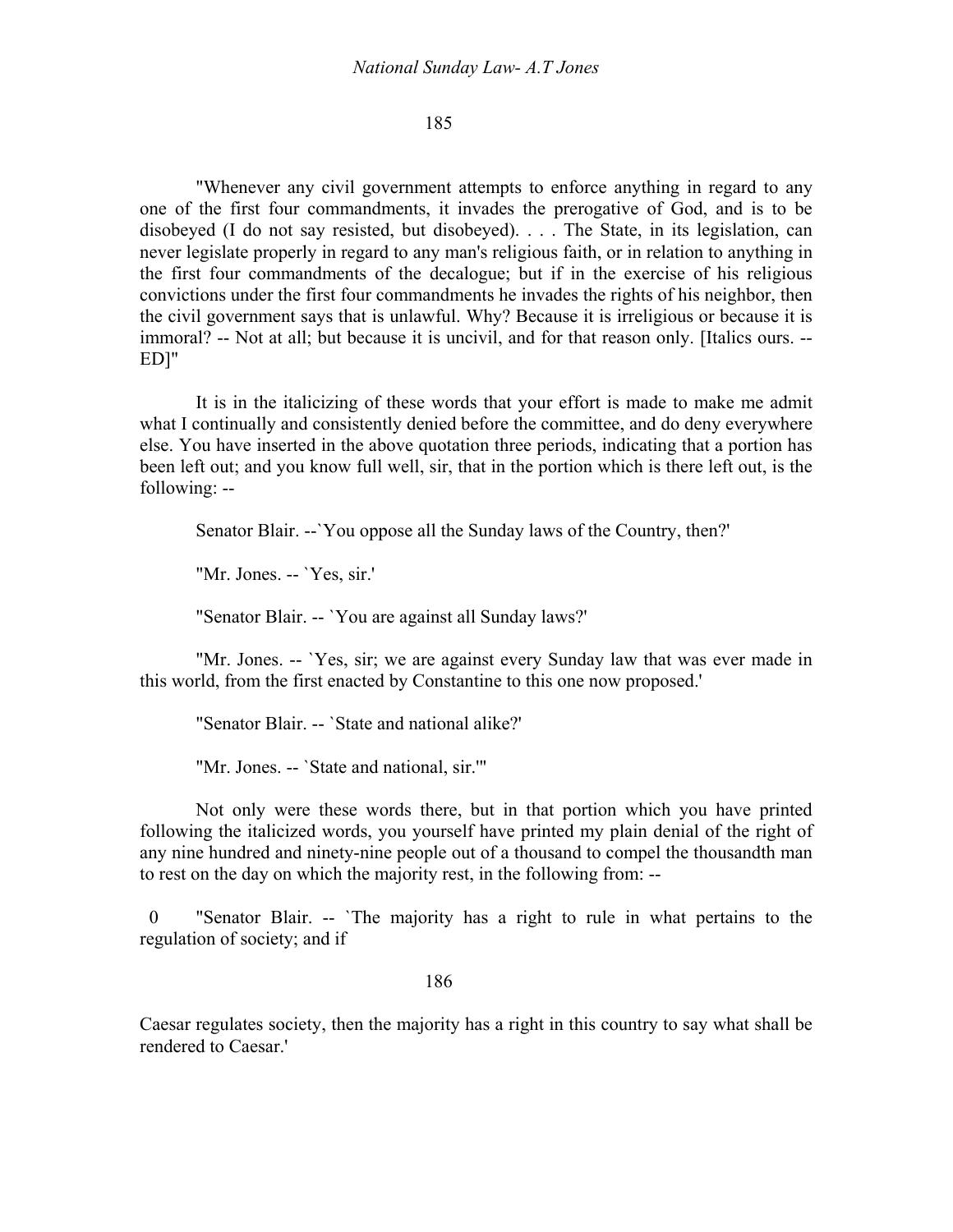"Mr. Jones. -- `If nine hundred and ninety-nine people out of every thousand in the United States kept the seventh day, that is, Saturday, and I deemed it my choice and right to keep Sunday, I would insist on it, and they would have no right to compel me to rest on Saturday."

"Senator Blair. -- `In other words, you take the grounds that for the good of society, irrespective of the religious aspect of the question, society may not require abstinence from labor on the Sabbath, if it disturbs others?'

"Mr. Jones. -- `No, sir.'

 "Senator Blair. -- `You are logical all the way through that there shall be no Sabbath.'"

 That last expression of mine, saying "No, sir," is in accord, and was intended when spoken to be in accord, with Senator Blair's inquiring statement whether society may not require abstinence from labor on the Sabbath. My answer there means, and when it was spoken it was intended to mean, that society may not do so. As to its disturbing others, I had just before proved that the common occupations of men who choose to work on Sunday or any other day do not disturb and cannot disturb the rest of the majority who choose to rest that day.

 Again: A little farther along you print another passage in which are the following words: --

 "Senator Blair. -- You would abolish any Sabbath in human practice which shall be in the form of law, unless the individual here and there sees fit to observe it?'

"Mr. Jones. -- `Certainly; that is a matter between man and his God."'

 Now, I should like for you in a monthly document, or by some other means, to show how by any fair means, or by any sincere purpose, you can, even by the use of

#### 187

italics, make in that speech admit the right of the Government to make Sunday laws for the public good. You know, sir, that in that speech I distinctly stated that any human laws for the enforcement of the Sabbath, instead of being "for the good of society, are for the ruin of society."

 Again: You know, for you printed it in one of your documents, that Senator Blair said to me: "You are logical all the way through that there shall be no Sabbath." You know that in another place he said again to me: "You are entirely logical, because you say there should be no Sunday legislation by State or nation either."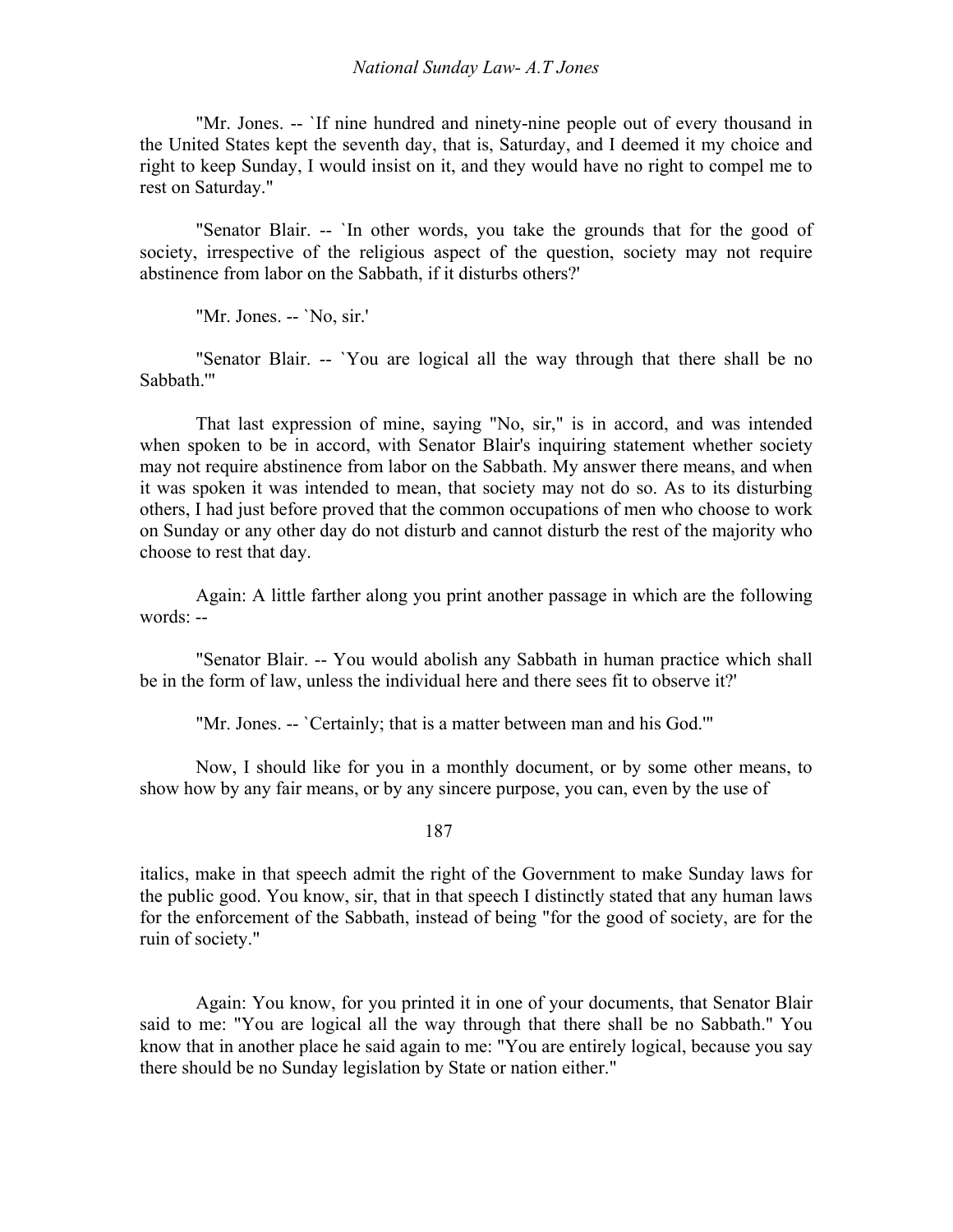Now, sir, I repeat, you have charged me with insincerity. Any one making such a charge as that ought to be sincere. Will you, therefore, explain upon what principle it is that you claim to be sincere in this thing, when in the face of these positive and explicit statements to the contrary and Senator Blair's confirmation of them to that effect, you can deliberately attempt to force into my words a meaning that was never there, that was never intended to be there, and that never can by any honest means be put there?

 More than this: It can hardly be thought that Senator Blair will very highly appreciate the compliment that you have paid to his logical discernment, when in the fact of his repeated statement that I was logical all the way through, you force into my words a meaning that could have no other effect than to make me illogical all the way through.

 I have no objection to your printing my words as they were spoken; but I do object to your forcing into them a meaning directly contrary to that which the words themselves convey, and which they were intended to convey; and I further object to your so garbling my statements as to make it possible for you

188

to force into them a meaning that they never can honestly be made to bear.

 In that speech also I said that if an idol-worshiper in this country should attempt to offer a human sacrifice, the Government should protect the life of its subject from the exercise of that man's religion; that he has the fight to worship any idol that he chooses, but that he has not the right to commit murder in the worship of his idol, and the State forbids the murder without any reference at all to the question as to whether that man is religious or whether he worships or not, with no reference at all to the commandment which forbids idol-worship, and with no thought whatever of forbidding his idolatry. I stated also that if anybody claiming apostolic example should practice community of property, and in carrying out that practice should take your property or mine without our consent, the State would forbid the theft without any reference at all to the man's religious opinions, and with no thought of forbidding the practice of community of property. You know that it was with direct reference to these words that I used the words which you have italicized. I there distinctly denied that the State can ever of right legislate in relation to anything in the first four commandments of the decalogue. But, if any man in the exercise of his rights under the first four commandments, and in this case under the fourth commandment, should invade the right of his neighbor, as I have expressed it, by endangering his life, his liberty, or his property, or attack his character, or invade his rights in any way, the government has the right to prohibit it, because of the incivility; but with never any question as to whether the man is religious or irreligious, and with never a purpose or a thought of forbidding the free exercise of any man's right to work on any day or all days, as he chooses.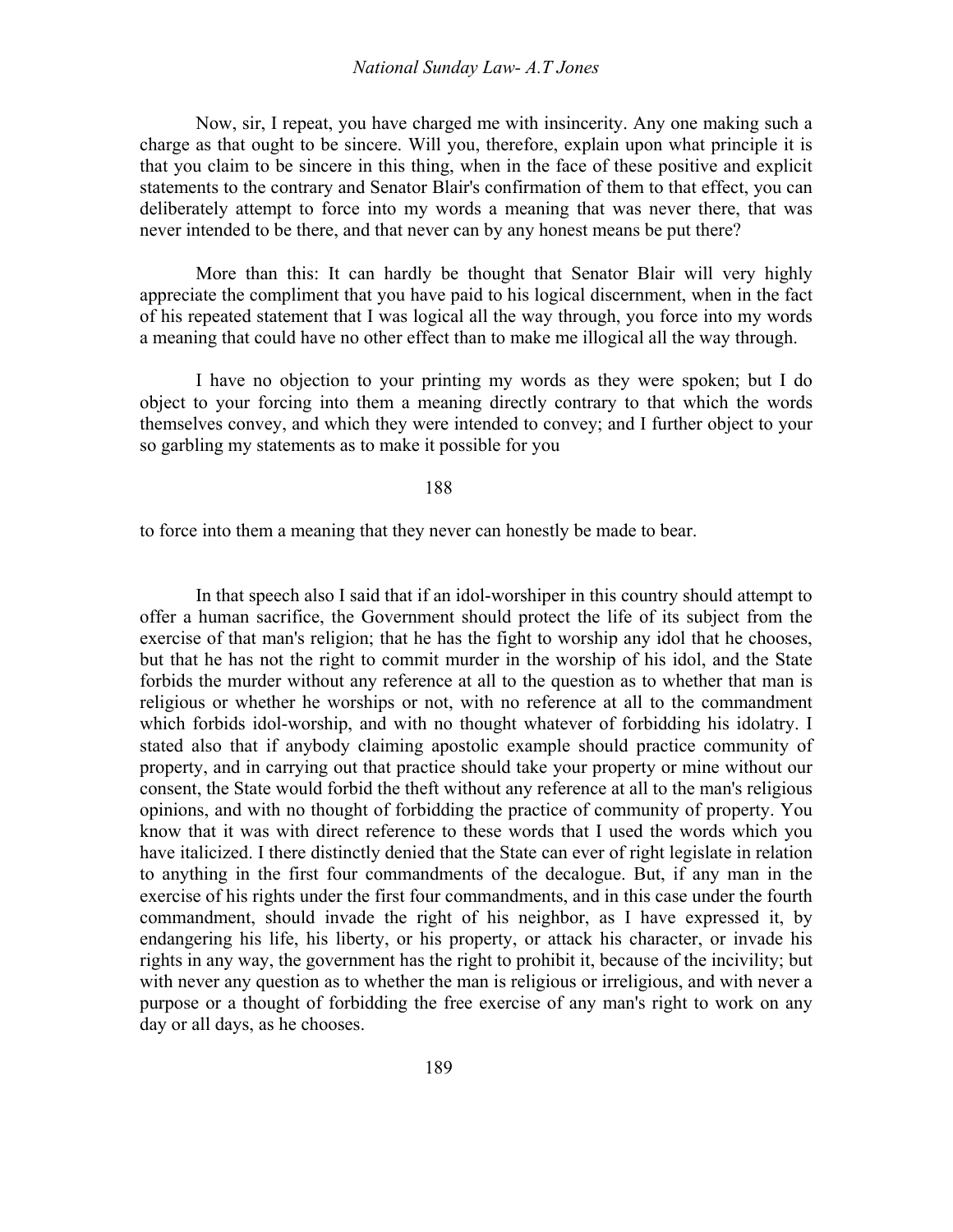This is precisely what every State in this Union already does by statutes which punish disturbances of religious worship or religious meetings, or peaceable assemblies of any sort. But there is a vast difference between such statutes as these and the ones which you desire shall be enacted. These are strictly civil statutes, prohibiting incivility, and are far from anything like the enforcement of religions observances. The Sunday-law workers complain of the disturbance of their worship on Sunday. If they are sincere in this, why don't they enforce the laws already on the statute books prohibiting disturbance of worship? California, for instance, prohibits disturbance of worship, under penalty of five hundred dollars' fine and six months in jail. But instead of having such legitimate laws enforce, you propose to prohibit the disturbance of your worship on Sunday by compelling everybody to keep Sunday. Upon this same principle you would have the State forbid the offering of human sacrifices by an idolworshiper, by compelling him to keep the second commandment. In short, the principle is that you would have the State prohibit incivility by compelling everybody to be religious. And you are so enraptured with this distorted view, that you have chosen in your sincerity and by italics to force me to sanction the wicked principle. But it will not work. I say always, If your worship is disturbed on Sunday or at any other time, let the State punish the person or persons who create the disturbance. Let the State punish them by such strictly legitimate statutes as the States already have on this subject. But let the State never attempt to prohibit disturbance of worship by trying to compel men to worship, nor attempt to prohibit incivility by enforcing religious observances. This is just what I had in view, and is precisely what I meant, in the words which you have italicized.

#### 190

All this is further shown in the argument which I made, in that, Immediately following the words which you have italicized I proved that Sunday work does not disturb the rest or the worship of those who keep Sunday. And the conclusion of that is, therefore, that there is no basis for Sunday laws on that ground. This I prove by the fact that the people who make this the ground of their demand for Sunday laws, do not recognize for an instant that work on Saturday disturbs the rest or the worship of the people who keep Saturday. I there showed that if your work on Saturday does not disturb my rest or my worship, my work on Sunday cannot disturb your rest or your worship. I made this argument not only on this principle, but from actual experience. I know, from an experience of fifteen years, that other people's work on Saturday does not disturb either my rest or my worship on that day. There are Seventh-day Adventists in every State and Territory of this nation, in Canada, nearly every country of Europe, the Sandwich Islands, Australia, South America, China, South Africa, and other places. They all rest every Saturday; they all keep it as the Sabbath unto the Lord. But no person has ever yet head of a Seventh-day Adventist who ever complained that his rest on the Sabbath was disturbed by other men's work. Not only is this so, but the Seventh-day Adventists have organized churches in the great majority of the States and Territories of this Union. These churches are found in country places, in villages, in towns, and in cities. They meet for worship every Saturday; and although, as everybody knows, Saturday is the busiest day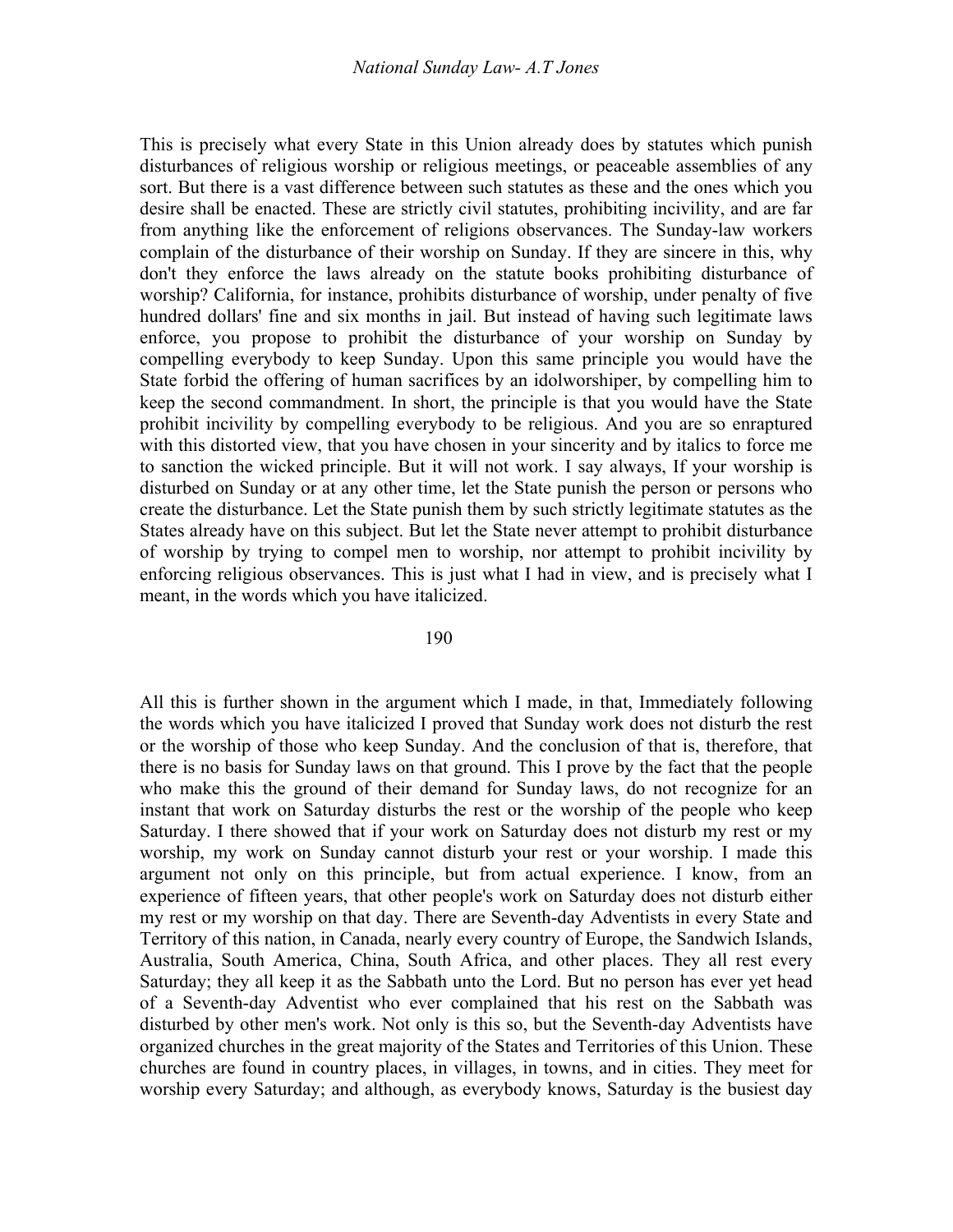of the week, in the midst of such busy cities as Chicago, Denver, San Francisco, Minneapolis, and Kansas City, these churches of Seventh-day Adventists assemble regularly for worship; and no person has ever yet heard of any Seventh-day Adventists' making a complaint that their worship was

191

disturbed by the work, the business, or the traffic that is carried on by other people on that day. The fact is, our worship is not disturbed by these things.

 Now, sir, if all the labor, the business, and the traffic that is done on Saturday, the day which is acknowledged by all to be the busiest day of the week. -- if all this, In such cities as I have named, does not disturb our rest or our worship, will you please explain how it is that your rest and your worship are disturbed on Sunday, when there is not onethousandth part as much labor, or business, or traffic done on that day as is done on Saturday?

 This, dear sir, is only an additional argument, but one which rests on the living experience of thousands of people every seventh day, conclusively showing that your whole theory and claim for Sunday laws break down utterly at every point. ALONZO T. Jones.

192

APPENDIX B.

 THE following letter from Cardinal Gibbons to Mr. D. E. Lindsey, of Baltimore, shows from the Cardinal himself, that the counting of all the Roman Catholics of the country in favor of the Sunday law on the Cardinal's indorsement, as Dr. Crafts and the Woman's Christian Temperance Union have done, was wholly unwarranted. This is exactly as I argued before the Senate Committee, and as we have argued everywhere else. We have never blamed Cardinal Gibbons for that which Dr. Crafts and the Woman's Christian Temperance Union put upon him.

"CARDINAL'S RESIDENCE,  $\qquad$  408 NORTH CHARLES ST., BALTIMORE, Md., } Feb. 27, 1889.

 "MY DEAR SIR: In reply to your favor dated Feb. 25, 1889, duly received, His Eminence Cardinal Gibbons desires me to write to you, that whatsoever countenance His Eminence has given to the `Sunday law' referred to in your favor, as he had not the authority. so he had not the intention, of binding the archbishops, the bishops, or the Catholic laity of the United States. His Eminence bids me say to you that he was moved to write a letter favoring the passage of the bill, mainly from a consideration of the rest